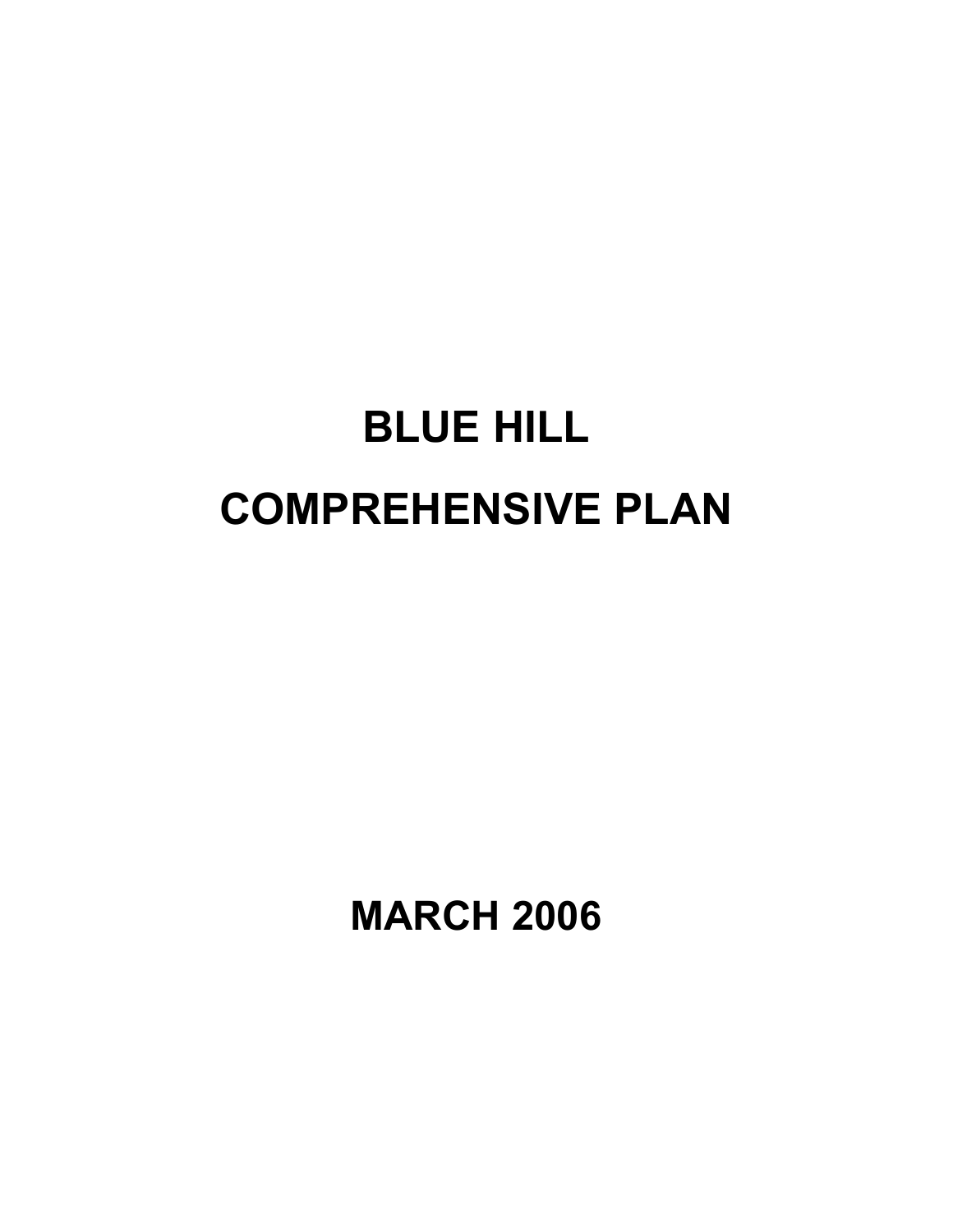# BLUE HILL COMPREHENSIVE PLAN MARCH 2006

Prepared by the Blue Hill Comprehensive Planning Committee:

Barney Boardman, Chairman Rob Bauer Penny Boardman Loren Brown Blas Bruno Rich Gurin Bill Grindle Courtney Haight Chris Harris Bonnie Myers Win Turner

Contributing Advisor:

Hope Rowan

With technical assistance from the Hancock County Planning Commission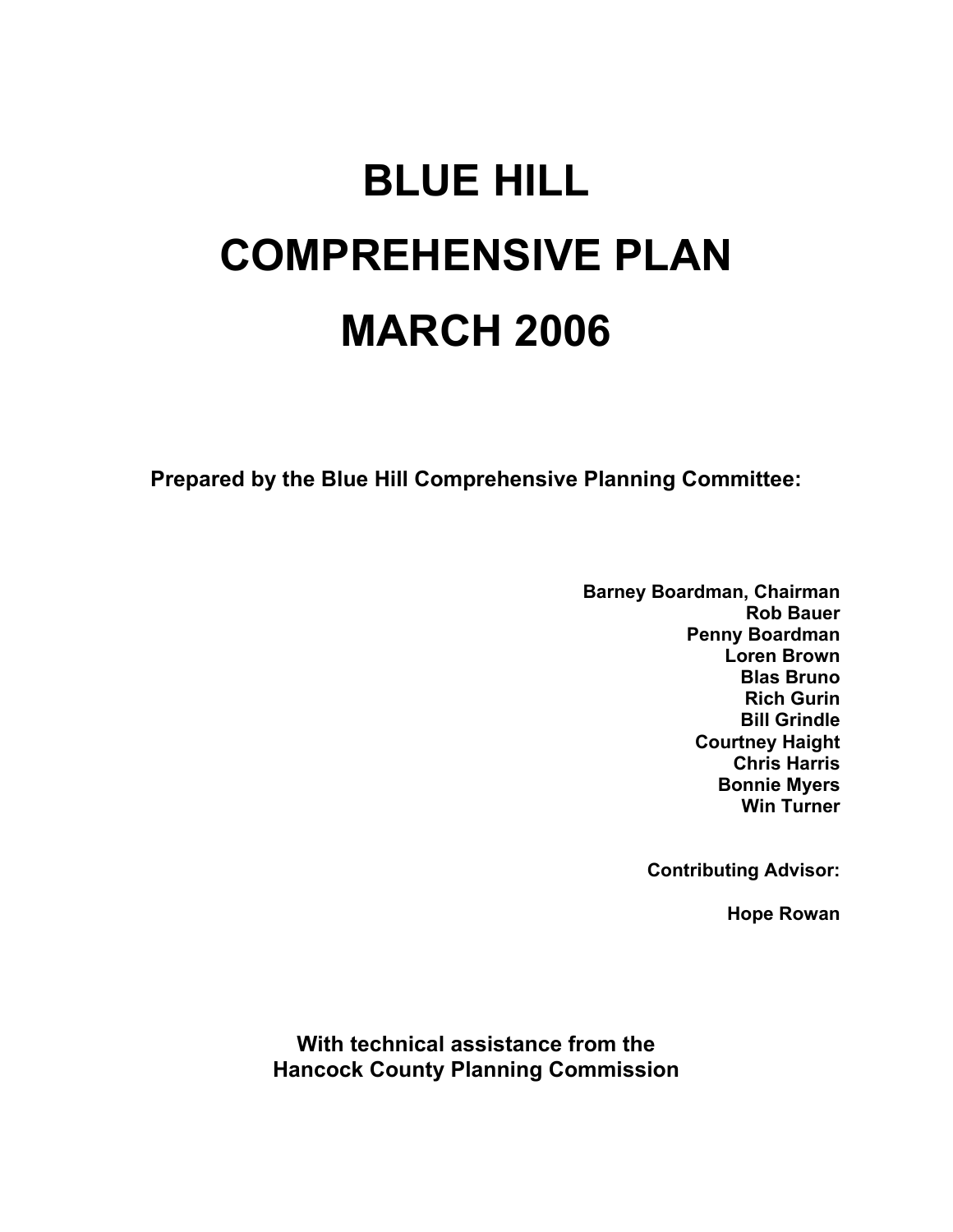## **TABLE OF CONTENTS**

| Introduct |  |
|-----------|--|

## **I. INVENTORY AND ANALYSIS**

**SECTION**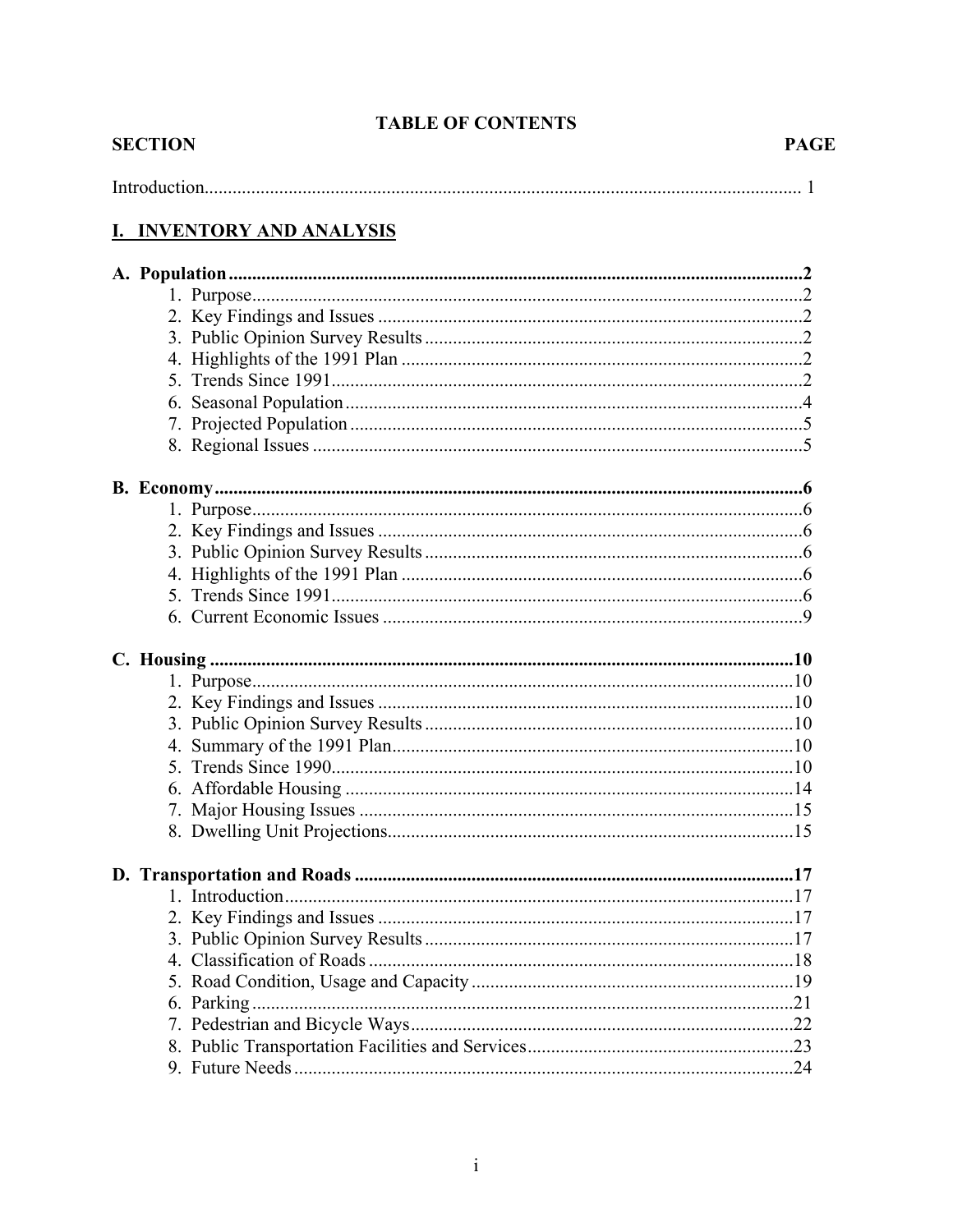| $1_{-}$                                                                          |  |
|----------------------------------------------------------------------------------|--|
| 2.                                                                               |  |
|                                                                                  |  |
| $4_{-}$                                                                          |  |
| 5.                                                                               |  |
| 6.                                                                               |  |
| 7.                                                                               |  |
|                                                                                  |  |
|                                                                                  |  |
|                                                                                  |  |
|                                                                                  |  |
|                                                                                  |  |
|                                                                                  |  |
|                                                                                  |  |
|                                                                                  |  |
|                                                                                  |  |
|                                                                                  |  |
|                                                                                  |  |
|                                                                                  |  |
|                                                                                  |  |
| 5. Current and Future Adequacy of Blue Hill's Recreational Resources 36          |  |
|                                                                                  |  |
|                                                                                  |  |
|                                                                                  |  |
|                                                                                  |  |
|                                                                                  |  |
|                                                                                  |  |
|                                                                                  |  |
|                                                                                  |  |
|                                                                                  |  |
|                                                                                  |  |
|                                                                                  |  |
|                                                                                  |  |
| 8. Effectiveness of Existing Measures to Protect and Preserve Marine Resources45 |  |
|                                                                                  |  |
|                                                                                  |  |
|                                                                                  |  |
|                                                                                  |  |
|                                                                                  |  |
|                                                                                  |  |
|                                                                                  |  |
|                                                                                  |  |
|                                                                                  |  |
|                                                                                  |  |
|                                                                                  |  |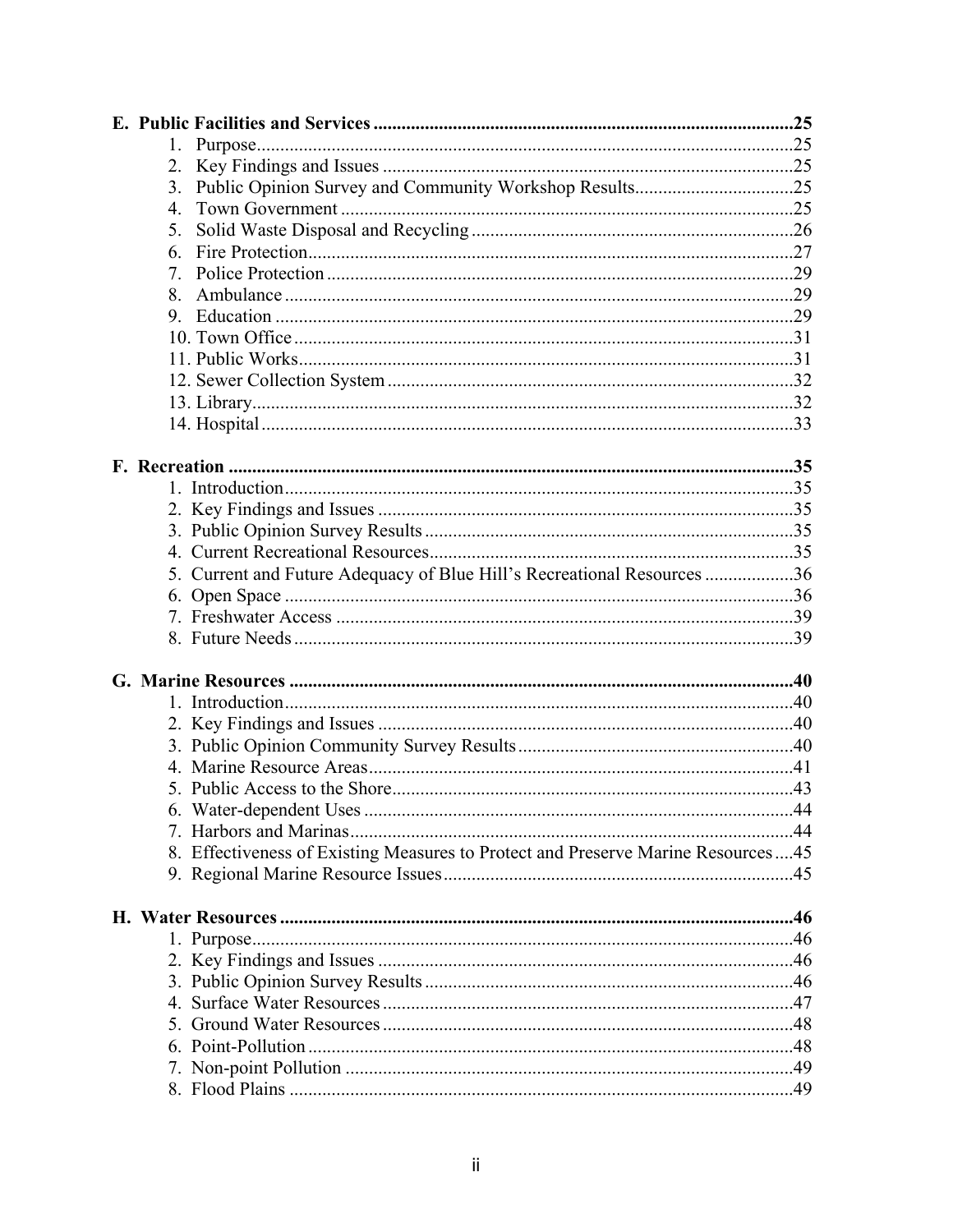| 14. Assessment of Existing Efforts to Protect and Preserve the Natural and Scenic |  |
|-----------------------------------------------------------------------------------|--|
|                                                                                   |  |
|                                                                                   |  |
|                                                                                   |  |
|                                                                                   |  |
|                                                                                   |  |
|                                                                                   |  |
|                                                                                   |  |
|                                                                                   |  |
|                                                                                   |  |
| 7. An Analysis of Threats to Farmland Forest Land from Projected Development60    |  |
|                                                                                   |  |
|                                                                                   |  |
|                                                                                   |  |
|                                                                                   |  |
|                                                                                   |  |
|                                                                                   |  |
|                                                                                   |  |
|                                                                                   |  |
|                                                                                   |  |
|                                                                                   |  |
|                                                                                   |  |
|                                                                                   |  |
|                                                                                   |  |
|                                                                                   |  |
|                                                                                   |  |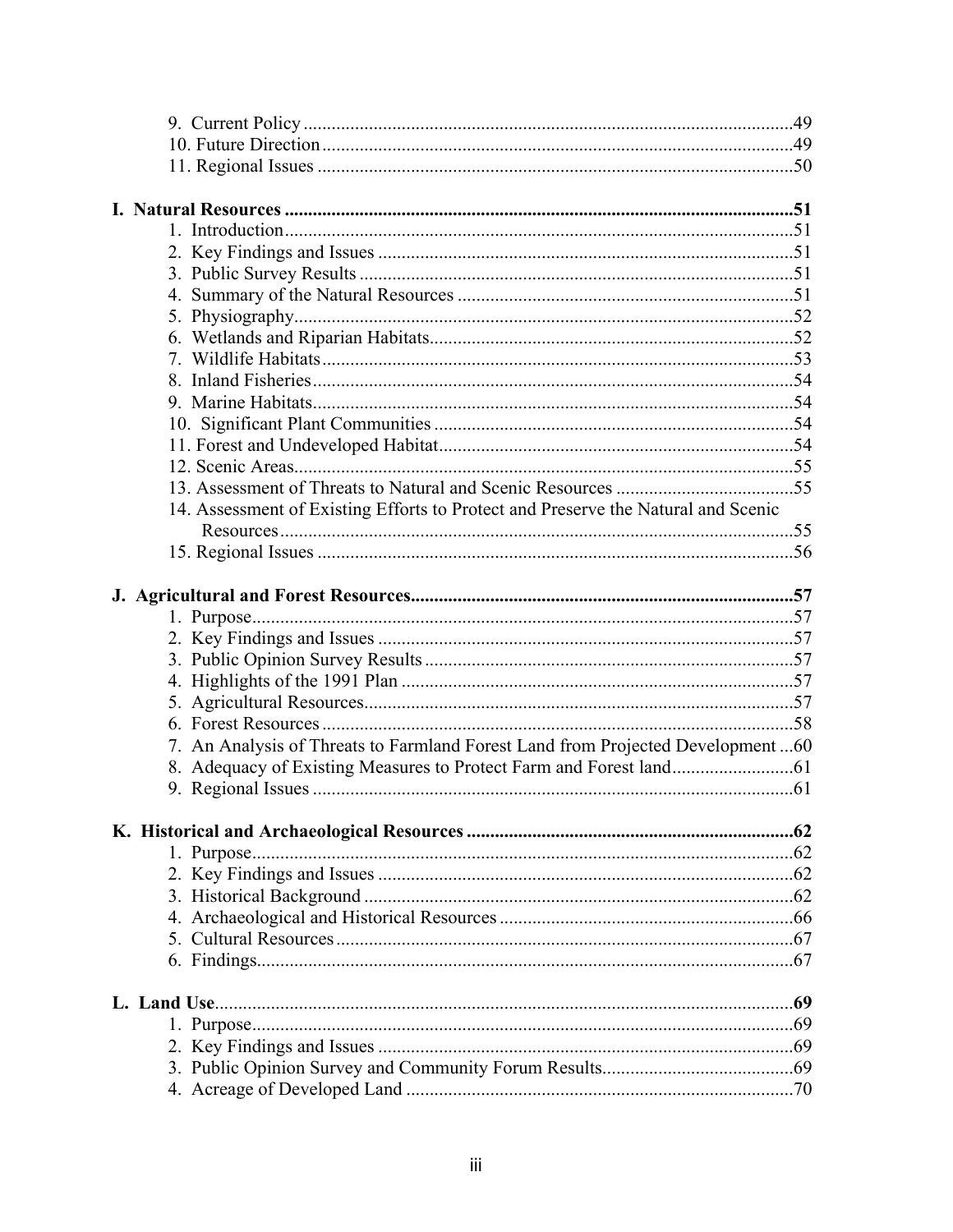**II. B. FUTURE LAND USE** 

| <b>II. A. GOALS AND OBJECTIVES</b> | 89 |
|------------------------------------|----|
|                                    |    |
|                                    |    |
|                                    |    |
|                                    |    |
|                                    |    |
|                                    |    |
|                                    |    |
|                                    |    |
|                                    |    |
|                                    |    |
|                                    |    |
|                                    |    |
|                                    |    |
|                                    |    |
|                                    |    |
|                                    |    |

122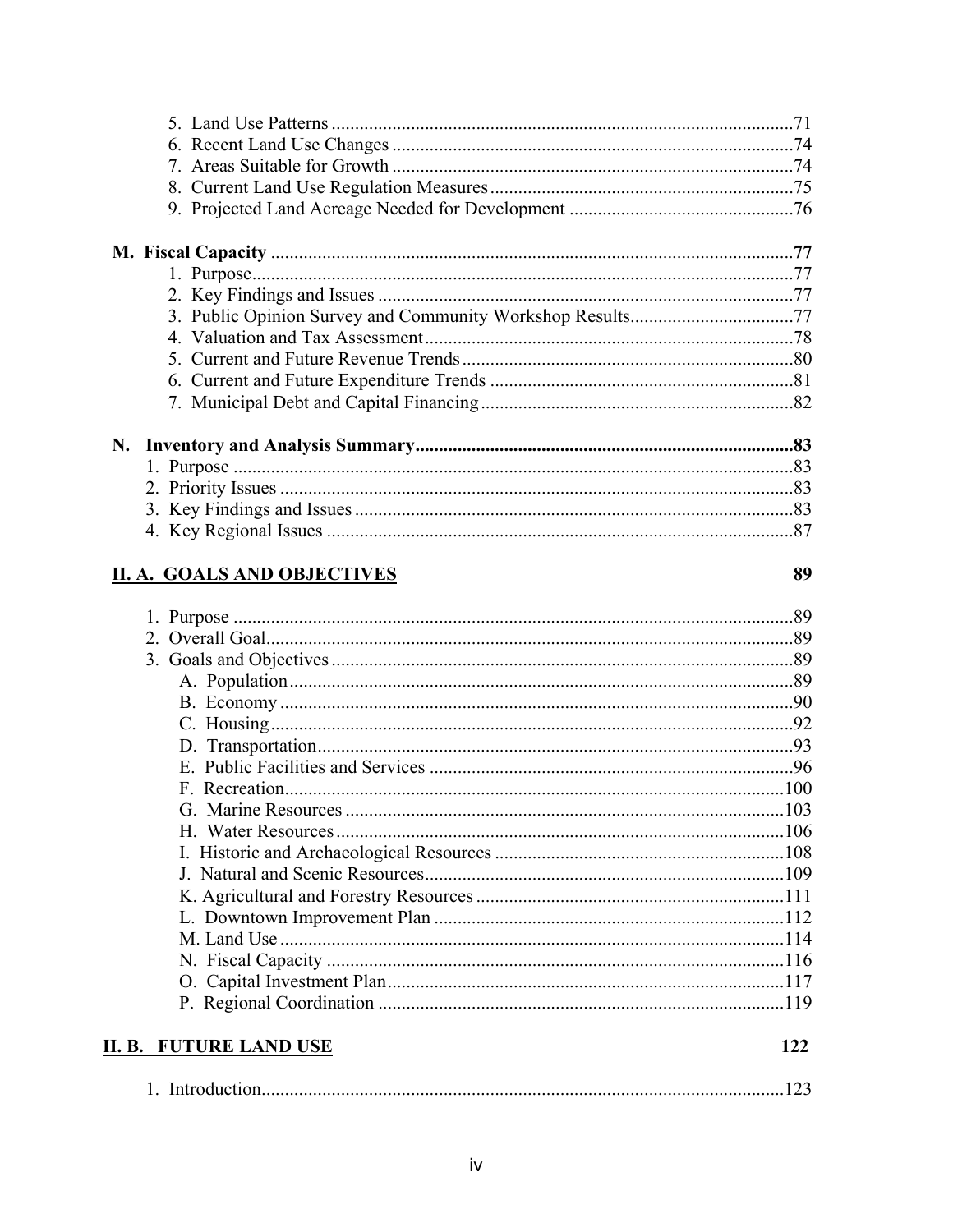| Appendix II: Public Meeting List………………………………………………………………………………132 |  |
|-------------------------------------------------------------------|--|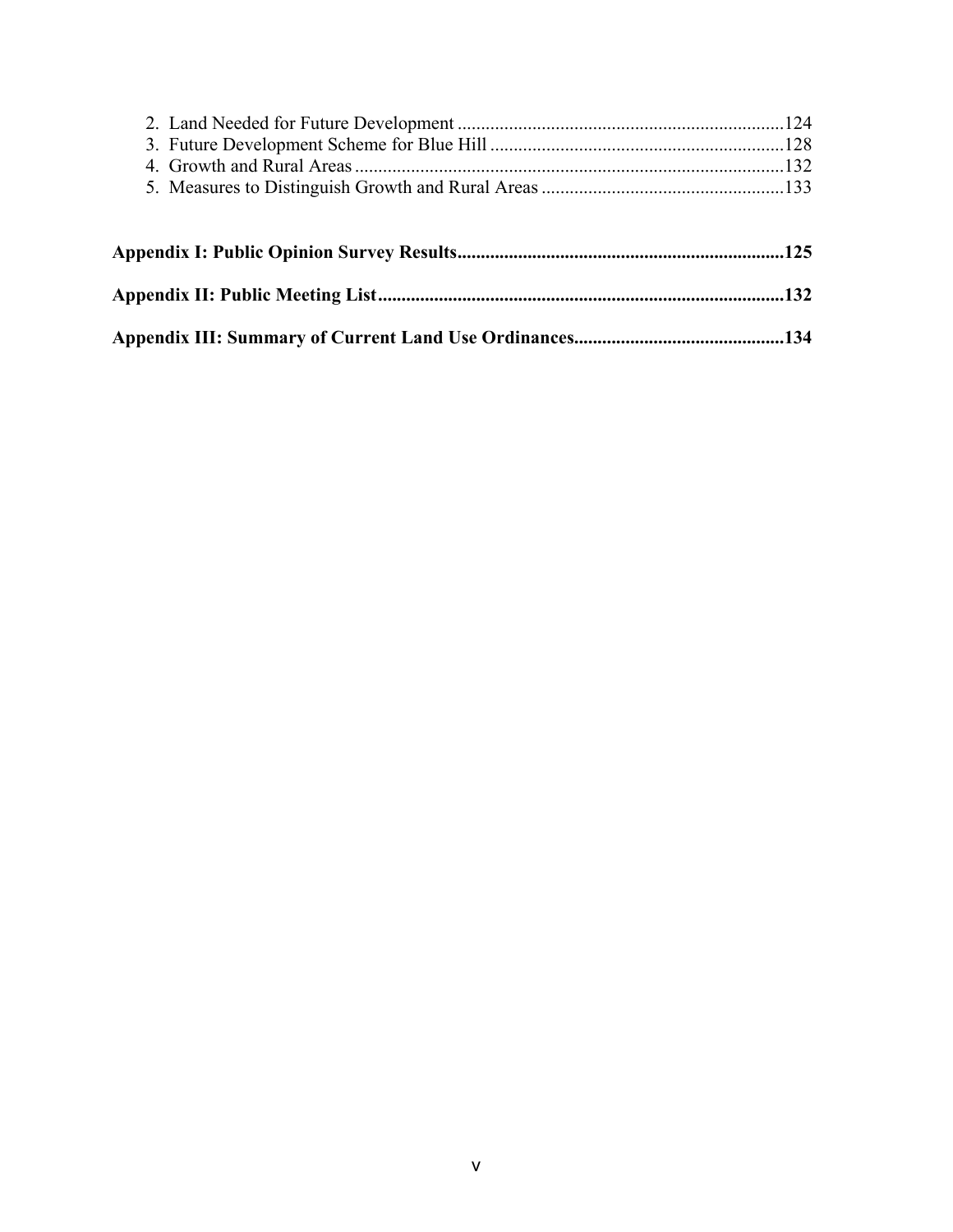## BLUE HILL COMPREHENSIVE PLAN MAP LIST

Please note that only selected copies of the maps are included with this document. All copies of the maps are available at the town office and may be viewed on-line at:

http://www.hcpcme.org/landuse/bluehill/bluehillplan.htm

- MAP 1 BASE MAP
- MAP 2 TRANSPORTATION & PUBLIC FACILITIES
- MAP 3 HISTORICAL & ARCHEOLOGICAL RESOURCES
- MAP 4 NATURAL RESOURCES
- MAP 5 FOREST & AGRICULTURAL RESOURCES
- MAP 6 WATER & MARINE RESOURCES
- MAP 7 SOILS
- MAP 8 DEVELOPMENT PATTERNS
- MAP 9 DEVELOPMENT LIMITATIONS
- MAP 1O FUTURE LAND USE PLAN
- MAP 11 EXISTING ZONING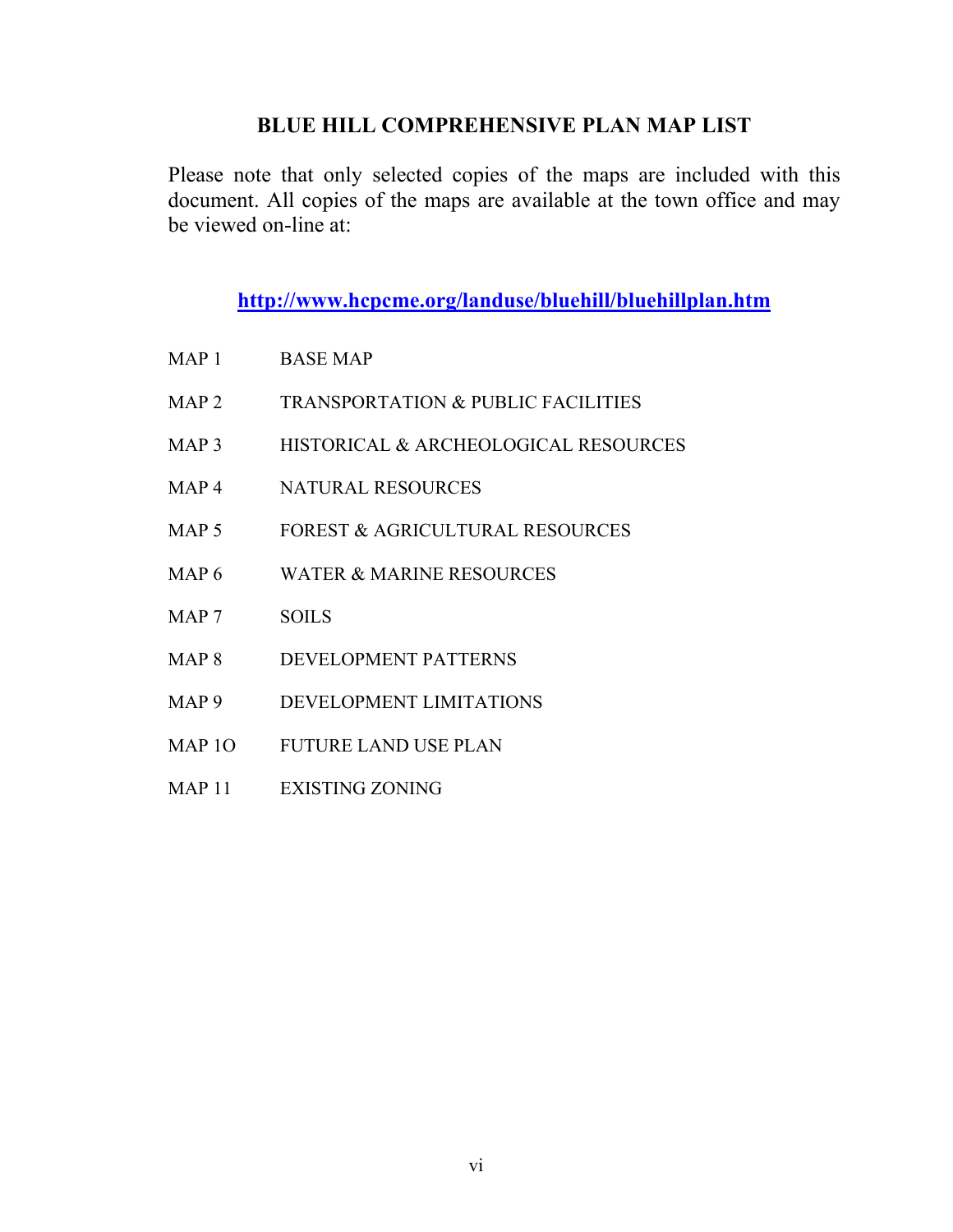## INTRODUCTION

Blue Hill needs to have a current comprehensive plan that is based on solid public involvement. When balancing public purpose with private interests, it is helpful to have a strong sense of what constitutes public purpose in our community. If we can point to the comprehensive plan as the place where our community's values are defined and the public purpose is articulated, we are much better off than deciding what the public purpose is on a case-by-case basis. In other words, the comprehensive plan is the starting point for establishing public purpose as it relates to growth and development.

 Our private property rights are not absolute they are subject to the constraint that we should use our property so as not to harm others, this is a fundamental concept behind local planning regulations. On the other hand, we should always be trying to balance the strength of the public purpose against the impact that regulations might have on private property.

The Blue Hill comprehensive plan is an advisory document. It reflects the desired future of the town based on what residents have expressed at public meetings and through a public opinion survey. Overall, it identifies current issues and opportunities that the town faces and discusses what is expected to happen within the next five to ten years.

The plan consists of two major parts. The *Inventory and Analysis* discusses recent trends in the town and projects what may happen in the future. While it discusses some options for the town to consider, these are not recommendations. Rather, this section is a reference document that reflects conditions in the town as of mid-2004. Since all towns change rapidly, some of the information in this section may be out of date by the time the plan is adopted.

 The second part is the Goals, Policies, Implementation Strategies and Future Land use Plan. This section sets specific recommendations for the future of the town. These recommendations are followed by detailed implementation strategies that indicate who will do what and when. The *Future Land Use Plan* presents a vision of how the town should grow.

The plan, however, is not valid until it is adopted by the voters. While the plan is the legal basis of any changes to land use ordinances, all such changes must be voted upon by the voters separate from the comprehensive plan vote. Public hearings are required before any vote.

 The plan is intended to guide the select board, planning board, town employees and other town committees and boards in their decisions and provide continuity in town policy. It can also be used to help Blue Hill seek funding from various state and federal grant programs. Residents are reminded that planning is an ongoing process. This plan should be reviewed annually to see if its assumptions are still valid. A more thorough review may be needed in five years.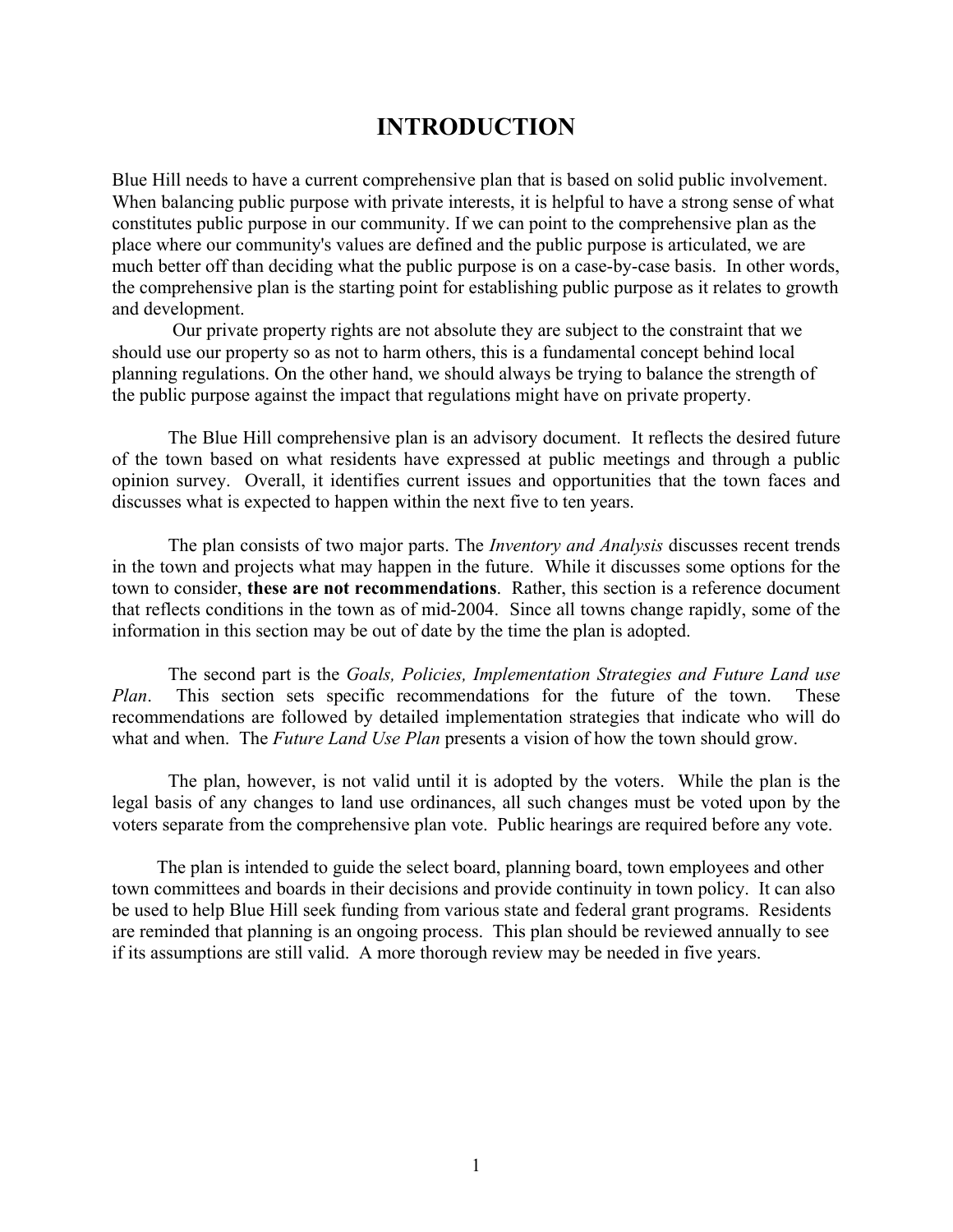## A. POPULATION

#### 1. Purpose

Population is one of the most basic components of a comprehensive plan. In order to understand Blue Hill's current and future needs, it is important to review population trends. This section seeks to accomplish the following:

- a. Review population trends since 1990; and
- b. Project future population growth.

## 2. Key Findings and Issues

While the school-aged population continued to increase between 1990 and 2000, there was a decrease in the number of pre-school-age children and those between the age of 18 and 44. This means that future decreases are likely in school enrollment. The number of persons between the age of 45 and 64 increased by 152 percent. The total year-round population in town between 1990 and 2000 increased by 23 percent (from 1,941 to 2,390). By 2015, the town is projected to have a year-round population of 3,000. Median household incomes were over the county median in 1990 and below that median in 2000. Also, the poverty rate in town increased by 45 percent during this period.

## 3. Public Opinion Survey Results

About 64 percent of the respondents were concerned about population growth (for complete survey results, see Appendix I). Sixty-nine percent wanted the town's population to stay the same. Perhaps indicative of the aging of the population, 80 percent expressed concerned about youth opportunities.

## 4. Highlights of the 1991 Plan

The plan projected a 2001 year-round population of 2,500, which was somewhat more than the actual 2000 population. The number of persons between ages 5 and 17 was projected to be 470 in 2001 compared to the 2002 estimate of 438. The plan mentioned the need to plan for both the needs of the elderly and school-aged children.

## 5. Trends Since 1991

Table A.1 shows historical population trends for Blue Hill. As seen, the town's population has fluctuated considerably over the years. The town, however, has gained population steadily since 1970. In fact, its 2000 year-round population was nearly 75 percent more than its 1970 population.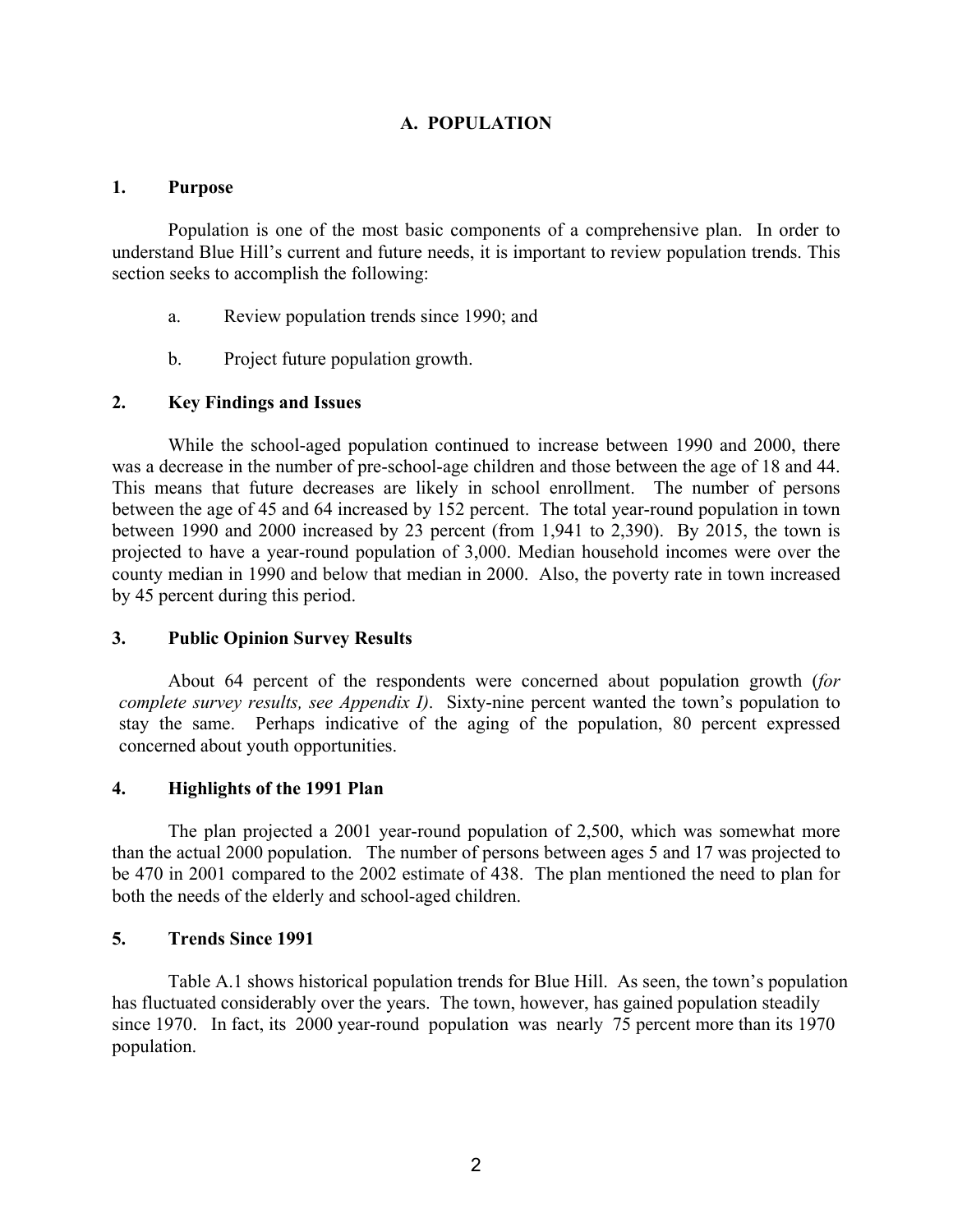| Table A.1                                                                                                 |       |           |  |  |  |
|-----------------------------------------------------------------------------------------------------------|-------|-----------|--|--|--|
| <b>Historical Population Trends, Blue Hill 1860-2000</b><br>Population<br><b>Ten Year Percent</b><br>Year |       |           |  |  |  |
|                                                                                                           |       | Change    |  |  |  |
| 1860                                                                                                      | 1,993 |           |  |  |  |
| 1870                                                                                                      | 1,707 | $-14.4%$  |  |  |  |
| 1880                                                                                                      | 2,213 | 29.6%     |  |  |  |
| 1890                                                                                                      | 1,980 | $-10.5%$  |  |  |  |
| 1900                                                                                                      | 1,828 | $-7.7%$   |  |  |  |
| 1910                                                                                                      | 1,462 | $-20.0\%$ |  |  |  |
| 1920                                                                                                      | 1,564 | 7.0%      |  |  |  |
| 1930                                                                                                      | 1,439 | $-8.0\%$  |  |  |  |
| 1940                                                                                                      | 1,343 | $-6.7\%$  |  |  |  |
| 1950                                                                                                      | 1,308 | $-2.6%$   |  |  |  |
| 1960                                                                                                      | 1,270 | $-2.9%$   |  |  |  |
| 1970                                                                                                      | 1,367 | 7.6%      |  |  |  |
| 1980                                                                                                      | 1,644 | 20.3%     |  |  |  |
| 1990                                                                                                      | 1,941 | 18.1%     |  |  |  |
| 2000                                                                                                      | 2,390 | 23.1%     |  |  |  |
| <b>SOURCE: U.S. Census</b>                                                                                |       |           |  |  |  |

As seen in Table A.2, the population of the various age groups changed at different rates between 1990 and 2002. There was a 25 percent decrease in those younger than five-years-old. The 5 to 17 age group, which comprises the majority of the school-aged population, increased by about 18 percent and those between 18 and 44 decreased by about 1 percent. Any decrease in this age group is significant since it constitutes the group that is of prime child bearing age. A decrease in this group usually means that a decrease in the number of children in town will follow.

The largest increase (152 percent) was in those between 45 and 64 years. This is another indicator of the aging of the population. Overall, the median age in town increased from 38.6 years in 1990 to 40.6 in 2000. Hancock County's median age increased from 35.8 to 40.7 during the same period. Blue Hill's median age is thus only fractionally lower than the county median.

| Table A.2<br><b>Change in Age Breakdown, Year-round Population Blue Hill: 1990-2002</b> |                       |                 |                       |                 |                     |                            |  |
|-----------------------------------------------------------------------------------------|-----------------------|-----------------|-----------------------|-----------------|---------------------|----------------------------|--|
| <b>Age Group</b>                                                                        | 1990<br><b>Number</b> | 1990<br>Percent | 2002<br><b>Number</b> | 2002<br>Percent | Change<br>$90 - 02$ | Percent<br>Change<br>90-02 |  |
| $0 - 4$                                                                                 | 115                   | 6%              | 86                    | $3\%$           | $-29$               | $-25.2%$                   |  |
| $5-17$                                                                                  | 371                   | 19%             | 438                   | 18%             | 67                  | 18.1%                      |  |
| 18-44                                                                                   | 709                   | 37%             | 700                   | 28%             | -9                  | $-1.3\%$                   |  |
| $45 - 64$                                                                               | 307                   | 16%             | 772                   | 31%             | 465                 | 151.5%                     |  |
| <b>65 &amp; over</b>                                                                    | 439                   | 23%             | 464                   | 19%             | 25                  | 5.7%                       |  |
| <b>Total</b>                                                                            | 1,941                 | 100%            | 2,460                 | 100%            | 519                 | 26.7%                      |  |
| <b>SOURCE:</b> U.S. Census                                                              |                       |                 |                       |                 |                     |                            |  |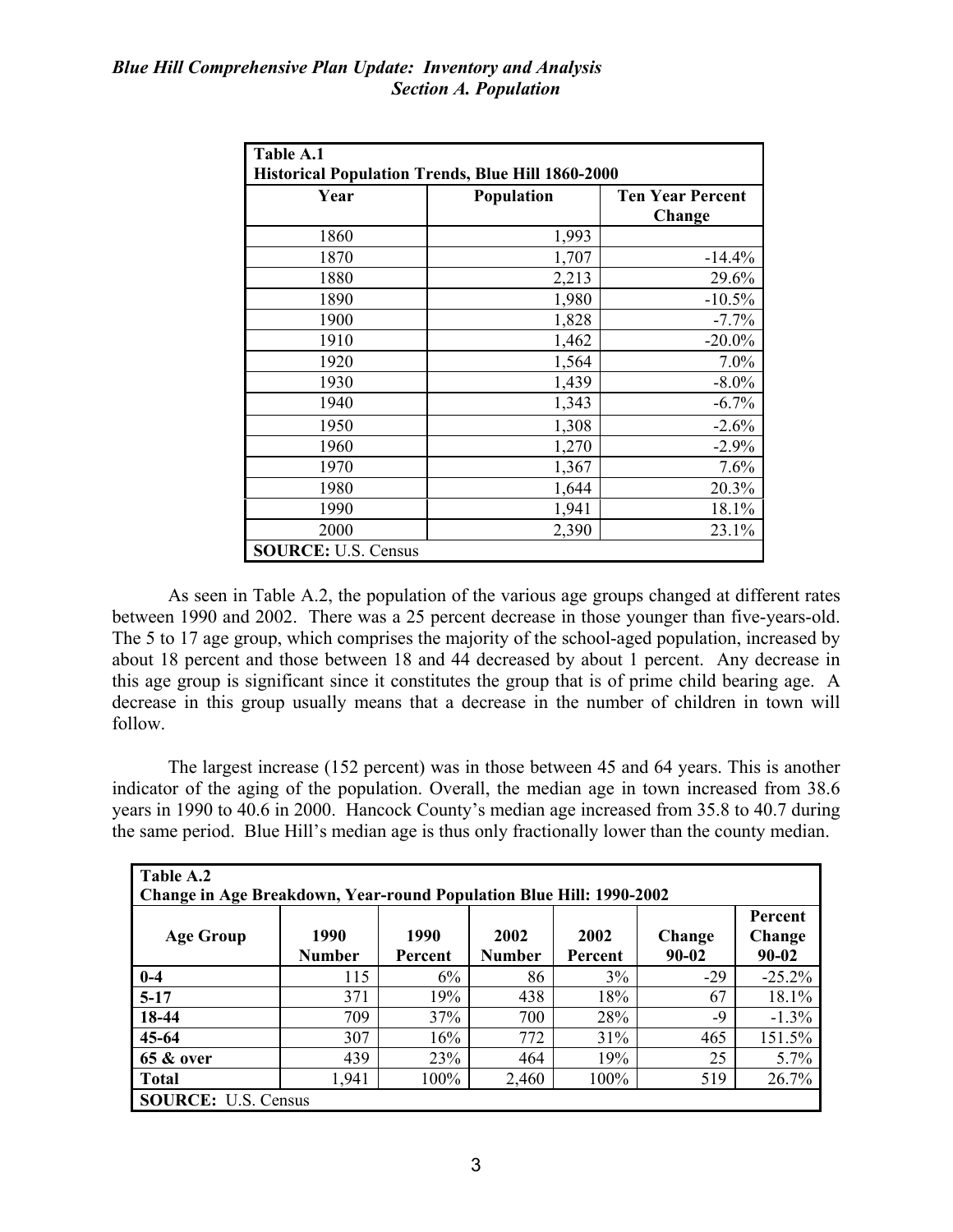#### Blue Hill Comprehensive Plan Update: Inventory and Analysis Section A. Population

The average number of persons per household in Blue Hill decreased from 2.48 in 1990 to 2.23 in 2000. During this same period, household sizes in Hancock County decreased from 2.48 to 2.31. Household sizes are important in determining how many homes will be needed for a given level of population.

There have been changes in other population statistics as well. In 1990 the town had a median household income of \$26,134 which was 103 percent of the county median income of \$25,247. By 2000, Blue Hill's median income had increased to \$31,484, which was about 88 percent of the county income of \$35,811. Incomes have thus not kept pace with the county median.

A similar trend can be seen in poverty rates. The 1990 poverty rate in Blue Hill was 9.3 percent compared to 10.0 percent for Hancock County. By 2000, the poverty rate had increased to 13.5 percent compared to 7.1 percent for the county. This represents a 45 percent increase in the poverty rate for Blue Hill.

There has been an increase in educational attainment levels. In 1990, 88.2 percent of Blue Hill residents aged 25 and older had a high school education and 30.5 percent had a bachelor's degree. By 2000, 92.7 percent had a high school degree and 34.4 percent had a bachelor's degree. By comparison, Hancock County in 2000 had an 87.8 percent high school education rate and a 27.1 percent bachelors degree rate. The 2000 U.S. Census reported that all of Blue Hill's year-round population resided in households. None were reported in group quarters such as nursing homes or dormitories.

#### 6. Seasonal Population

 It is very difficult to estimate a town's seasonal population. There are several sources of population that affect a town's seasonal fluctuations. First, there are people who reside in seasonal dwellings. Second, there are people residing in transient accommodations such as campgrounds, bed and breakfasts and similar lodgings. Third, there are day visitors.

 A general estimate of the population residing in seasonal homes can be made by multiplying the total number of second homes by the average household size. While there is no way to estimate the average household size for a second home it can be argued that it is normally larger than that of year-round home since seasonal homes tend to have more visitors or to be used by families. Therefore, an average household size of 3.23 persons will be for seasonal homes (compared to 2.23 for year-round homes).

 If the 3.23 persons per household is multiplied by the 412 second homes reported in the 2000 Census, there would be 1,300 persons residing in second homes. The comprehensive planning committee estimates that there is an approximately 250-person capacity in the various transient accommodations in town. This means that there are an estimated 1,580 additional people who may stay overnight in town. Thus the peak summer population is around 3,970. This figure combines the year-round population of 2,390 and 1,580 seasonal residents. The town's population increases by about two-thirds in the peak summer months.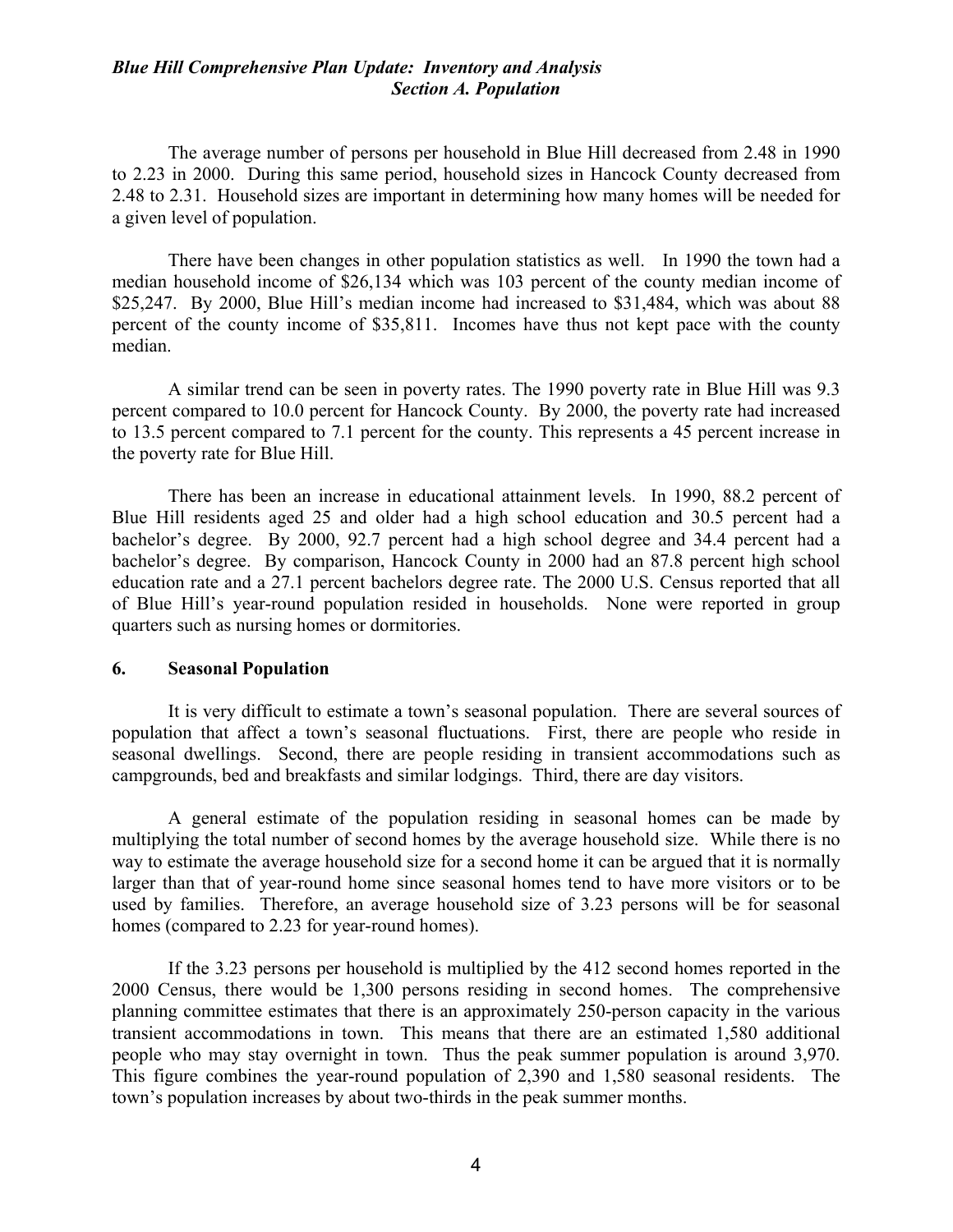## 7. Projected Population

There is no reliable way to project population for a small town such as Blue Hill. Some general statistical models can be used, however. The State Planning Office has developed yearround population projections for all towns in the state through 2015. The figures for Hancock County and Blue Hill are shown on Table A.3. As seen, Hancock County as a whole has considerable growth potential. This is consistent with recent trends of a high in-migration rate. The population data for Blue Hill show a 25 percent increase between 2000 and 2015. Planning for future public facility needs and year-round home construction should be based on this figure.

| Table A.3<br>Projected Population through 2015 <sup>1</sup>                                                             |        |        |        |  |  |
|-------------------------------------------------------------------------------------------------------------------------|--------|--------|--------|--|--|
| <b>Unit of Government</b>                                                                                               | 2000   | 2010   | 2015   |  |  |
| <b>Blue Hill</b>                                                                                                        | 2,390  | 2,868  | 3,000  |  |  |
| <b>Hancock County</b>                                                                                                   | 51,791 | 56,635 | 58,741 |  |  |
| <sup>1</sup> NOTE: refer to text for discussion of limitations of data<br><b>SOURCE:</b> State Planning Office web site |        |        |        |  |  |

## 8. Regional Issues

Like most of Hancock County, the town of Blue Hill has experienced rapid population growth. One key regional trend is that the population of the coastal communities is aging. This means that towns may want to work together to explore the development of more services for the elderly. At the same, cooperative strategies to address the needs of younger households could also be explored.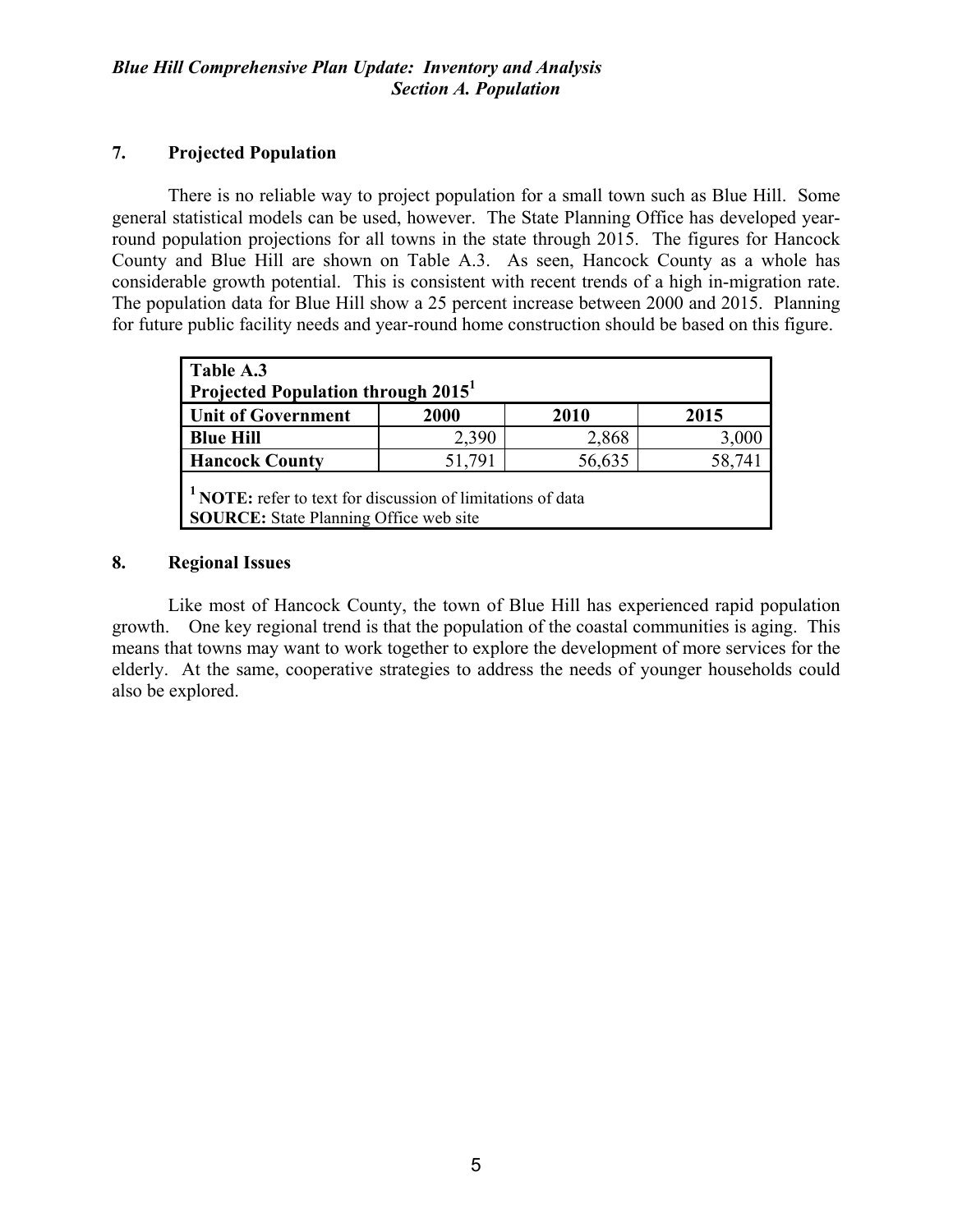### B. ECONOMY

#### 1. Purpose

An understanding of the economy is important in planning for the future of a town. This section seeks to accomplish the following:

- a. Summarize economic trends since the early 1990s; and
- b. Identify current economic issues.

#### 2. Key Findings and Issues

Blue Hill has had unemployment rates below the county average in recent years. It has a higher percentage of persons employed in health, education and professional positions than does the county as a whole. There is a 22 percent self-employment rate. Commuting times increased between 1990 and 2000.

#### 3. Public Opinion Survey Results

Only 33 percent of respondents felt that there were sufficient employment opportunities in the Blue Hill area. While most respondents favored allowing light manufacturing at least somewhere in town, 63 percent did not want to see heavy industrial uses anywhere in town.

#### 4. Highlights of the 1991 Plan

The plan mentioned that there were seasonal fluctuations in employment. The labor force had a higher percentage of persons employed in professional and craft positions than did the county. The single largest employment sector was education.

#### 5. Trends Since 1991

Table B.1 compares employment by classification between Blue Hill and Hancock County for 1990 and 2000. Overall, the Blue Hill labor force increased from 878 persons to 1,170 persons, an increase of 33 percent compared to a 19 percent increase for the county as a whole.

There are several differences between the employment classification breakdown of the Blue Hill labor force and that of Hancock County in the year 2000. First, there was lower proportion of Blue Hill workers employed as private wage and salary workers. There was also a slightly lower proportion of government workers. While about 16 percent of the county labor force was self-employed, Blue Hill had a 22 percent self-employment rate. While there was only a fractional change in the self-employment rate for the county as a whole between 1990 and 2000, the rate for Blue Hill increased by about 28 percent. Any economic development strategy for Blue Hill must recognize the importance of self-employment and small-scale businesses.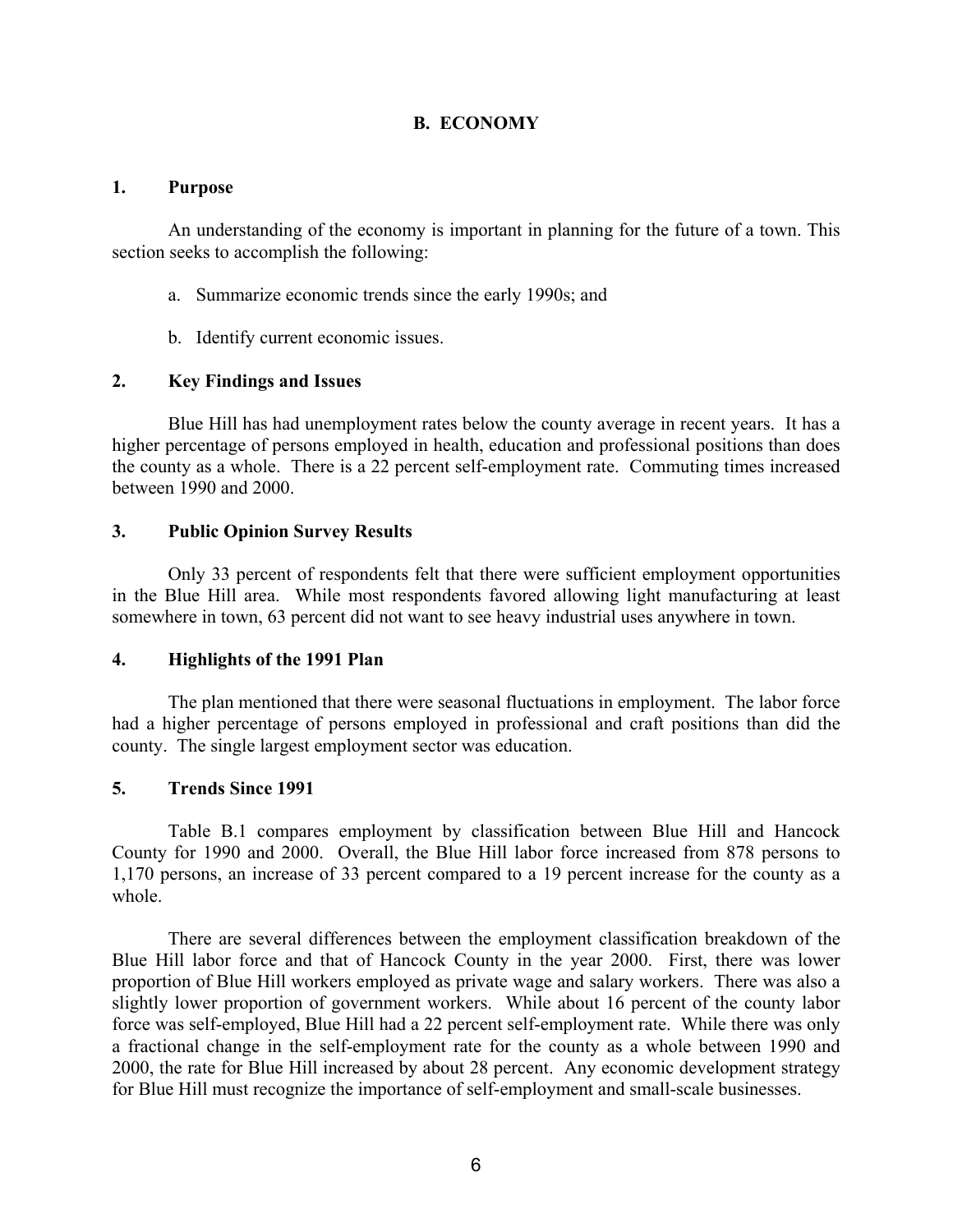| Table B.1                                                  |                  |         |                       |         |  |  |  |
|------------------------------------------------------------|------------------|---------|-----------------------|---------|--|--|--|
| Class of Workers, Employed Persons 16 years and over, 2000 |                  |         |                       |         |  |  |  |
| <b>Blue Hill</b><br><b>Hancock County</b>                  |                  |         |                       |         |  |  |  |
|                                                            | Number           | Percent | Number                | Percent |  |  |  |
| Private Wage/Salary                                        | 742              | 64.0%   | 17,470                | 69.8%   |  |  |  |
| Fed/State/Local Gov't                                      | 151              | 13.0%   | 3,511                 | 14.0%   |  |  |  |
| Self-employed                                              | 259              | 22.3%   | 3,975                 | 15.9%   |  |  |  |
| <b>Unpaid Family Member</b>                                | 8                | 0.7%    | 78                    | 0.3%    |  |  |  |
| Total                                                      | 1,160            | 100.0%  | 25,034                | 100.0%  |  |  |  |
| SOURCE: U.S. Census, 2000, Table DP-3                      |                  |         |                       |         |  |  |  |
| Class of Workers, Employed Persons 16 years and over, 1990 |                  |         |                       |         |  |  |  |
|                                                            | <b>Blue Hill</b> |         | <b>Hancock County</b> |         |  |  |  |
|                                                            | Number           | Percent | Number                | Percent |  |  |  |
| Private Wage/Salary                                        | 599              | 68.2%   | 14,604                | 69.5%   |  |  |  |
| Fed/State/Local Gov't                                      | 121              | 13.8%   | 2,998                 | 14.3%   |  |  |  |
| Self-employed                                              | 152              | 17.3%   | 3,325                 | 15.8%   |  |  |  |
| <b>Unpaid Family Member</b>                                | 6                | 0.7%    | 73                    | 0.4%    |  |  |  |
| Total                                                      | 878              | 100.0%  | 21,000                | 100.%   |  |  |  |
|                                                            |                  |         |                       |         |  |  |  |

Table B.2 compares employment by industry sector for Blue Hill and Hancock County. The single largest category is education, health and social services (about 31 percent compared to 22 for the county as a whole). This high percentage is due at least in part to the presence of several schools in town as well as the Blue Hill Memorial Hospital. The next largest employment category is construction (12 percent compared to 10 percent for the county) and professional and scientific (11 percent compared to 8 percent for the county). The higher percentage of those employed in professional positions is reflective of the higher educational levels in town.

While Blue Hill is a rural community, a relatively small proportion of the population is employed in natural resource-based businesses. For example, Table B.2 indicates that only 3.5 percent of the labor force was employed in Agriculture, Forestry and Fisheries compared to 5.3 percent of the county as a whole. Marine resource and agricultural issues are discussed at greater length in the Marine Resource and Agricultural and Forest Resources chapters.

| Table B.2<br>Blue Hill & Hancock County: Employment by Industry Sector, 2000 |                                           |         |                |         |  |  |  |
|------------------------------------------------------------------------------|-------------------------------------------|---------|----------------|---------|--|--|--|
|                                                                              | <b>Hancock County</b><br><b>Blue Hill</b> |         |                |         |  |  |  |
| $\vert$ Category                                                             | <b>Numbers</b>                            | Percent | <b>Numbers</b> | Percent |  |  |  |
| Agriculture, Forestry, & Fisheries                                           | 41                                        | 3.5%    | 1,315          | $5.3\%$ |  |  |  |
| Construction                                                                 | 137                                       | 11.8%   | 2,524          | 10.1%   |  |  |  |
| Manufacturing                                                                | 76                                        | 6.6%    | 2,369          | 9.5%    |  |  |  |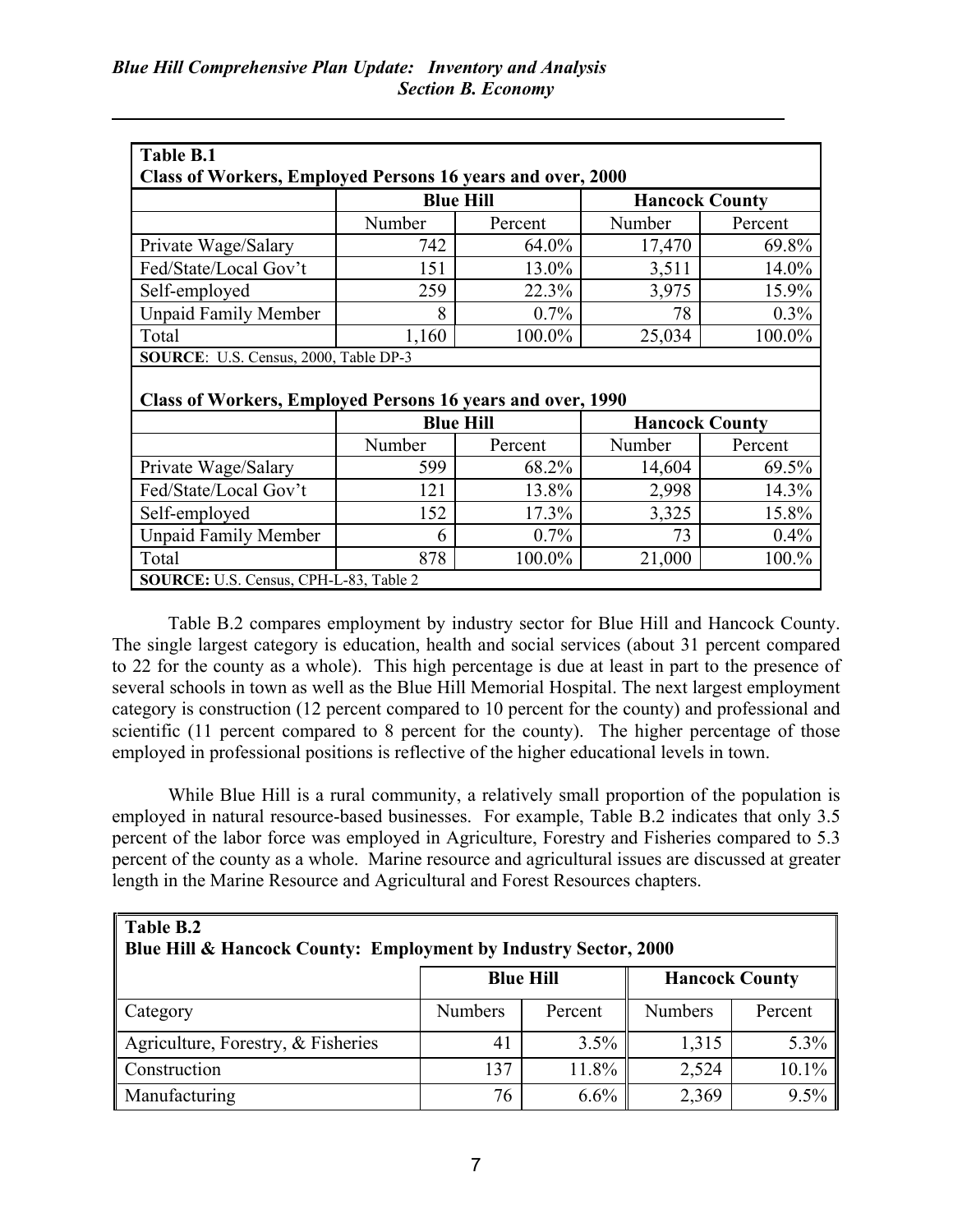| <b>Wholesale Trade</b>                                                                   | 19    | 1.6%    | 575    | 2.3%    |  |  |  |  |
|------------------------------------------------------------------------------------------|-------|---------|--------|---------|--|--|--|--|
| Retail Trade                                                                             | 78    | 6.7%    | 3,057  | 12.2%   |  |  |  |  |
| Transportation, Warehousing and<br>Utilities                                             | 32    | 2.8%    | 883    | 3.5%    |  |  |  |  |
| Information                                                                              | 22    | 1.9%    | 644    | 2.6%    |  |  |  |  |
| Finance, Insurance & Real Estate                                                         | 62    | $5.3\%$ | 1,191  | 4.8%    |  |  |  |  |
| Professional, scientific, management,<br>administrative and waste management<br>services | 125   | 10.8%   | 2,005  | 8.0%    |  |  |  |  |
| Educational, health and social<br>services                                               | 355   | 30.6%   | 5,544  | 22.1%   |  |  |  |  |
| Arts, entertainment, recreation,<br>accommodation and food services                      | 69    | 5.9%    | 2,252  | $9.0\%$ |  |  |  |  |
| Other services (except public<br>administration)                                         | 101   | 8.7%    | 1,672  | 6.7%    |  |  |  |  |
| <b>Public Administration</b>                                                             | 43    | 3.7%    | 1,003  | 4.0%    |  |  |  |  |
| <b>Total</b>                                                                             | 1,160 | 100%    | 25,034 | 100.0%  |  |  |  |  |
| <b>Source:</b> 2000 U.S. Census: Table DP.3                                              |       |         |        |         |  |  |  |  |

## Blue Hill Comprehensive Plan Update: Inventory and Analysis Section B. Economy

While Blue Hill is a service center community, many residents commute to jobs outside of town. Between 1990 and 2000, the mean commuting time for Blue Hill residents increased by about 36 percent from 16.8 minutes to 22.0 minutes. In 2000 Hancock County as a whole had a mean commuting time of 22.4 minutes, which was fractionally more than the time for Blue Hill. Of the 1,142 Blue Hill residents reported in the labor force by the 2000 Census, 569 worked in Blue Hill. The next most frequent destination was Ellsworth (143), followed by Castine (53), Bucksport (41) and Bangor (34). There is also substantial commuting into the town. Of the 1,244 persons who work in town, the most frequent places of residence (besides the 569 Blue Hill residents) were Sedgwick (94), Penobscot (76) and Brooksville (64). People commute as far away as Orono, Stetson and Belmont.

Unemployment rates are shown in Table B.3 for Blue Hill and Hancock County. The town has had, in recent years, unemployment rates well below the county average. Unemployment does not presently appear to be a problem in Blue Hill. The county as a whole does continue to have seasonal fluctuations in employment. For example, the Ellsworth-Bar Harbor Labor Market Area had an 9.4 unemployment rate in February 2003 compared to a 2.8 percent rate in August 2003.

| Table B.3<br>Average Annual Unemployment Rate, 1999-2002                      |      |      |      |      |  |  |  |  |
|-------------------------------------------------------------------------------|------|------|------|------|--|--|--|--|
| <b>Unit of Government</b>                                                     | 1999 | 2000 | 2001 | 2002 |  |  |  |  |
| Blue Hill                                                                     | 3.5  | 19   | 2.8  |      |  |  |  |  |
| <b>Hancock County</b>                                                         | 53   | 44   | 4.5  |      |  |  |  |  |
| <b>SOURCE:</b> Maine Department of Labor Maine Civilian Labor Force Estimates |      |      |      |      |  |  |  |  |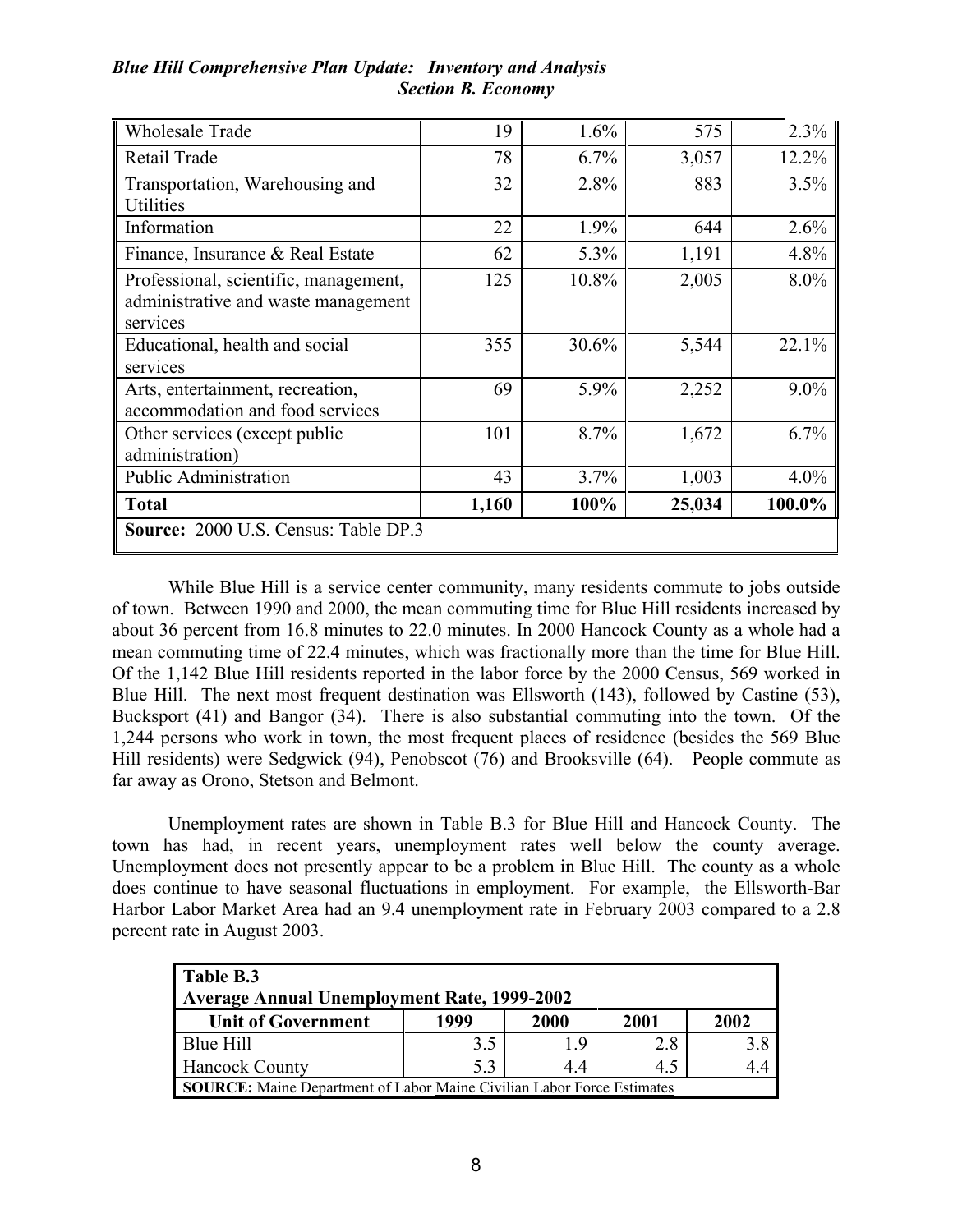#### 6. Current Economic Issues

One economic issue facing the town is difficulty employers face in recruiting and retaining employees. This is due in large part to the high cost of housing, which is addressed in the Housing chapter. While unemployment rates are relatively low, poverty is also a problem. At the same time the town has attracted many higher income residents, its poverty rate has increased. The town may thus want to consider undertaking a comprehensive economic development strategy. This strategy should complement efforts at downtown revitalization (see Section L.5.d).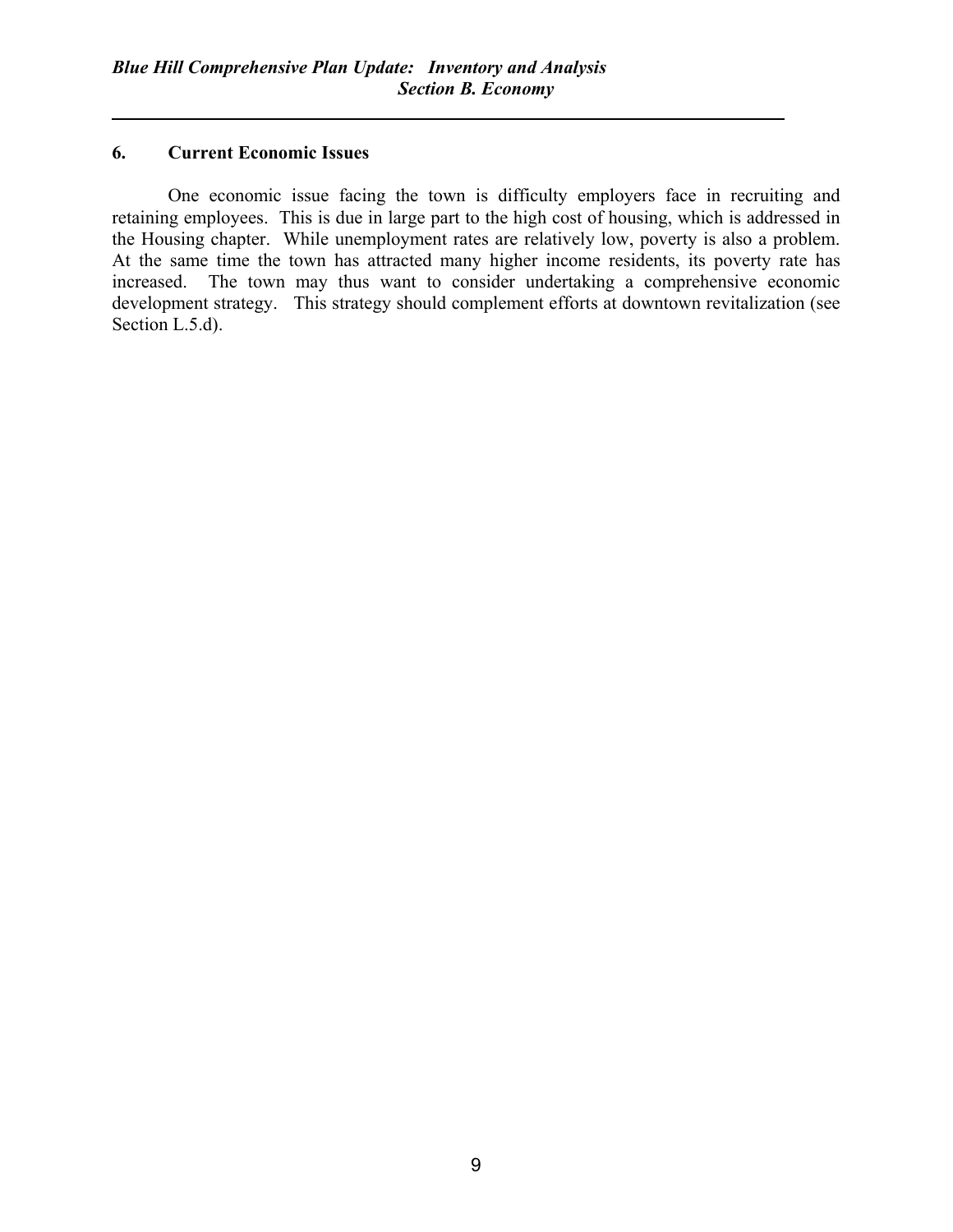## C. HOUSING

#### 1. Purpose

It is important for a comprehensive plan to have an analysis of the housing market and local and regional housing needs. This section seeks to:

- 1. review housing trends since 1990;
- 2. discuss housing affordability;
- 3. identify major housing issues; and
- 4. project future housing construction trends.

#### 2. Key Findings and Issues

Housing sales prices are well above the county median while household incomes are below the county median. This seriously limits opportunities for first-time home buyers. There is also a serious shortage of lower cost rental opportunities.

Between 1970 and 2000, there was a 67 percent increase in the number of year-round homes and a 243 percent increase in the number of second homes. There was a minor decrease in the number of second homes between 1990 and 2000 as second homes were converted to yearround use. The plan predicts a 25 percent increase in the number of year-round homes between 2000 and 2015.

#### 3. Public Opinion Survey Results

Sixty-seven percent of respondents were concerned about affordable housing. Seventythree percent favored ordinances that promoted single family homes. Forty-seven percent wanted to have mobile home parks in as few places as possible.

#### 4. Summary of the 1991 Plan

The plan mentioned that the town had a faster rate of housing construction than the county. It projected there would be 1,400 year-round units by 2000, which was far more than the 1,074 units reported by the U.S. Census. The plan also mentioned that housing prices were increasing at a faster rate than the county and that household incomes were below those of the county.

#### 5. Trends Since 1990

There was a nearly 12 percent increase in the total number of dwelling units (year-round and seasonal) in Blue Hill between 1990 and 2000 (see Table C.1). As of 2000, there were 1,486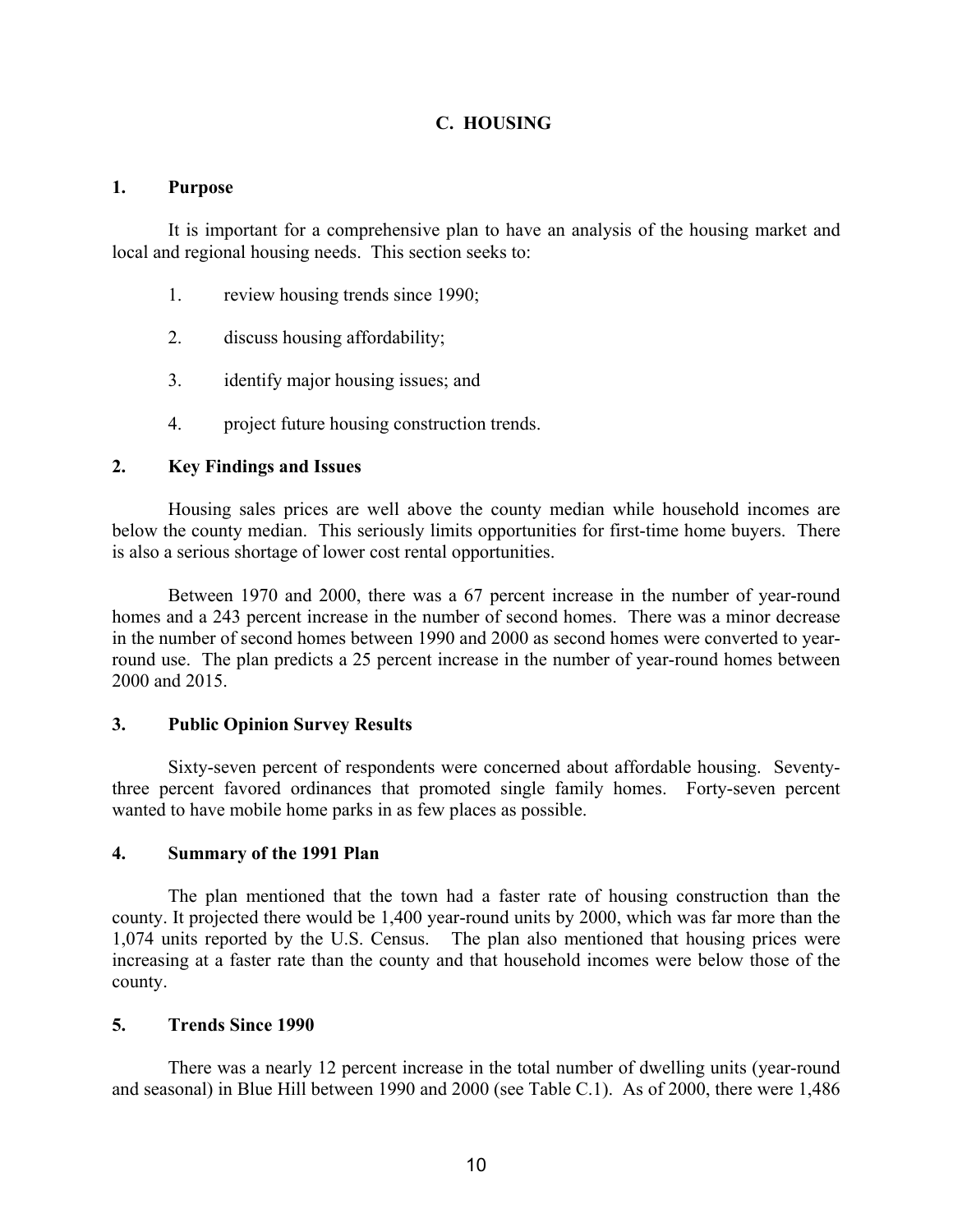### Blue Hill Comprehensive Plan Update: Inventory and Analysis Section C. Housing

dwelling units in Blue Hill reported by the U.S. Census. There was a nearly 18 percent increase (163 units) in the number of year-round homes from 911 units in 1990 to 1,074 in 2000. Overall the number of year-round homes increased by 67 percent between 1970 (when there were 642 year-round homes in town) and 2000.

There was an approximately two percent decrease in the number of second homes. This is likely due to people converting second homes to year-round occupancy. Many second homes were created in recent decades. For example, in 1970 there were 120 second homes in Blue Hill compared to 412 in 2000. This represents a 243 percent increase in 30 years.

| Table C.1<br>Change in Housing Units, Blue Hill, 1990-2000 |      |       |        |                       |  |  |  |  |
|------------------------------------------------------------|------|-------|--------|-----------------------|--|--|--|--|
| <b>Type</b>                                                | 1990 | 2000  | Change | <b>Percent Change</b> |  |  |  |  |
| Year-round                                                 | 911  | 1,074 | 163    | 17.9%                 |  |  |  |  |
| Seasonal                                                   | 421  | 412   | -9     | $-2.1\%$              |  |  |  |  |
| Total                                                      | ,332 | 1,486 | 154    | 11.6%                 |  |  |  |  |
| <b>SOURCE:</b> U.S. Census                                 |      |       |        |                       |  |  |  |  |

Table C.2 shows the breakdown among various housing types. There was a nearly 10 percent increase in the number of single family homes and a 38 percent increase in the number of duplexes and multi-family units between 1990 and 2000. Single family homes, however, accounted for roughly the same percentage of total dwelling units in both 1990 and 2000. The U.S. Census data show that there was a nearly 19 percent decrease in the number of mobile homes. This is most likely due to the Census using a different definition of mobile homes in the year 2000 rather than an actual decline.

| Table C.2<br>Change in Housing Types, Blue Hill: 1990 - 2000 |               |         |               |         |                   |  |  |  |  |
|--------------------------------------------------------------|---------------|---------|---------------|---------|-------------------|--|--|--|--|
|                                                              | 1990          |         | 2000          |         |                   |  |  |  |  |
| <b>Type</b>                                                  | <b>Number</b> | Percent | <b>Number</b> | Percent | Percent<br>Change |  |  |  |  |
| Single family                                                | 1,067         | 80.1%   | 1,178         | 79.3%   | 10.4%             |  |  |  |  |
| Duplex/Multi-family                                          | 147           | 11.0%   | 204           | 13.7%   | 38.8%             |  |  |  |  |
| Mobile Homes                                                 | 118           | 8.9%    | 96            | $6.5\%$ | $-18.6%$          |  |  |  |  |
| Boat/RV/Van                                                  | ۰             | $0.0\%$ | 8             | $0.5\%$ | n/a               |  |  |  |  |
| <b>Total</b>                                                 | 1,332         | 100.0%  | 1,486         | 100.0%  | 11.6%             |  |  |  |  |
| <b>SOURCE:</b> U.S. Census                                   |               |         |               |         |                   |  |  |  |  |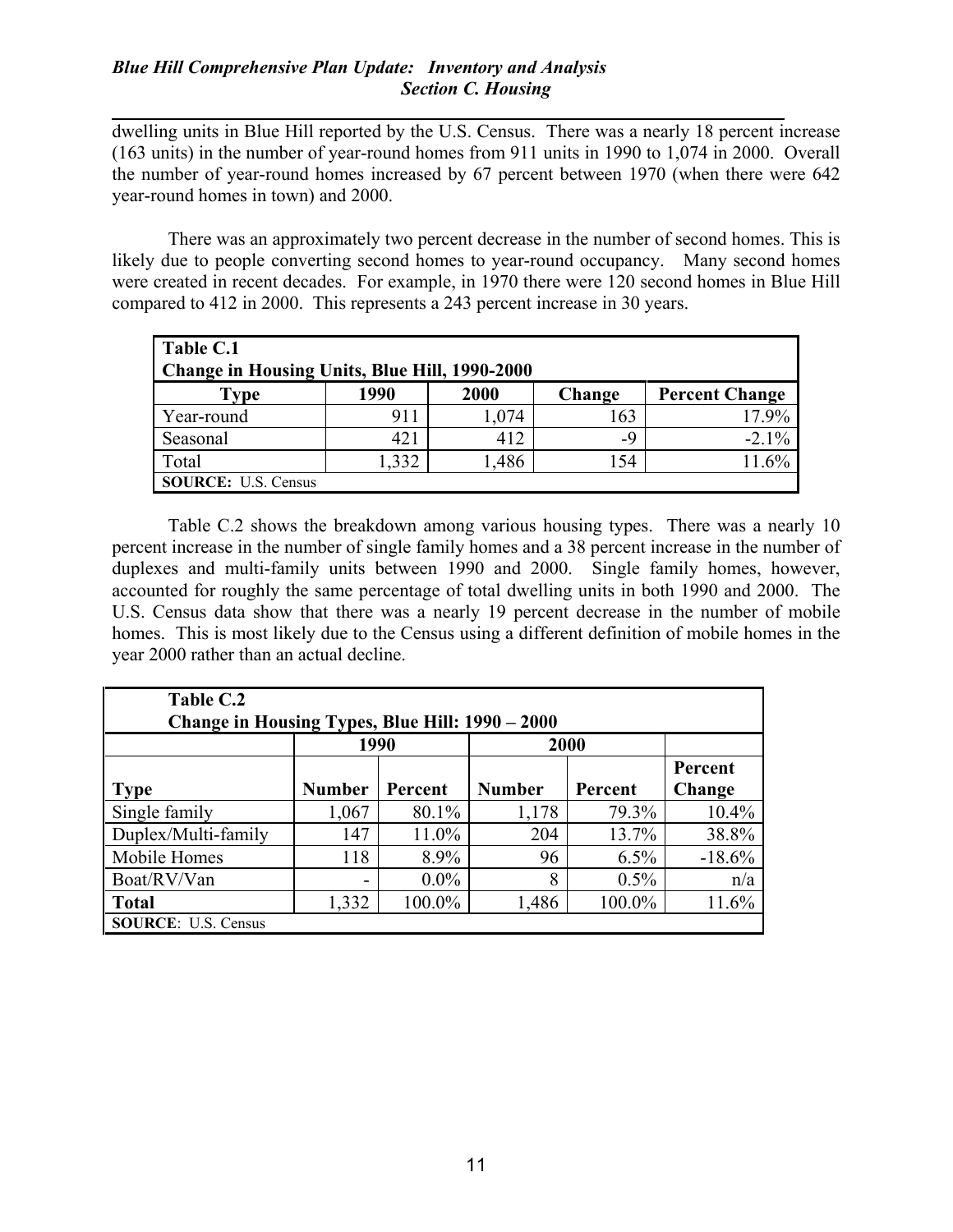The breakdown between rental and owner occupied year-round housing is shown in Table C.3. As of 2000 about 77 percent of year-round homes were owner-occupied and 23 percent were renter occupied. This is close to the percentage breakdown of rental and owneroccupied units in Hancock County as a whole. The number of rental units in Blue Hill, however, did increase at a faster rate between 1990 and 2000 than the rate for Hancock County (29 percent compared to 16 percent). The increased availability of rental units in Blue Hill is due in part to the expansion of Parker Ridge. Parker Ridge is a not-for-profit, upscale retirement community located away from the downtown on 28 acres owned by the Blue Hill Memorial Hospital Foundation. Parker Ridge provides housing and meals for 70+ residents of 24 independently owned cottages, 34 rental apartments and thirteen assisted living suites. The complex employs about 60 people.

 $\overline{\mathbf{r}}$ 

|                                                                                                                    | Table C.3                                                                                                                       |               |                     |               |                     |                   |  |  |  |
|--------------------------------------------------------------------------------------------------------------------|---------------------------------------------------------------------------------------------------------------------------------|---------------|---------------------|---------------|---------------------|-------------------|--|--|--|
| <b>Estimated Tenure of Occupied Year-round Housing</b><br>(does not include seasonal and vacant units) 1990 & 2000 |                                                                                                                                 |               |                     |               |                     |                   |  |  |  |
|                                                                                                                    | <b>Blue Hill &amp; Hancock County</b>                                                                                           |               |                     |               |                     |                   |  |  |  |
|                                                                                                                    |                                                                                                                                 | 1990          |                     | 2000          |                     | 1990-2000         |  |  |  |
| T<br>$\mathbf 0$                                                                                                   |                                                                                                                                 | <b>Number</b> | Percent<br>of Total | <b>Number</b> | Percent<br>of Total | Percent<br>Change |  |  |  |
| W                                                                                                                  | Renter-Occupied                                                                                                                 | 174           | 21.8%               | 244           | 22.7%               | 28.7%             |  |  |  |
| N                                                                                                                  | Owner-Occupied                                                                                                                  | 624           | 78.2%               | 830           | 77.3%               | 24.8%             |  |  |  |
|                                                                                                                    | <b>Total Occupied Units</b>                                                                                                     | 798           | 100.0%              | 1,074         | 100.0%              | 25.7%             |  |  |  |
| $\mathbf C$                                                                                                        | Renter-Occupied                                                                                                                 | 4,466         | 24.3%               | 5,414         | 24.3%               | $16.0\%$          |  |  |  |
| $\mathbf 0$<br>$\mathbf U$                                                                                         | Owner-Occupied                                                                                                                  | 13,876        | 75.7%               | 16,550        | 75.7%               | 16.2%             |  |  |  |
| N<br>T<br>Y                                                                                                        | <b>Total Occupied Units</b>                                                                                                     | 18,342        | 100.0%              | 21,864        | 100.0%              | 16.1%             |  |  |  |
|                                                                                                                    | Source: U.S. Census 1990 CPH-1-21, Tables 10+11, 2000, initial print-outs, specified units only, does<br>not include all units. |               |                     |               |                     |                   |  |  |  |

The breakdown of contract rents is shown in Table C.4. As of 2000, the median monthly rent in Blue Hill was \$543, which was 106 percent of the \$514 median for Hancock County. Rents have been increasing throughout Hancock County. The average 2001 rent in Hancock County (including utilities) was \$559. Comparable data are not available for Blue Hill.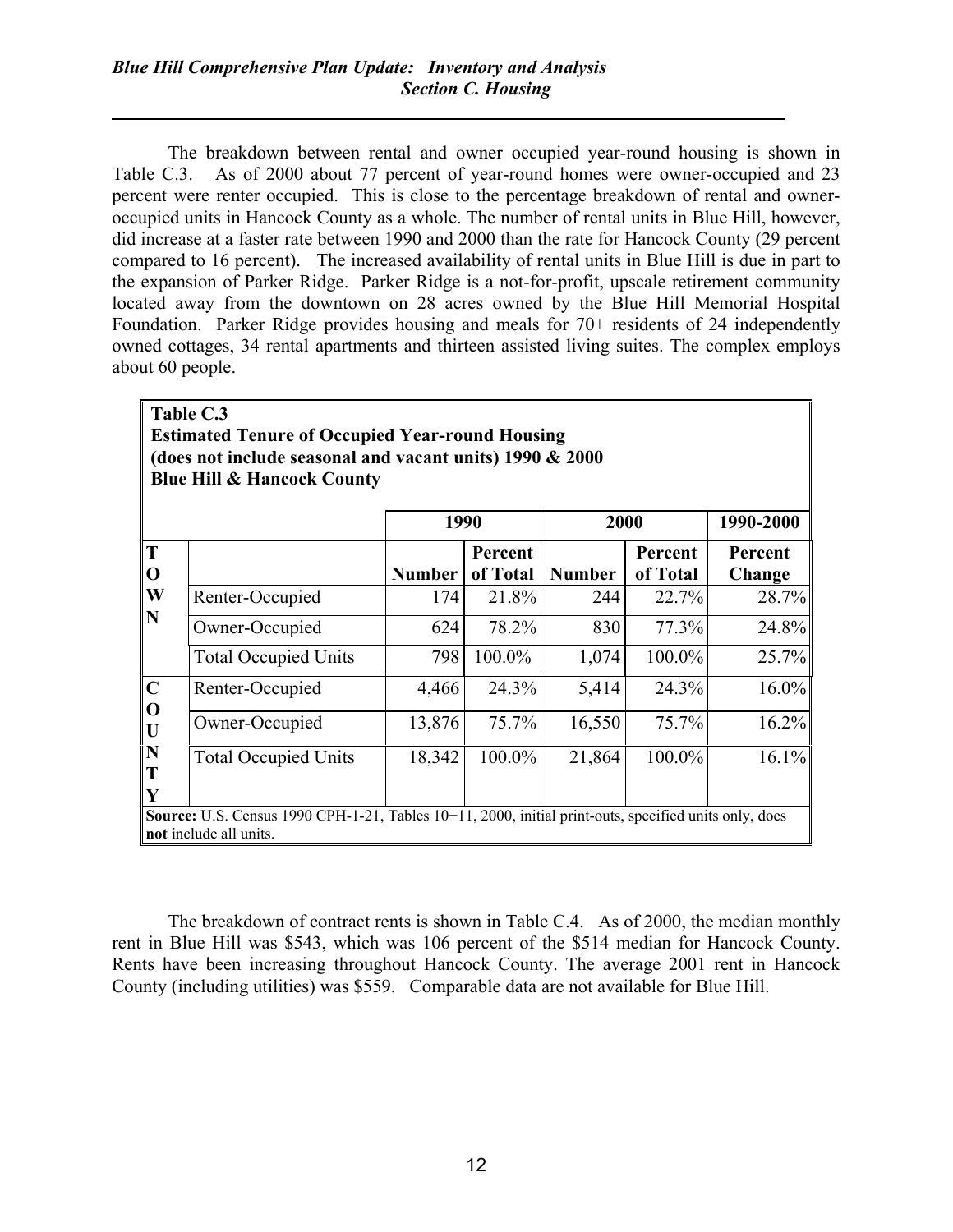| <b>Contract Rent of Renter-Occupied Units</b><br><b>Blue Hill and Hancock County: 2000</b> |                  |         |                       |         |  |  |  |  |
|--------------------------------------------------------------------------------------------|------------------|---------|-----------------------|---------|--|--|--|--|
|                                                                                            | <b>Blue Hill</b> |         | <b>Hancock County</b> |         |  |  |  |  |
| <b>Monthly Rent</b>                                                                        | <b>Number</b>    | Percent | <b>Number</b>         | Percent |  |  |  |  |
| Less than \$200                                                                            | 9                | $4\%$   | 412                   | 8.2%    |  |  |  |  |
| S200 to \$299                                                                              | 29               | 12.8%   | 320                   | 6.4%    |  |  |  |  |
| S300 to \$499                                                                              | 60               | 26.5%   | 1286                  | 25.7%   |  |  |  |  |
| \$500 to \$749                                                                             | 68               | 30.1%   | 1753                  | 35.1%   |  |  |  |  |
| S750 to \$999                                                                              | 35               | 15.5%   | 447                   | 8.9%    |  |  |  |  |
| $\$\,1,000$ or more                                                                        |                  | 3.1%    | 104                   | 2.1%    |  |  |  |  |
| No cash rent                                                                               | 18               | 8.0%    | 676                   | 13.5%   |  |  |  |  |
| Total Specified                                                                            | 226              | 100.0%  | 4,998                 | 100.0%  |  |  |  |  |
| Median Rent                                                                                | \$543            |         | \$514                 |         |  |  |  |  |

Table C.5 compares the value of owner-occupied homes between Blue Hill and Hancock County. The median value in Blue Hill was \$153,900 in 2000 compared to \$108,600 for Hancock County. Values were thus about 42 percent above the county-median. This is an indicator of the high housing prices in Blue Hill. Housing prices are discussed further in the section on affordable housing.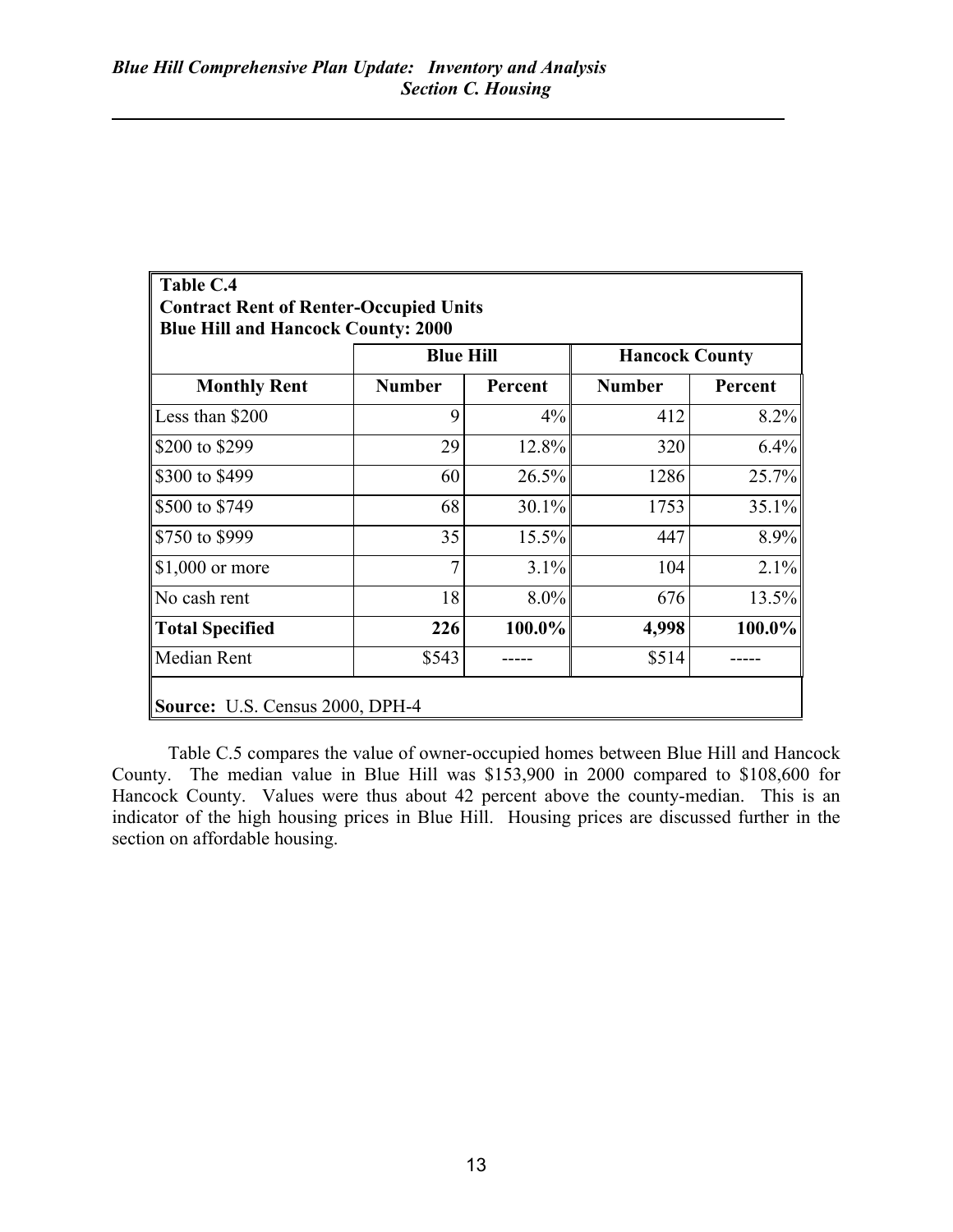|                           | <b>Blue Hill</b> |         | <b>Hancock County</b> |         |  |
|---------------------------|------------------|---------|-----------------------|---------|--|
| Value                     | <b>Number</b>    | Percent | <b>Number</b>         | Percent |  |
| Less than<br>\$50,000     | 16               | 3.2%    | 685                   | 6.4%    |  |
| \$50,000 to<br>\$99,999   | 116              | 23.2%   | 4,118                 | 38.2%   |  |
| \$100,000 to<br>\$149,999 | 106              | 21.2%   | 2,785                 | 25.8%   |  |
| \$150,000 to<br>\$199,999 | 124              | 24.8%   | 1,383                 | 12.8%   |  |
| \$200,000 to<br>\$299,999 | 83               | 16.6%   | 1,030                 | 9.6%    |  |
| \$300,000 to<br>\$499,999 | 34               | 6.8%    | 510                   | 4.7%    |  |
| \$500,000 to<br>\$999,999 | 17               | 3.4%    | 190                   | 1.8%    |  |
| $$1,000,000$ or<br>more   | 5                | 1.0%    | 78                    | 0.7%    |  |
| <b>Total</b>              | 501              | 100.0%  | 10,779                | 100.0%  |  |
| Median Value              | \$153,900        |         | \$108,600             |         |  |

#### 6. Affordable Housing

Under the state's comprehensive planning process, towns must assess their affordable housing needs. This involves comparing housing prices to household incomes and determining if they are sufficient opportunities for home purchase and rentals. The Maine State Housing Authority (MSHA) has data on housing prices.

MSHA uses an affordable housing index to compare median household incomes to median sales prices. An index of 1.00 or more indicates that incomes are sufficient to purchase the median-priced home. MSHA data show that the affordable housing index in Blue Hill decreased from 0.80 in 1999 to 0.75 in 2001 and 0.67 in 2002. The median sales price of a home in Blue Hill in 2002 was \$165,000 and an income of \$55,214 would be required to purchase such a house. As of the year 2000, the median household income in Blue Hill was \$31,484. These data contrast with a median sales price in 2002 for Hancock County of \$134,500 and a median household income in 2000 of \$35,811. Blue Hill has higher housing prices and lower incomes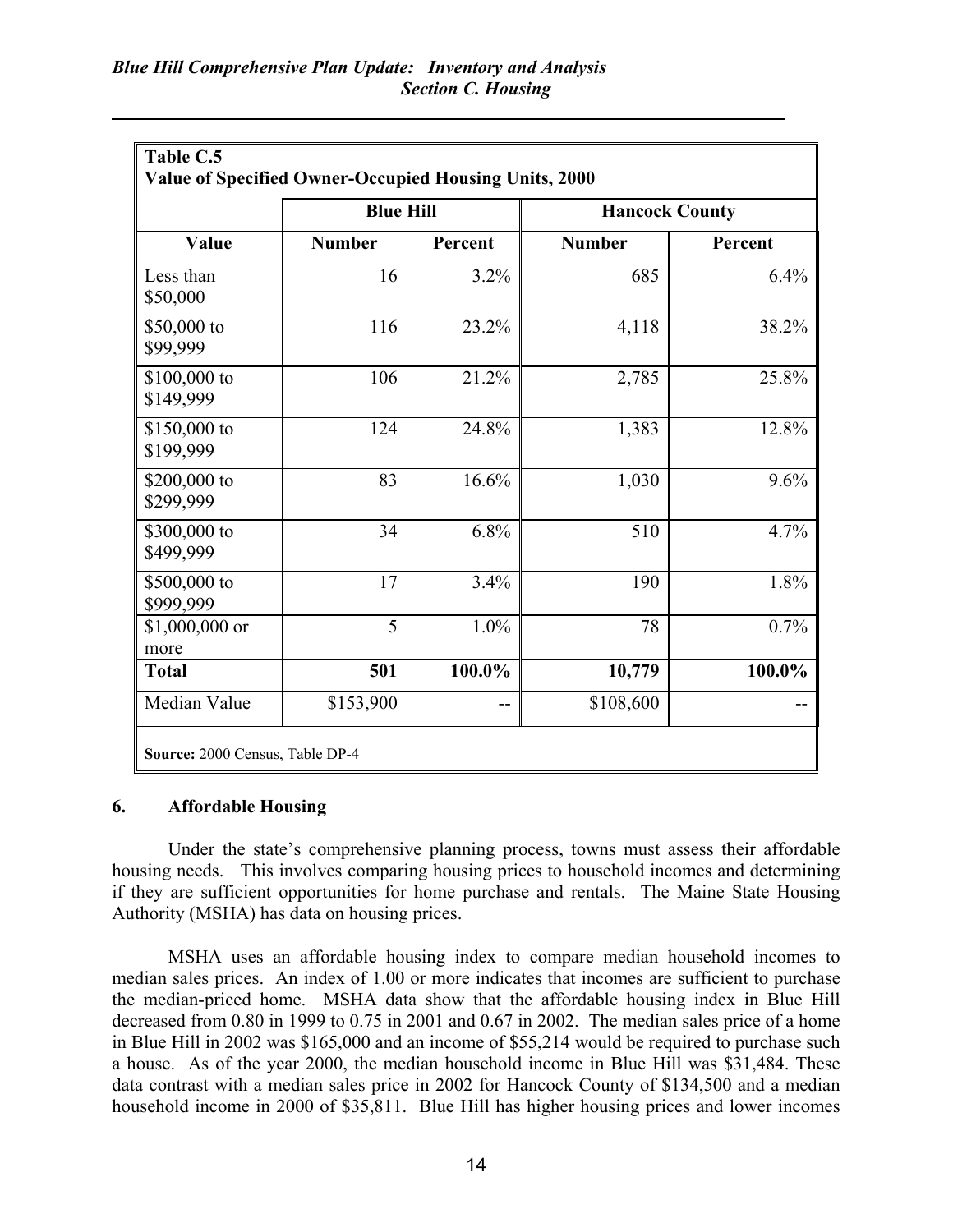### Blue Hill Comprehensive Plan Update: Inventory and Analysis Section C. Housing

than the county as a whole. This means that the town has a serious affordable housing problem in a county that itself has a very tight housing market.

The housing needs are even greater for those earning below the median income. According to data supplied by the Maine Housing Authority, there were 421 households at or below the median household income in 2002. These included 277 homeowners and 143 renters. Forty-eight of the renters were deemed potential homeowners. This means that there is home purchase gap of at least 48 households.

Housing units continue to be built in town. This might help the existing affordable housing gap. Between September 2000 and September 2005, 164 units were added to the housing stock. While no firm figures are available, it appears that most were not sold to firsttime homebuyers of moderate income.

There are more limited data on rental affordability in Blue Hill. A rental unit is considered affordable if it costs no more than 30 percent of a household's income. County-wide in 2002, Maine State Housing Authority data indicate that 52 percent of renter households could not afford the average monthly rent of \$782.

According to data from the Maine State Housing Authority, there were 60 family households in town in 2002 whose incomes qualified them for "Section 8" housing renter assistance. The term Section 8 refers to households entitled to rental assistance from the federal government due to low income status. As of 2002 there were 18 units in town that met this need. This means that there were 42 families (60 percent of those eligible) for whom there was no Section 8 housing in town. These same data indicate that there were 28 Section 8 eligible senior households and that there were 42 Section 8 units of senior citizen housing in town available. This means that the Section 8 housing shortfall is for families rather than senior citizens.

As of early 2004, the Parker Ridge facility had eight rental apartment units that were vacant. These, however, do not qualify for Section 8 housing vouchers. There were also three units vacant at the Harborview complex. While, according to the comprehensive planning committee, this complex does not accept Section 8 vouchers, rents are set at one-third of the tenants income. Most residents are at least 62 years-old and mentally or physically challenged.

#### 7. Major Housing Issues

The data presented above indicate that affordable housing is one of the major issues facing Blue Hill. Current housing costs make it difficult for younger, working families to live in town. This affects local employers since employees must commute long distances. The town needs to explore ways to create rental and first-time home purchase opportunities.

#### 8. Dwelling Unit Projections

It is possible to estimate the number of year-round homes that will be built by dividing the projected household population by the projected household size. The Population chapter estimated the year-round population of Blue Hill to be 3,000 by 2015. Given a household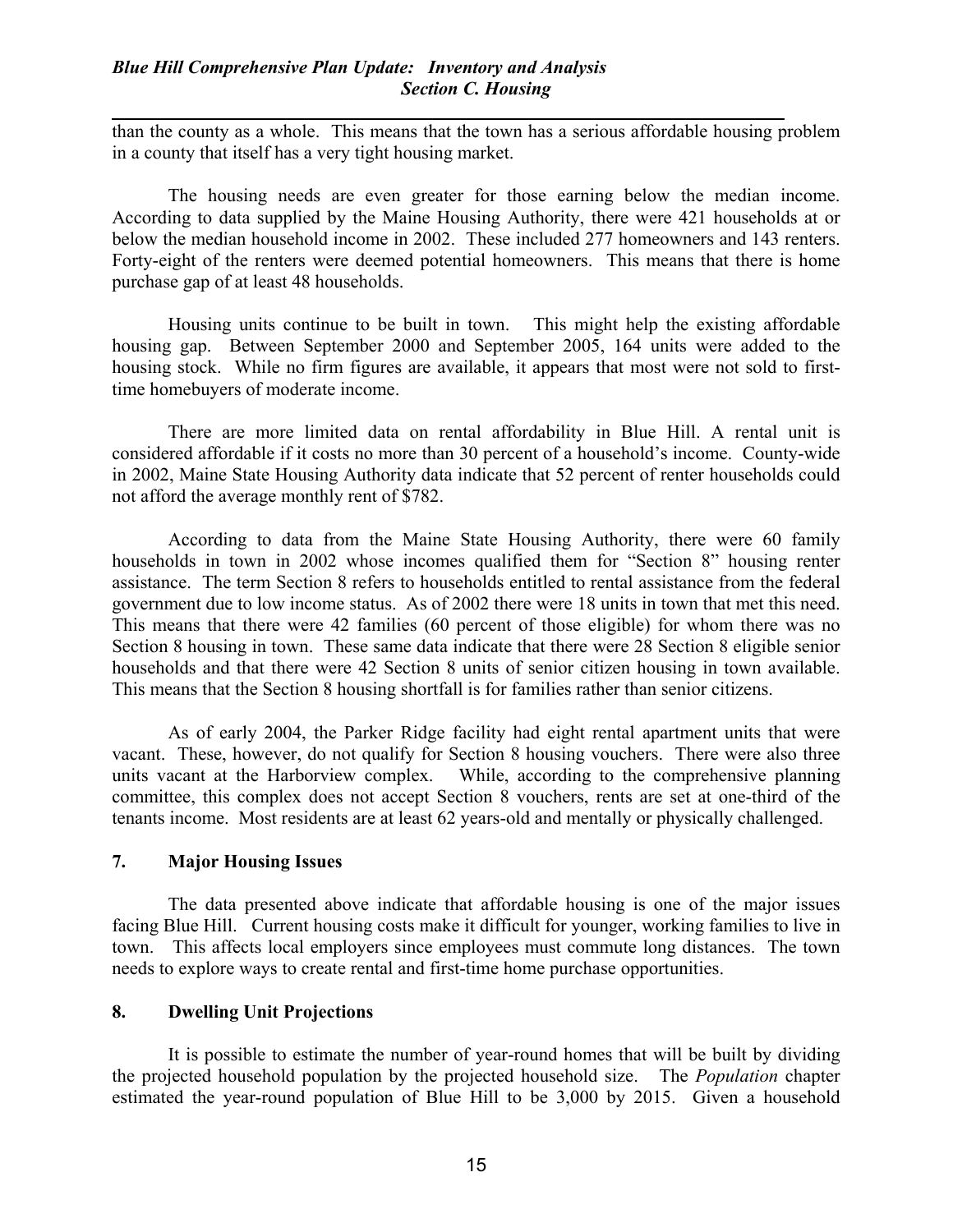population of 1,345 (based on the total population divided by the household size of 2.23), there would be a total of 1,345 year-round dwelling units in town by 2015. This would represent a 25 percent increase since 2000.

There are several factors that may lead to even more homes being built. First, household sizes may continue to decrease as the population ages. Second, some homes may be vacant for at least part of the year. Third, efforts by local employers to build workforce housing may occur.

Another unknown is the number of second homes. As noted above, some second homes have been converted to year-round occupancy. This trend is likely to continue. In some cases, homes may be built as second homes and then converted to year-round use when the owners decide to move to the area.

| Table C.6<br><b>Projected Year-round Occupied Dwelling Units, Blue Hill</b>                                                       |         |       |  |  |  |  |  |
|-----------------------------------------------------------------------------------------------------------------------------------|---------|-------|--|--|--|--|--|
|                                                                                                                                   | $2000*$ | 2015  |  |  |  |  |  |
| Projected Population Residing in<br>Households                                                                                    | 2,390   | 3,000 |  |  |  |  |  |
| Projected Household Size                                                                                                          | 2 2 3   | 2 2 3 |  |  |  |  |  |
| Projected Occupied Dwelling Units                                                                                                 | 1,072   | 1,345 |  |  |  |  |  |
| *Note: 2000 figures are actual numbers from the U.S. Census.<br><b>Source:</b> Analysis by the Hancock County Planning Commission |         |       |  |  |  |  |  |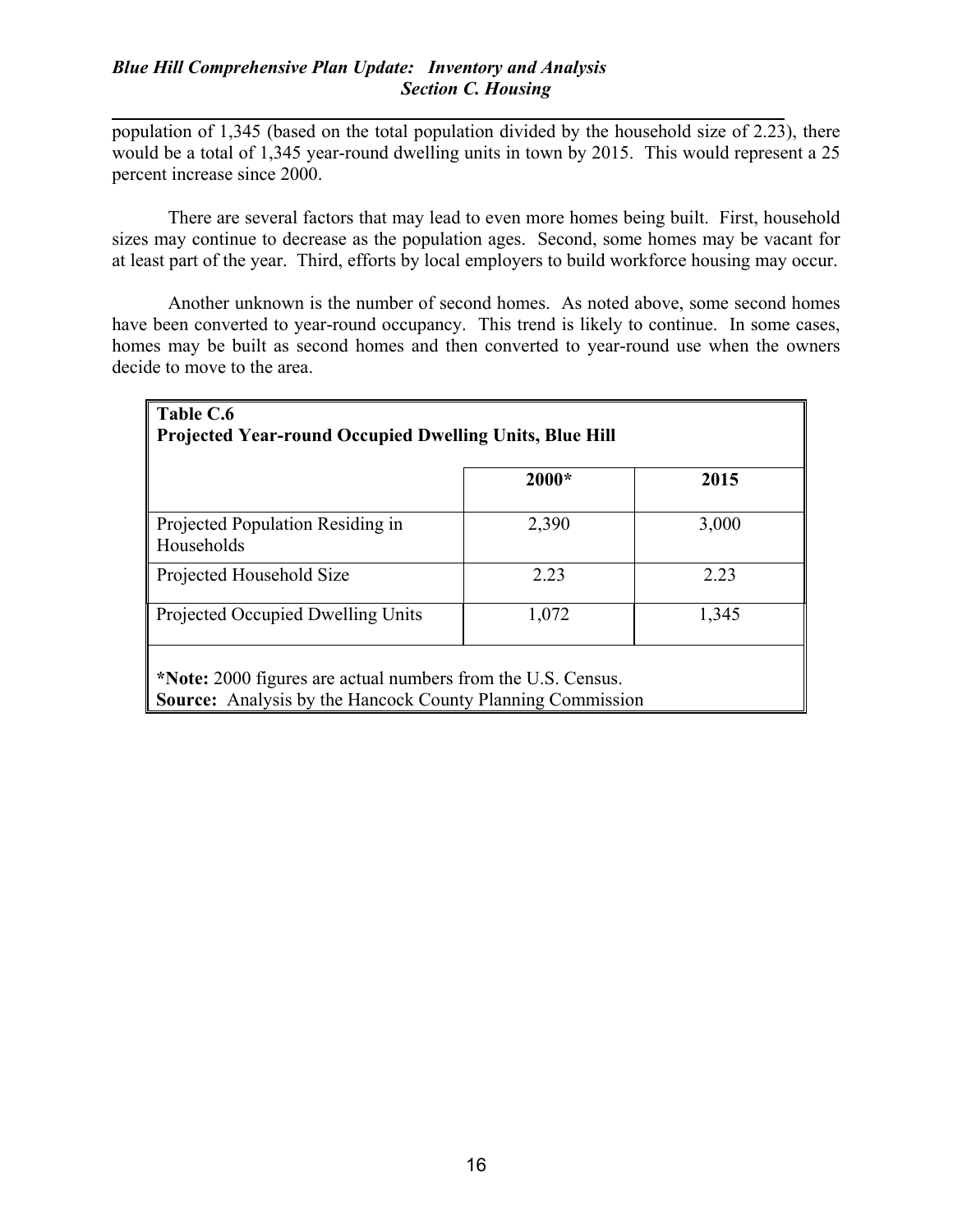#### D. TRANSPORTATION AND ROADS

#### 1. Introduction

The town of Blue Hill has been designated as a "service center community" by the state of Maine. Its roads serve the municipality and peninsula much as the spoke of a wheel, Blue Hill being its hub. A proper transportation system, consisting of roadways, bridges, sidewalks, public transportation and public parking facilities is mandatory to promote and guide future growth within this region. This section will address the current transportation issues facing Blue Hill. Specifically it will:

- a. inventory the existing infrastructure, describing the condition, usage, and carrying capacity.
- b. discuss current available public transportation facilities available within this area.
- c. discuss public parking facilities, and pedestrian ways
- d. attempt to predict demands to be placed on the above noted items.

#### 2. Key Findings and Issues

Blue Hill currently has approximately 60 miles of public ways. Roads are broken down into major classifications as follows: State highways/major urban collector routes, consisting of 19.15 miles; state highways/minor collector routes, consisting of 15.4 miles, and town ways (25.6 miles) making up the balance. Major issues facing the town at this time are the dramatic vehicular congestion in the downtown area on a seasonal basis, the high accident volume associated with the intersection of South Street/Mines Road and Tenney Hill and the high rate of speed of vehicles operating within the village proper. Ongoing issues facing the town are a lack of off-street parking in the downtown area, and the desire for adequate and safe sidewalks for pedestrians to use.

#### 3. Public Opinion Survey Results

Results of a public opinion survey distributed and tabulated during the summer of 2003 were generally supportive of the conditions of the municipal road systems. Sixty-one percent felt that summer road maintenance was adequate and 53% felt that winter road maintenance was adequate. Sixty-eight percent of respondents felt that town tax dollars should be spent on road maintenance. Of sidewalks, 53% of respondents felt that they needed improvement, with only 42% ranking them as adequate. Public parking generated some of the lower marks, with 55% ranking the existing facilities as adequate, and 27% suggesting that town tax dollars be spent on maintaining and improving the quality of such facilities.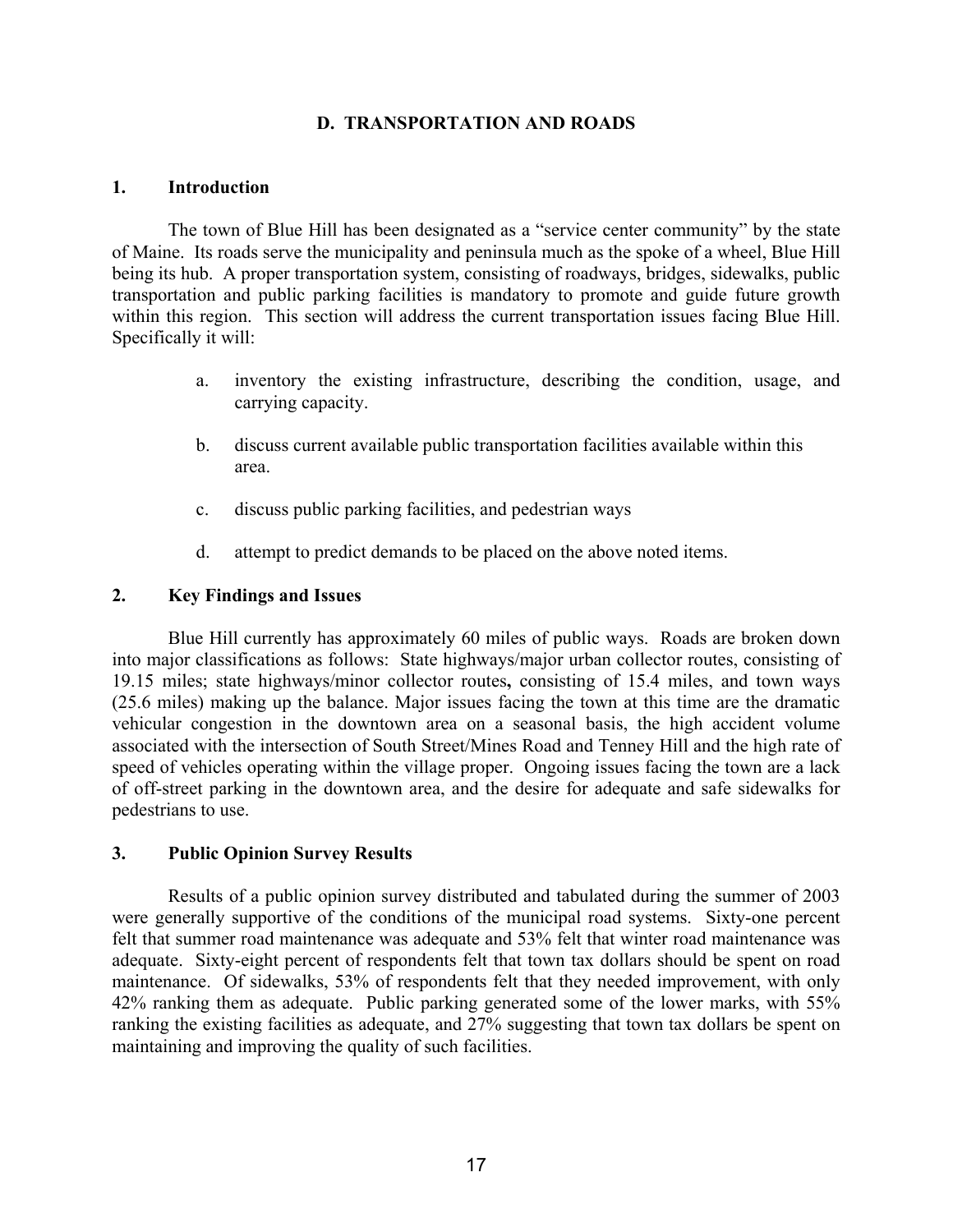## 4. Classification of Roads

Roadways are classified in two groups, mainly administrative and functional. Administrative refers to whom is responsible for the care and maintenance of the road, while functional, is as the term suggests, the function of the road.

Administrative classifications within Blue Hill are state roads, state aid roads, town roads and private ways. The state of Maine (MDOT) provides all funding for maintenance of state highways, and provides local road assistance dollars, for the maintenance of state aid roads. The municipality has total responsibility for the care of town roads, funding of which is provided by vehicle excise taxes collected by the town over the course of the year.

Functional classifications, as designated by the MDOT are as follows: arterial, collector highways (major and minor routes) and local roads.

Arterial roads are so named in that they connect major areas of a settlement or region with one-another. They are generally designed for high-speed travel, with the bulk of the traffic being non-local in nature.

Collector roads are designed to handle internal movement within a region or cluster of towns. Designed to carry traffic at a moderate speed limit of 55 miles per hour or lower. Blue Hill has within its boundaries, three (3) major collector routes [Mines Rd./Rte. 15, Pleasant St./Rte. 15 and the Ellsworth Rd./Rte. 172]. The town also has six (6) minor collector Roads as designated. These minor collectors are: East Blue Hill Rd., Hinckley Ridge Rd./Beech Hill Rd., Union Street, South Street, Falls Bridge Rd. and Salt Pond Rd.

Local roads, so designated, act to serve local residents and workers. They are so designed to carry relatively low volumes of traffic and speeds of 45 miles per hour or less. The MDOT classifies all town-maintained roads as local in designation.

Table D.1 indicates all roadways, located within the municipality, by classification and length.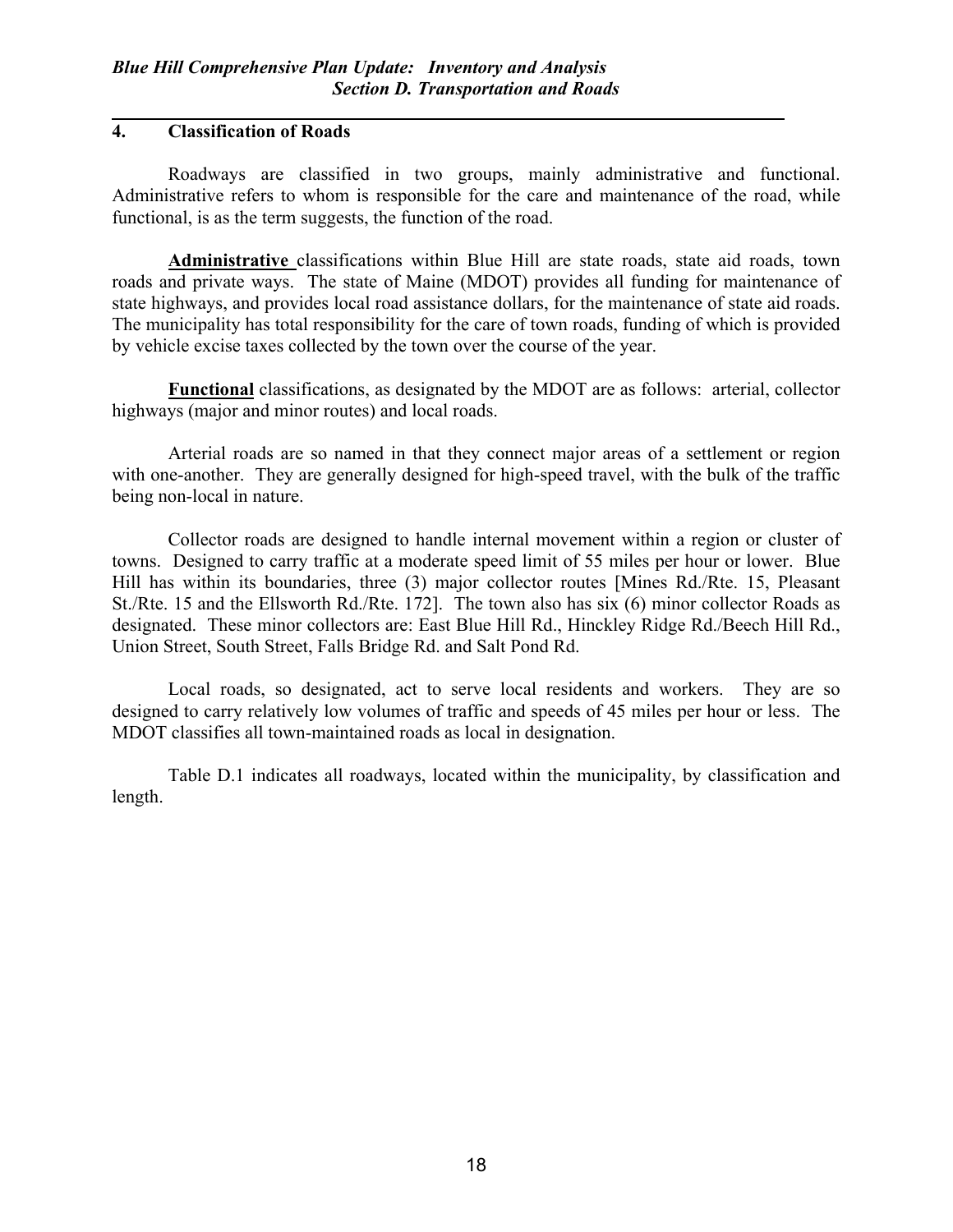| <b>Table D.1</b>                                  |            |                       |                |                |  |  |  |
|---------------------------------------------------|------------|-----------------------|----------------|----------------|--|--|--|
| <b>Blue Hill Roads Mileage and Classification</b> |            |                       |                |                |  |  |  |
| <b>Road Name</b>                                  | Length/Mi. | <b>Classification</b> | <b>Funding</b> | <b>Surface</b> |  |  |  |
| East Blue Hill Rd.                                | 6.68       | Minor Collector       | State Aid      | Asphalt        |  |  |  |
| Hinckley Ridge/Beech Hill                         |            | Minor Collector       | State Aid      | Asphalt        |  |  |  |
| Rd.                                               |            |                       |                |                |  |  |  |
| <b>Union Street</b>                               |            | Minor Collector       | State Aid      | Asphalt        |  |  |  |
| South Street                                      | 2.2        | Minor Collector       | State Aid      | Asphalt        |  |  |  |
| Falls Bridge Rd.                                  | 6.12       | Minor Collector       | State Aid      | Asphalt        |  |  |  |
| Salt Pond Rd.                                     |            | Minor Collector       | State Aid      | Asphalt        |  |  |  |
| subtotal, minor coll.                             |            |                       |                |                |  |  |  |
| Ellsworth Rd.                                     | 6.68       | Major Urban Coll.     | <b>MDOT</b>    | Asphalt        |  |  |  |
| Rt. 15/Pleasant Street                            | 6.12       | Major Urban Coll.     | <b>MDOT</b>    | Asphalt        |  |  |  |
| Mines Rd.                                         | 2.93       | Major Urban Coll.     | <b>MDOT</b>    | Asphalt        |  |  |  |
| subtotal, major coll.                             | 15.73      |                       |                |                |  |  |  |
| Woods Point Rd.                                   | 0.25       | Local                 | Town           | Asphalt        |  |  |  |
| Turkey Farm Rd.                                   | 1.37       | Local                 | Town           | Asphalt        |  |  |  |
| Mountain Rd.                                      | 1.26       | Local                 | Town           | Asphalt        |  |  |  |
| Range Rd.                                         | 2.84       | Local                 | Town           | Asphalt/Gravel |  |  |  |
| Tamworth Farm Rd.                                 | 1.08       | Local                 | Town           | Asphalt        |  |  |  |
| Western County Rd.                                | 1.71       | Local                 | Town           | Asphalt        |  |  |  |
| <b>High Street</b>                                |            | Local                 | Town           | Asphalt        |  |  |  |
| Mill Street                                       |            | Local                 | Town           | Asphalt        |  |  |  |
| <b>Water Street</b>                               |            | Local                 | Town           | Asphalt        |  |  |  |
| Parker Point Rd.                                  | 3.19       | Local                 | Town           | Asphalt        |  |  |  |
| Grindleville Rd.                                  |            | Local                 | Town           | Asphalt/Gravel |  |  |  |
| Ackley Farm Rd.                                   | 0.57       | Local                 | Town           |                |  |  |  |
| Curtis Cove Rd.                                   | 1.25       | Local                 | Town           | Asphalt        |  |  |  |
| Kingdom Rd.                                       | 4.46       | Local                 | Town           | Asphalt/Gravel |  |  |  |
| Stover Rd.                                        | 1.5        | Local                 | Town           | Gravel         |  |  |  |
| Jay Carter Rd.                                    | 0.42       | Local                 | Town           | Asphalt/Gravel |  |  |  |
| York Rd.                                          | 0.75       | Local                 | Town           | Gravel         |  |  |  |
| subtotal, local                                   |            |                       |                |                |  |  |  |
| Total miles, all roads                            |            |                       |                |                |  |  |  |

## 5. Road Condition, Usage and Capacity

Traffic volume data between 1997 and 2003 are shown on Table D.2. As seen, traffic increased at different rates and in some cases decreased. The decreases are probably due to construction activities or a shift in traffic patterns (such as that resulting from a major business closing). These factors may explain the decrease in traffic on roads such as the Ellsworth road segment of Route 172. The most rapid increase (31 percent) was on the Morgan Bay Road (Route 176) near the Surry town line. There was also a 13 percent increase on the Salt Pond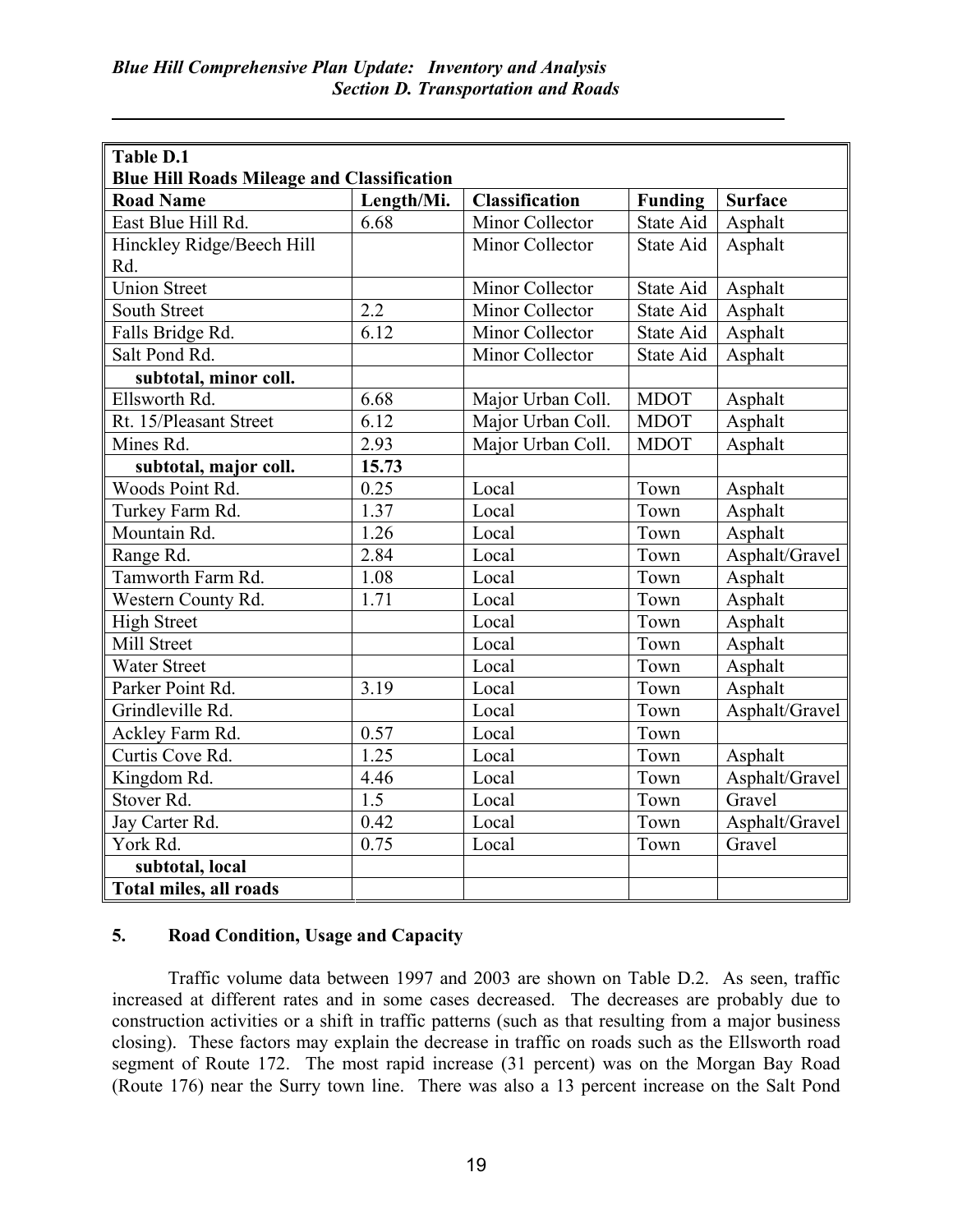### Blue Hill Comprehensive Plan Update: Inventory and Analysis Section D. Transportation and Roads

Road section of Route 172 near the Sedgwick town line and an 8 percent increase at the East Blue Hill Bridge on Route 176.

| Table D.2                                         |                              |       |                                   |                  |         |                                               |          |  |
|---------------------------------------------------|------------------------------|-------|-----------------------------------|------------------|---------|-----------------------------------------------|----------|--|
| <b>Town of Blue Hill Historic Traffic Counts</b>  |                              |       |                                   |                  |         |                                               |          |  |
|                                                   |                              |       | <b>Average Annual Daily Trips</b> |                  |         |                                               |          |  |
| <b>SEGMENT ID</b>                                 | 1997<br>1999<br>2001<br>2003 |       | % Change<br>1997-2001             | <b>Road Name</b> | Route   |                                               |          |  |
| 0000638462                                        | 721                          | 935   | 950                               | 780              | 8%      | East Blue Hill Bridge                         | Rte. 176 |  |
| 0000639637                                        | 5,283                        | 3,576 | 4,180                             | 4,290            | $-19%$  | South Street Business (Fire at<br>Tradewinds) | Rte. 172 |  |
| 0000639645                                        | 7,468                        | 7,529 | 7,649                             | $\sharp N/A$     | $2\%$   | <b>Central Business District</b>              | Rte. 15  |  |
| 0001246685                                        | 3,871                        | 3,505 | 3,280                             | 3,350            | $-13%$  | Mines Road Sedgwick Border                    | Rte. 15  |  |
| 0001246718                                        | 1.006                        | 772   | 820                               | 930              | $-8\%$  | Western County Road, Penobscot Border         |          |  |
| 0001246785                                        | 1,656                        | 1,443 | 1,467                             | 1,410            | $-15%$  | Falls Bridge Road, Brooklin Border            | Rte. 175 |  |
| 0001246802                                        | 630                          | 813   | 826                               | $\sharp N/A$     | 31%     | Morgan Bay Road, Surry Border                 | Rte. 176 |  |
| 0001247079                                        | 1.148                        | 1,138 | 1,156                             | 1,300            | 13%     | Salt Pond Road, Sedgwick Border               | Rte. 172 |  |
| 0001247110                                        | 2,164                        | 1.971 | 2,130                             | 2,130            | $-2\%$  | Pleasant Street, Penobscot Border             | Rte. 15  |  |
| 0001247135                                        | 4,714                        | 3,790 | 3,850                             | 3.950            | $-16\%$ | Ellsworth Road, Surry Road                    | Rte. 172 |  |
| <b>SOURCE:</b> Maine Department of Transportation |                              |       |                                   |                  |         |                                               |          |  |

One indicator of road capacity is areas with high rates of vehicle crashes. According to MDOT records, one high crash area in Blue Hill is the downtown area between Route 172 and Route 15. There is also a concentration of crashes at the South Street-Route 15 intersection and the Route 177-Hinckley Ridge Road area. While there are no specific data, one general traffic hazard is through traffic from heavy trucks in the downtown area.

Another more general hazard is increased curb cuts (vehicle entrance points) on many roads. While the state has enacted access management standards for roads under its control, the town may want to enact stricter standards or at least have some standards that apply to local roads.

Table D.3, shows the condition of bridges for which the town has maintenance responsibility. While most are in good condition, there are two that are either poor or failing. The Bragdon Brook Bridge on the Parker Point Road is scheduled to be repaired before this plan is finalized. The High Street-Mill Stream bridge is scheduled for replacement in 2006-2007.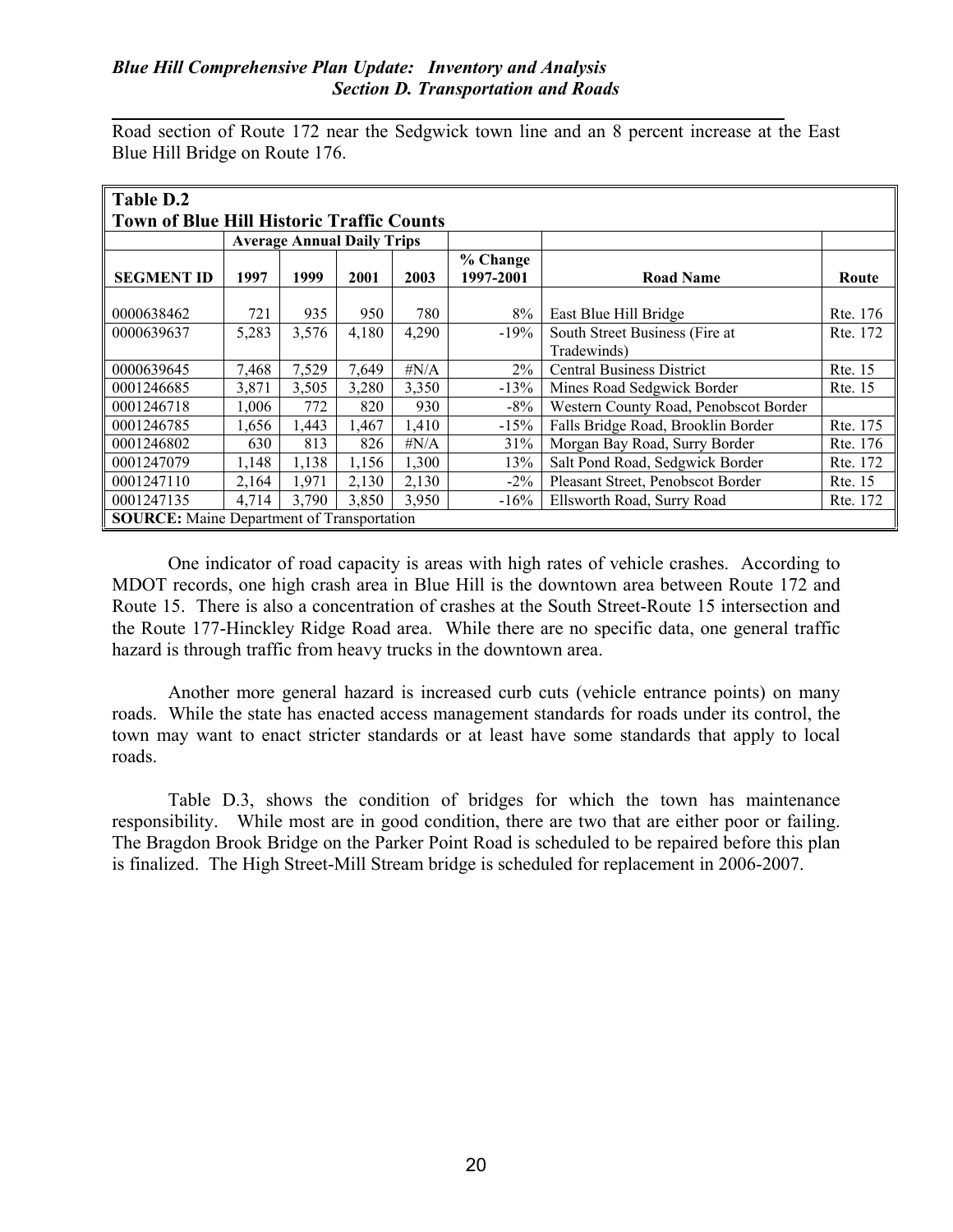| Table D.3                                 |                                                             |               |                  |              |  |  |  |  |
|-------------------------------------------|-------------------------------------------------------------|---------------|------------------|--------------|--|--|--|--|
| Municipally controlled bridges, Blue Hill |                                                             |               |                  |              |  |  |  |  |
| <b>BRIDGE</b>                             | <b>CONSTRUCTION</b>                                         | <b>MAINT.</b> | <b>CONDITION</b> | <b>NEEDS</b> |  |  |  |  |
|                                           |                                                             | RESP.         |                  |              |  |  |  |  |
| High St. Mill                             | Steel w/Granite                                             | Town          | Poor             | Replacement  |  |  |  |  |
| <b>Stream</b>                             | Abutment                                                    |               |                  | planned      |  |  |  |  |
|                                           |                                                             |               |                  | 2006-7       |  |  |  |  |
| Mill St. Mill                             | Washed out,                                                 | Town          | N/A              | Total        |  |  |  |  |
| Stream                                    | spring 2005                                                 |               |                  | Replacement  |  |  |  |  |
| Causeway.                                 | <b>Granite Box</b>                                          | Town          | Good             | <b>None</b>  |  |  |  |  |
| <b>Parker Point</b>                       | Culvert                                                     |               |                  |              |  |  |  |  |
| Rd.                                       |                                                             |               |                  |              |  |  |  |  |
| Kingdom Rd.                               | Galvanized                                                  | Town          | Good             | None         |  |  |  |  |
| Camp Stream                               | Culvert                                                     |               |                  |              |  |  |  |  |
| Tamworth                                  | Galvanized                                                  | Town          | Good             | <b>None</b>  |  |  |  |  |
| Farm Rd. Mill                             | Culvert                                                     |               |                  |              |  |  |  |  |
| Stream                                    |                                                             |               |                  |              |  |  |  |  |
| <b>Bragdon</b>                            | <b>Granite Box</b>                                          | Town          | Failing          | Replacement  |  |  |  |  |
| Brook/Parker                              | Culvert                                                     |               |                  | Pending      |  |  |  |  |
| Point Rd.                                 |                                                             |               |                  |              |  |  |  |  |
|                                           | <b>SOURCE:</b> Town road commissioner and MDOT, August 2005 |               |                  |              |  |  |  |  |

## 6. Parking

Public parking has long been a topic of discussion and discontent in the town of Blue Hill. As the town continues to grow in population and retail activity, so does the need for parking in the downtown area. Adding to the need is the large volume of summer residents and transients wishing to visit the town. As noted in the survey result section, 55% of respondents ranked the current facilities as "needing improvement," 42% suggested that they are adequate to serve the current needs and 4% thought that they were "excellent." In addition to causing inconvenience to potential business customers, the current parking arrangement causes safety problems. Cars parking along a narrow street increase the risk of accidents and may slow response time for emergency vehicles. As noted in section 5 above, the downtown area is a high accident location.

Given Blue Hill's historical district, little land remains for any additional off-street parking to be provided. The town maintains public parking facilities at the following downtown locations:

> Adjacent to Mill Stream and Main Street. Water Street, behind Partridge Place Town Office (Municipal Parking only) Town Park Blue Hill Consolidated School.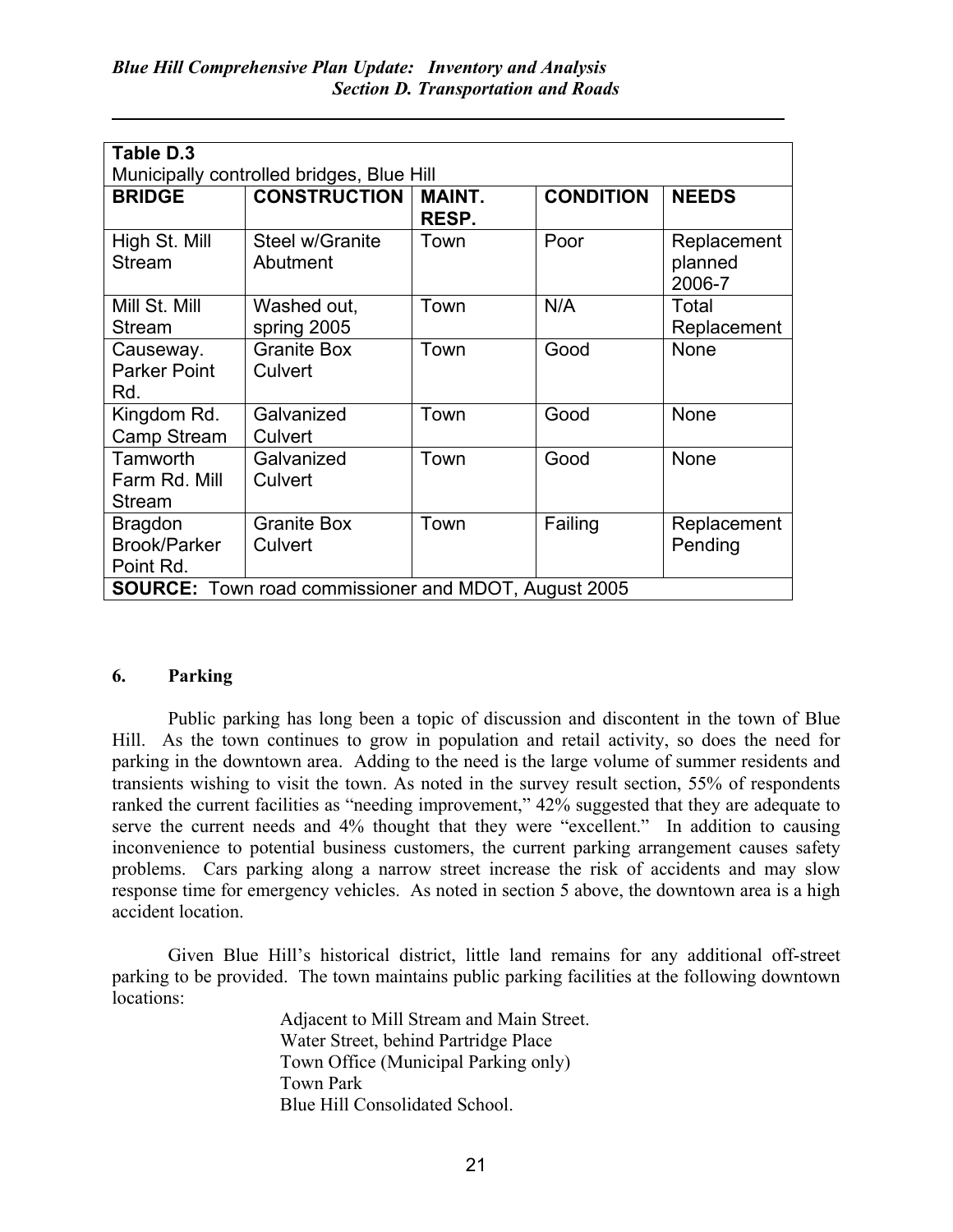As of this writing, only the parking area at the town hall and consolidated school have designated handicapped parking zone(s) with striping to indicate available parking spaces. All remaining lots are non-striped.

Parking areas, also considered to be "public," are located adjacent to the fire house and wharf, though no striping or signage exist to designate same. Given the relatively small size of the downtown, changes in the ownership of one or two businesses can alter the demand for parking. For example, the closure of several businesses in recent years has temporarily lessened demand for parking. This means that future parking needs can be addressed through site plan review ordinance requirements for the provision of adequate off-street parking for new or expanded businesses.

The town may also want to explore creating additional public parking areas. This might be done through the acquisition of any vacant lots. Adequate signage for parking areas is also important. Drivers need to be aware that there is parking nearby.

## 7. Pedestrian and Bicycle Ways

There are no designated bicycle paths in Blue Hill. The town is used by seasonal commercially-sponsored bicycle tours. There are also local bicyclists. Vehicle-bicycle conflicts are likely to increase unless more bicycle shoulders are added. Shoulders are inadequate in many places. Apart from being too narrow, there are cases where there is a steep drop-off from the vehicle travel lane to the edge of the road. These conditions are also unsafe for pedestrians. The town may need to develop road standards that require paved shoulders consistent with the safety needs of bicyclists, pedestrians and disabled vehicles.

The town maintains 8,355 linear feet of sidewalks within the area bordered by the Tenney Hill intersection at Rte. 177, intersection of High and Pleasant streets, Water Street to the hospital, Union St., Parker Point, and Main Street to the intersection of Routes 176 and the Ellsworth Road. As seen in Table D.4, the sidewalks vary in condition. Several have no curbing at all. There are also some segments that are in poor to fair condition. Attendees at the public forums indicated that a small-town atmosphere included a sense of community, much of it gained by being able to walk freely about the town on one's business.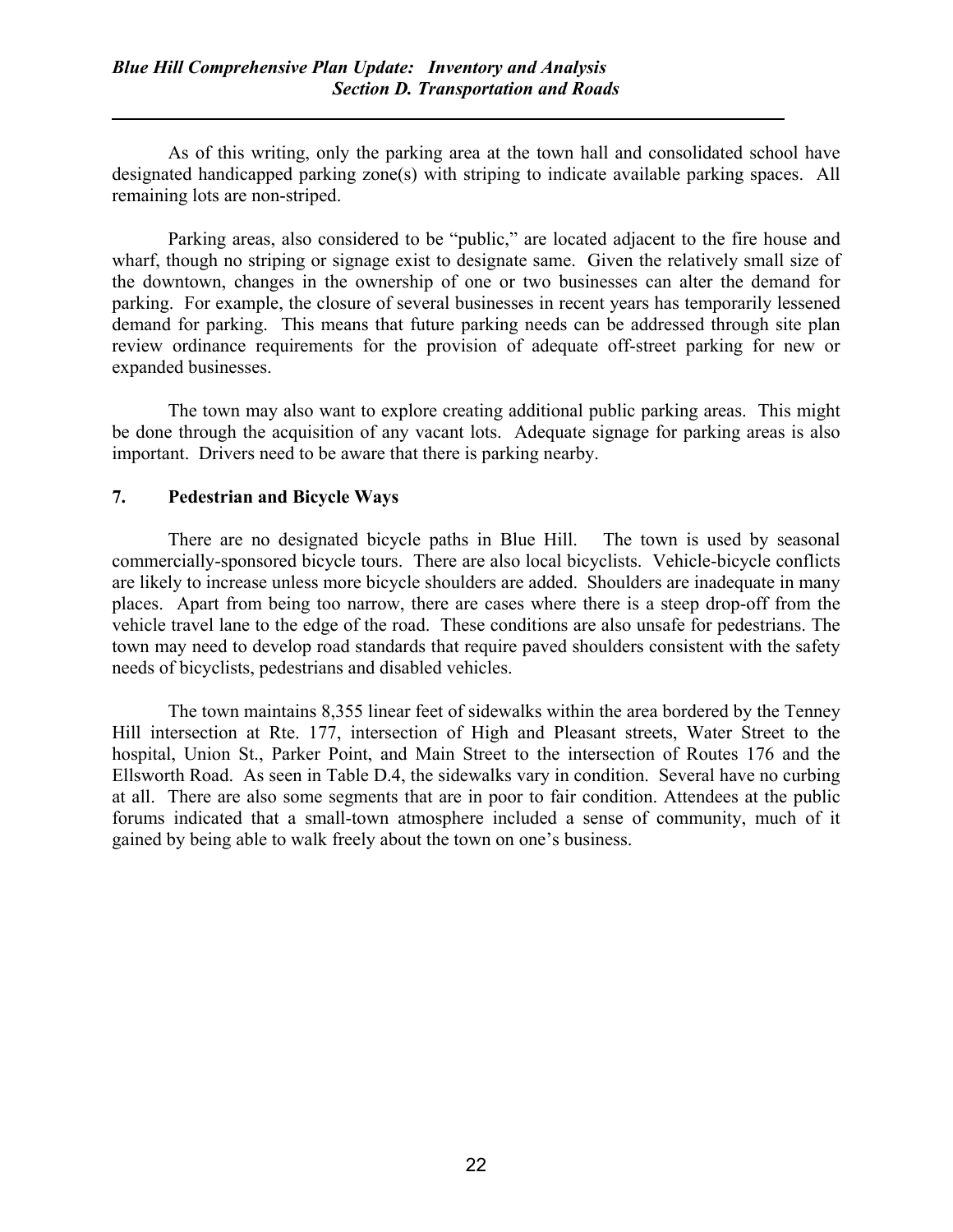| <b>Table D.4</b>                             |                                   |                      |                                                            |                   |                               |
|----------------------------------------------|-----------------------------------|----------------------|------------------------------------------------------------|-------------------|-------------------------------|
| Sidewalk Inventory, Town of Blue Hill, Maine |                                   |                      |                                                            |                   |                               |
|                                              |                                   |                      |                                                            |                   |                               |
| Location                                     | Length/Ft.                        | Curbing              | Condition                                                  | <b>Topping</b>    | <b>Comments</b>               |
| N/S Main St., Pleasant St.,-Mill St.         | 289                               | none                 | fair                                                       | Asphalt           | slated                        |
| Mill St., - Merrill & Hinckleys              | 212                               | none                 | good                                                       | Asphalt           |                               |
| Merrill and Hinckleys - High St.,            | 377                               | none                 | poor                                                       | broken<br>asphalt | slated<br>replacement<br>2004 |
| N/S Union Street                             | 388                               | none                 | good                                                       | Asphalt           |                               |
| High St. (Union St. to Rte. 172)             | 386                               | granite              | very good                                                  | Asphalt           |                               |
| High St. (Union St. to BHCS)                 | 342                               | granite/<br>concrete | good                                                       | Asphalt           |                               |
| S/S Tenney Hill                              | 2325                              | asphalt              | good                                                       | Asphalt           |                               |
| E/S Parker Point Rd.                         | 972                               | none                 | good                                                       | Asphalt           |                               |
| S/S Main St., Parker Point - Water St.       | 282                               | granite              | fair                                                       | Asphalt           |                               |
| W/S Water St. - Holt House                   | 155                               | concrete             | good                                                       | Asphalt           |                               |
| W/S Water St., Holt House - BHMH             | 470                               | granite              | very good                                                  | Asphalt           | to be paved<br>2004           |
| E/S Water St. to Main St.                    | 51                                | granite              | very good                                                  | Asphalt           | 2-ft. width to<br>4-ft. width |
| S/S Main St., Water St., - Mill Stream       | 297                               | granite              | good                                                       | Asphalt           |                               |
| S/S Main St., Mill Stream - BH garage        | 187                               | granite              | very good                                                  | Asphalt           | new 2003                      |
| W/S Pleasant St. - High Street               | 615                               | granite              | very good                                                  | Asphalt           | new 2003                      |
| S/S Main St., BH garage to Rte. 176          | 968                               | none                 | fair/poor                                                  | Asphalt           |                               |
| Main St./Triangle                            | 38                                | granite              | good                                                       | Asphalt           |                               |
| <b>Total Length</b>                          | 8,354                             |                      |                                                            |                   |                               |
| Legend:<br>very good                         |                                   |                      | unbroken, continuous surface. Level travel area.           |                   |                               |
| Good                                         | small cracks, continuous surface. |                      |                                                            |                   |                               |
| Fair                                         |                                   |                      | uneven surface with cracks and holes apparent.             |                   |                               |
| Poor                                         |                                   |                      | broken surfaces, large holes and cracks, pavement missing. |                   |                               |

## 8. Public Transportation Facilities and Services

The only public transportation provided in the town of Blue Hill is available Friday; provided by Downeast Transportation. A stop is made at both the Blue Hill Town Hall and Blue Hill Memorial Hospital, with the run continuing to Stonington, then to Ellsworth and return.

## Taxi:

A private taxi service is available on an on-call basis from Transportation Matters (operating one private passenger auto) which is based in Blue Hill.

## Bus:

Bus lines operating within 40 miles of downtown Blue Hill consist of the following:

1. Concord Trailways, Bangor, operating with daily scheduled trips to Portland, Boston and beyond.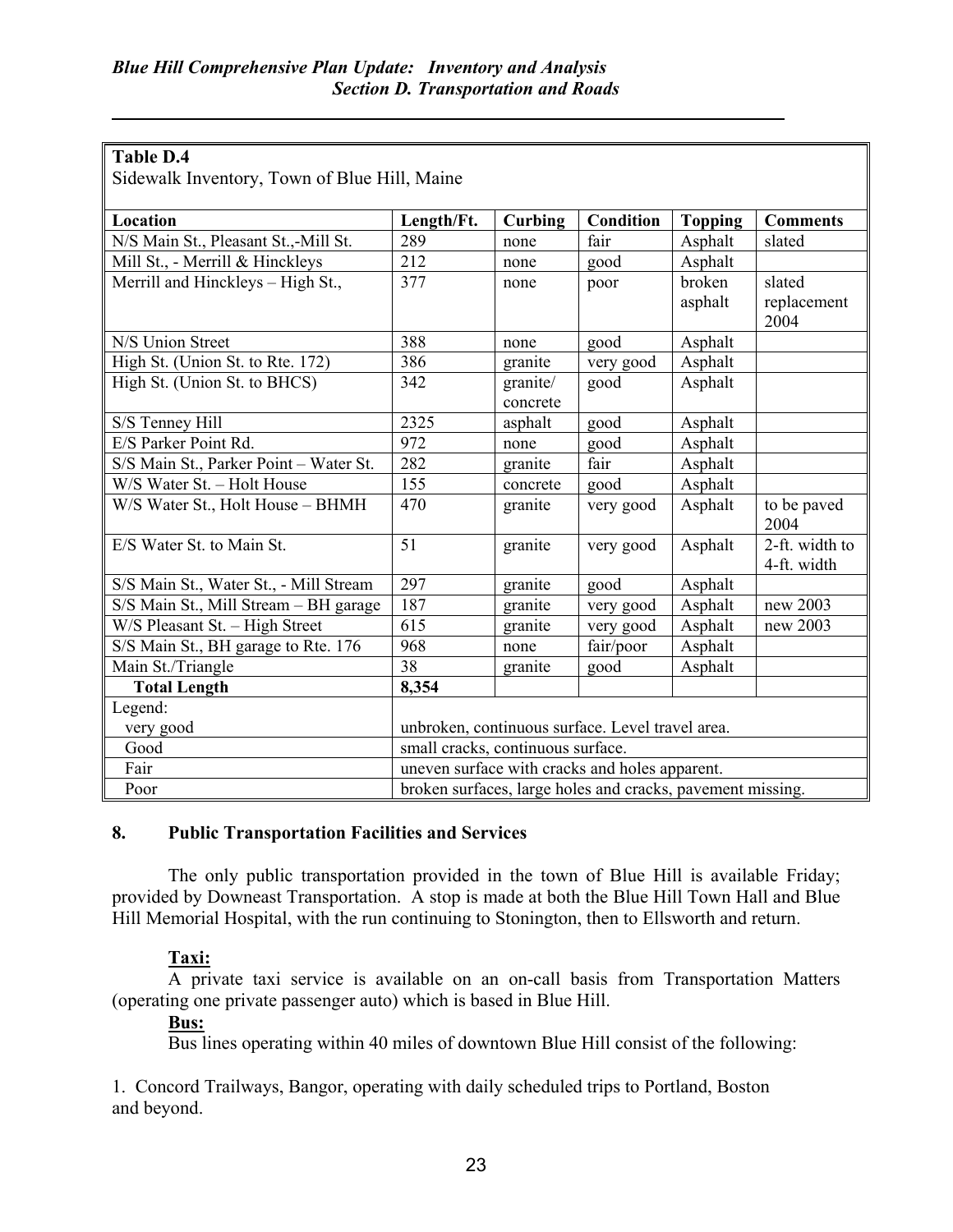2. Greyhound Bus Lines, Bangor, connecting to points south on a daily, scheduled Basis.

3. Vermont Transit, Bangor, connecting to points south and west.

4. WHCA (Washington/Hancock Community Agency), operating a service for "special needs" individuals, 1 time per week, in the Blue Hill area.

## Passenger Rail:

Passenger rail service is located in Portland, aboard the AMTRAK "Downeaster," with daily service to Boston and connections beyond.

## Airports:

1. Blue Hill Airport, private grass strip, located 3.6 miles from downtown Blue Hill. Seasonal use, single-engine planes.

2. Hancock County/Bar Harbor Airport, Trenton. 23.1 miles from downtown Blue Hill. Daily connecting flights to Bangor, Boston and beyond. Service is currently provided by Colgan Airways.

3. Bangor International Airport, Bangor. The nearest, full-service airport featuring an 11,500 foot runway, and capable of providing air service to jet and propeller aircraft. Customs facilities are also located at this airport.

## 9. Future Needs

As the town continues to grow, several transportation needs are likely to emerge. First, increased rates of traffic means that current traffic hazards will worsen. Second, more development will result in more curb cuts leading to greater turning movements. This may increase the risk of accidents and slow the flow of traffic. Third, there may be greater demand for public transit aimed at both the elderly and general public.

It is clear that many transportation needs are best addressed on a regional level. For example, Blue Hill might benefit from development of a regional system of park and ride lots. Similarly, any expansion of current regional public transportation systems would also be most effective on a regional level.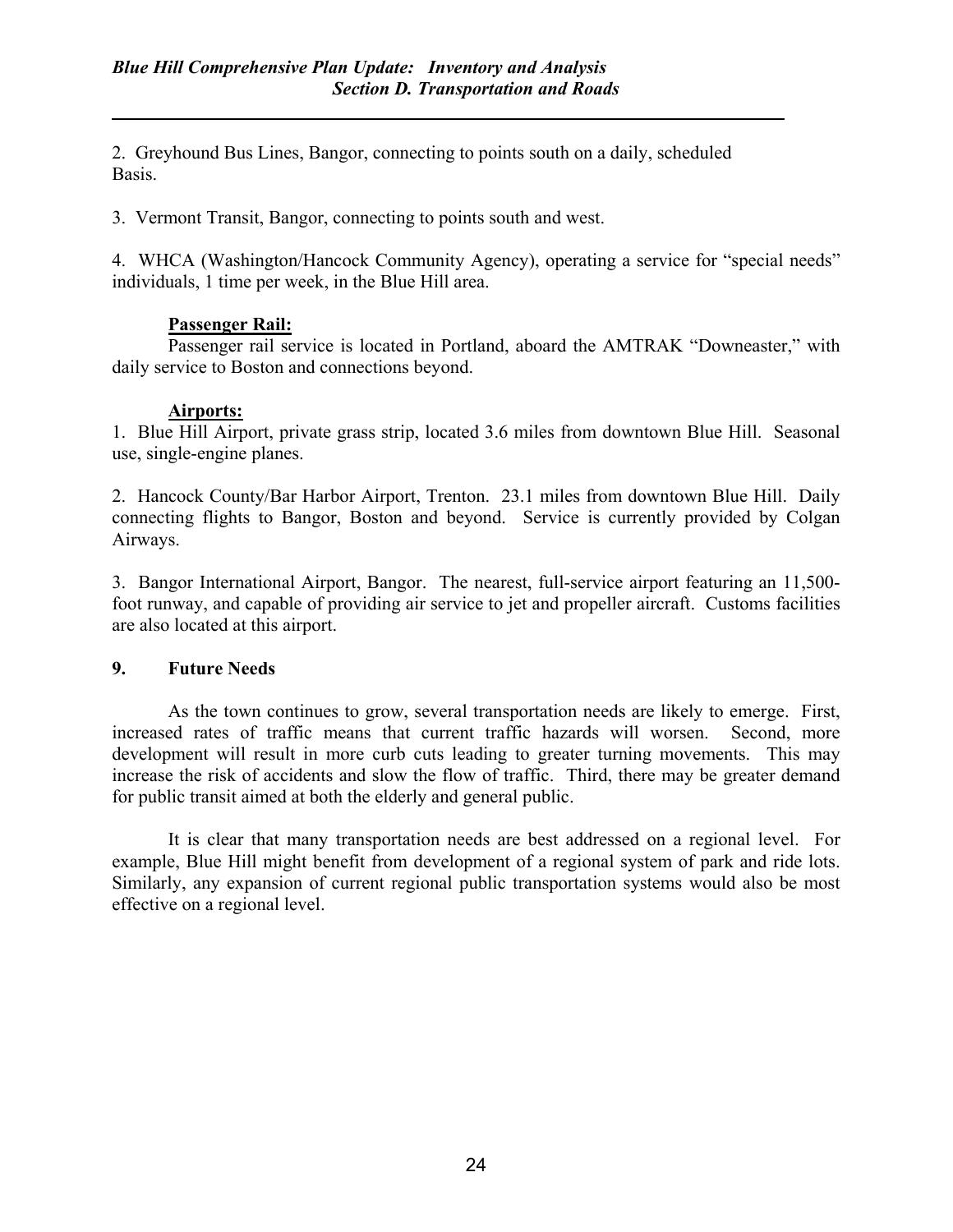#### E. PUBLIC FACILITIES AND SERVICES

#### 1. Purpose

A thorough understanding of a town's public services is necessary to determine any current constraints to growth and identify any growth-related problems that the town is likely to face in the future. A plan should also identify likely future capital improvements. Specifically, this section will:

a. identify and describe Blue Hill's public facilities and services; and

b. assess the adequacy of these services to handle current and projected demands.

#### 2. Key Findings and Issues

One area of concern is the dwindling school enrollment in Blue Hill. Another is the difficulty in recruiting volunteers to serve on the fire department. A third is the inadequacy of police protection. The lack of downtown parking and inadequate sidewalks/condition are also issues.

#### 3. Public Opinion Survey and Community Workshop Results

The Blue Hill public opinion survey contained several items that related to public facilities and services. One asked about priorities for the allocation of future tax revenues. A majority (68%) of respondents favored an increase in road maintenance, and slightly more than half (56%) favored more spending on education. Other items that received significant attention were downtown parking (27%) and police protection (25%). Most of these items are addressed below. Another question in the survey addressed opinions about saving expenses by sharing resources with other peninsula towns (91% favored). The Board of Selectmen form of government was rated as satisfactory by 28% of the respondents, and very satisfactory by an additional 20%. Most respondents were neutral (33%).

The full array of 17 public facilities was rated in the survey as well. The top three services were the library (85% rated as excellent), fire protection (67% as excellent) and ambulance services (62% excellent). Among the lowest rated services were town sidewalks (53% rated as needing improvement) and public parking facilities (55% needing improvement). The major law enforcement issues cited by respondents were traffic problems and speeding. The other major issue was improved services for youth.

#### 4. Town Government

#### a. Current Conditions

Blue Hill has a 3-member selectmen form of government. Besides the selectmen, there are 3 full-time and 1 part-time staff positions. The tax collector/clerk/registrar, the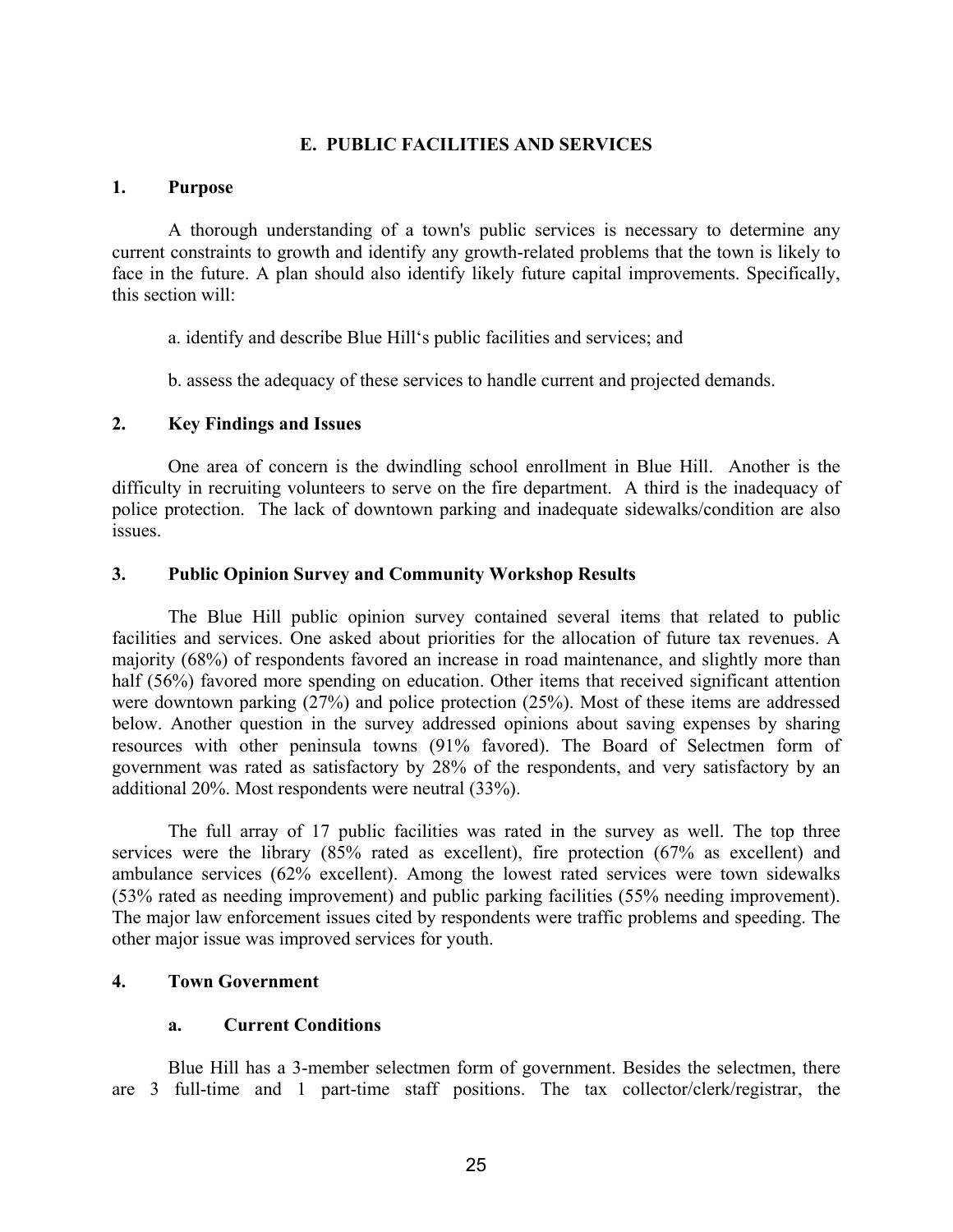treasurer/administrative assistant, and secretary/deputy tax collector/assistant treasurer are fulltime while the code enforcement officer serves part-time. The town currently contracts for custodial services.

## b. Current and Future Adequacy

The town has a need for a permanent custodial staff person in the very near future (2005). In addition, within 5 years it may become necessary to create two full-time positions for the treasurer and administrative assistant job presently handled by one person.

## 5. Solid Waste Disposal and Recycling

## a. Current Conditions

The town of Blue Hill is two-thirds owner of a construction and demolition debris (CDD) landfill and transfer station, which sits on approximately 50 acres located on Route 172 in Blue Hill. The town of Surry owns the remaining one-third portion of the landfill and transfer station. Residents of Brooksville, Brooklin and Sedgwick have an informal agreement with the owners allowing residents of those towns to utilize the facility. Each year, residents from the participating towns are required to obtain a permit from either their town office or the transfer station. Property owners are required to obtain a permit on behalf of seasonal renters. There are currently four full-time employees. The transfer station is open from 7:00 a.m. until 5:00 p.m., 365 days a year. According to the State Planning Office, overall recycling rates for the Blue Hill region are decreasing. The adjusted recycling rate for all five towns combined changed from approximately 35 percent in 1993 to 22 percent in 2002. Currently, recyclable materials collected at the facility include: Corrugated cardboard; Glass; Mixed paper (newspaper, office paper, magazines); Cans (aluminum and steel); Misc. metal items; #2 Plastic; and white goods.

A Freon-removal fee is charged for Freon-containing items. Propane tanks will be accepted, providing the brass valve has been removed. In addition, there is a used-motor oil storage area and a place for people to drop off old automobile batteries. The facility does not accept antifreeze. Since the Surry/Blue Hill transfer station is not a member of the Maine Resource Recovery Association, all marketing for recyclables is done by the transfer station manager. The transfer station also has a re-use center where residents may drop off materials that are no longer wanted but still useable. Transfer station employees normally charge a small fee for these items. The re-use area is available to the public during the same hours as the transfer station is open.

The portion of the landfill currently in use is for the disposal of construction and demolition debris (CDD) only. Commercial businesses and residents of any of the five regional members may dispose of CDD. The cost for disposal of this material is \$20.00 per cubic yard. The capacity for the portion of the landfill in current use is estimated to be between seven and 20 years. A section of the landfill was recently capped after approximately 18 years of use. That section of the landfill can be expanded in the future to accumulate more CDD on top of the already capped area. Wyndsong Farms transports trash to Penobscot Energy Recovery Company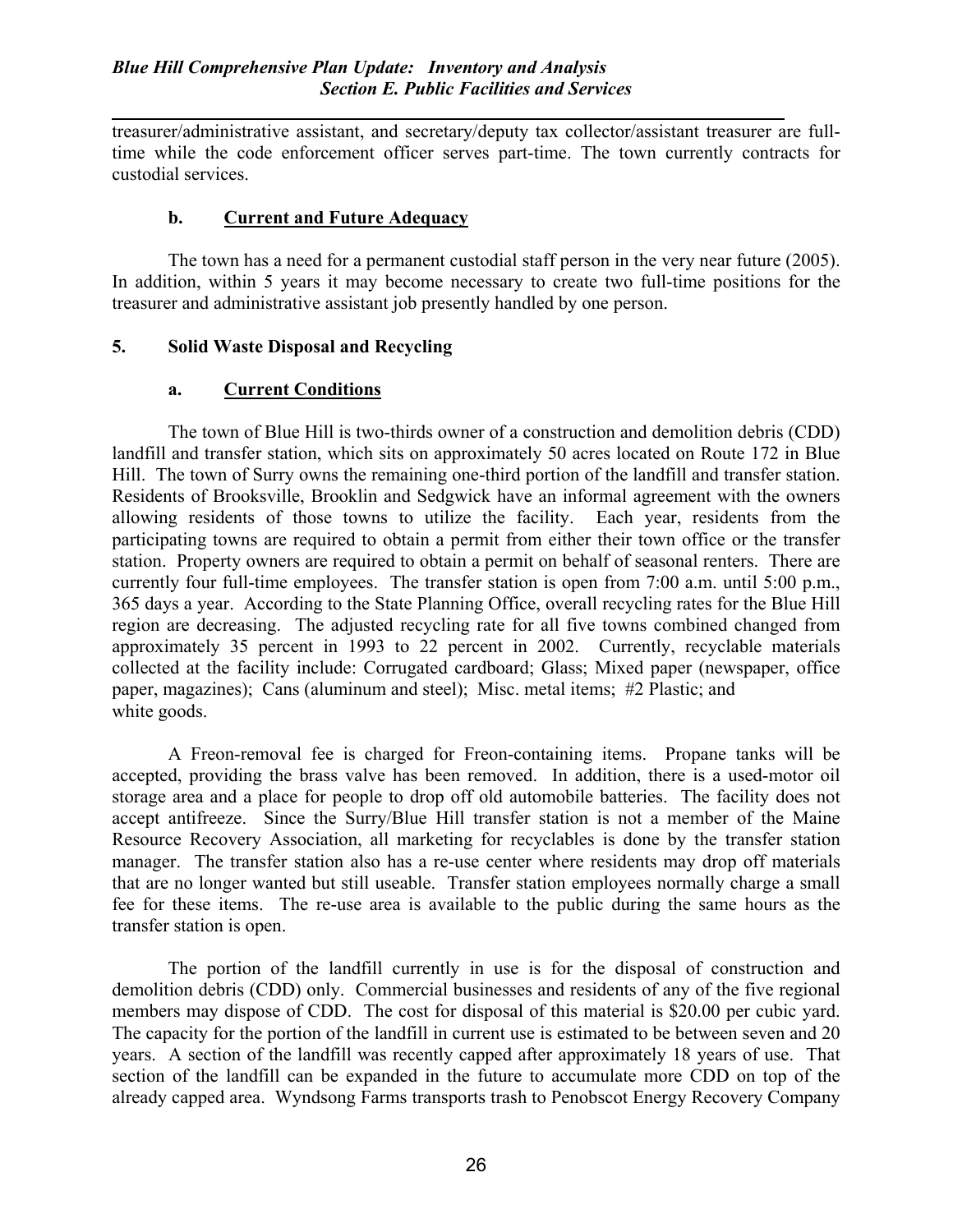(PERC), a waste-to-energy facility located in Orrington. At this time, there is no fee charged to residents for the disposal of household or commercial trash.

## b. Current and Future Adequacy

The solid waste management committee is currently considering several improvements to the transfer station, including installment of a universal waste (UW) storage shed and the relocation of the trash disposal area. A grant for a UW storage shed has been granted by the State Planning Office. Money will be appropriated from upcoming budgets for short-term improvements. Long-term financial planning for the closure of the landfill in current use is necessary.

## 6. Fire Protection

## a. Current Conditions

Blue Hill has its own fire department. The average response time to a fire is 7-9 minutes. The response time to the most remote part of town is 11-13 minutes. Additional coverage is available through automatic mutual aid arrangements with the Sedgwick fire department and asrequested mutual aid with 31 other towns and government agencies.

## (1.) Facilities

The present fire station is a 6,622-square-foot structure on Water Street, which was built in 1967 and also houses the Peninsula Ambulance Corps. It contains a 720-square-foot training room, four heated bays (3,850 square feet) for the storage of vehicles, and ambulance facilities of 3,204 square feet.

## (2.) Staffing

As of 2003, there were 40 volunteers in the department, with approximately 6-8 available to respond to calls during the day. In addition to fighting fires, the department has Learn Not to Burn fire prevention programs at the schools and does other prevention programs as requested. It also performs inspections as requested. Calls for service are shown on Table E.1. The table shows that there has been fluctuation in the number of calls. Factors such as dry summers and a major storm event may affect the number of calls. To date, there is no discernable correlation between the number of calls and overall population growth in the town.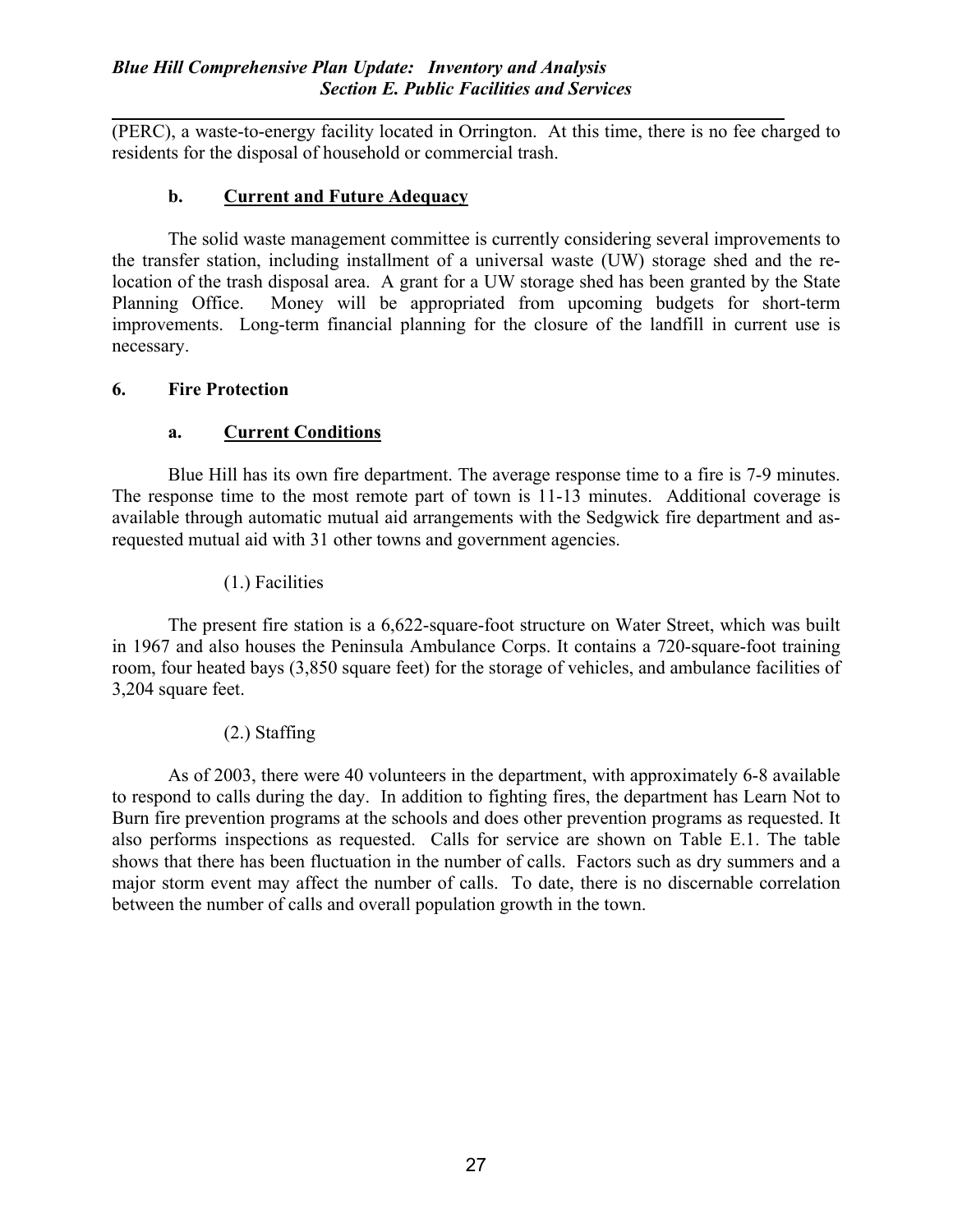| Table E.1                                |                 |  |  |  |
|------------------------------------------|-----------------|--|--|--|
| <b>Fire Department Calls for Service</b> |                 |  |  |  |
| Year                                     | Number of Calls |  |  |  |
| 1996                                     | 71              |  |  |  |
| 1997                                     | 62              |  |  |  |
| 1998                                     | 70              |  |  |  |
| 1999                                     | 57              |  |  |  |
| 2000                                     | 71              |  |  |  |
| 2001                                     | 72              |  |  |  |
| 2002                                     | 76              |  |  |  |
| 2003                                     | 84              |  |  |  |
| <b>Source: Blue Hill Fire Department</b> |                 |  |  |  |

## (3.) Equipment

The current inventory of vehicles is shown in Table E.2. As seen, there are two older vehicles that will reach the end of their useful life between 2004 and 2007. The department does not foresee the need for additional pieces of equipment. Any anticipated purchases should be to replace current vehicles rather than to acquire additional trucks.

| Table E.2<br><b>Fire Department Vehicles, 2004</b> |      |           |                                        |
|----------------------------------------------------|------|-----------|----------------------------------------|
| <b>Type</b>                                        | Year | Condition | <b>Years of</b><br><b>Service Left</b> |
| E-1 Tanker                                         | 1980 | Fair      | None                                   |
| Pierce Pumper                                      | 1987 | Excellent | $5-10$                                 |
| <b>Central States Rescue</b>                       | 1995 | Excellent | $10-15$                                |
| Metal Fab Pumper                                   | 2002 | Excellent | 20                                     |
| <b>Source: Blue Hill Fire Department</b>           |      |           |                                        |

## b. Current and Future Adequacy

At this time the Blue Hill fire department has adequate facilities in fine condition. Any branch stations needed in the near future would be driven by insurance premium needs or citizen/taxpayer desires. A hydrant system for Blue Hill village (historic district) would be desirable, as well as water supply systems for East Blue Hill, North Blue Hill, South Blue Hill, and the Mines Region. The one major equipment need in the next five years is to replace the E-1 Tanker. The training of volunteers is hampered by 6 months of training required by law and an aging force due to lack of young recruits. The department reports generally good access via roads with the exception of the Kingdom Road during spring.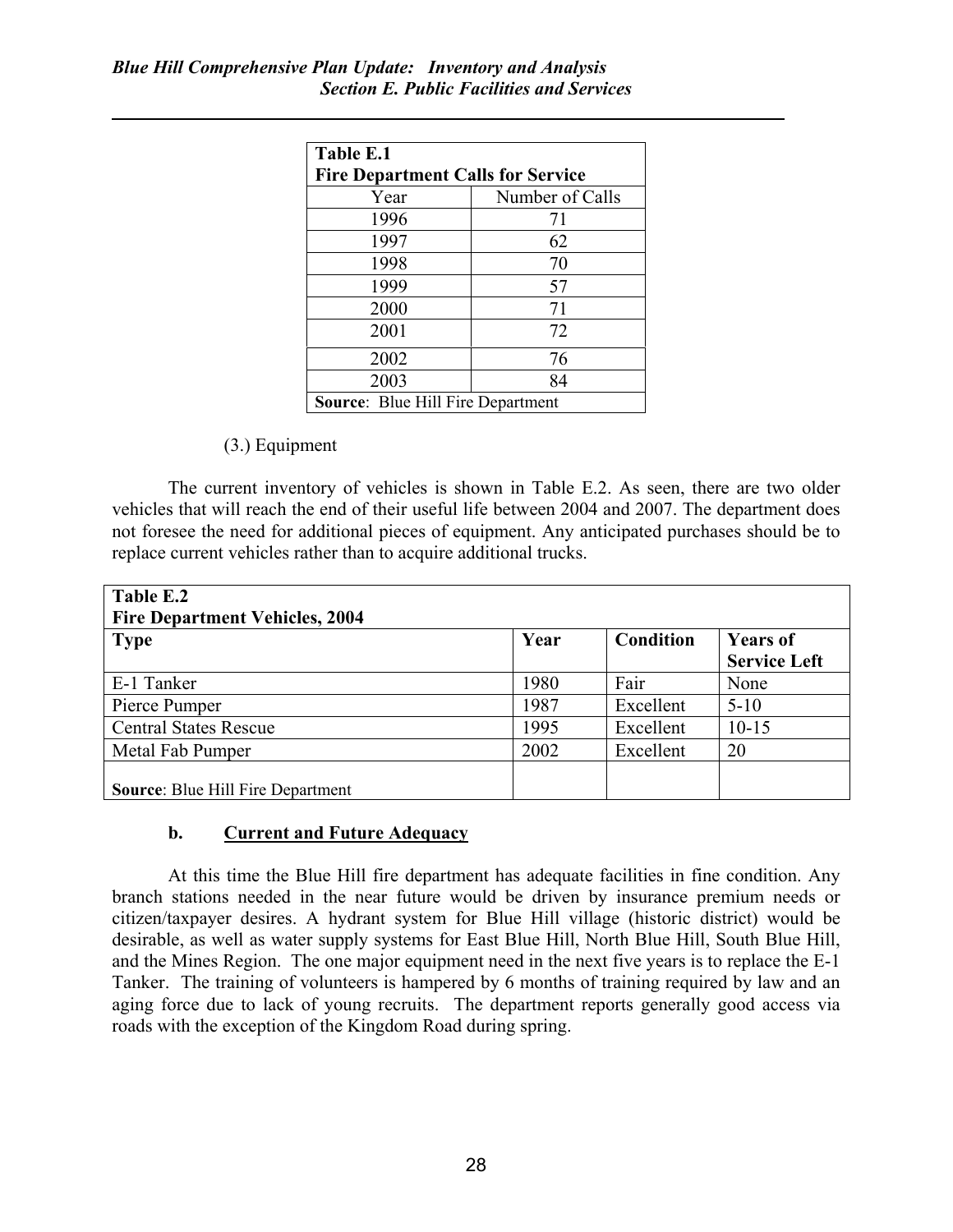# 7. Police Protection

# a. Current Conditions

One full-time sheriff contracted from the Hancock County sheriff department provides police protection in Blue Hill, but the officer currently subcontracts part of his time to D.A.R.E. programs for local schools. The sheriff department and the state police provide back-up. The town owns and maintains one vehicle for this purpose. Average response time by the local officer is estimated to be 15 minutes for non-emergencies.

# b. Current and Future Adequacy

Given the growth rate and the number of nuisance calls, the town may need to consider its own police department or expanding to include a deputy in the near future. Issues raised in the survey and in workshops included traffic, speeding and parking problems as well as youthrelated public annoyances. At this time, the town does not have full-time personal attention.

# 8. Ambulance

# a. Current Conditions

Ambulance coverage is provided by Peninsula Ambulance Corps, Inc., a non-profit organization partially funded by donations requested from "towns served," currently figured at \$5 per capita based on census population figures. The corps is housed in the BH Fire House with space for 2 ambulances, sleeping quarters and access to other facilities in the firehouse. PAC averages 1000 calls per year with "Blue Hill Resident Responses" accounting for 20% of the calls and "Blue Hill Incident Responses" being 57% of the total call volume. Average response time is about 12 minutes. PAC is independent financially and structurally from the hospital although the two organizations maintain supportive and cooperative ties.

# b. Current and Future Adequacy

The two high-mileage ambulances are facing replacement in the near future, as well as some ancillary equipment needing updating. Currently there is enough staff to cover the hours of operation, but with the changing demographics of an aging population, increased call volume and staffing needs are anticipated.

# 9. Education

# a. Current Conditions

Blue Hill provides its elementary students with public education grades K-8 at Blue Hill Consolidated School. The school has a rated capacity of 324 students and a current (2003-2004 school year) enrollment of 206, 99 being from Blue Hill. The town is a member of School Union 93, whose other members are Brooksville, Castine and Penobscot. The Blue Hill Consolidated School has 18 classrooms serving grades K-8. Other facilities include a gymnasium, library and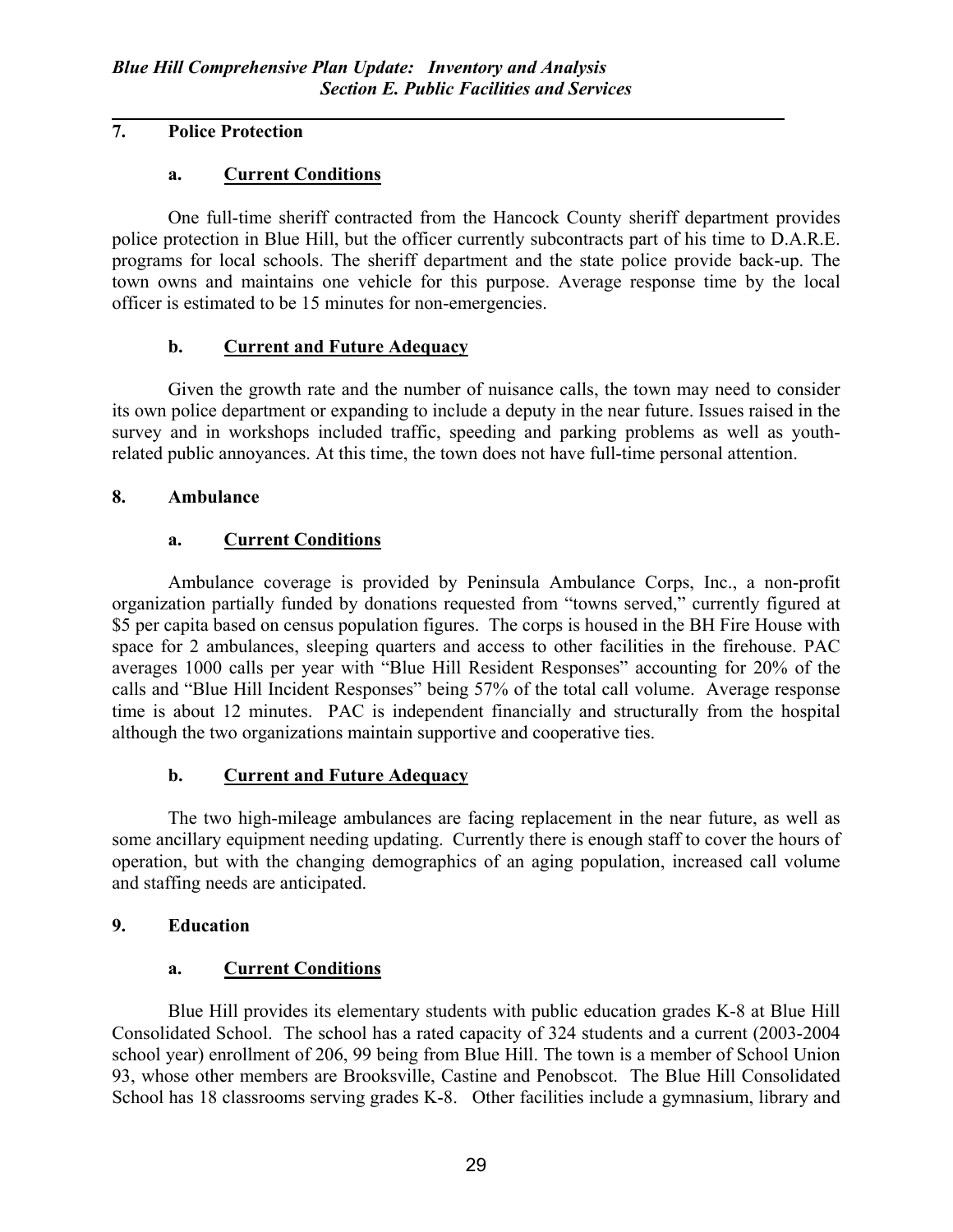## Blue Hill Comprehensive Plan Update: Inventory and Analysis Section E. Public Facilities and Services

cafeteria. There is also a complete kitchen and computer lab. The facility was built in 1939 and was renovated and expanded in 1991-92. There are currently 44 faculty and staff members, 50% of whom are part-time. There is presently no need for any additional positions. Blue Hill is also the home to a private school, The Bay School, serving an optimum of 100 students in grades K-8. (Currently approximately 1/3 of Bay School families are Blue Hill residents.) Secondary education for the majority of Blue Hill students is provided at George Stevens Academy, a semiprivate facility in Blue Hill. (Blue Hill students have the option of attending any accredited secondary school, other than religious, using local tax dollars.) George Stevens Academy has 29 classrooms serving grades 9-12 and a current enrollment (2003-2004) of 346. Other facilities include a gymnasium (9,950 square feet), library (2,550 square feet), cafeteria (3,560 square feet) and weight room (548 square feet). The building was expanded most recently in 1994. There are currently 51 staff and faculty members. There is also a private high school, The Liberty School, located in Blue Hill, with a current enrollment of 62 students (25% from Blue Hill.)

Home schooling in Blue Hill is increasing in grades K-8, but that increase should probably not affect high school enrollment, except to possibly lead to underestimation of future enrollments in secondary level. In 2002 there were approximately eight Blue Hill elementaryage students and one secondary-aged student home-schooled. Enrollment trends since 1989 are shown on Table E.4 below. While the total number of Blue Hill students, including those in grades 9-12, increased from 1989-1995, the numbers have been decreasing since. For example, total enrollment was 535 in 1995 falling to 395 in 2003 - a 26% decrease. The number of K-8 students fell from 275 in 1995 to 198 in 2003, a 28% decrease.

| Table E.4                       |       |         |          |                                                                  |  |  |  |  |  |
|---------------------------------|-------|---------|----------|------------------------------------------------------------------|--|--|--|--|--|
| <b>School Enrollment Trends</b> |       |         |          |                                                                  |  |  |  |  |  |
| <b>Blue Hill 1989-2003</b>      |       |         |          |                                                                  |  |  |  |  |  |
| Year                            | $K-6$ | $7 - 8$ | $9 - 12$ | <b>Total Blue Hill</b>                                           |  |  |  |  |  |
| 1989                            | 226   | 40      | 189      | 455                                                              |  |  |  |  |  |
| 1990                            | 230   | 47      | 191      | 468                                                              |  |  |  |  |  |
| 1991                            | 226   | 61      | 179      | 466                                                              |  |  |  |  |  |
| 1992                            | 208   | 65      | 203      | 476                                                              |  |  |  |  |  |
| 1993                            | 206   | 64      | 216      | 486                                                              |  |  |  |  |  |
| 1994                            | 197   | 79      | 233      | 509                                                              |  |  |  |  |  |
| 1995                            | 203   | 72      | 260      | 535                                                              |  |  |  |  |  |
| 1996                            | 197   | 67      | 267      | 531                                                              |  |  |  |  |  |
| 1997                            | 185   | 79      | 244      | 508                                                              |  |  |  |  |  |
| 1998                            | 172   | 62      | 248      | 482                                                              |  |  |  |  |  |
| 1999                            | 161   | 52      | 247      | 460                                                              |  |  |  |  |  |
| 2000                            | 160   | 57      | 223      | 440                                                              |  |  |  |  |  |
| 2001                            | 137   | 61      | 203      | 401                                                              |  |  |  |  |  |
| 2002                            | 145   | 66      | 197      | 408                                                              |  |  |  |  |  |
| 2003                            | 142   | 56      | 197      | 395                                                              |  |  |  |  |  |
|                                 |       |         |          | <b>NOTE:</b> Enrollments are as of October 1 of the school year. |  |  |  |  |  |

Source: Union #93 Office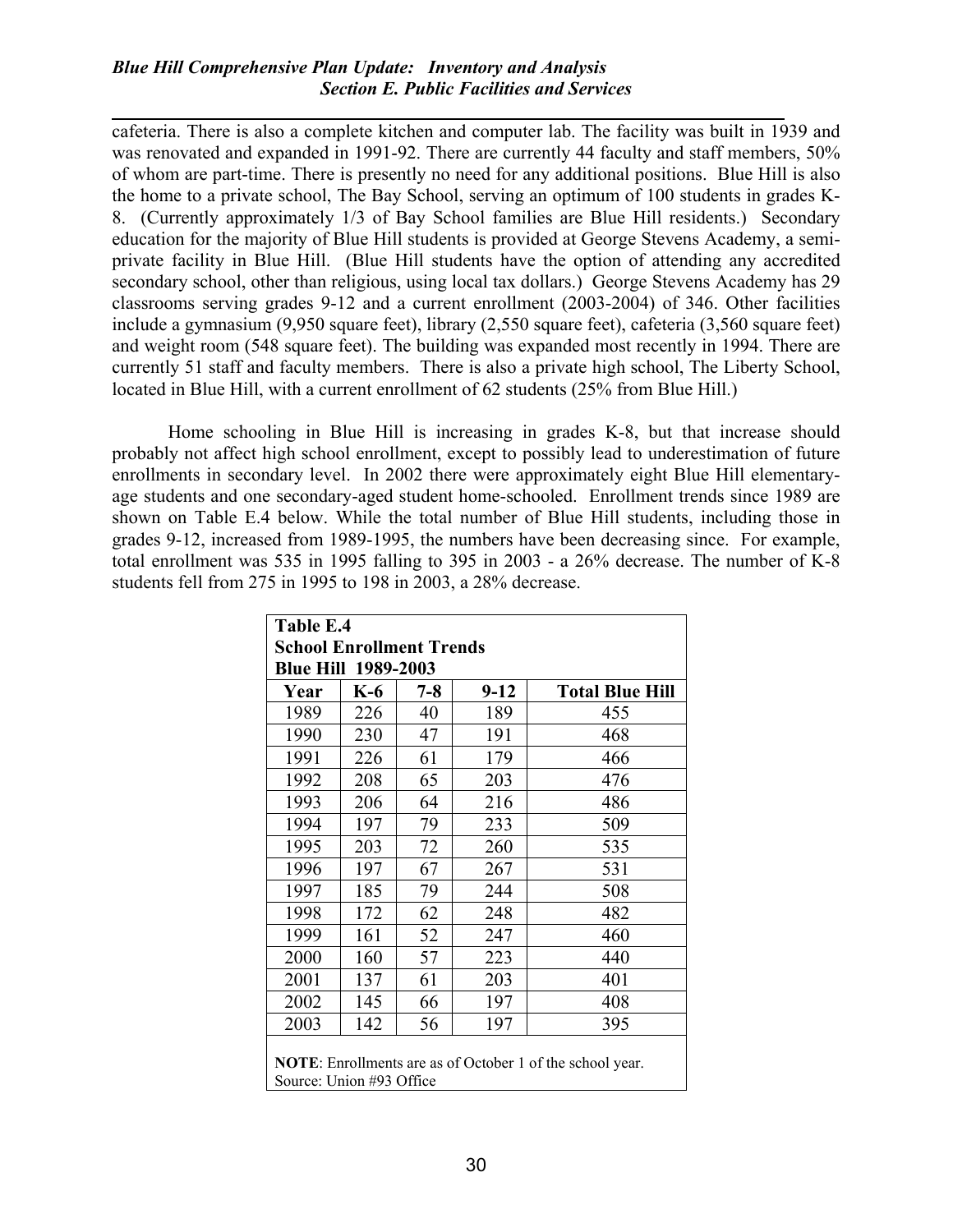# b. Current and Future Adequacy

The major issue facing the Blue Hill schools is declining enrollment. This will affect the per-pupil cost of education. It is reflective of the aging population, as discussed in the Population chapter. Data from the Blue Hill schools (see Table E.5) indicate several more years of declining enrollment. The number of K-8 students is projected to fall from a high of 277 in 1990 to 152 by 2007.

| Table E.5<br><b>Projected School Enrollment Blue Hill Consolidated School and George Stevens</b><br><b>Academy 2004-2009</b> |                                         |         |        |                        |  |  |  |  |
|------------------------------------------------------------------------------------------------------------------------------|-----------------------------------------|---------|--------|------------------------|--|--|--|--|
| Year                                                                                                                         | $K-6$                                   | $7 - 8$ | $9-12$ | <b>Total Blue Hill</b> |  |  |  |  |
| 2004                                                                                                                         | 131                                     | 50      | 99     | 280                    |  |  |  |  |
| 2005                                                                                                                         | 118                                     | 58      | 112    | 288                    |  |  |  |  |
| 2006                                                                                                                         | 118                                     | 47      | 109    | 274                    |  |  |  |  |
| 2007                                                                                                                         | 116                                     | 36      | 106    | 258                    |  |  |  |  |
| 2008                                                                                                                         | 122                                     | 30      | 115    | 267                    |  |  |  |  |
| 2009                                                                                                                         | 118                                     | 32      | 133    | 283                    |  |  |  |  |
|                                                                                                                              | Source: Union 93 Superintendents Office |         |        |                        |  |  |  |  |

 $\blacksquare$  source:

## 10. Town Office

# a. Current Conditions

The Blue Hill Town Hall is a building of 3,140 square feet built in 1896. Major rooms include Gordon Emerson Hall with a capacity of 200, the selectmen's office, town office, treasurer's office, code enforcement office, sheriff's office, public restrooms, and lobby.

# b. Current and Future Adequacy

The facility is handicapped accessible and complies with ADA guidelines. The building has been rated as in "Good Condition." Rooms in the building are adequate for their purposes with the exception of a lack of document and supply storage space. The only noted deficiency is the flooring of Gordon Emerson Hall, which needs repair/replacement within 5 years.

# 11. Public Works

Presently Blue Hill has no public works department. All related town work is contracted out on an individual basis. According to the town report in 2003 the town spent \$505,000 on cemeteries, roads, sidewalks, and recreation areas. It would appear at this level of expenditure the town might consider a public works department since it is the second largest budget item other than the schools.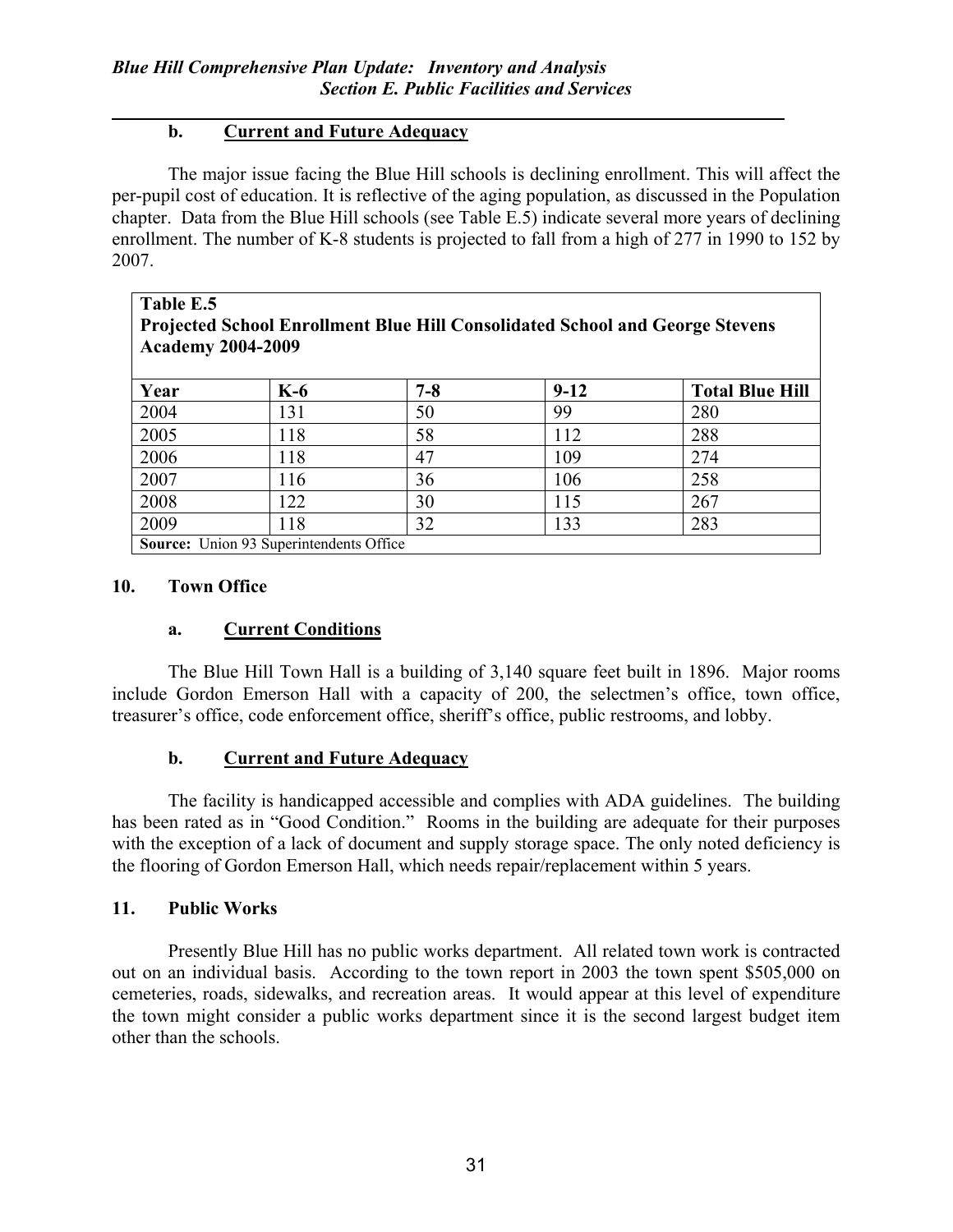# 12. Sewer Collection System

The sewer collection system was built in 1975 and went through a major expansion renovation in 1999. 11,000 feet of 8-inch pipe and 650 feet of 4-inch pipe were installed at that time. That pipe is still in good condition, although it is 29 years old. In 1999, 3000 feet of 8 inch PVC and 1500 feet of 4-inch PVC pipe were installed and are in excellent condition.

The average daily flow is 60,000 GPD, which falls to 45,000 GPD in the winter and rises to 85,000 GPD in the summer. The record flow was 165,000 GPD. The system serves 170 commercial and residential connections along with the schools and hospital. The system presently meets all state and federal operating standards and with changes in operation capacity could be extended to 90,000 GPD if needed in the future.

# 13. Library

# a. Current Conditions and Usage

The Blue Hill Public Library was originally built in 1939 with a major expansion and renovation in 2001. The present facility has about 10,200 square-feet of floor space on two levels, plus a basement of about 5,800 square feet. Major rooms include an office (195 square feet), children's room (882 square feet), Wilder Room (768 square feet), Blue Hill Room (768 square feet), Main Reading Room (2,480 square feet), Howard Room (720 square feet), Fiction Room (1,910 square feet) and Technical Services Room (375 square feet). There are public restrooms available and an elevator. The building is handicapped accessible.

Year-round operating hours are presently Monday,Tuesday, Wednesday and Friday: 10:00 A.M. to 6:00 P.M., Thursday: 10:00 A.M. to 8:00 P.M., Saturday: 10:00 A.M. to 2:00 P.M. As seen in Table E.6 and E.7, both the total circulation and total volumes vary widely from year to year. The current director of the library expressed doubts as to the accuracy of the 1996 figures, but many fluctuations are explained by the purging of out-of-date, damaged or otherwise unwanted volumes. In addition, the library was closed or partitioned for a substantial period of time for renovation between 1999 and 2001.

| Table E.6 |                                                            |  |  |  |  |  |
|-----------|------------------------------------------------------------|--|--|--|--|--|
|           | <b>Total Volumes in Blue Hill Public Library</b>           |  |  |  |  |  |
|           |                                                            |  |  |  |  |  |
| 1996      | 40,575                                                     |  |  |  |  |  |
| 1997      | 29,575                                                     |  |  |  |  |  |
| 1998      | 30,125                                                     |  |  |  |  |  |
| 1999      | No data                                                    |  |  |  |  |  |
| 2000      | 30,125                                                     |  |  |  |  |  |
| 2001      | 31,557                                                     |  |  |  |  |  |
| 2002      | 31,232                                                     |  |  |  |  |  |
| 2003      | 35,242                                                     |  |  |  |  |  |
|           | Source: Blue Hill Public Library via state library records |  |  |  |  |  |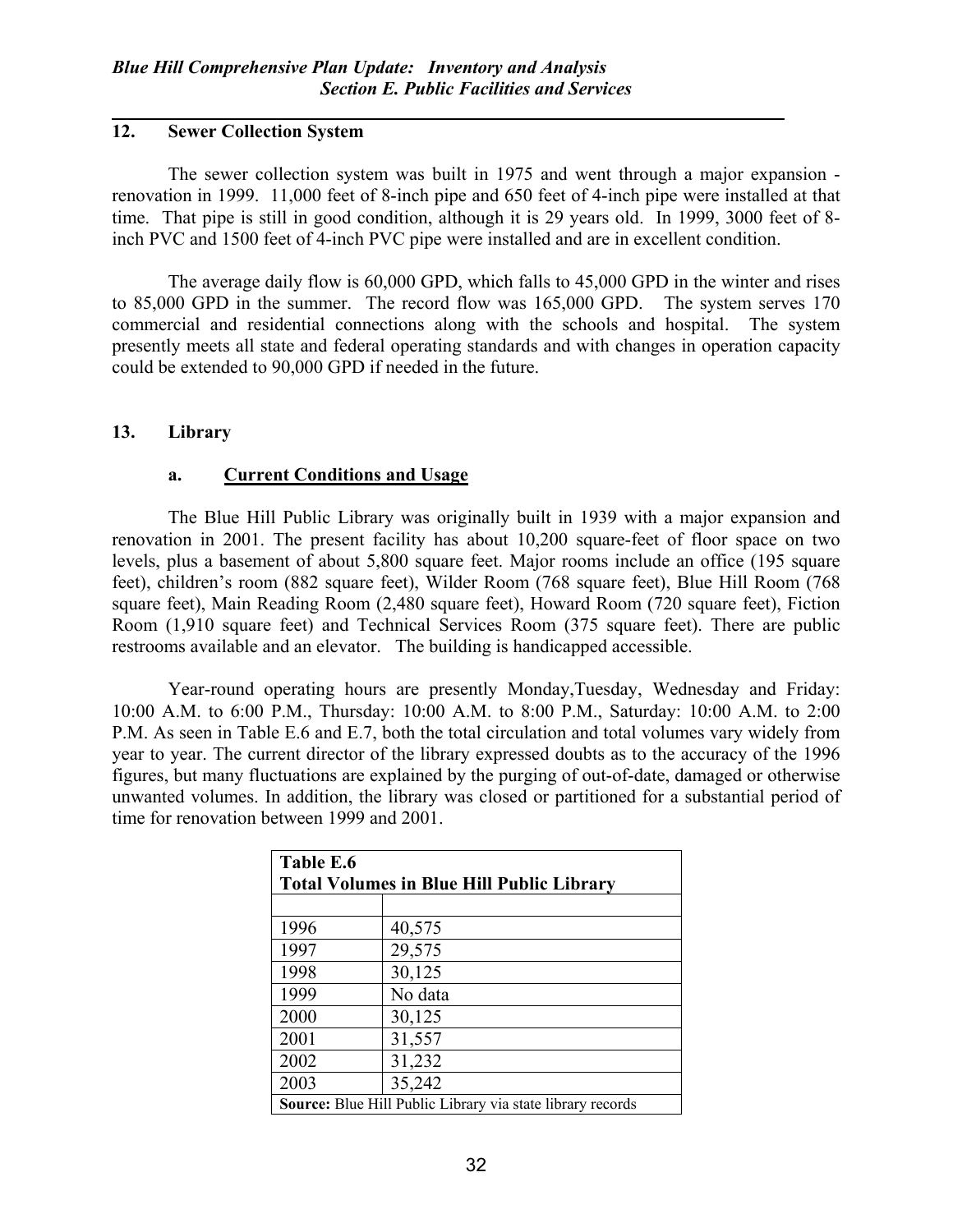| Table E.7                         |                                                            |  |  |  |  |  |  |
|-----------------------------------|------------------------------------------------------------|--|--|--|--|--|--|
| <b>Library Circulation Trends</b> |                                                            |  |  |  |  |  |  |
| Year                              | <b>Volumes Circulated</b>                                  |  |  |  |  |  |  |
| 1996                              | 87,901                                                     |  |  |  |  |  |  |
| 1997                              | 63,802                                                     |  |  |  |  |  |  |
| 1998                              | 58,032                                                     |  |  |  |  |  |  |
| 1999                              | No data                                                    |  |  |  |  |  |  |
| 2000                              | 58,032                                                     |  |  |  |  |  |  |
| 2001                              | 31,872                                                     |  |  |  |  |  |  |
| 2002                              | 61,865                                                     |  |  |  |  |  |  |
| 2003                              | 65,522                                                     |  |  |  |  |  |  |
|                                   | Source: Blue Hill Public Library via state library records |  |  |  |  |  |  |

In addition to books, the Blue Hill library has CD's, DVD's and VHS tapes that circulate permanent collections of antiques and artifacts for display, and rotating art displays. Several spaces are available on a regular basis for public meetings during non-operating hours, including Chess Club, Teen night, Play reading and Film Festivals. The library has scheduled reading hours for children and provides book delivery services. It is part of the state system of interlibrary loan services and has direct connections with Bangor Public Library for this purpose. There are 5 public access computers and one for extended research. Blue Hill Library is connected to the Maine School Library Network.

The school library network staff consists of a head librarian, one children's librarian and one circulation manager, all full-time. There are four part-time assistant librarians. The Friends of the Library group and about 28 working volunteers regularly assist in library operations.

There is also a small East Blue Hill Library in a 400-square foot building built between 1917 and 1920. It houses about 3000 volumes as of 2004 and employs 2 part-time librarians with no volunteers. The hours of operation are Tuesday and Thursday: 3:00 to 5:00 pm and Saturday: 10:00 am to 1:00 pm. Services include a children's summer reading program and Saturday morning coffee hour. Interlibrary loans are with Blue Hill and Bangor. One public access computer is available.

### b. Current and Future Adequacy

According to the director, the Blue Hill Public Library meets all professional and state standards as to services, facilities, volumes and staff. In the near future, they see a need for a Friend of the Library leader position and public tax support.

### 14. Hospital

Blue Hill Memorial Hospital is a 25-bed "Critical Access" medical facility serving Blue Hill peninsula and beyond. Both the hospital and Parker Ridge Retirement Community are subsidiaries of the Blue Hill Memorial Hospital Foundation and are independent of town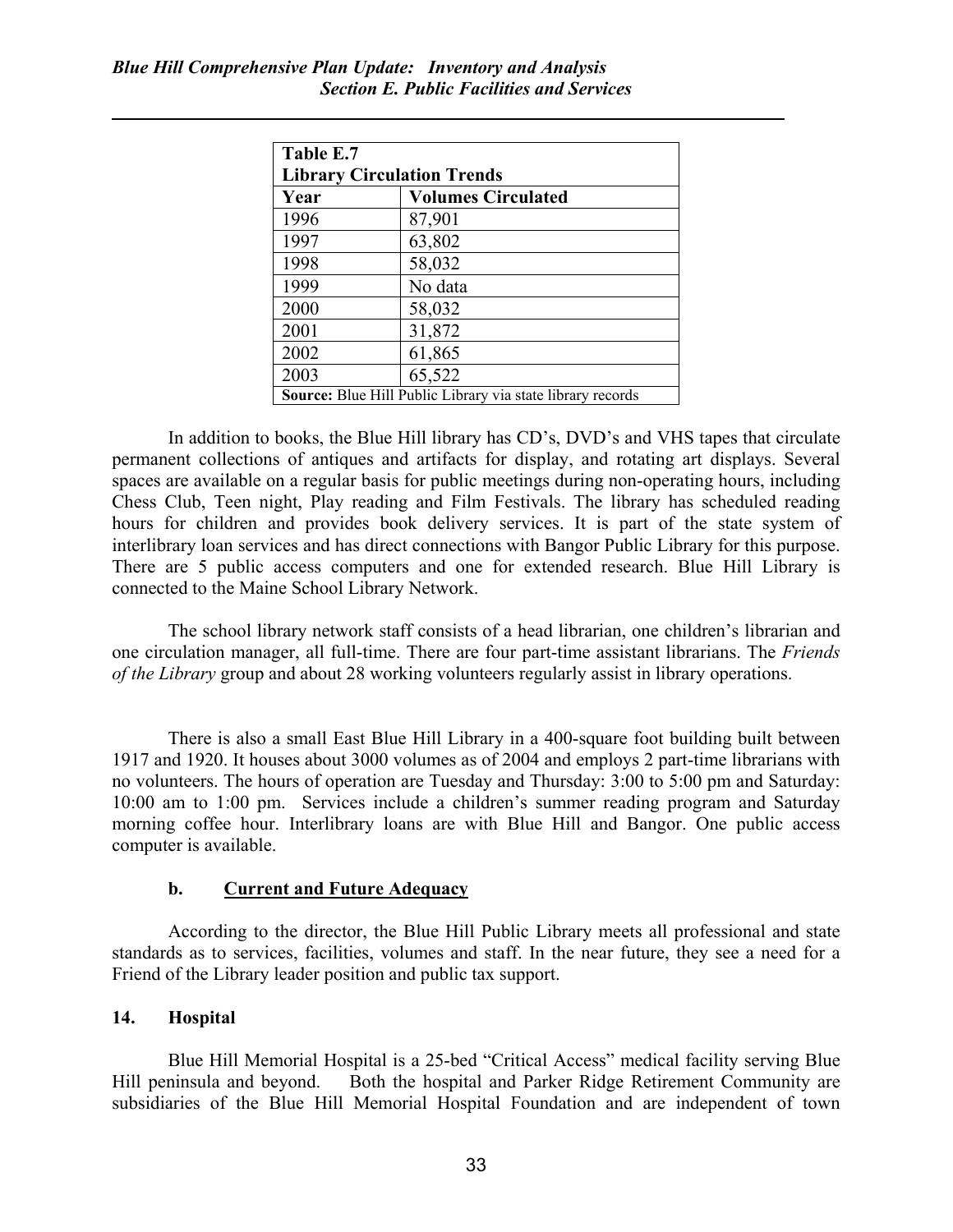# Blue Hill Comprehensive Plan Update: Inventory and Analysis Section E. Public Facilities and Services

financial support but dependent upon individual citizen annual contributions. The hospital also administers the Hancock County Homecare services to the greater Blue Hill area.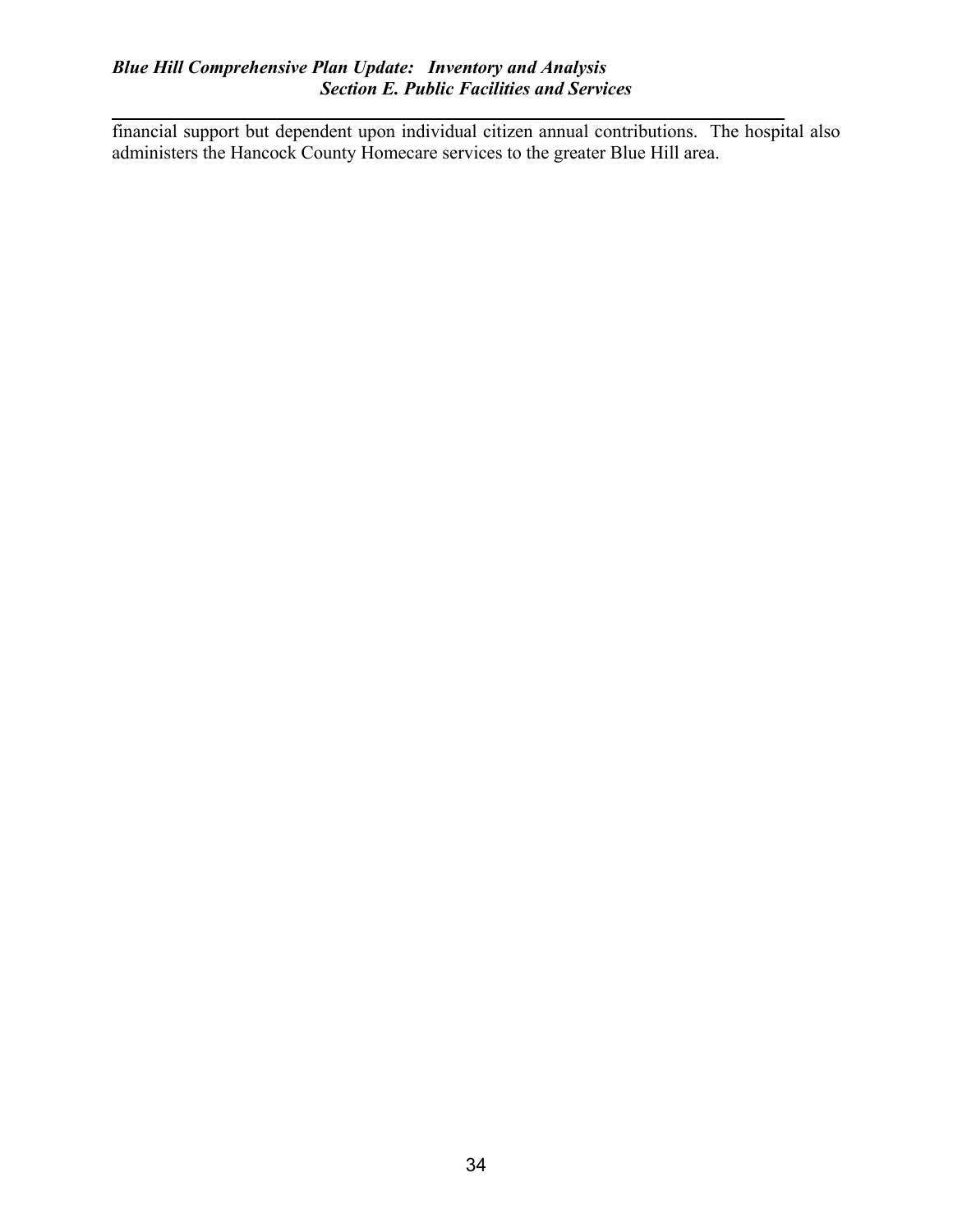## F. RECREATION

#### 1. Introduction

A comprehensive plan must contain an inventory of the current outside recreational facilities present within the municipality. The plan should also address current and future needs of this town. Specifically the Recreation Section will:

- a. Describe current recreational resources in Blue Hill
- b. Address the current and future adequacy of these resources; and
- c. Predict whether the availability of open space will be threatened by future growth and development, so that future expansion of recreational areas may become threatened.

### 2. Key Findings and Issues

Blue Hill is fortunate to have a multitude of outside recreational facilities, both owned by the municipality or open to public usage by permission of the land owners. All facilities are used by the members of the town at large, in all age brackets. One threat to the recreational facilities is their popularity with this same public. Limited parking areas are fast becoming congested, and scheduling of time for use of the fields has become a juggling act, performed by all schools and activity groups. A more urgent need is becoming a reality; the matter of public access to our ponds and fresh water resources.

### 3. Public Opinion Survey Results

Of the survey respondents, 20% felt that the town should continue spending tax money on recreational facilities. Fifty-eight percent felt that the current facilities are adequate, 27% felt that they were excellent and only 15% of those polled thought that current facilities needed improvement. Perhaps these findings confirm the variety and broad appeal of recreational facilities and areas that this town enjoys.

### 4. Current Recreational Resources

### a. Facilities

Blue Hill's owned recreational facilities are summarized in Table F.1. They consist of public playing fields, two (2) playgrounds, two public boat launch facilities (see Marine Resource section), a town park with accompanying salt-water swimming beach, a garden park (Waterside) located adjacent to the Mill Stream, a gymnasium in the Consolidated School and recreational trails and fields on the slopes of Blue Hill Mountain.

Privately owned, though made open to the public through arrangements with existing land owners, are the George Stevens Academy fields on the Ellsworth Road and their tennis facilities located on Union Street. Mountain Park (site of the annual Blue Hill Fair) is a popular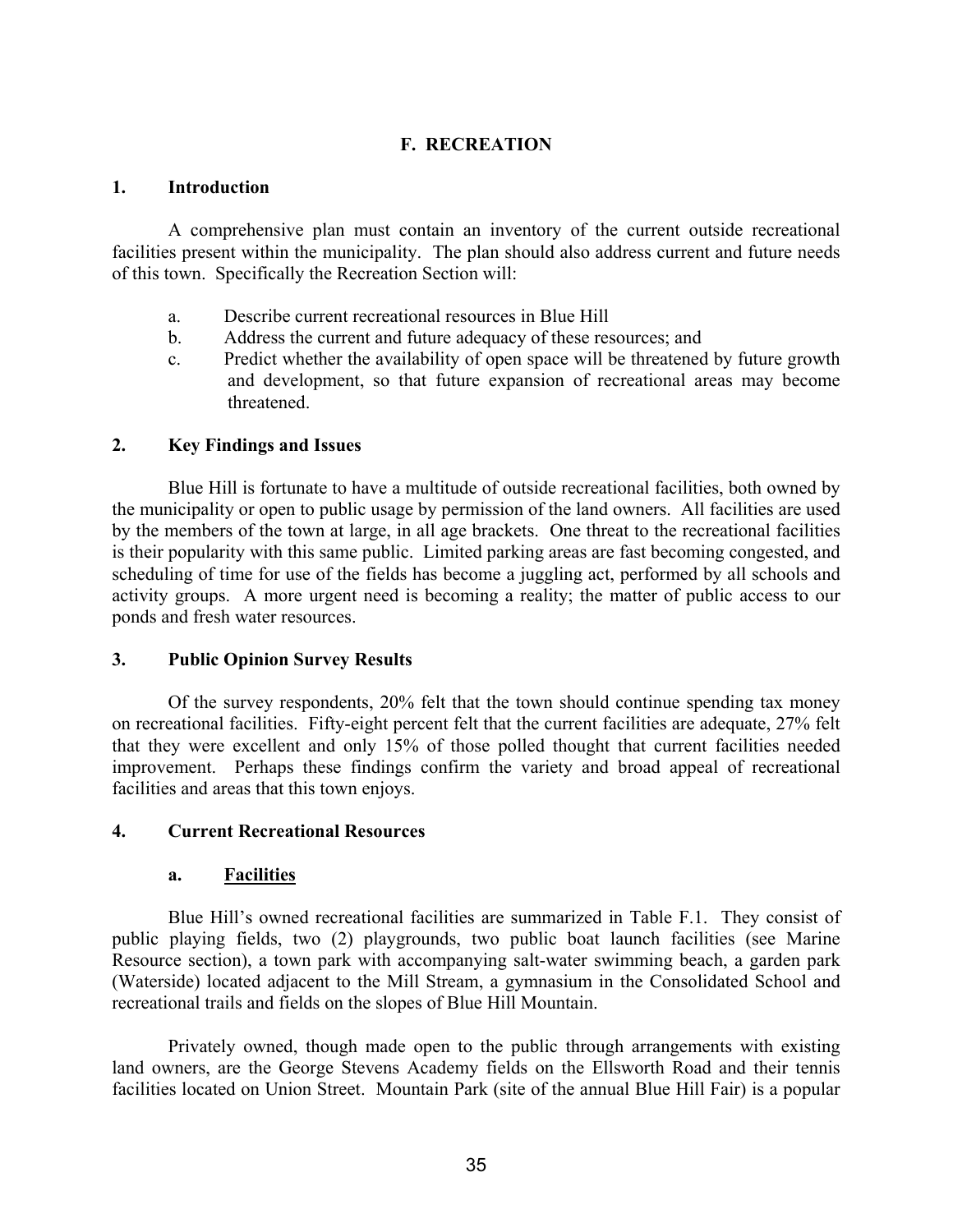destination to persons wishing to ski, jog, or walk around the gravel oval, while the baseball diamond is active with softball games from early spring to mid-fall.

# b. Recreational Programs and Activities

Recreational Programs currently in place within the town are an active Blue Hill Activities Group working with numerous Little League teams. Boy and Girl Scout troops for area children are active on the Blue Hill Peninsula. George Stevens Academy, Blue Hill Consolidated School and the Liberty School all offer a broad array of sporting events throughout the year. Blue Hill Society for Aid to Children, started over 40 years ago by residents Frances and Louise Nichols, operates the Nichols Day Camp summer programs for youth ages 4-14 and receives annual support from Blue Hill taxes. One deficiency noted in the public opinion survey and various public forums, is the shortage of youth (particularly adolescent) recreational activities.

## 5. Current and Future Adequacy of Blue Hill's Recreational Resources

Blue Hill's public and private recreational areas appear to be in good shape, with the exception of areas such as Blue Hill Reversing Falls and Curtis Cove's beach area. Both of these spaces are suffering from lack of parking for vehicles, and lack of public facilities such as toilets. Over use by the public may tax the patience and good will of the private landowners surrounding these areas, limiting or prohibiting future access. Parking at the Osgood Field, on Blue Hill Mountain, will require enlargement or relocation to the north side of the Mountain Road due to heavy seasonal usage.

The playing fields are crowded with a large number of ball teams. Town parks appear to be underutilized at this time, and could benefit from proper signage. An ongoing need is for a community center that could house year-round recreational activities for all age groups. Various citizen groups have been exploring options for funding and potential sites that would serve the entire peninsula. The exact cost and type of facility have yet to be determined.

# 6. Open Space

# a. Publicly Owned Open Space

Publicly owned open space, as noted in Table F.1, consists of a 175-acre field on the southern slope of Blue Hill Mountain. Parking is provided adjacent to the Mountain Rd. A hiking trail (better described as an ATV service trail to a telecommunications tower) is maintained across this land by Daniel McGraw which leads to the summit, crossing lands owned by the BHHT near the tower. A stone stairway, built by the Maine Conservation Corps in the summer of 2003 provides an alternative route to the summit. These fields are used in all seasons for picnicking, hang-gliding, skiing and sledding, as well as picking the occasional hand full of blueberries.

The residents of Blue Hill have enjoyed a traditional right of access to and across private lands. Uses have included snowshoeing, cross-country skiing, hiking, fishing and hunting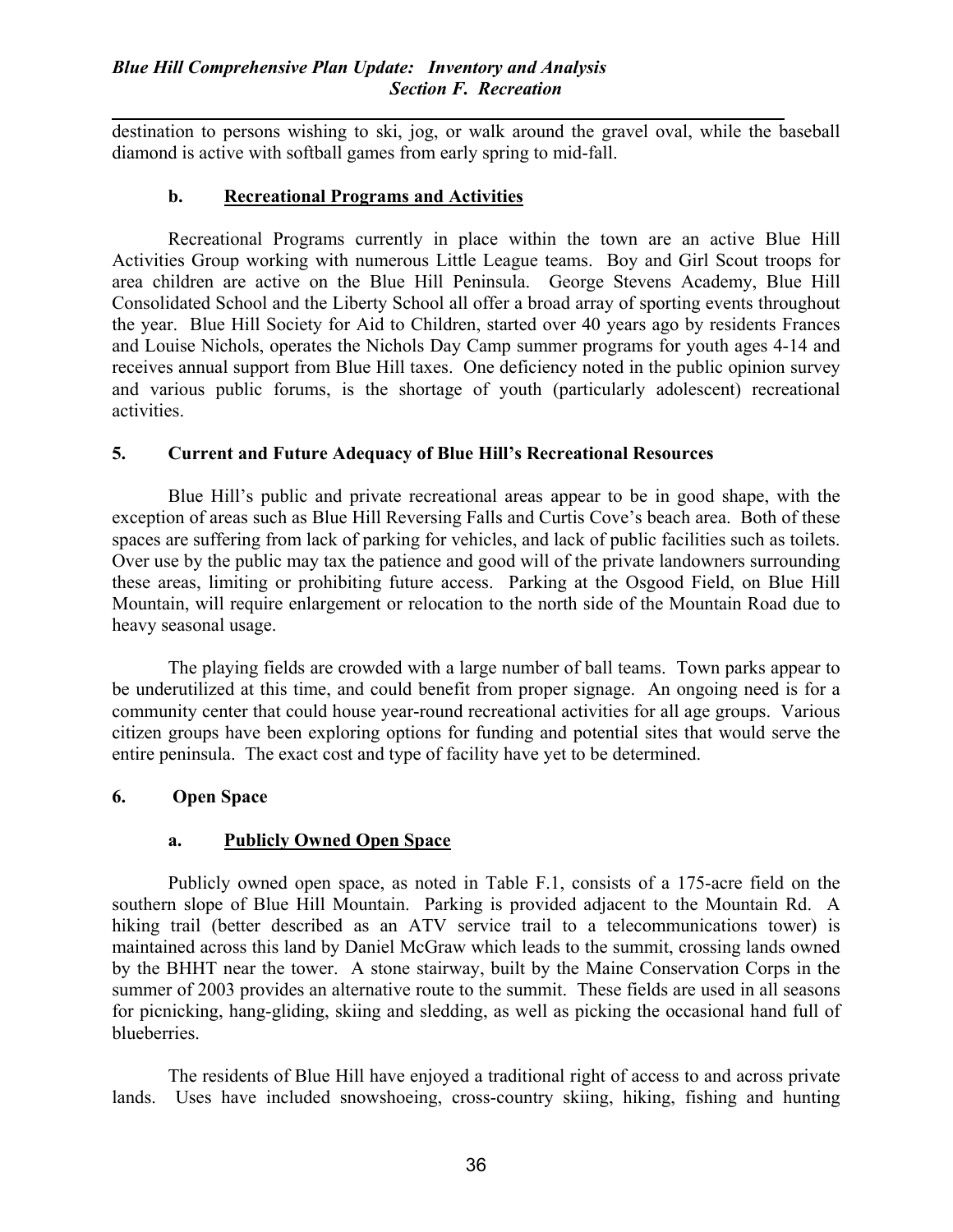# Blue Hill Comprehensive Plan Update: Inventory and Analysis Section F. Recreation

(within certain limitations) and bicycling. Use of motorized conveyances, including, but not limited to ATV's, dirt bikes and snowmobiles have met with a greater degree of distain due in large part to the noise pollution and tendency to disrupt bare ground and vegetation. There are no public motorized vehicle trails remaining within Blue Hill. Furthermore, there is an increased usage of "land posted" signs by seasonal residents and others, indicating their wish for privacy. Traditional rights are slowly fading from what residents have become accustomed to over the years.

The Town also owns 5 acres of raw land (now forested with mature pines) on Parker Point at the site of the Dodge Fountain, 5 acres of raw land on South Street (in mixed growth) and a parcel of land on the Salt Pond Road, abutting the Salt Pond between the  $1<sup>st</sup>$  and  $2<sup>nd</sup>$  basins.

| Table F.1                                              |       |                        |                          |                           |                |                |                     |                                        |  |
|--------------------------------------------------------|-------|------------------------|--------------------------|---------------------------|----------------|----------------|---------------------|----------------------------------------|--|
| <b>Recreational Resources; Town of Blue Hill, 2004</b> |       |                        |                          |                           |                |                |                     |                                        |  |
| <b>Facility</b><br><b>Name</b>                         | Owner | Water<br><b>Body</b>   | <b>Acres</b>             | <b>Fields</b>             | <b>Beach</b>   | <b>Trails</b>  | Parking<br>Capacity | <b>Other</b>                           |  |
| Malcolm<br>Saunders<br>Fields                          | Town  | N <sub>o</sub>         | 20                       | Baseball<br>and<br>soccer | N <sub>o</sub> | N <sub>o</sub> | $30+$               | <b>Skating</b><br>Refreshment<br>Stand |  |
| <b>Blue Hill</b><br>Town<br>Park                       | Town  | Blue<br>Hill<br>Harbor | $6+$                     | N <sub>o</sub>            | Yes            | N <sub>0</sub> | 15                  | Playground<br>Picnic<br>and<br>Tables  |  |
| <b>BHCS</b>                                            | Town  | N <sub>0</sub>         | $\overline{\mathcal{L}}$ | Baseball<br>and<br>soccer | N <sub>o</sub> | Yes            | $100+$              | Playground<br>and<br>Gymnasium         |  |
| Blue<br>$S_{\cdot}$<br>Hill<br>Wharf                   | Town  | Blue<br>Hill<br>Bay    | $2+/-$                   | N <sub>o</sub>            | Yes            | No             | 30                  | Launching<br>facility<br>and<br>floats |  |
| <b>Blue Hill</b><br>Village<br>Wharf                   | Town  | Blue<br>Hill<br>Harbor | $1+/-$                   | N <sub>o</sub>            | N <sub>o</sub> | N <sub>0</sub> | 5                   | Launching<br>facility<br>and<br>floats |  |
| "Hayes"<br>Property<br>Source: Blue Hill Town Office   | Town  | N <sub>o</sub>         | 175                      | Open                      | N <sub>o</sub> | Yes            | 15                  | <b>Hiking</b><br>Trails                |  |

| Table F.2.<br><b>Other Recreational Resources, 2004</b> |             |             |       |               |                |         |  |
|---------------------------------------------------------|-------------|-------------|-------|---------------|----------------|---------|--|
| <b>Facility</b>                                         | Owner       | Water       | Acres | <b>Fields</b> | <b>Trails</b>  | Other   |  |
| <b>Name</b>                                             |             | <b>Body</b> |       |               |                |         |  |
| Peters                                                  | <b>BHHT</b> | Peters      | .25   | No            | N <sub>0</sub> | Gift of |  |

| таше      |                    | DUUV    |       |    |                |                 |
|-----------|--------------------|---------|-------|----|----------------|-----------------|
| Peters    | BHHT               | Peters  | (ت سک | No | N <sub>o</sub> | Gift of Herrick |
| Cove      |                    | Cove    |       |    |                | Family          |
| E. Blue   | <b>EBH</b> Village | McHeard |       | No | N <sub>o</sub> | Picnic tables.  |
| Hill Park | Improvement        | Cove    |       |    |                | Gravel boat     |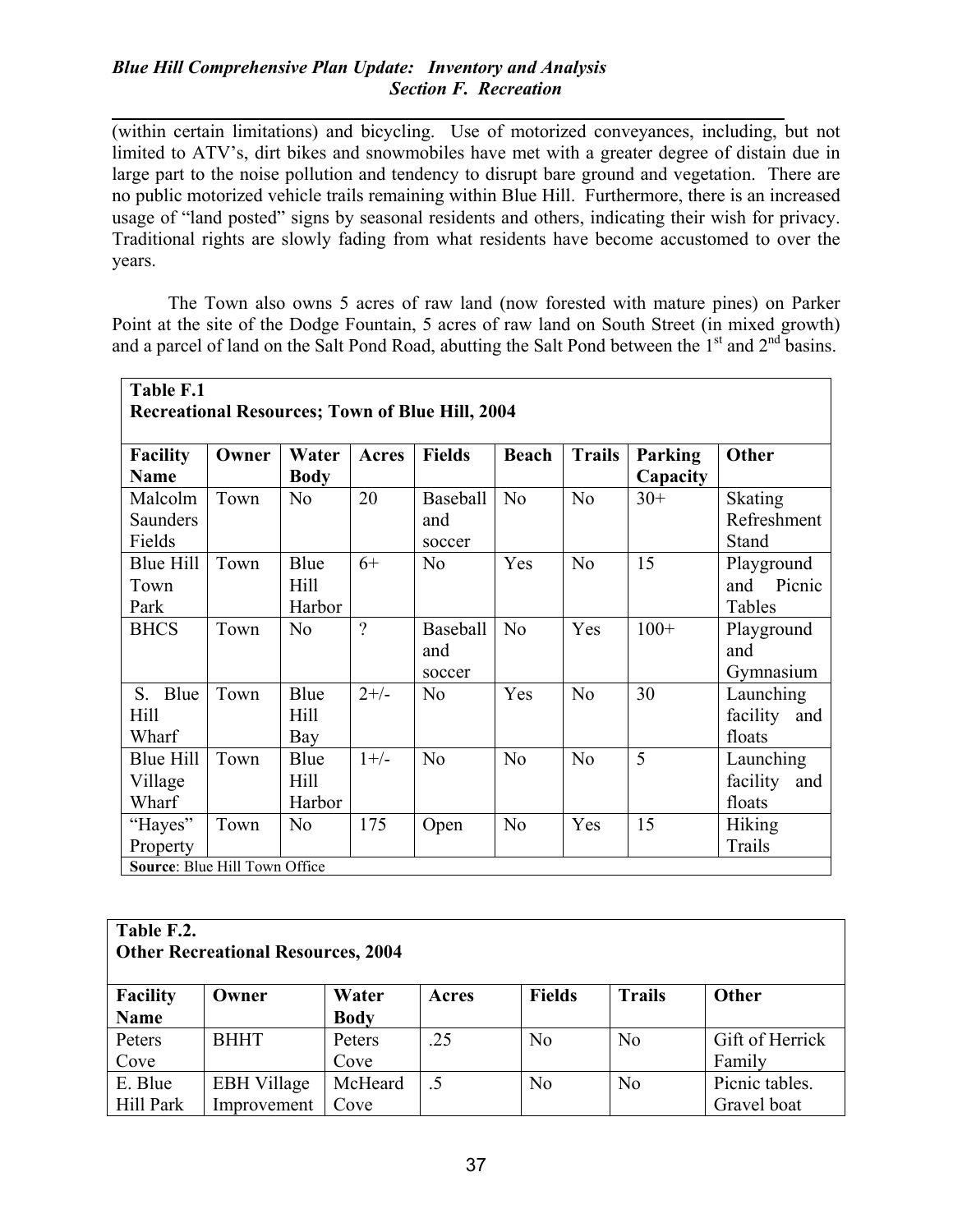## Blue Hill Comprehensive Plan Update: Inventory and Analysis Section F. Recreation

|           | Society                        |                  |             |                |                | launch          |
|-----------|--------------------------------|------------------|-------------|----------------|----------------|-----------------|
| Hayes     | Town of Blue                   | N <sub>0</sub>   | 186         | Yes            | T <sub>o</sub> |                 |
| Trail     | Hill                           |                  |             |                | mountain       |                 |
|           |                                |                  |             |                | summit         |                 |
| Fourth    | <b>BHHT</b>                    | Fourth           | 747         | N <sub>0</sub> | Yes            | Nature Preserve |
| Pond      |                                | Pond             |             |                |                |                 |
| Preserve  |                                |                  |             |                |                |                 |
| Osgood    | <b>BHHT</b>                    | N <sub>0</sub>   | 135         | No             | To             |                 |
| Trail     |                                |                  |             |                | Mountain       |                 |
|           |                                |                  |             |                | Summit         |                 |
| Reversing | <b>MDOT</b>                    | <b>Blue Hill</b> | 0.1         | N <sub>0</sub> | N <sub>0</sub> | Kayaking &      |
| Falls     |                                | Bay and          |             |                |                | canoeing        |
|           |                                | Salt Pond        |             |                |                |                 |
| Hiking    | Kimball                        | N <sub>0</sub>   | Negligible; | N <sub>0</sub> | Parker         | Private Land    |
| Trail     | Petty                          |                  |             |                | Point to S.    | Trust           |
|           |                                |                  |             |                | <b>Street</b>  |                 |
| Legion    | Duffy                          | <b>Blue Hill</b> | 12          | Yes            | N <sub>o</sub> | Open to         |
| Hall      | <b>Wescott Post</b>            | Bay              |             |                |                | residents of    |
| Beach     |                                |                  |             |                |                | Town            |
|           | Source: Blue Hill Town Office. |                  |             |                |                |                 |

# b. Assessment of Threats to Open Space

The town of Blue Hill is fortunate to own various real estate holdings, through the foresight of many a founding family. The town has been intelligent to maintain these properties, for the use of the public, and to act as a proper land steward, although without a proper management plan these lands could deteriorate through excessive public use.

Over the years, another type of land steward has emerged, that being in the form of the land trust. Blue Hill Heritage Trust has been very pro-active in obtaining conservation easements or buying property outright. As noted in Table F.2., BHHT owns or manages the majority of privately held recreational properties in the Town. Actions such as theirs is assisting the acquisition and holding of open spaces.

Blue Hill is fortunate to have generous landowners who allow the public to use their properties for recreational purposes. Today is March 15, 2004. What tomorrow will bring is a serious question to ponder. The gracious landowners of today are feeling the pressure of overuse at such places as Curtis Cove Beach and Blue Hill Falls Bridge. Parking congestion and noise are often heard complaints. Such lands may become closed to the public.

Land development and residential construction have all but privatized access to our salt water resource with the exception of those noted above. Development is now moving inland to our Great Ponds. Toddy Pond has seen extensive road building and year-round home construction in recent years. First, or Billings Pond, has several developments in the planning stages on the Sedgwick side of this 93 acre pond. Second or Douglas Pond and Third (Woods Pond) are no exceptions.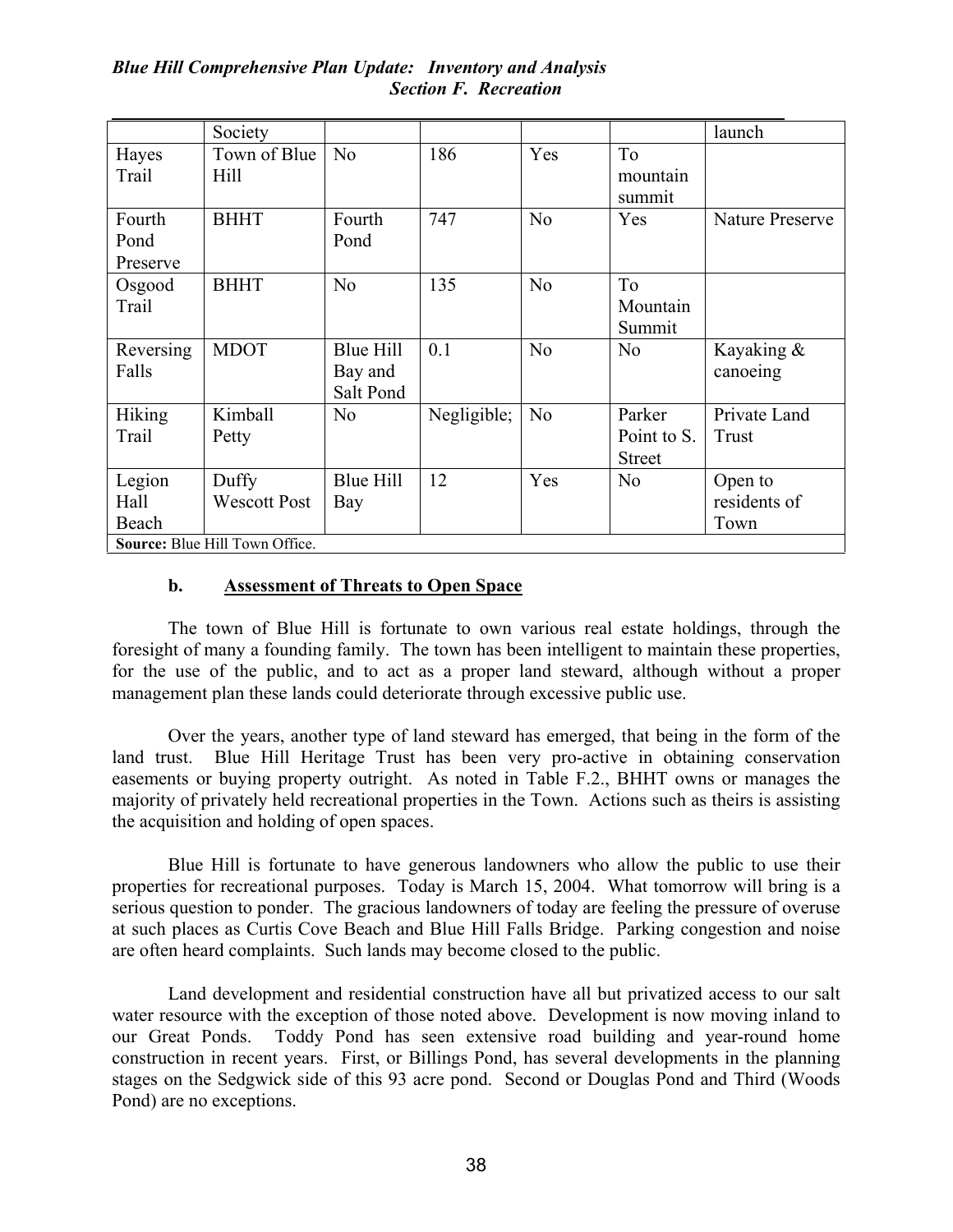The pressure to sell land to reap a financial gain may prove too much of a temptation to some of our older stewards. Land will change hands, those who follow may not share the same enthusiasm for the public as their benefactors.

## 7. Freshwater Access

The town has six great ponds within its boundaries or shared with abutting towns (see Water Resources chapter). As of this writing, public access is only guaranteed to Fourth Pond, via ownership and agreement by the Blue Hill Heritage Trust (see table F.2). The state of Maine is negotiating with a private land-owner for acquisition of access to First (Billings) Pond at the outlet on Carleton Stream. Once this matter is closed, a management agreement will be signed with the town to guarantee and assure public access for future generations.

A walking right-of way was deeded to the town in the mid-1940s, for access to Third (Woods) Pond. This deed needs to be researched, and access formalized in the near future. As of this writing, no other access is assured to any of the fresh water bodies. This process must be researched and steps taken in the immediate future to guarantee access to our citizens.

## 8. Future Needs

As mentioned above, many of Blue Hill's public recreational facilities face overcrowding due to parking problems. This situation is likely to worsen as the town grows. As land continues to change ownership, further posting of land against hiking, hunting, fishing and other traditional past times is likely.

While Blue Hill enjoys a large variety of recreational areas and facilities, it is important to assess the town's recreational needs on an ongoing basis. The general aging of the population means that more services may be needed for the elderly. At the same time, youth-based services must be addressed. Possible facilities that could be used by most age groups include a public swimming pool, hiking trail system, indoor walking tracks and bicycle trails.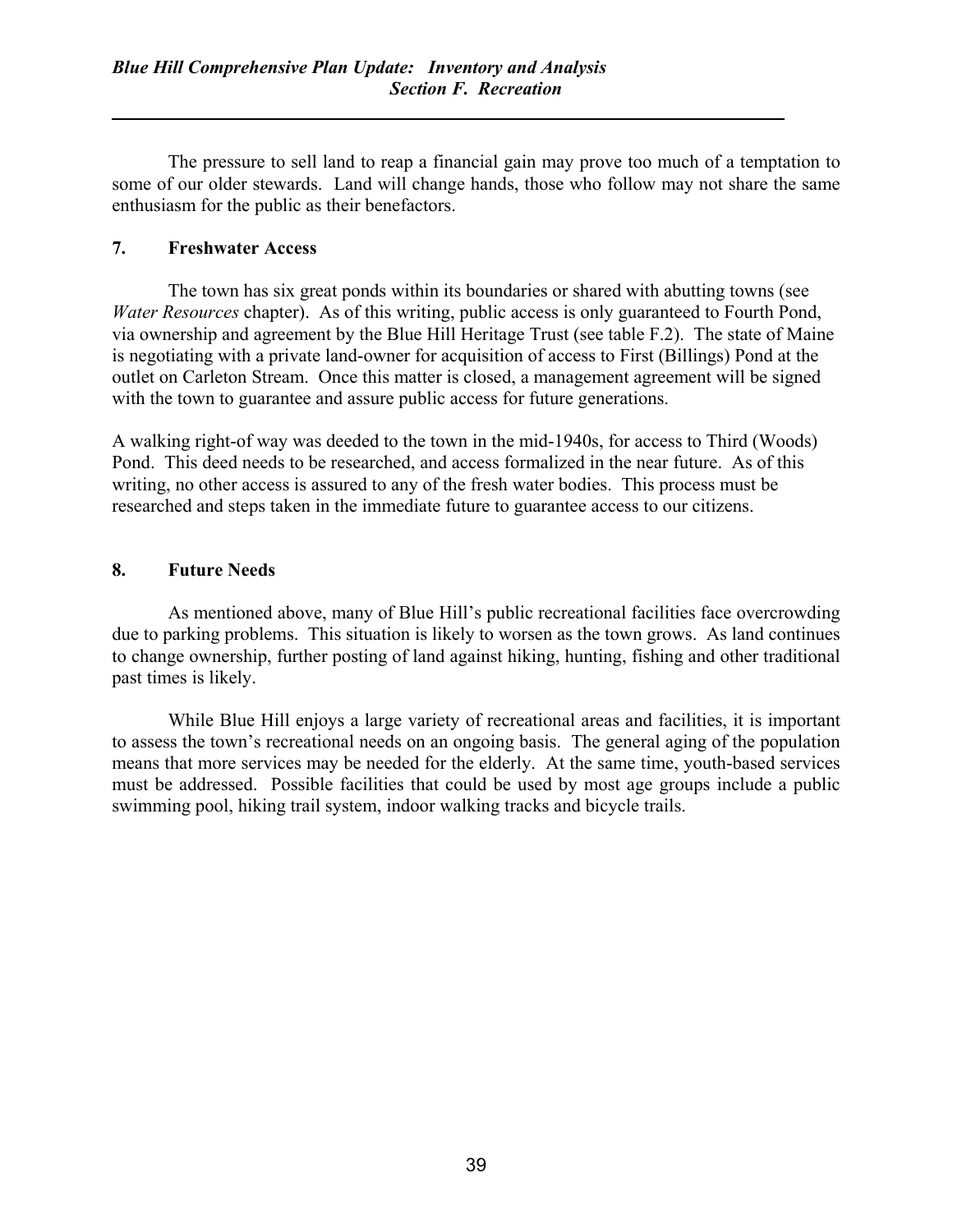# G. MARINE RESOURCES

### 1. Introduction

It is important that a comprehensive plan provide a thorough analysis of marine resources. Specifically, this section:

- a. Describes Blue Hill's marine resource areas, facilities and water-dependent uses.
- b. Assesses the adequacy of existing facilities, and public access points to handle current and projected use demands.
- c. Predicts whether these facilities and resources will be threatened by impacts of growth and development and assesses the effectiveness of existing measures to protect and preserve marine resource areas and important water-dependent uses.

# 2. Key Findings and Issues

While the commercial fishing fleet in Blue Hill continues to exist at small but stable levels, the recreational boating fleet has grown along with the population. A key issue has been and continues to be adequate public access to the shore and, specifically, all-tides access to Blue Hill town wharf. Blue Hill residents are also concerned with the preservation of areas of scenic beauty, which include shore locations. Shellfish harvesting continues to be prohibited due to unacceptable water quality along several areas of Blue Hill's coastline.

Finfish and mussel aquaculture development and their possible adverse impacts on harbor development are issues of concern in Blue Hill prompting the organization of citizens' watchdog organizations. In response to those issues the town has adopted a harbor ordinance with harbormaster and a marine resources committee to establish some controls over harbor situations. To date, these committees and controls appear inadequate in managing the adverse impacts of aquaculture and harbor development.

### 3. Public Opinion Community Survey Results

Of the most important qualities of living in Blue Hill, 37% of survey respondents cited coastal access as one of their three top choices. Of tax money spent annually, 27% responded that marine resources/improvements ranked in their top three categories for dedicated tax dollars. Forty-seven percent rated the quality of saltwater shore access as adequate while 42% said that it needed improvement. A majority (61%) of respondents felt that the town should pursue all-tides access to Blue Hill town wharf, which has prompted many debates. Shoreline development questions revealed that 60% wish that commercial fishing stay at the same level with 36% wishes to promote more. Similar results occurred for recreational boating - 63% favoring staying at the same level and 32% wishing to promote recreational boating. The citizens were united in wanting to discourage finfish aquaculture (61% against) and fish processing (51% against.) However, shellfish aquaculture survey results were 26% to promote, 38% to remain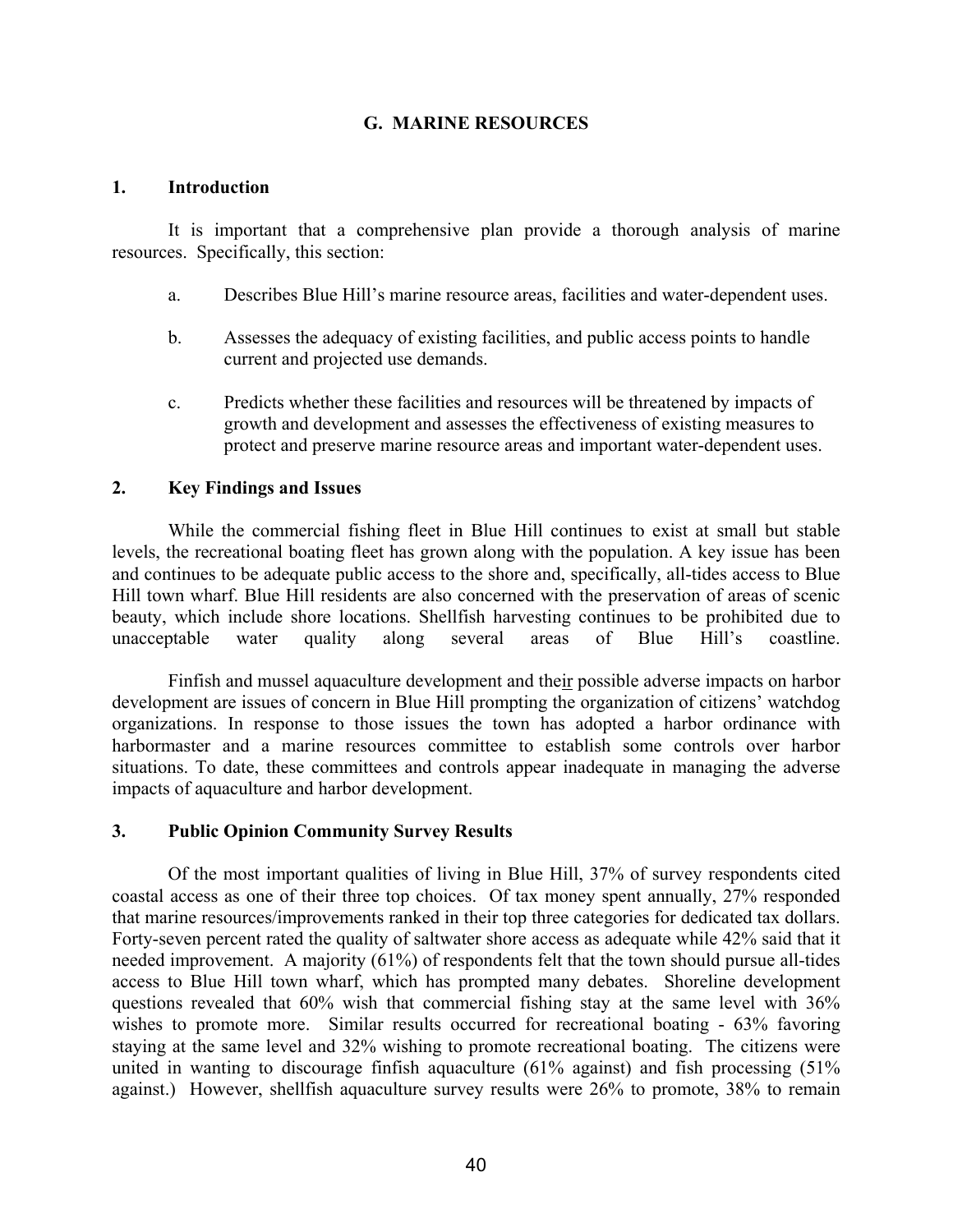### Blue Hill Comprehensive Plan Update: Inventory and Analysis Section G. Marine Resources

status quo, and 36% to discourage the activity. The majority (54%) also wishes to promote the development of piers, docks and wharves.

### 4. Marine Resource Areas

## a. Shellfish

# (1.) Clams

 The landings of soft clams in Blue Hill for 2002 were 11.5 tons up from the previous year's 5.2 tons, with a 2002 county average per pound value of \$1.07 per pound and a total value for 2002 of \$24,798. There are presently eight commercial shellfish licenses issued for town residents according to the D.M.R,

| <b>TABLE G.4.1</b><br><b>SOFT CLAM LANDINGS -pounds of shellstock.</b> |                                           |           |           |           |           |           |           |  |  |
|------------------------------------------------------------------------|-------------------------------------------|-----------|-----------|-----------|-----------|-----------|-----------|--|--|
| Year                                                                   | 1997                                      | 1998      | 1999      | 2000      | 2001      | 2002      | byr. avg. |  |  |
| <b>Blue Hill</b>                                                       | 898                                       | 5,766     | 13,101    | 4,340     | 1,5291    | 23,176    | 10,429    |  |  |
| <b>Brooklin</b>                                                        | 441                                       | 26,944    | 5,1395    | 4,1649    | 33,721    | 34,043    | 31,365    |  |  |
| <b>Hancock</b>                                                         | 566,181                                   | 1,357,321 | 1,352,937 | 1,154,538 | 1,391,717 | 1,137,879 | 1,160,095 |  |  |
| County                                                                 |                                           |           |           |           |           |           |           |  |  |
|                                                                        | <b>Source:</b> Maine DMR Landings program |           |           |           |           |           |           |  |  |

# (2.) Mussels:

 There are two active shellfish aquaculture operations in the Salt Pond. One is a blue mussel juvenile and spat collection activity while the other is a small-scale oyster grow-out site. Combined, they include 5 acres, mostly in the middle and upper pond areas.

# (3.) Oysters:

 European Oysters were introduced into the Salt Pond in 1974 as a growout aquaculture site. They have since become wild and have settled in the upper and lower pond. Dragging and diving has seriously depleted the population and reproductive potential of this introduced species.

# b. Closed Areas:

The areas closed to the taking of shellfish are the contiguous shorefront from Woods Point in East Blue Hill to a point just short of the falls bridge. This includes the whole of Blue Hill harbor, from the Sand Point southward to High Head in South Blue Hill and the western shore of the Salt Pond southward from Carleton Island; including the East Blue Hill harbor of McHeards cove. These areas are closed due to the sewage treatment plant at the town wharf and overboard discharge from several older homes in the Parker Point area

( Ref. DMR closure map-1/27/04)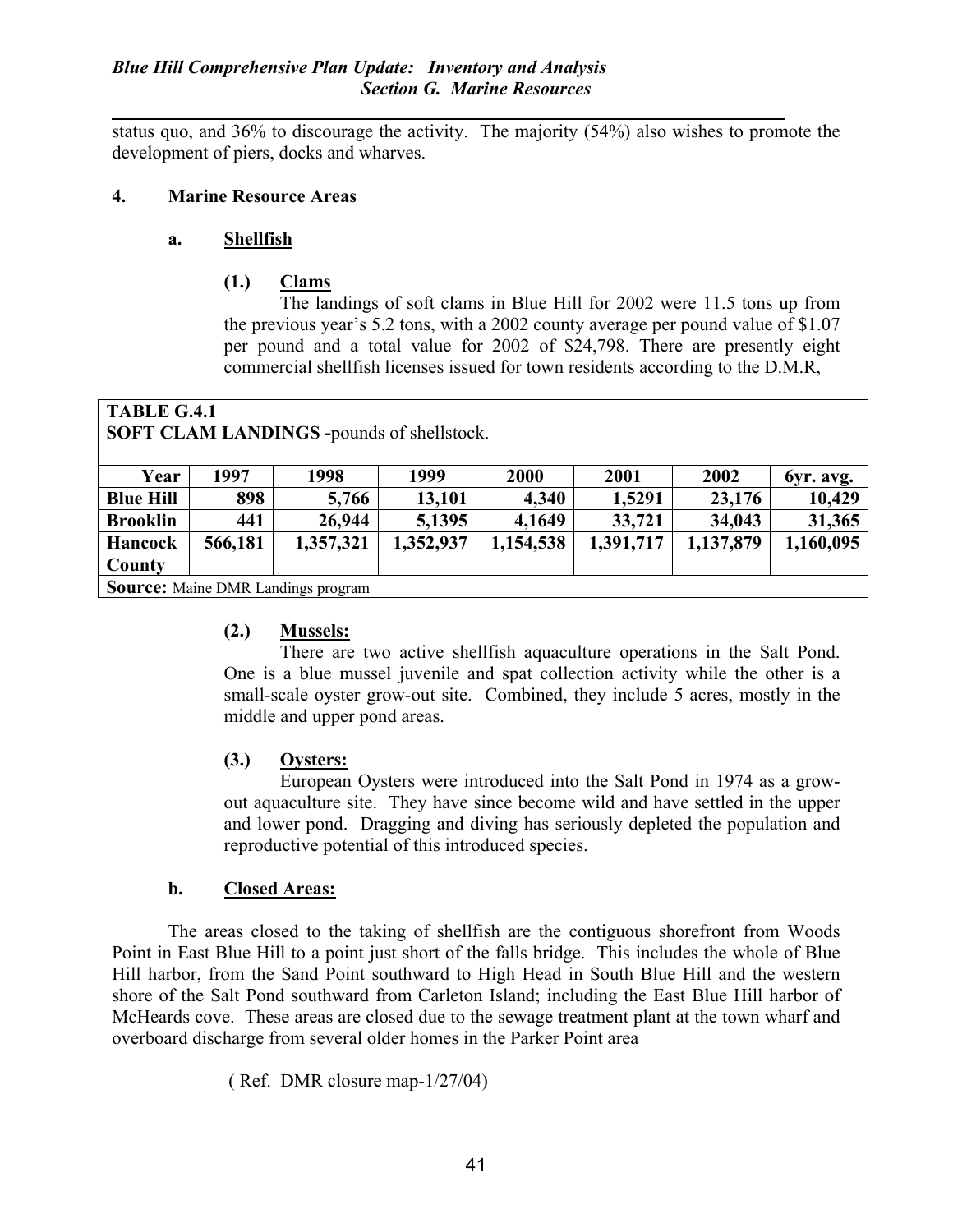# c. Marine Licenses

In 2002 there were 38 dealers and 222 harvesters in Blue Hill according to the DMR records. This volume is one indicator of the importance of marine resources to the economy, even if marine-related employment constitutes a relatively minor portion of the labor force. Major license sub-types are presented below:

| Table G.4.2                                  |               |                |                |                |                |  |  |  |  |
|----------------------------------------------|---------------|----------------|----------------|----------------|----------------|--|--|--|--|
| <b>Marine Licenses/Harvesters, Blue Hill</b> |               |                |                |                |                |  |  |  |  |
| <b>License Type</b>                          | 1998          | 1999           | 2000           | 2001           | 2002           |  |  |  |  |
| Com. Fish                                    |               |                | 2              |                |                |  |  |  |  |
| Com. Shellfish                               | 22            | 10             | 16             | 18             |                |  |  |  |  |
| Lobster / Crab                               | 46            | 38             | 28             | 32             | 30             |  |  |  |  |
| Lobster / Crab II                            | 34            | 40             | 48             | 42             | 44             |  |  |  |  |
| Lobster / Crab III                           | $\mathcal{D}$ | $\overline{2}$ | $\overline{2}$ | 8              | 10             |  |  |  |  |
| Marine Worm                                  | 12            | 4              | 4              | 4              |                |  |  |  |  |
| <b>Scallop Diver</b>                         | 12            | 10             | 8              | 8              | 8              |  |  |  |  |
| <b>Scallop Dragger</b>                       | 12            | 16             | 18             | 16             | 14             |  |  |  |  |
| Sea Urchin Diver                             | 8             | 10             | 10             | 10             | 10             |  |  |  |  |
| Sea Urchin Dragger                           | 6             | 8              | 4              | 4              | $\overline{2}$ |  |  |  |  |
| Seaweed                                      | 10            | 14             | 8              | $\overline{2}$ |                |  |  |  |  |

| Table G.4.3                               |      |      |      |      |      |  |  |  |
|-------------------------------------------|------|------|------|------|------|--|--|--|
| <b>Marine Licenses/Dealers, Blue Hill</b> |      |      |      |      |      |  |  |  |
| <b>License Type</b>                       | 1998 | 1999 | 2000 | 2001 | 2002 |  |  |  |
| Marine Worm                               |      |      |      |      |      |  |  |  |
| Retail Seafood                            | 22   | 24   |      | 22   | 22   |  |  |  |
| <b>Wholesale Seafood</b>                  |      |      |      |      |      |  |  |  |
| Wholesale Seafood Lob.                    |      |      |      |      |      |  |  |  |

# **d.** Aquaculture ( Several sites are located on the marine resources map.)

The Department of Marine Resources currently licenses all aquaculture sites in Blue Hill on a term lease/acreage basis. The town has little input in this process other than the "scoping session" and a application hearing. Town regulations and the placement of moorings, typically enforced by the Harbormaster, are not applicable to state aquaculture leases. There is no baywide management plan for the anticipated increase in aquaculture and it seems prudent to coordinate the town's comprehensive plan with the industrial development in the bay. The Harbormaster/Harbor Committee should be provided with annual operational reports of aquaculture lease holders to better understand the challenges and impacts they may have on the town and its facilities. Working toward a balance of uses for the Bay is of overriding concern.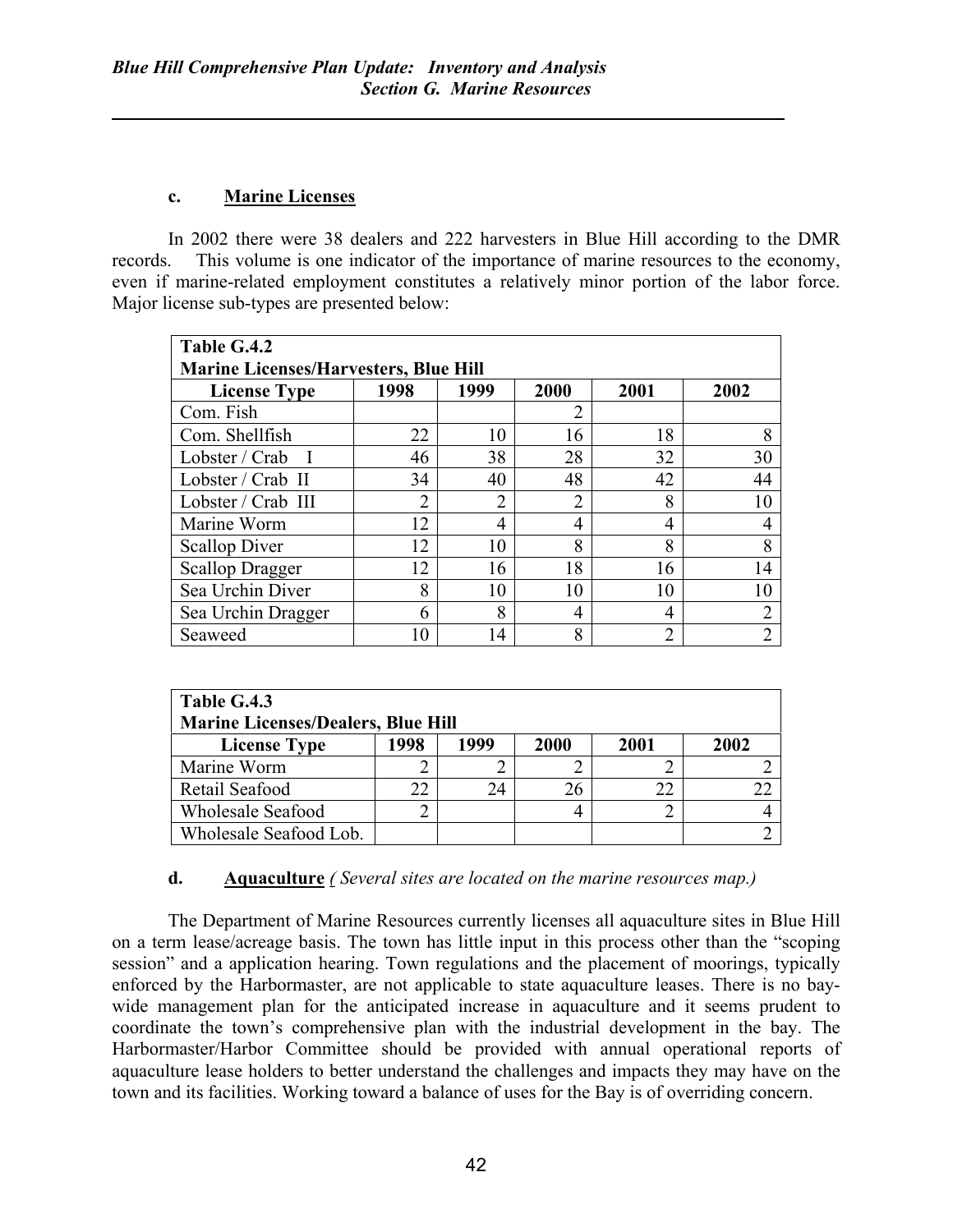# (1.) The Salt Pond

 There has been commercial shellfish aquaculture in the Salt Pond since 1974. The species have varied but mostly are limited to American and European Oysters and Blue Mussels. Other than visual pollution there seems to be no adverse effect of these operations. The operations are licensed by the state under the " Aquaculture Lease System" and are approved by the town for the period of the lease.

# (2.) Blue Hill Bay

 There have been several attempts to bring finfish aquaculture into Blue Hill Bay. All have been marginal to date. The reasons are primarily the poor flushing rate of the bay and the conflict with navigational traffic and traditional commercial fishing interests in and around Long Island along with opposition from "Friends of Blue Hill Bay". A major study of the flushing rate of Blue Hill Bay was conducted during 2002. The data for this are available from Neal Pettigrew or The Friends of Blue Hill Bay.

# 5. Public Access to the Shore

a. The town has several public access areas and several private restricted-access areas as follows:

# Publicly Owned Points:

- 1. Blue Hill town wharf- public wharf, ramp and dinghy float.
- 2. South Blue Hill Warf-public wharf, ramp and dinghy float.
- 3. Herrick property in Peters Cove-no dock.
- 4. Town Park-gravel beach, no dock.

# Privately Owned Points:

- 1. Steamboat wharf-private by permission only
- 2. KYC- Private members only yacht club
- 3. Webber's Cove boat yard-commercial Boat yard.
- 4. Raynes Marine- commercial Boat yard
- 5. Village Improvement Society.-ramp, village members only
- 6. Salt Pond-Falls Bridge, a dangerous traffic area.
- 7. Salt Pond-near Carleton Stream off RT. 172
- 8. Curtis Cove beach- Private with permission only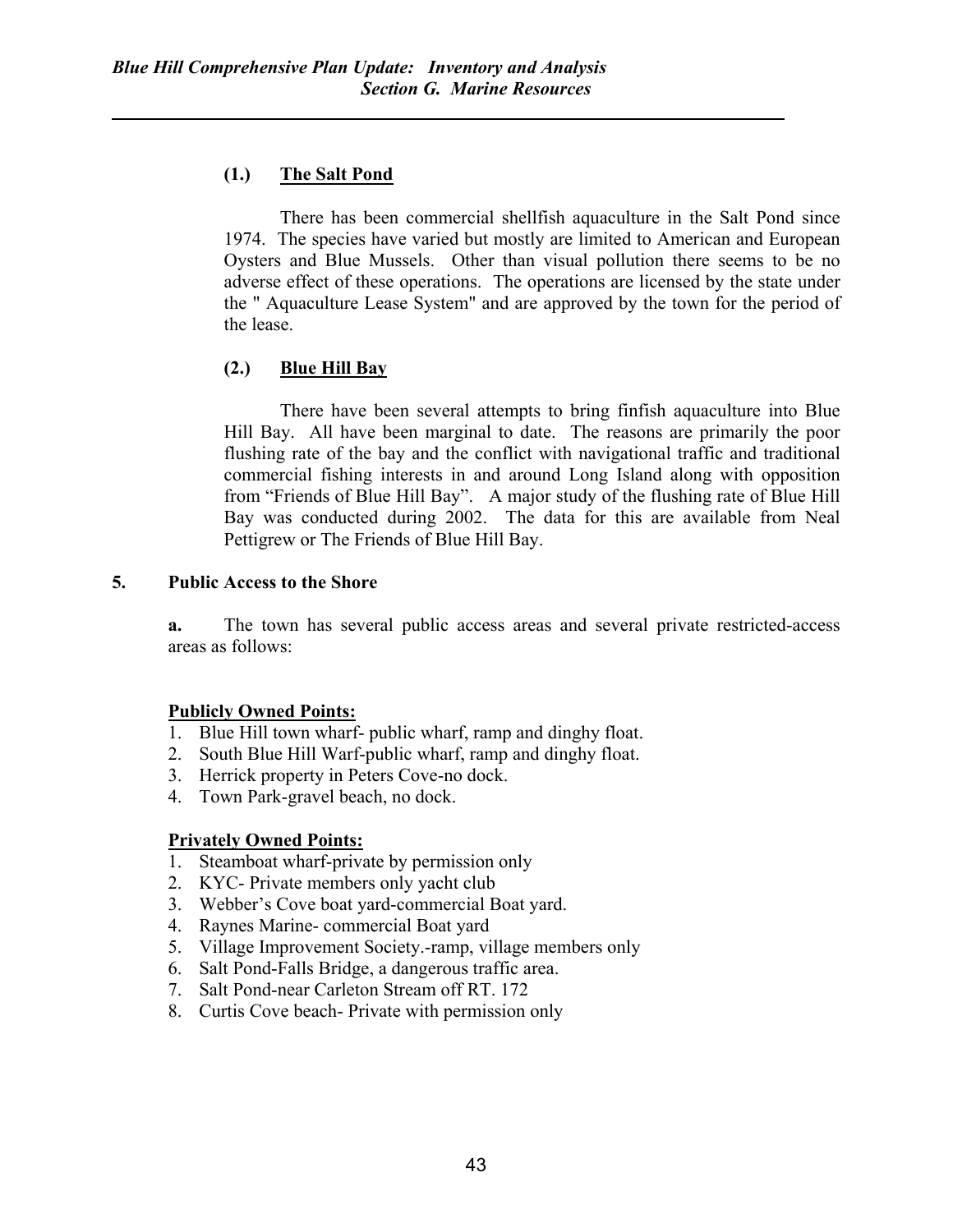# 6. Water-dependent Uses

There are no commercial facilities requiring water dependency in Blue Hill other than two boatyards, a private club and four individuals who service moorings.

- a. Rayne's Marine- a boatyard repair and storage facility located in the inner harbor.
- b. Webber's Cove boat Yard- a boatyard repair and storage facility located in East Blue Hill.
- c. Kollegewidgewok Yacht Club-a private yacht club offering moorings, fuel, and sailing instruction.
- d. Mooring services: There are four individuals who service moorings and who sell equipment for moorings: Danielson, Duym, Black and Brooklin Marine Supply.

# 7. Harbors and Marinas

# a. Facilities

There are approximately 270-300 moorings in the town of Blue Hill. 15% resident and 65% transient resident use them. The majority of the moorings are located in Blue Hill Harbor followed by South Blue Hill and East Blue Hill. Although crowding is a yearly issue there is presently no waiting list for moorings. The largest harbor is Blue Hill Harbor located at the head of the bay and separated into two parts, the inner harbor and outer harbor covering 378 acres and 5.47 miles of shorefront. The next largest mooring field is South Blue Hill, just south west of the sand point. There are several smaller harbors: East Blue Hill, Stinky Cove, Conary Cove, and the Salt Pond.

# b. Adequacy

Only the public facilities will be discussed here.

(1.) Town Wharf- The wharf is accessible by vessel for about 4 hrs through high water. At all other times it dries out for about 100 yards surrounding the wharf. There is a public launching ramp, a small dingy dock and limited parking for 8 cars.

(2.) South Blue Hill Wharf-The wharf is accessible most of the time except low drain tides only through the dock extension. The launching ramp is useable from mid and high tides only. There is adequate parking and a small dingy tie up float. The town is in the process of updating and repairing these facilities.

(3.) Herrick Property-a small gravel & sand beach on the northern side of the Peters Cove on route 176. This area drains out at low water, has no facilities and limited parking.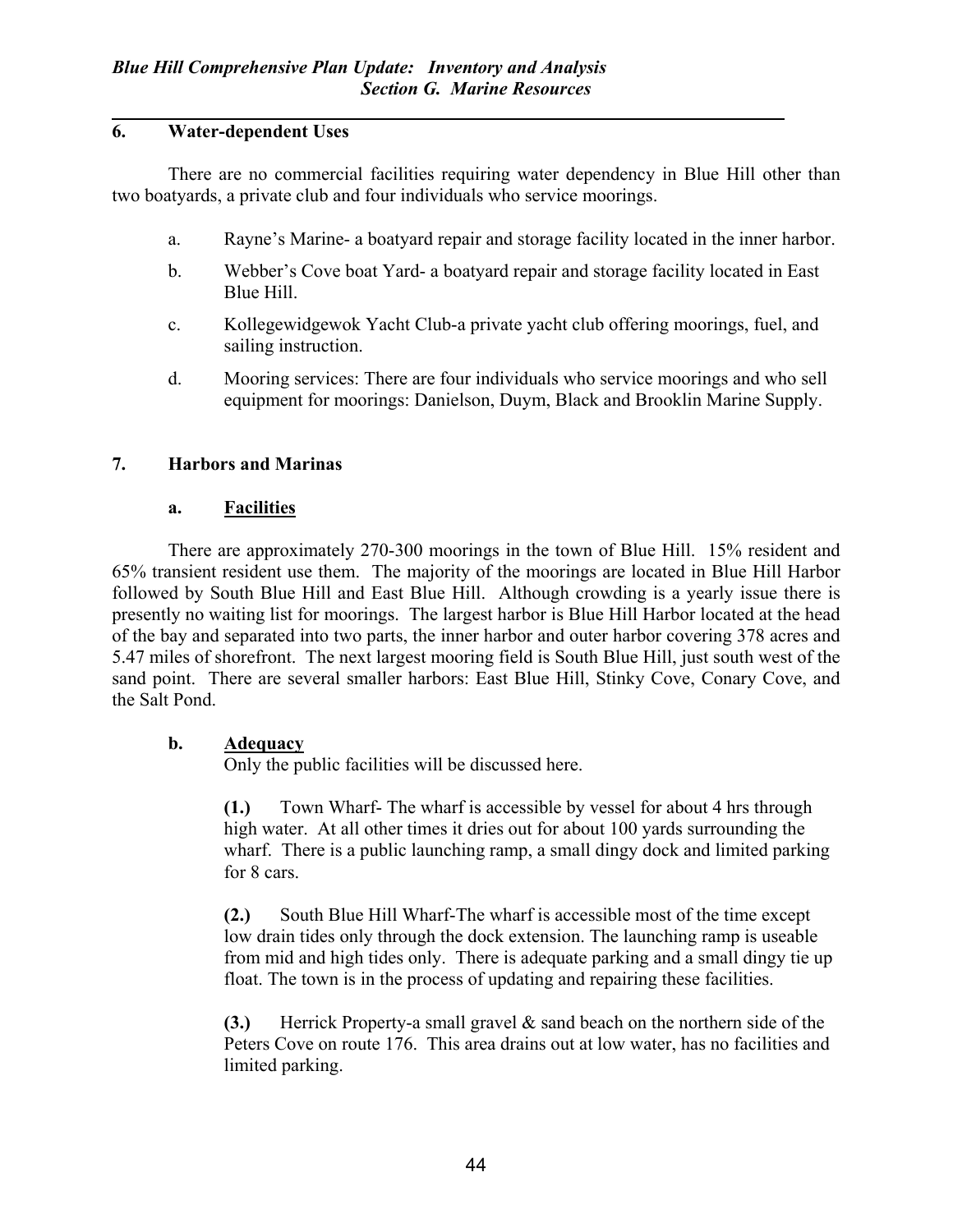(4.) Town Park-The Town Park has about 100 feet of gravel beach, which drains out at low tide. There are no docks or facilities.

## SUMMARY:

The town wharves are old and in need of repair. Some monies have been allotted for the South Blue Hill area and repairs are proceeding. There is a proposed need for all tides access as a benefit to the town from recreational boaters and, at present, there is a commercial proposal in the planning stages. Presently, the recreational boaters use private facilities while the fishermen have to make do with what is available.

## 8. Effectiveness of Existing Measures to Protect and Preserve Marine Resources

## a. Shoreland Zoning

This measure will protect the immediate shorefront within 250' from development and construction but does little to preserve the distant view scape and shoreland communities further inshore.

## b. Citizen Committees

Committees are valid entities and volunteers are always passionate and helpful. Generally, much good work is done by these groups provided there is written future protection through voted ordinances.

### c. Harbor Ordinance and Harbormaster

The harbormaster has the duty of enforcing the state and local harbor ordinances. Presently Blue Hill is re-writing its harbor ordinance. This document will hopefully assure order and protection in this interface area between the recreational boaters, the commercial fishermen and the waters that they both share.

### 9. Regional Marine Resource Issues

The contiguous shoreline does not recognize boundaries and, as such, passes through the towns of Surry to the East and Brooklin and Sedgwick to the West and South. It is important that Blue Hill continue to work with these towns, perhaps sharing the cost of a shellfish warden and communal conservation and seeding plans to increase and preserve the marine species in waters that are shared by the towns.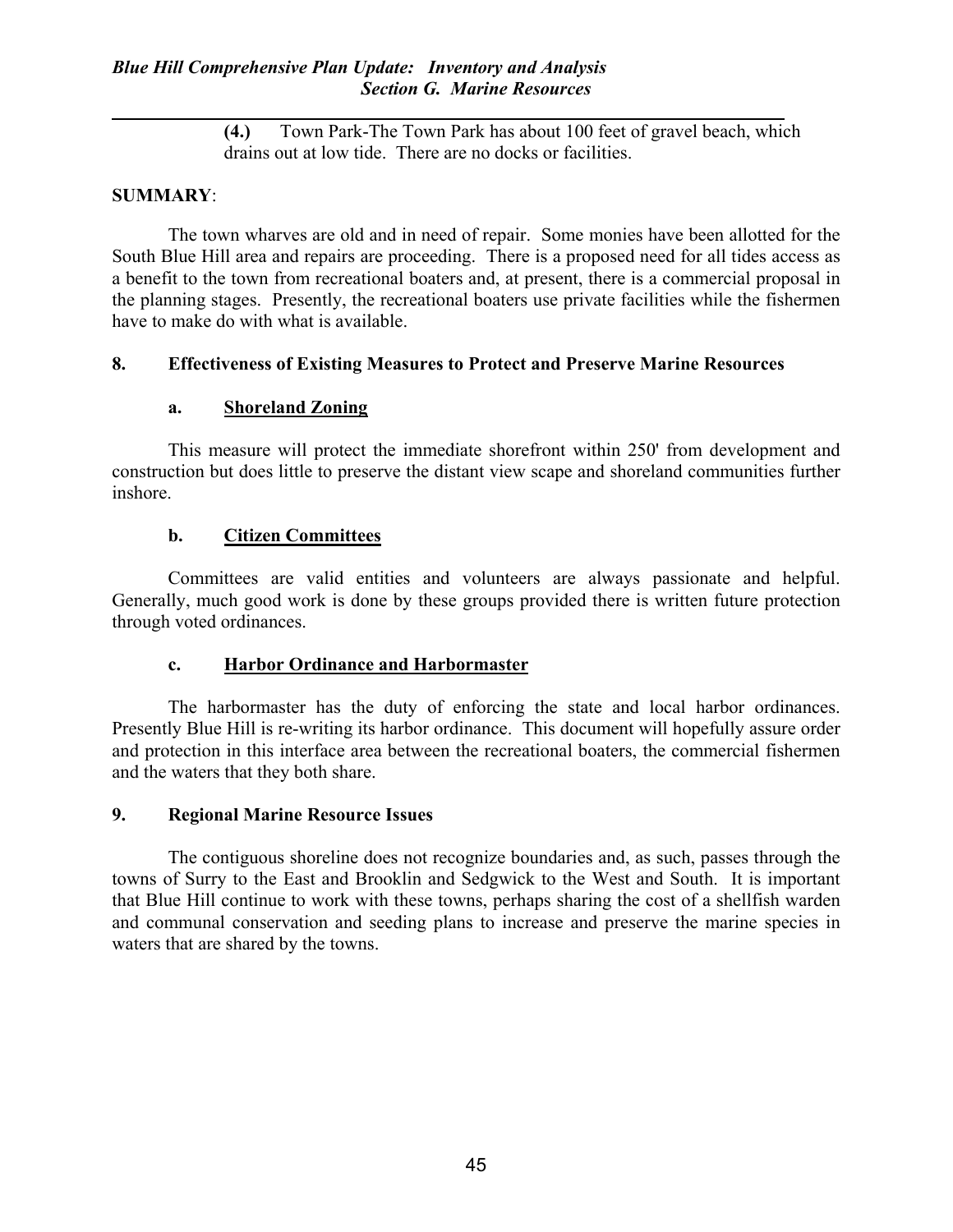## H. WATER RESOURCES:

#### 1. Purpose

 An understanding of water resources is important since all residents must have a reliable source of safe drinking water. It is important that a comprehensive plan provide a thorough analysis of water resources. Specifically, this section will show the

- a. location, quality, state classification and principal uses of all major surface waters for the most recent year for which information is available
- b. location and estimated yield of any identified sand and gravel aquifers for the most recent year for which information is available
- c. location and type of identified point source discharges into rivers for the most recent year for which information is available
- d. general description of identified and potential sources of non-point discharges into surface waters for the most recent year for which information is available
- e. description of existing measures providing protection and preservation of the quantity and quality of significant water resource
- f. analysis of threats to Blue Hill's water resources from current and projected development

### 2. Key Findings and Issues

 While approximately two to five percent of Blue Hill residents utilize a dug well, the majority of residences and businesses depend primarily upon bedrock wells for their drinking water. There are no municipal water supplies. However, there are twenty public water systems which serve a motel, several restaurants, the Blue Hill Memorial Hospital, schools, a church and a retirement community. The only possible problems would be threats to individual wells and pollution of ponds and streams from contamination. Current ordinances reflect minimum requirements and should be updated to protect water resources. The current ordinances do not address phosphorus getting into ponds from storm water runoff. Phosphorus concentration encourages algae growth. A water quality/quantity program is strongly suggested.

### 3. Public Opinion Survey Results

 Fifty percent of the respondents felt that the town officials should form a committee to investigate the present and future water needs/supply for the community. Seventy-two percent of the respondents are concerned about water quality. Seventy-seven percent of the respondents indicated that aquifers should be protected.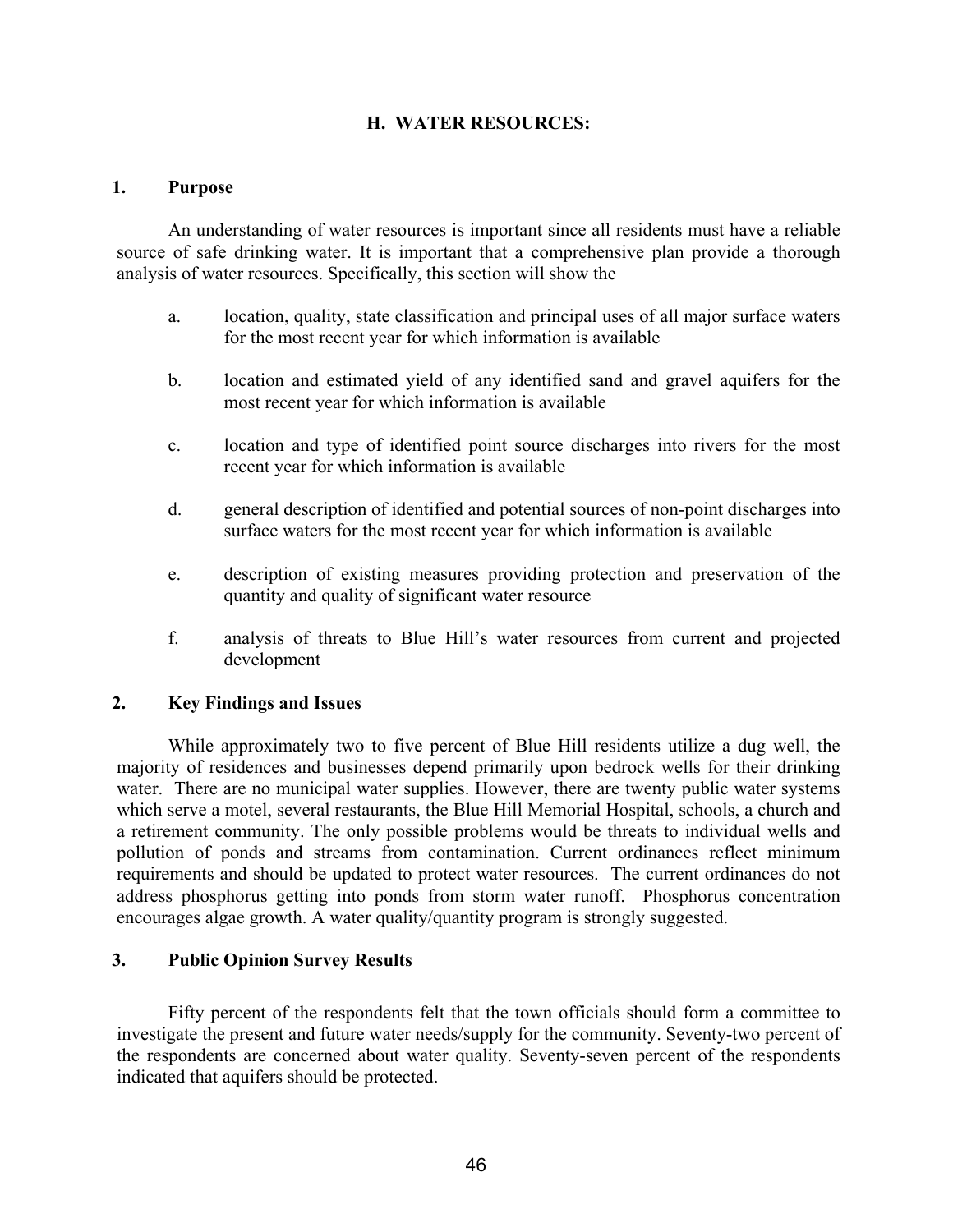# 4. Surface Water Resources

## a. Ponds & Lakes

 There are several ponds within the boundaries of Blue Hill: First Pond, Second Pond, Third Pond, Fourth Pond, Noyes Pond and Toddy Pond. The water quality category for all is moderate-sensitive which is defined as "average water quality, but high potential for phosphorous recycling from lake bottom sediments."

| <b>Characteristics of Blue Hill Ponds and Lakes</b> |                                           |                                                       |                                                         |                                                          |                         |  |  |  |  |
|-----------------------------------------------------|-------------------------------------------|-------------------------------------------------------|---------------------------------------------------------|----------------------------------------------------------|-------------------------|--|--|--|--|
| <b>Pond/lakes</b>                                   | Pond<br><b>Surface</b><br>area<br>(acres) | Pond<br><b>Maximum</b><br>depth (feet)                | Watershed<br>area within<br><b>Blue Hill</b><br>(acres) | Watershed<br>area outside<br><b>Blue Hill</b><br>(acres) | <b>Pond/lake Status</b> |  |  |  |  |
| <b>First Pond</b>                                   | 93                                        | 37                                                    | 1,576                                                   | 675                                                      | Moderate/sensitive      |  |  |  |  |
| (Billings)                                          |                                           |                                                       |                                                         | (Sedgwick)                                               |                         |  |  |  |  |
| Second                                              | 62                                        | 23                                                    | 909                                                     | 32                                                       | Moderate/sensitive      |  |  |  |  |
| Pond                                                |                                           |                                                       |                                                         |                                                          |                         |  |  |  |  |
| (Douglas)                                           |                                           |                                                       |                                                         |                                                          |                         |  |  |  |  |
| Third Pond                                          | 206                                       | 35                                                    | 1063                                                    |                                                          | Moderate/sensitive      |  |  |  |  |
| (Woods)                                             |                                           |                                                       |                                                         |                                                          |                         |  |  |  |  |
| <b>Fourth Pond</b>                                  | 50                                        | 9                                                     | 818                                                     |                                                          | Moderate/sensitive      |  |  |  |  |
| Noyes Pond                                          | 23                                        | 18                                                    | 435                                                     |                                                          | Moderate/sensitive      |  |  |  |  |
| <b>Toddy Pond</b>                                   | 1,987                                     | 122                                                   | 1,615                                                   | 3,001                                                    | Moderate/sensitive      |  |  |  |  |
|                                                     |                                           |                                                       |                                                         | (Orland,                                                 |                         |  |  |  |  |
|                                                     |                                           |                                                       |                                                         | Penobscot &                                              |                         |  |  |  |  |
|                                                     |                                           |                                                       |                                                         | Surry)                                                   |                         |  |  |  |  |
|                                                     |                                           | <b>SOURCE:</b> Department of Environmental Protection |                                                         |                                                          |                         |  |  |  |  |

 All the streams located in Blue Hill that drain directly or indirectly into tidal waters of Hancock County are Class B, with the exception of Carleton Stream, main stem, between First Pond and Second Pond and Carleton Stream, main stem, from the outlet of First Pond to tidewater at Salt Pond, which are Class C.

 There are four standards for the classification of fresh surface waters which are not classified as great ponds: AA, A, B and C; AA is the highest and C the lowest. Refer to Water Classification Program, July 2001 Title 38 Article 4A for definitions of these standards.

# b. Marine Water

 The Department of Environment Protection (DEP) classifies all surface water in Maine. These classifications set the standards allowed for discharges of pollutants. The majority of waters in the state, including those adjacent to Blue Hill, are classified "SB," which is the second highest classification. Per DEP standards, habitats that would cause closure of open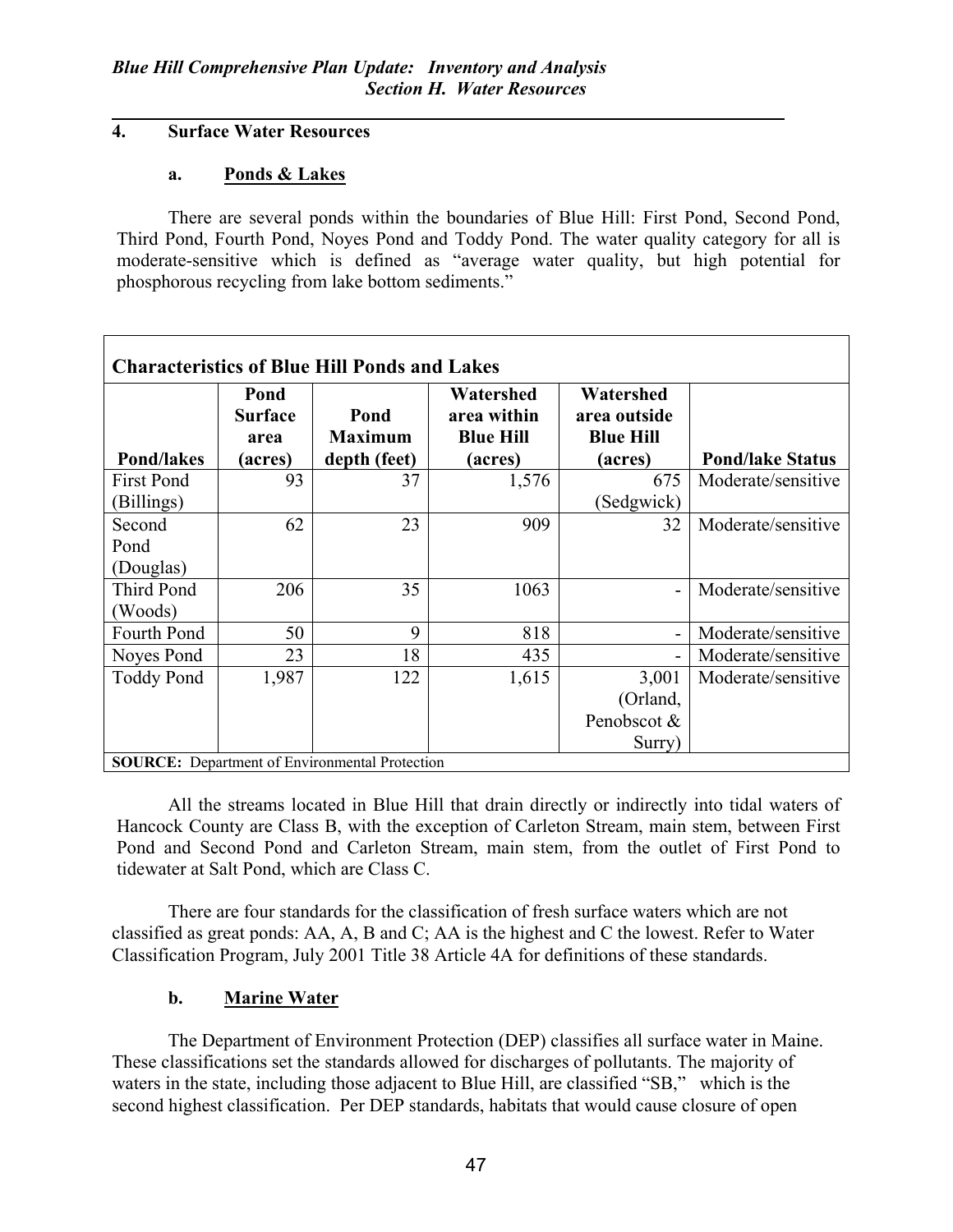shellfish areas are permitted. Dissolved oxygen contents are set at eighty-five percent. (See also the Marine Resources chapter).

### 5. Ground Water Resources

 There are three known aquifer areas in Blue Hill as determined from existing state inventories. These areas are:

1. A sand and gravel aquifer with some boulders located in the eastern section of town near the Surry town line.

2. A sand and gravel aquifer to the east of Blue Hill Mountain (present fairgrounds site) and Route 172.

3. A sand and gravel aquifer near Wight Heath in the north section of town and south of Route 177.

 The DEP has rated Blue Hill's ground water as GW-A. This is the highest DEP classification and it applies to all ground water in the state unless specially noted otherwise. DEP standards mandate that these waters be of such quality that they can be public water supplies. They shall, per DEP standards, be free of radioactive material or any matter that affects their taste or odor.

 Drilling a bedrock well involves risk such as well depth and quantity and quality of water. The majority of drilled wells in the Blue Hill area produce good water in sufficient quantity. However, there is an area in the vicinity of Parker Lane and Maple Lane that has a history of wells which either do not produce enough water or water is of a poor quality. There appear to be scattered water quality issues elsewhere in town, including, but not limited to the South Blue Hill area.

There is limited information on the quality and quantity of ground water resources in Blue Hill. It is important to note that water is a finite natural resource. Over the long term, the lack of data on water ground water may make it difficult to plan for future growth in town.

### 6. Point-Pollution

 The only known sources of point pollution in Blue Hill are sixteen licensed overboard discharges. These are private residences that discharge their treated wastewater into the streams and eventually into the ocean. DEP licensing standards should assure that there is no threat of pollution.

 There are eleven underground tanks in Blue Hill used primarily for petroleum storage. There may be other underground tanks that have not been reported to DEP. It would be preferable that anyone knowing the existence of such tanks be encouraged to report them to the proper authorities. Blue Hill has one road salt storage area, which has a low impact on the town's water resources.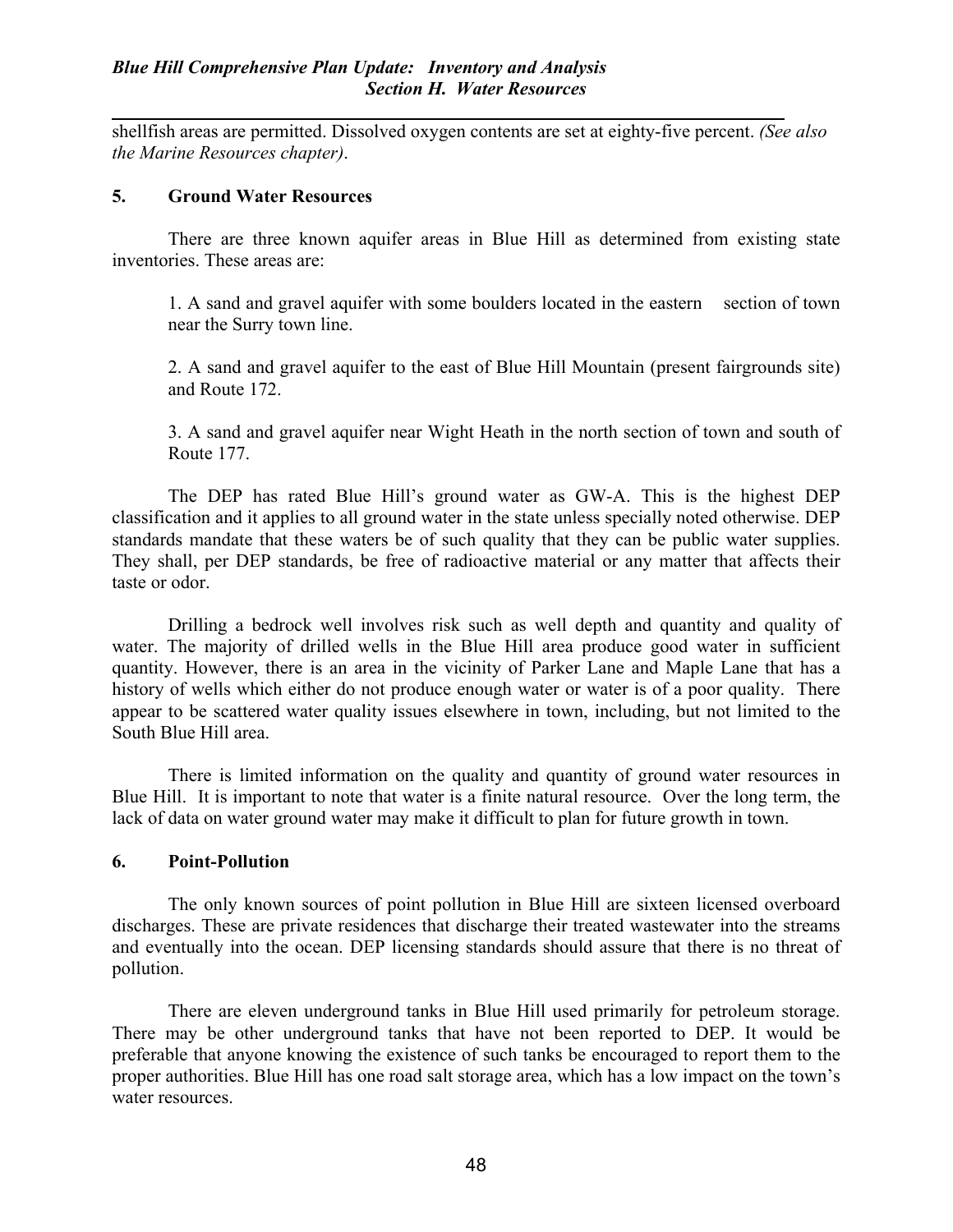In the late nineteenth century there was a mining boom in the Blue Hill and surrounding areas. According to Colby's Atlas there are fifty-six old abandoned mines in the town, which could pose a potential pollution source to surface and ground water. The Kerramerican Mine is listed as a Comprehensive Environmental Response, Contamination and Liability Act (the "Superfund" law) site. Its status is "Site Awaiting NPL Decision (SAND)" which is defined as "sites for which assessments have been performed but a decision regarding whether the proposed listing on the National Priorities List (NPL) has not been recorded."

# 7. Non-point Pollution

 The primary non-point sources of pollution in Blue Hill are runoff from roads, streets and other impervious surfaces such as parking lots, runoff from camps and runoff from agriculture.

# 8. Flood Plains

 Blue Hill's flood prone areas are shown on Map 6 (Water Resources). The town has participated in the National Flood Insurance Program since 1976. This program provides federally subsidized flood insurance to towns that have enacted a flood plain management ordinance prepared according to state and federal standards. The town's current ordinance was enacted in 1996 and no problems have been noted since that time.

 Only five flood insurance policies were in effect as of 1999, an indicator of relatively little development in the flood plain. State records indicate that no claims have ever been paid in Blue Hill. This means that there has been minimal flood damage in Blue Hill.

# 9. Current Policy

 Blue Hill's current measures to protect water resources consist of the shoreland zoning ordinance, commercial site plan review ordinance and the subdivision zoning ordinance. Its current site plan review ordinance has standards to protect against water pollution, assure adequate sewage disposal and storm water drainage. The planning board and the code enforcement officer (CEO) are responsible for the enforcement of the ordinances. All of the above ordinances reflect minimum requirements and they do not address phosphorus loading of streams and ponds.

# 10. Future Direction

 Given the rate of growth projected for Blue Hill, current drinking water supplies should be adequate for the foreseeable future. New development which will take the place of forested land has the potential of adding phosphorus into the ponds.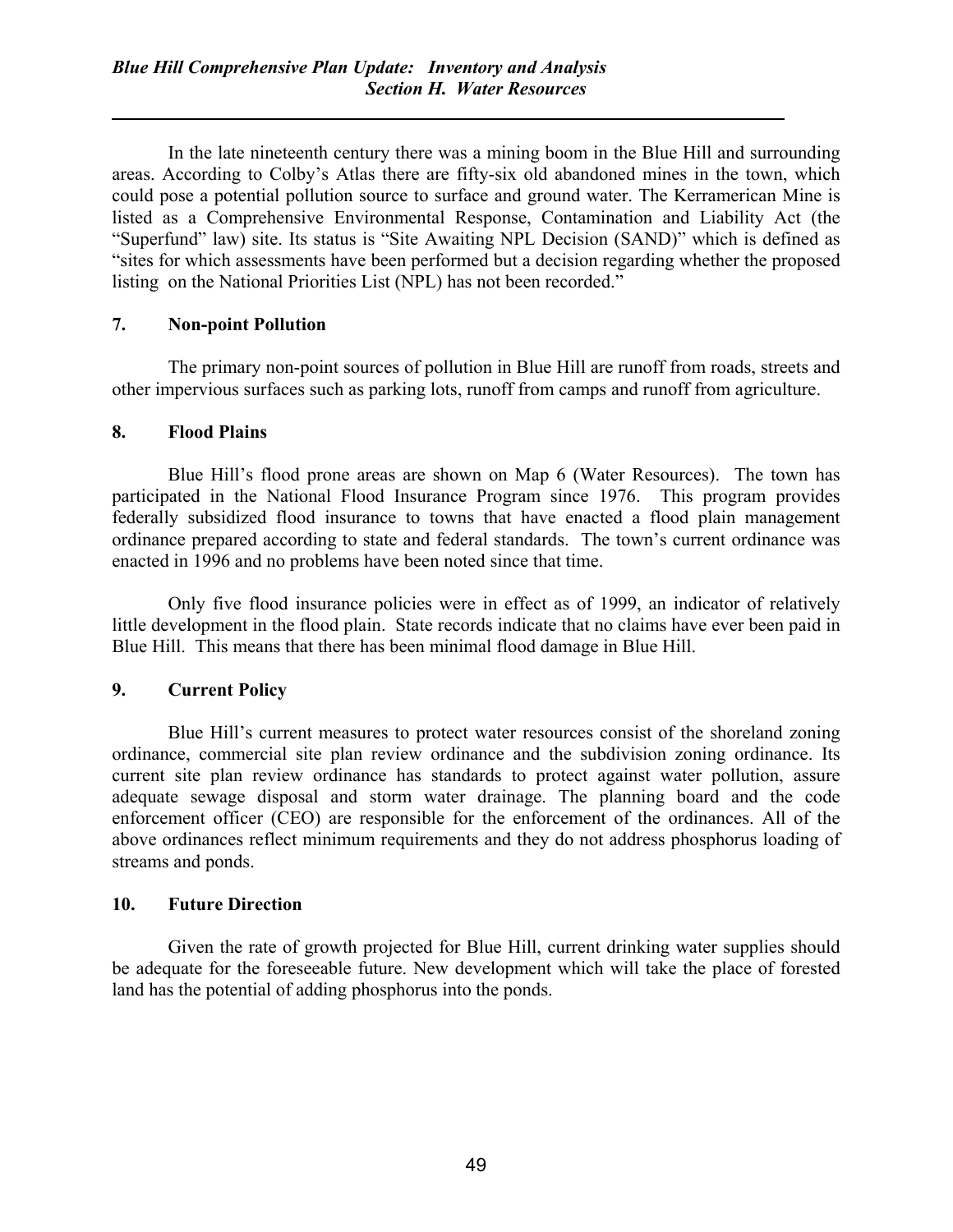# 11. Regional Issues

 Blue Hill shares Toddy Pond with Orland, Penobscot and Surry; it shares First Pond and Second Pond with Sedgwick. Blue Hill should encourage other towns in the area to include phosphorus protection in their ordinances.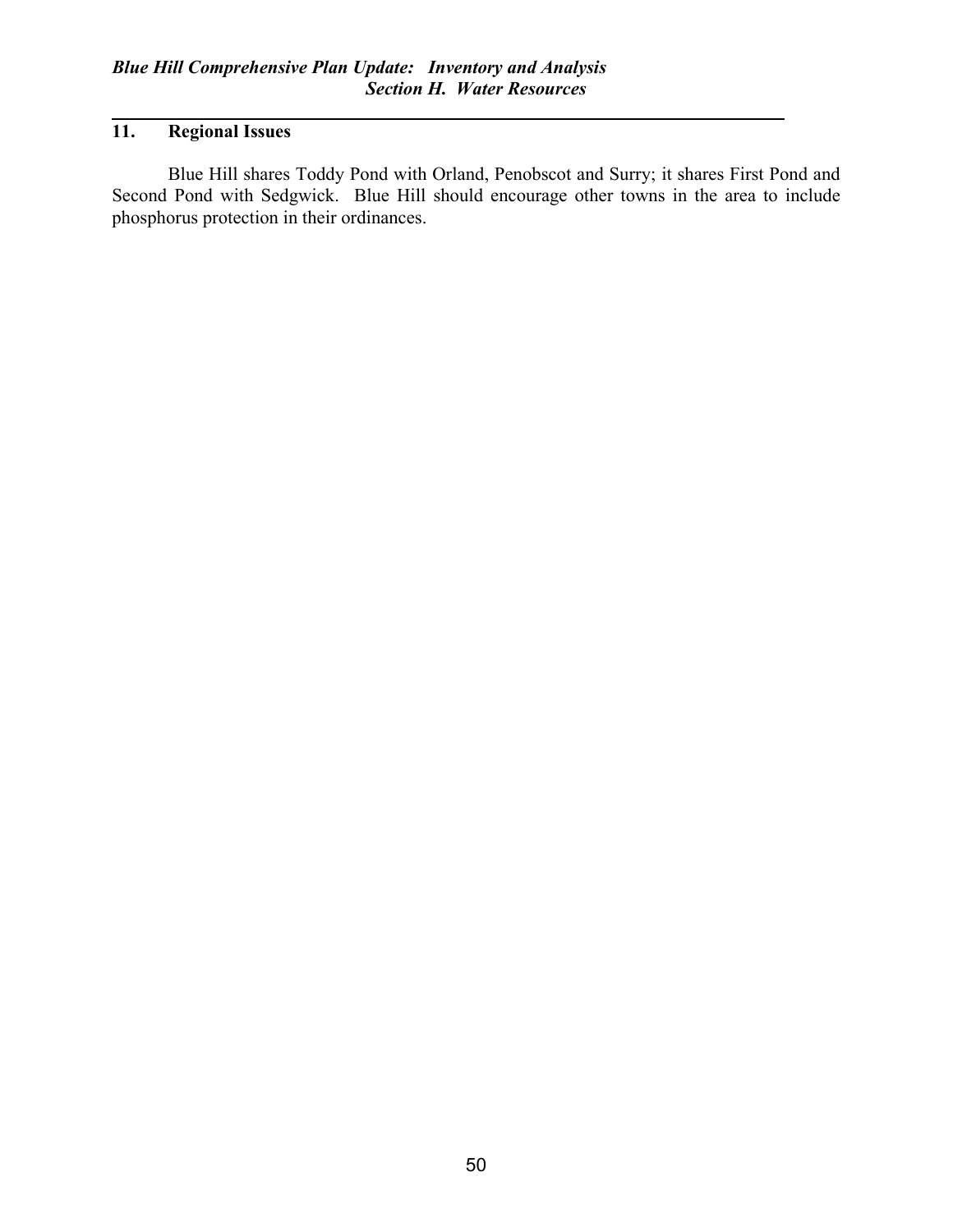# I. NATURAL RESOURCES

## 1. Introduction

 The purpose of this section is to present an overview of the significant environmental and natural resources including the general physiography, the hydrology, the wetlands and watersheds, the critical wildlife habitats, the marine and tidal habitats and the essential scenic areas. These resources have an important value to the town both on an economic and cultural basis. Specifically this chapter will:

- a. Identify and profile the major natural resources; particularly their extent, characteristics, significance and status.
- b. Predict whether the existence, physical integrity, or quality of the Natural Resources will be threatened by the effects of future growth and development.
- c. Assess the effectiveness of existing measures to protect and preserve the status of the natural resources.

# 2. Key Findings and Issues

Blue Hill has many different scenic environments, ranging from its centerpiece of Blue Hill Mountain to the coastal plain of the shorelands and islands. The acreage encompassed by the town depicts a rectangle, which runs northwest to southeast and is split by the entrance to the harbor and Blue Hill Bay. The area includes 7 ponds, several tidal ponds and many streams and brooks which flow into the tidal areas. The major issues are increasing pressure from development and public access to the scenic areas. There is presently only the town shorelandzoning ordinance and site plan review criteria combined with state watershed and wildlife laws to provide any protection for these habitats and resources.

# 3. Public Survey Results

The survey posed several questions within the realm of Natural Resources. Of the qualities liked most about Blue Hill, 71% responded with Scenic Beauty and 43% with Coastal Access. Seventy-two percent had concerns with threats to water quality and 62% concerns with threats to air quality. Fifty-three percent wanted more freshwater access; 78% favored local policies to protect wildlife; 77% favored protection of aquifers; 73% favored protection of wetlands; 81% favored local policies to protect scenic areas.

### 4. Summary of the Natural Resources

The resources will be discussed individually or referenced to other inventories as detailed below: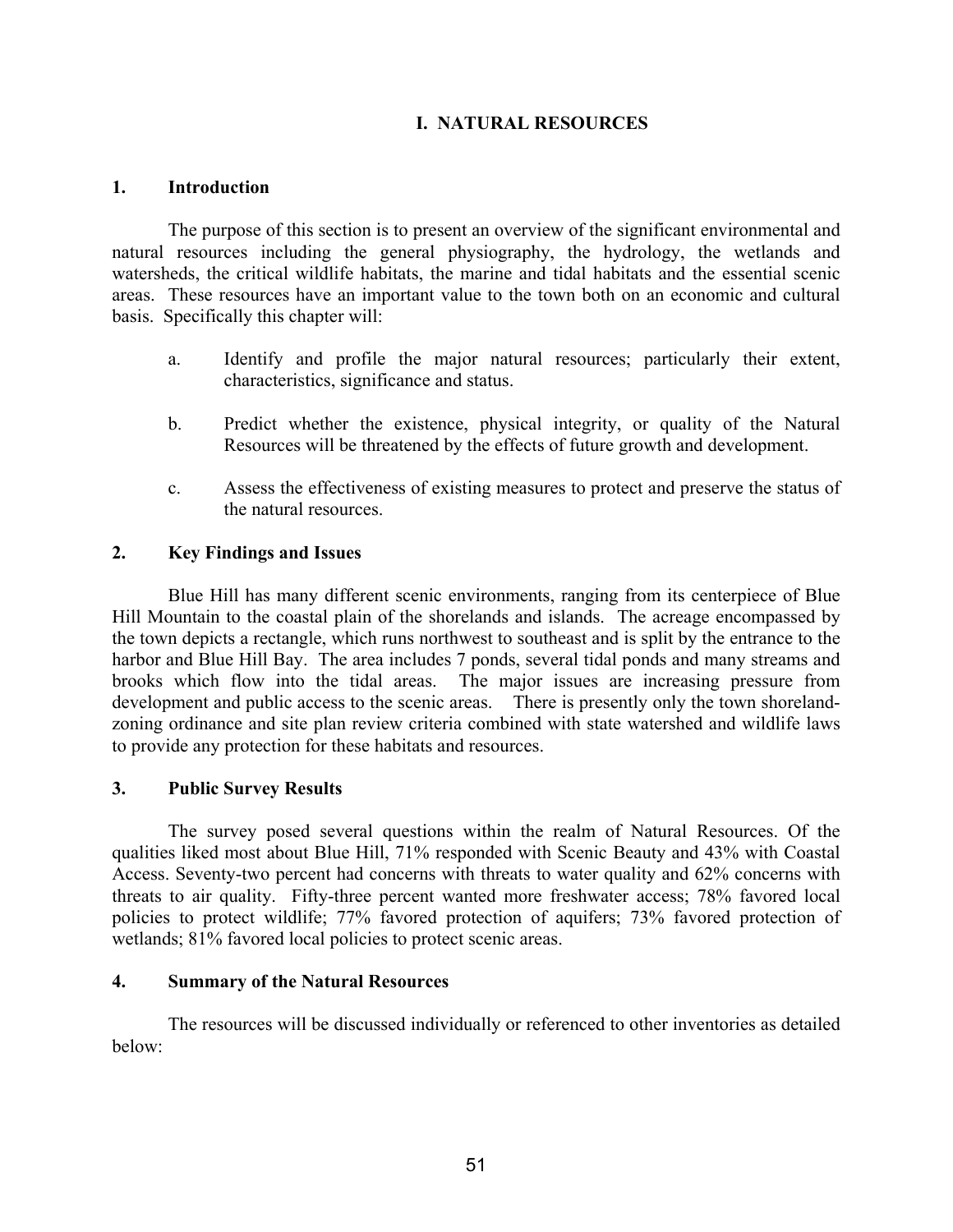# 5. Physiography (physical geography)

The town covers about 40,882 acres (measurements vary). Elevations start at sea level and rise northwestward to the maximum of 955 ft at the summit of Blue Hill Mountain. There are other smaller hills and ridges to the west of the mountain obtaining an apex of 363 ft. at Hinckley Corner. To the north are the rich agricultural soils of North Blue Hill, Penobscot and Orland. These croplands are described in the Agriculture and Forest Resource section. The land slopes downward to the east surrounding the towns of East Blue Hill and Surry. To the west and south of the town is the ponds area consisting of  $1<sup>st</sup>$ , 2nd,  $3<sup>rd</sup>$ , and  $4<sup>th</sup>$  ponds, which are all joined by Carleton Stream which flows eventually into the sea from the Salt Pond and tidal falls area. These areas are explained in the Water Resources and Marine Resources sections. Directly to the south are Blue Hill Neck area and the South Blue Hill coastline. Offshore there are several islands, the largest being Long Island with 4,544 acres.

## 6. Wetlands and Riparian Habitats

There are several distinct types of wetlands: coastal marshes, inland marshes, wet meadows, fens, bogs, shrub swamps, forested swamps, forested floodplain, wetlands and vernal pools. These types are further defined by flora and fauna in the state publication titled "Maine Wetlands and Their Boundaries: a Guide For Code Enforcement Officers," by Ralph W. Tiner. The Maine State Planning Office has characterized wetlands into a subset of 6 functions and values. They are hydrologic function, biogeochemical function, biological functions, wildlife habitat, fresh water fish habitat and marine fish habitat. The final characterization is cultural, having to do with education and research. A wetland may have no function or value or it may have a total of 6 combined values. These definitions and results for our wetlands are shown in Tables 3-1 and 3-2. It should be noted, however, that because a wetland may score -0- it does not register it lacking in value or significance.

Wetlands are a critical natural resource. They serve as aquifer recharge areas and wildlife breeding habitats. They also serve as a buffer for stormwater runoff, preventing flooding. Blue Hill has 462 wetlands, which cover 8,098 acres. Riparian habitats are the areas within a 250-ft. border of the wetlands and a 75-ft. border of streams. The major wetlands from north to south along with the state scoring characteristics are as follows: The areas surrounding "Gus Moore Brook and Western Brook" to the west of Toddy Pond, the areas surrounding the "Mill Brook", the Wight Heath all score 3-4 having a total of 4 functions. To the east is the area surrounding Noyes Pond, Sperry Pond, Peters Brook and McHeard Brook, which also score 3-4 functions. To the west is the "Ponds area" encompassing  $1<sup>st</sup>$ .  $2<sup>nd</sup>$ ,  $3<sup>rd</sup>$ , and  $4<sup>th</sup>$ , ponds and the connecting waterway known as Carleton Stream which all score 1-2 functions. On Long Island, there is the area surrounding Sibley Pond and Roundy's Brook, which scores 1-2 functions. There are many other areas, which are all referenced in Wetlands Characterization tables 3-1 and 3-2 mentioned below. The threats to wetlands are: invasive species, hydrologic alterations, pollutant introduction, encroaching development, poor wood harvesting procedures and road construction drainage. Proper site review and consideration for the frailty of these areas can manage these threats.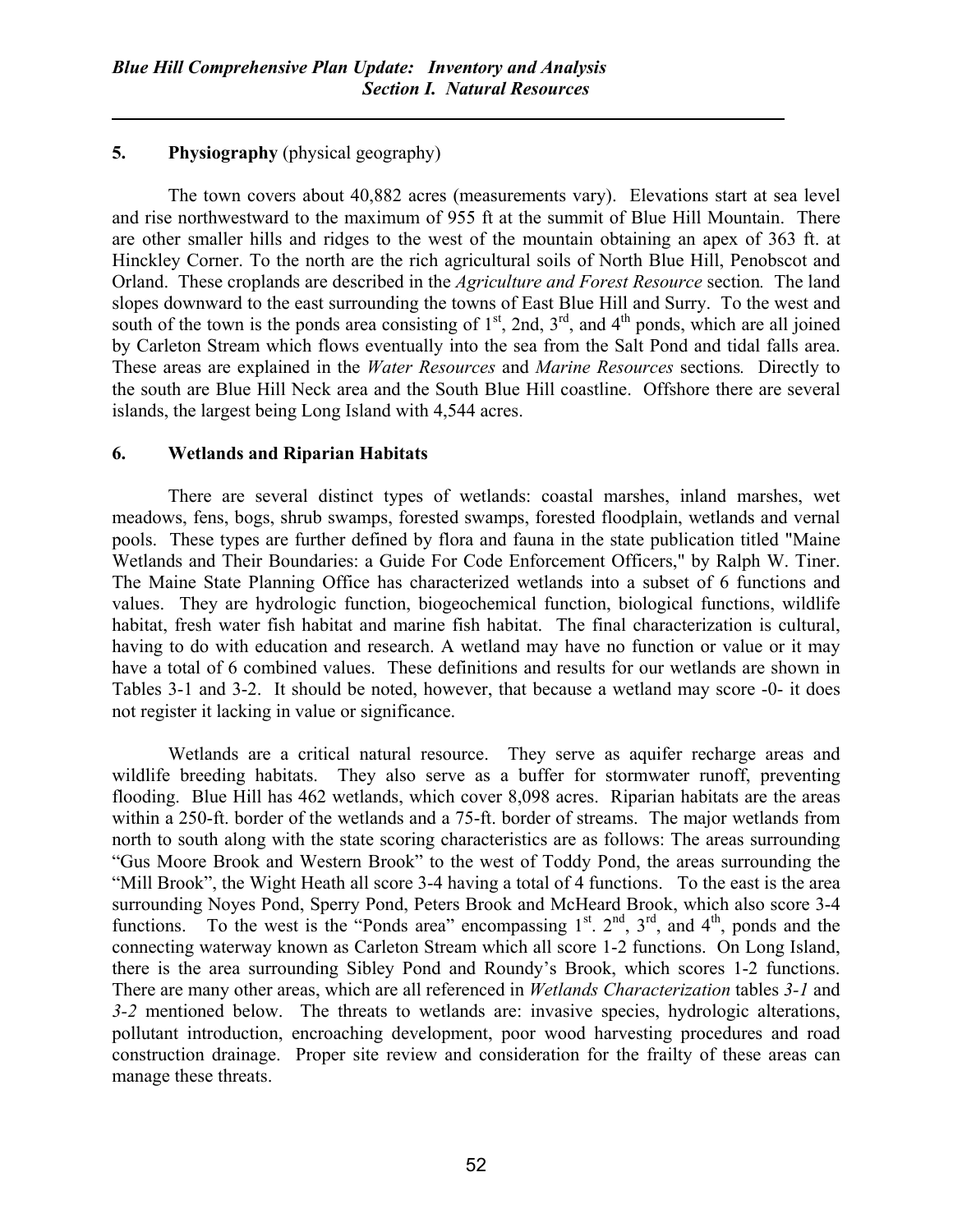| <b>TABLE 3-1</b><br><b>WETLANDS CHARACTERIZATION TABLE</b> |                           |  |  |  |  |
|------------------------------------------------------------|---------------------------|--|--|--|--|
| <b>WETLAND FUNCTION</b>                                    | <b>NUMBER OF WETLANDS</b> |  |  |  |  |
| <b>CULTURAL</b>                                            |                           |  |  |  |  |
| FRESHWATER FISH HABITAT                                    | 71                        |  |  |  |  |
| <b>FLOOD FLOW CONTROL</b>                                  |                           |  |  |  |  |
| <b>WILDLIFE HABITAT</b>                                    | 193                       |  |  |  |  |
| <i><b>MARINE HABITAT</b></i>                               | 65                        |  |  |  |  |
| <b>SEDIMENT RETENTION</b>                                  |                           |  |  |  |  |

| TABLE 3-2<br><b>WETLANDS CHARACTERIZATION RESULTS</b>                            |                           |  |  |  |
|----------------------------------------------------------------------------------|---------------------------|--|--|--|
| <b>FUNCTION AMOUNTS</b>                                                          | <b>NUMBER OF WETLANDS</b> |  |  |  |
|                                                                                  | 241                       |  |  |  |
|                                                                                  | 121                       |  |  |  |
|                                                                                  |                           |  |  |  |
|                                                                                  |                           |  |  |  |
|                                                                                  |                           |  |  |  |
|                                                                                  |                           |  |  |  |
| Source: "Beginning with Habitat" Maine State Planning Office and NOAA 10/25/2002 |                           |  |  |  |

# 7. Wildlife Habitats

 Blue Hill has an abundance of wildlife typical to Maine. They are whitetail deer, black bear, moose, coyote, fox, fisher, mink, muskrat, bobcat, snowshoe hare and many other species. The Maine Department of Inland Fisheries and Wildlife has identified several areas of Significant and Essential Wildlife Habitat in Blue Hill. Significant Habitat is defined under Maine's Natural Resources Protection Act and includes:

- High or Moderate Value Waterfowl and Wading Bird Habitat,
- High or Moderate Value Deer Wintering Areas,
- Shorebird nesting, feeding and staging areas,
- Seabird nesting islands,
- Atlantic (wild) salmon habitat,
- Significant Vernal Pools, and
- Habitat for Threatened or Endangered species.

Significant Habitat identified in Blue Hill is shown on the Natural Resources Map. This habitat includes Deer Wintering Areas, Waterfowl and Wading Bird Habitat, Shorebird habitat and habitat for the upland sandpiper, a grassland bird listed as threatened in Maine. Upland sandpipers require areas of open field habitat greater than 150 acres in size such as blueberry barrens or mowed fields. Essential Habitat is mapped by IF&W as specified in the Maine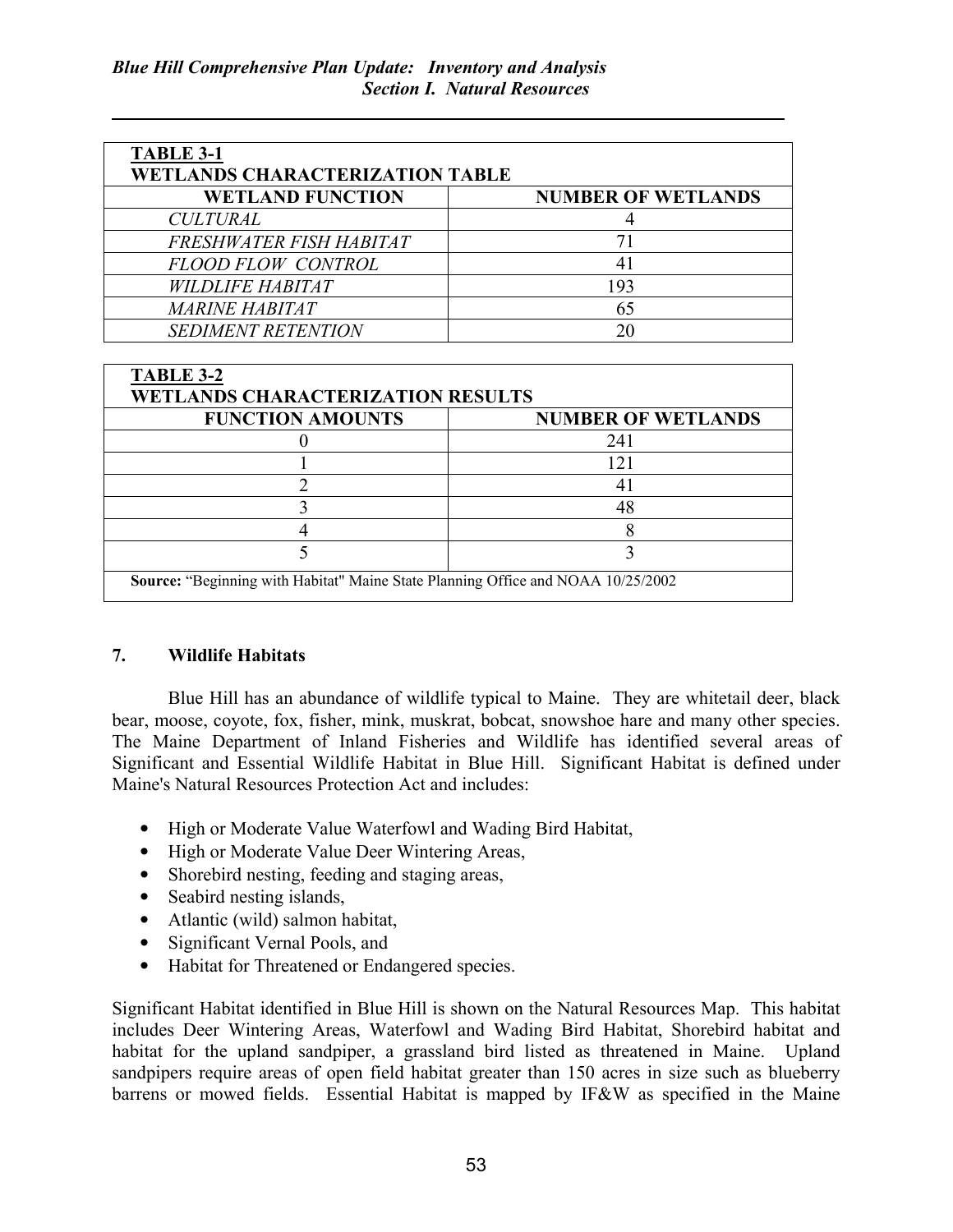Endangered Species Act. Several bald eagle nest sites have been designated as essential habitat in Blue Hill. Any activity in an essential habitat area that is authorized, funded, or permitted by the State or the town must be approved by the IF&W regional biologist.

These threatened habitat locations are identified on the Natural Resources Map. Other habitats and particular descriptions of habitats are depicted on the "High Value Plant and Animal Habitat" created as part of the "Beginning With Habitat" program.

## 8. Inland Fisheries.

Blue Hill has an abundance of native brook trout populations both in ponds and in its brooks and streams. The following waters hold important native brook trout populations and associated significant fisheries habitats: Peters Brook, little Peters Brook, McHeard Brook, Carleton Stream, Richters Brook, Mill Stream, Dana's Brook, Camp Stream, Noyes Pond, Sperry Pond, Fourth Pond, Third Pond, Second Pond and First Pond.

# 9. Marine Habitats

 Blue Hill has 18.5 miles of shorefront on the mainland. If you include the islands and Salt Pond, the shorefront is approximately 40.5 miles in length. These tidal areas are essential habitats and breeding areas for shore birds and waterfowl. The shoreline includes the productive area known as the inter tidal or littoral zone, which is inhabited by a myriad of marine species including clams, oysters, lobsters & crabs and other important income producing species. The status of these is discussed in greater detail in the Marine Resources Chapter. The Salt Pond area is a unique resource to Blue Hill covering 672 acres and 10.9 miles of shorefront. It is an ecologically sensitive area with a state "Significant Habitat" status for tidal waterfowl and wading bird habitat. There has been increasing development pressure on the shoreline surrounding the pond in recent years, which threatens these fragile areas.

### 10. Significant Plant Communities

 Blue Hill has several areas of "Field Verified Plant Significant Habitat". The species included are Orono Sedge, rated (S2-Threatened), and Sea Beach Sedge, rated (S3-Special Concern). These areas are depicted on the Natural Resources map in the appendix.

### 11. Forest and Undeveloped Habitat

 Blue Hill has approximately 30,467 acres in forest consisting mostly of evergreens (34%) with deciduous forest (4%) and mixed forest (31%). These areas are mostly undeveloped habitat areas, which are productive for wildlife and birds. For a more detailed depiction of these areas see the *Agriculture and Forest inventory*. There are large areas of undeveloped habitat in North Blue Hill –13,658 acres, East Blue Hill- 6,646 acres, with 5,428 acres to the West on the border with Penobscot and 4,735 acres in South Blue Hill which borders Brooklin. Some of these undeveloped areas may be suitable for development considerations providing proper site review and habitat management is considered.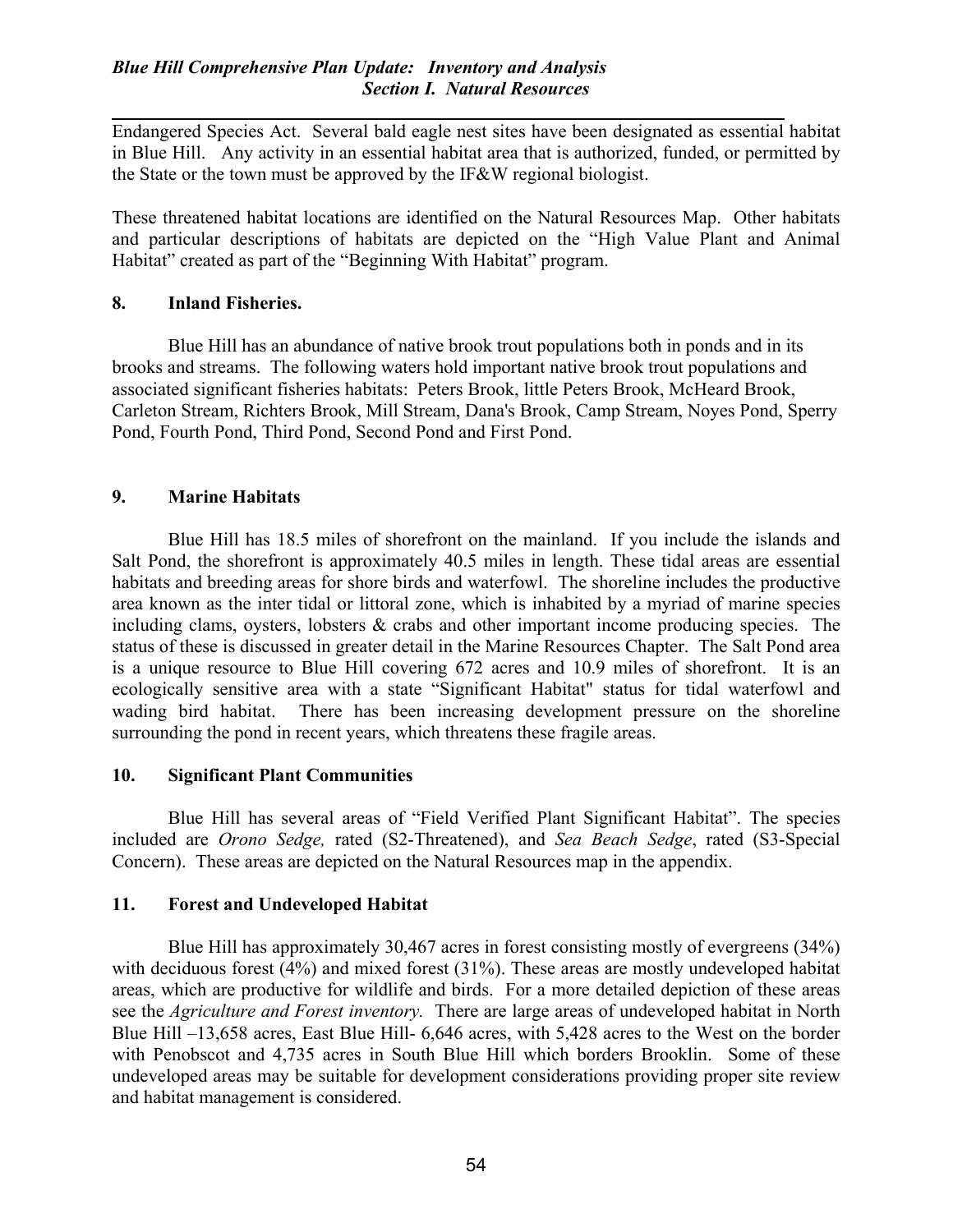## 12. Scenic Areas

 It would be difficult to find an area in Blue Hill that wasn't considered scenic within some parameters. The first viewscape of the mountain from the Penobscot hills define the name "Blue Hill." Proceeding southward along Route 15, the rolling farm fields and agricultural areas have great scenic value. Finally arriving at the town proper, you see the white houses with black shutters defining the centerpiece of the village, the town hall and surrounding historic district. Proceeding to the highlands of Tenney Hill, one can start to see the shoreline of East Blue Hill, but the entirety of the harbor and bay can be seen best from the town-owned land on the mountain accessed by the Mountain Road.

 However, there are 10 areas that have been singled out by the residents of the town and they are as follows: Blue Hill Mountain, The Ponds Watershed, The Falls Bridge Tidal Area, The Salt Pond, The South Blue Hill Wharf, Blue Hill Harbor, The Town Park, East Blue Hill and Curtis Cove, and Long Island in its entirety. Three of these areas have issues with public use.

Blue Hill Mountain is being commercially used by tower facilities. It has also seen heavy foot traffic along the hiking trails creating erosion problems. The Falls Bridge is a highly scenic spot attracting picnickers and kayakers. Access to the area is a narrow road on a blind curve creating a hazard for vehicular traffic. Parking and pedestrians are an issue on the bridge during summer months. Curtis Cove Beach in East Blue Hill is a popular picnicking and bathing area. The surrounding land is privately owned and problems with trash and inadequate parking have raised the ire of the landowners. These issues can be managed with better trail systems and specific site prohibitions. (See also the Recreation chapter).

# 13. Assessment of Threats to Natural and Scenic Resources

 The immediate threat to these resources is unplanned development without consideration for the habitat and wetlands involved. State and conservation statutes protect many of these areas. These laws and regulations should be considered during a site review process. The natural processes that created these resources cannot be duplicated once the resource has been destroyed or damaged.

# 14. Assessment of Existing Efforts to Protect and Preserve the Natural and Scenic **Resources**

 The state of Maine has adequate laws to deal with infractions to protected wetlands and significant habitats. The department of Inland Fisheries and Wildlife has laws to enforce infractions against the creatures that live and breed in these areas. The town of Blue Hill has a subdivision ordinance and an accepted shoreland-zoning ordinance and a site plan review ordinance. These basic rules are in place to protect the resources mentioned. However, the subdivision standards offer only very general guidance in identifying and protecting natural and scenic resources. The shoreland zoning only applies to a small area of town leaving the balance unprotected. This means that there is little protection by the state law. Nor is there any real protection of the scenic resources. If the town grows at the rate projected in this plan and relies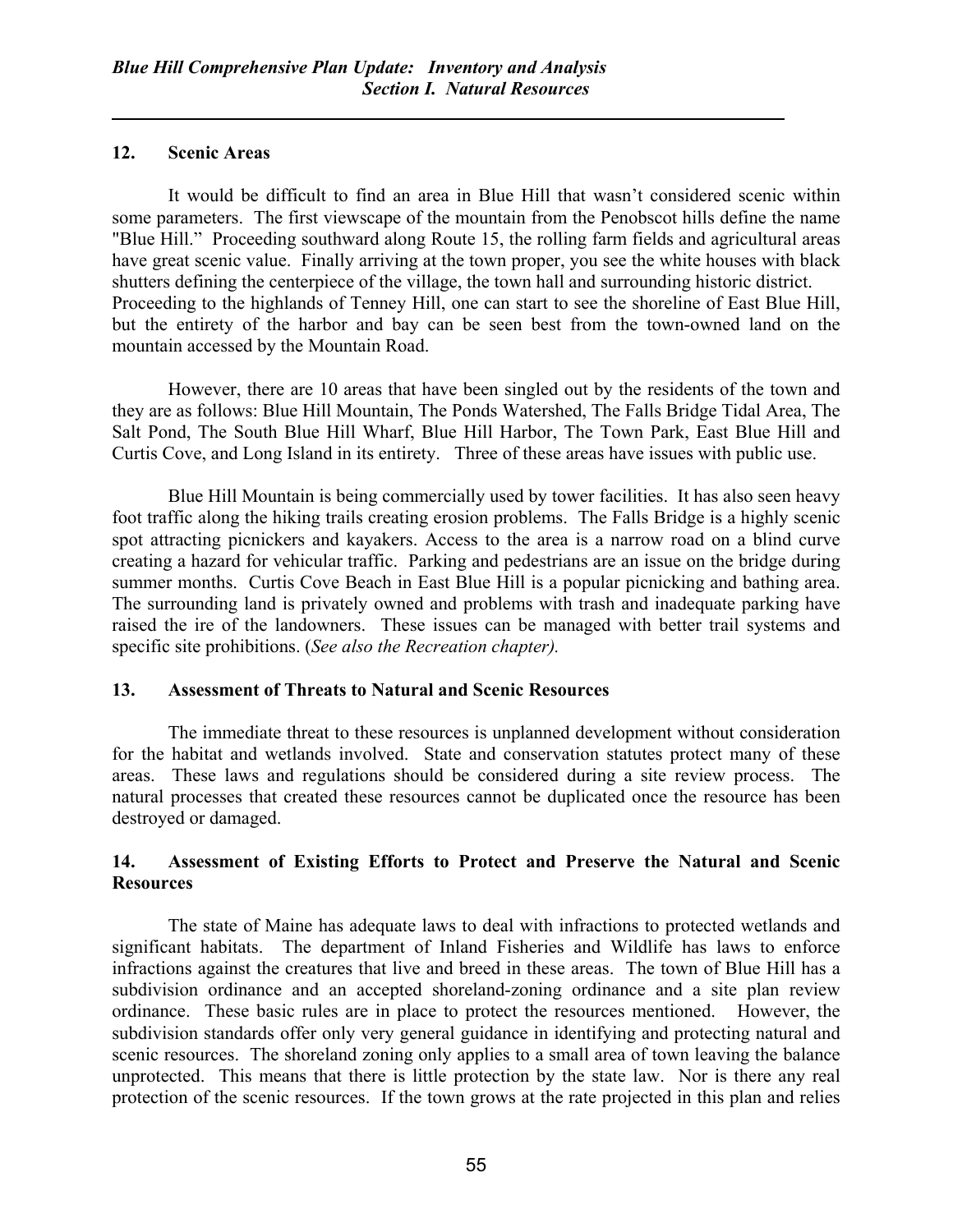## Blue Hill Comprehensive Plan Update: Inventory and Analysis Section I. Natural Resources

on its current measures to protect natural and scenic resources, further loss of those valuable assets is likely.

 It is only with complete knowledge of the habitats and wetlands involved that we can assure future protection of these valuable resources. It is a known fact that development can not be halted; only managed. One adequate management tool is the State Planning Office document titled "Beginning With Habitat." It is an initiative with cooperation from the Maine IF&W, Maine Natural Areas Program, The Maine State Planning Office, U.S. Fish & Wildlife, Maine Audubon and several other agencies. This document and the supporting maps give detailed information concerning the natural resources in the area and the wetlands, habitats, and animal communities involved. The use of this information and related data should be used in the future land development review process along with the large-scale maps published by this document.

### 15. Regional Issues

 Blue Hill borders four towns: Penobscot, Sedgwick, Surry, and Brooklin. It would be prudent for the town to solicit comments from these other towns when planning a major development such as a school, shopping plaza or major subdivision. The resources mentioned herein do not follow town lines or borders; therefore, it is quite possible major construction could affect several significant habitat areas within adjacent town lines. Communications between planning boards could best assure the adequate assessment of potentially adverse environmental impacts on our natural resources.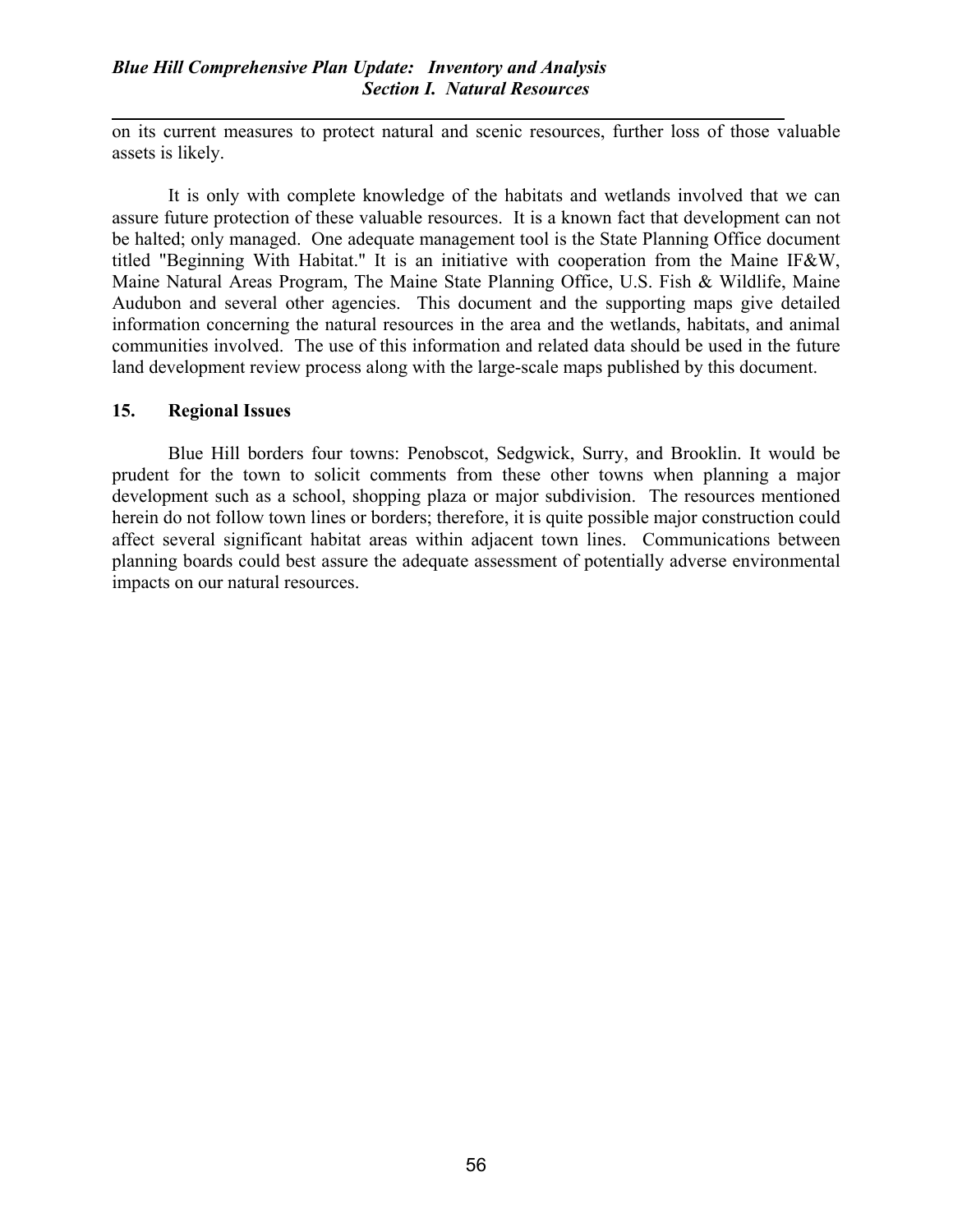# J. AGRICULTURAL and FOREST RESOURCES

## 1. Purpose

 This section presents an overview of Blue Hill's Agricultural and Forest Resources. Specifically, this section will:

- a. describe the extent of Blue Hill's farms and forest lands;
- b. predict whether the viability of these resources will be threatened by the impacts of growth and development; and
- c. assess the effectiveness of existing measures to protect and preserve important farm and forest resources.

## 2. Key Findings and Issues

Blue Hill has an area of prime farmland that has been described as some of the best farmland in Hancock County. While this area along Route 15 is vulnerable to development, some of it has already been protected through conservation easements. Forests are the predominant land cover in Blue Hill. Nearly 5,000 acres of timber were harvested between 1991 and 2002.

## 3. Public Opinion Survey Results

Seventy-three percent of respondents favored town policies to protect farmland and 74 percent favored measures to protect forest land. About 70 percent supported use of the tree growth taxation program.

# 4. Highlights of the 1991 Plan

The plan mentioned that there was a strong demand for pulpwood due to the proximity of the Champion Mill in Bucksport. The continued importance of blueberry farming, Christmas trees and wreaths and garden nurseries was also mentioned. The potential water quality threats from sedimentation and erosion from farming and forestry activities was also discussed.

### 5. Agricultural Resources

According to data from the Natural Resources Conservation Service, Blue Hill has 1,371 acres of prime agricultural soils and 5,525 acres of farmland soils of statewide importance. The term prime agricultural soils refers to soils that have the potential to have the highest agricultural yields, they are not necessarily farmed. The soils of statewide importance category refers to soils that have a more modest yield. There is a concentration of prime agricultural soils along the western end of Route 15. This area has the reputation of having some of the most productive farmland in Hancock County. There are also other concentrations of prime agricultural soils elsewhere in east Blue Hill near the Surry border, along the Kingdom Road and along the southern boundary of town near the Sedgwick town line (see map 5, Forest and Agricultural Resources).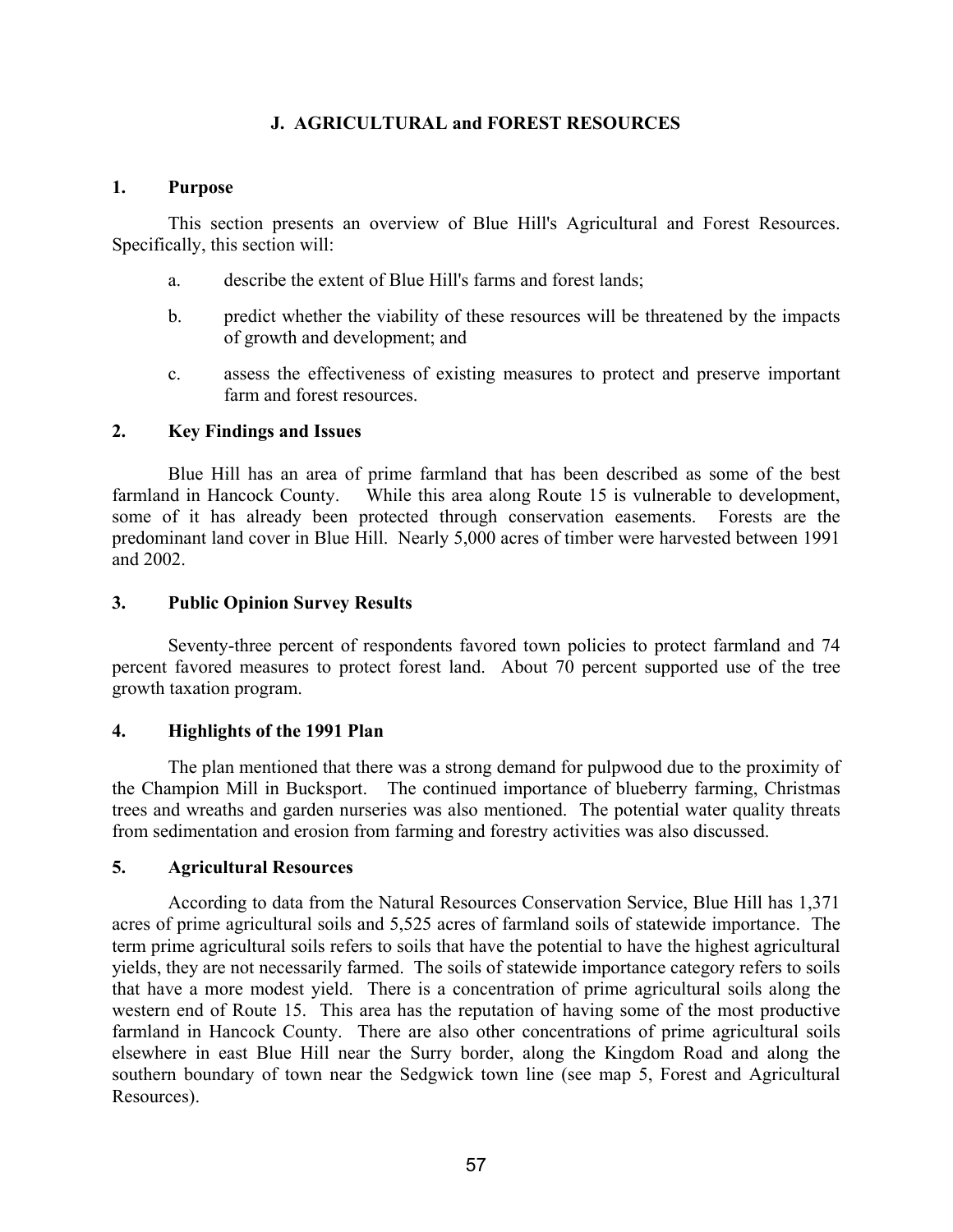As of 2004, Hancock County Soil and Water Conservation District records show that there are 52 farms in Blue Hill that participate in USDA-sponsored programs. It is possible that there are few additional farms that do not participate in these programs. Most farms are diversified with a mixture of animal and vegetable operations. There are also a few specialized operations producing nursery products and there is one known dairy operation.

Another way to estimate current amounts of agricultural land is through the acreage of land held under the Farm and Open Space Act. This act allows farmland owners property tax breaks for parcels over five contiguous acres if they meet certain conditions such as a minimum farm-derived income. Normally, qualifying farmers with a long-term commitment to farming would participate in this program. A review of state records indicates that were 402 acres held in this farmland classification in 2002 (see Table J.1). While there have been some fluctuations in the acreage held in recent years, there was an increase between 1997 and 2002.

 Blue Hill hosts the Blue Hill Fair, which is the premier agricultural event of Hancock County. It has been held for five days annually over Labor Day weekend since 1891. The fair is produced by the Hancock County Agricultural Society under the leadership of the Blue Hill Fair Association and draws approximately 30,000 attendees.

| Table J.1                                                                  |                   |       |                   |       |  |  |
|----------------------------------------------------------------------------|-------------------|-------|-------------------|-------|--|--|
| Farm and Open Space Taxation Parcels in Blue Hill, 1997-2003               |                   |       |                   |       |  |  |
|                                                                            | Farmland          |       | Open Space Land   |       |  |  |
|                                                                            | Number of Parcels | Acres | Number of Parcels | Acres |  |  |
| 1997                                                                       | 15                | 265   | 3                 | 46    |  |  |
| 1998                                                                       | 15                | 265   | 3                 | 46    |  |  |
| 1999                                                                       | 15                | 265   |                   | 28    |  |  |
| 2000                                                                       | 16                | 371   | 4                 | 575   |  |  |
| 2001                                                                       | 20                | 420   |                   | 713   |  |  |
| 2002                                                                       | 18                | 402   |                   | 713   |  |  |
| 2003                                                                       | 20                | 485   |                   | 892   |  |  |
| Municipal Valuation Return Statistical Summary, Maine Bureau of<br>Source: |                   |       |                   |       |  |  |
| Property Tax Division, Part IV (1997-2002)<br>2003<br>Taxation<br>from     |                   |       |                   |       |  |  |
| comprehensive planning committee.                                          |                   |       |                   |       |  |  |

## 6. Forest Resources

 Forest is the primary land use cover in Blue Hill. The forests are a mix of temperate deciduous and northern coniferous trees. Broad-leafed deciduous trees - maple, oak, birch, ash and beech - are found together with northern coniferous trees, spruce, fir, pine, and larch. Abandoned fields, forest fires, and timber harvesting have combined with the process of succession to produce diverse forests of mixed age.

 One source of information on Blue Hill's forest resources is data on land held under the Tree Growth Taxation Act. This classification is similar to the Farm and Open Space Act in that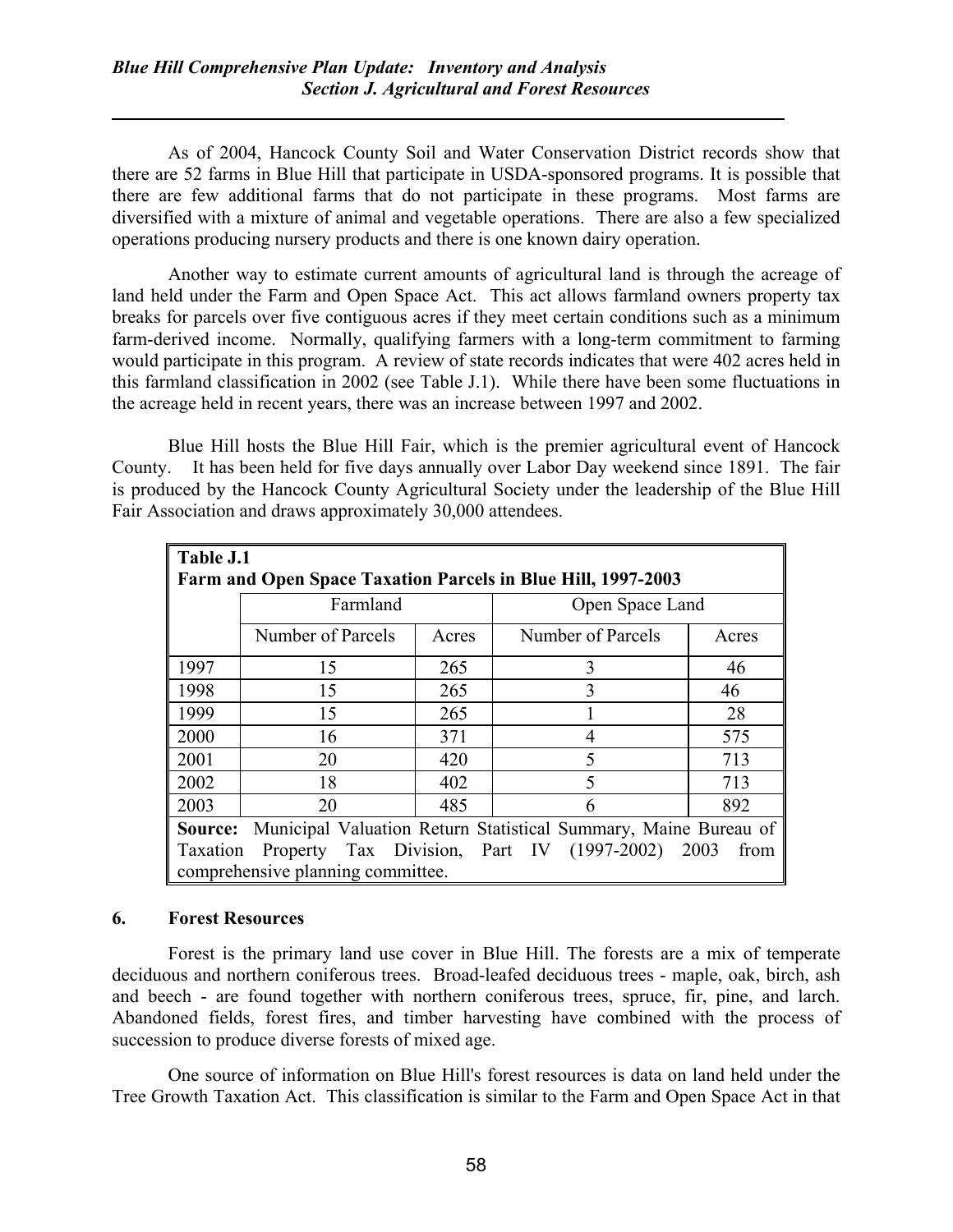owners of forested parcels meeting certain conditions may have their property assessed as forest land rather than for its potential developed value.

Recent trends in tree growth are shown in Table J.2. These show that there has been considerable fluctuation in the total acreage held under this classification. For example, the acreage decreased by nearly 50 percent between 2001 and 2002. This latter change was likely due to the transfer of land to a conservation easement.

| Table J.2                                   |           |          |            |          |        |           |
|---------------------------------------------|-----------|----------|------------|----------|--------|-----------|
| Tree Growth Parcels in Blue Hill, 1997-2003 |           |          |            |          |        |           |
| Year                                        | Number of | Softwood | Mixed-wood | Hardwood | Total  | Parcels   |
|                                             | Parcels   | Acres    | Acres      | Acres    |        | Withdrawn |
| 1997                                        | 53        | 2,991    | 3,267      | 4,486    | 10,774 | $\theta$  |
| 1998                                        | 37        | 3,133    | 4,191      | 1,359    | 8,683  | $\theta$  |
| 1999                                        | 68        | 2,484    | 5,013      | 1,468    | 8,965  |           |
| 2000                                        | 71        | 2,855    | 3,182      | 1,009    | 7,046  |           |
| 2001                                        | 69        | 2,780    | 6,497      | 956      | 10,233 |           |
| 2002                                        | 82        | 2,884    | 1,338      | 998      | 5,220  |           |
| 2003                                        | n.a.      | 2,932    | 6,988      | 1,066    | 10,980 | n.a.      |
| $\parallel$ n.a. = not available            |           |          |            |          |        |           |

Source: Municipal Valuation Return Statistical Summary, Maine Bureau of Taxation Property Tax Division, Part III (1997-2002) 2003 from comprehensive planning committee.

Timber harvesting trends are shown on Table J.3. These data represent timber harvests that are subject to state reporting. As seen, there were nearly 5,000 acres harvested during this time. Annual harvests ranged from under 50 acres to nearly 800 acres. This rate of harvest indicates the importance of forestry to the local economy.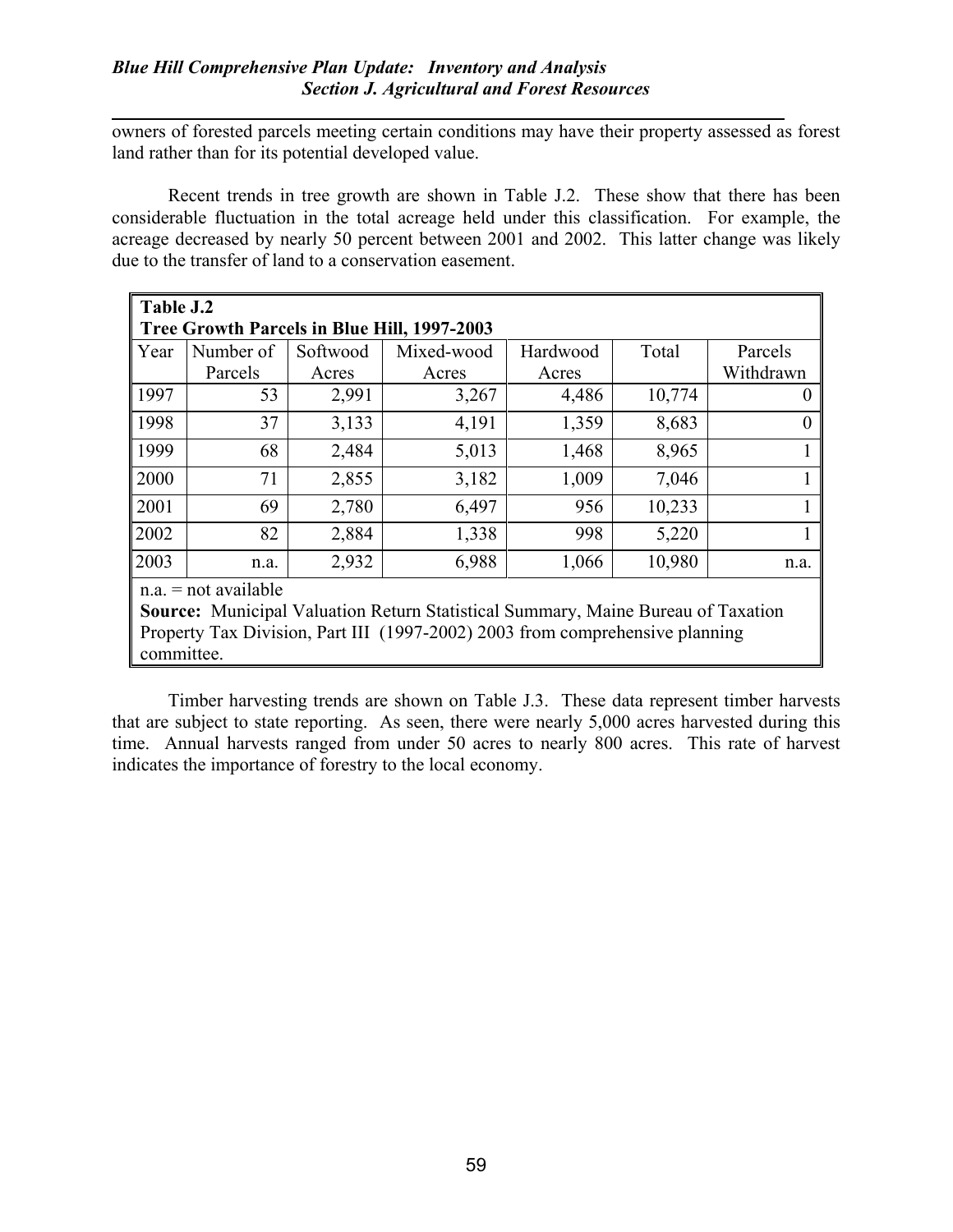|                                                         | Table J.3                                                |                    |                 |                |                  |                 |  |
|---------------------------------------------------------|----------------------------------------------------------|--------------------|-----------------|----------------|------------------|-----------------|--|
|                                                         | <b>Timber Harvesting Trends for Blue Hill, 1991-2002</b> |                    |                 |                |                  |                 |  |
|                                                         | <b>Selection</b>                                         | <b>Shelterwood</b> | <b>Clearcut</b> | <b>Total</b>   | <b>Change of</b> | Number of       |  |
|                                                         | <b>Harvest</b>                                           | <b>Harvest</b>     | <b>Harvest</b>  | <b>Harvest</b> | Land Use,        | <b>Timber</b>   |  |
| Year                                                    | Acres                                                    | Acres              | Acres           | Acres          | Acres            | <b>Harvests</b> |  |
| 1991                                                    | 205                                                      | 24                 | $\overline{0}$  | 229            | $\theta$         | 5               |  |
| 1992                                                    | 50                                                       | $\overline{0}$     | 1               | 51             | $\mathbf{1}$     | 3               |  |
| 1993                                                    | 38                                                       | $\overline{7}$     | $\theta$        | 45             | $\theta$         | $\overline{4}$  |  |
| 1994                                                    | 108                                                      | 20                 | 3               | 131            | $\theta$         | 5               |  |
| 1995                                                    | 302                                                      | 75                 | $\overline{0}$  | 377            | $\theta$         | 9               |  |
| 1996                                                    | 295                                                      | 218                | 67              | 580            | $\overline{2}$   | 14              |  |
| 1997                                                    | 414                                                      | 104                | $\overline{0}$  | 518            | 3                | 16              |  |
| 1998                                                    | 662                                                      | 76                 | $\theta$        | 738            | 8                | 29              |  |
| 1999                                                    | 761                                                      | 35                 | $\overline{0}$  | 796            | 35               | 34              |  |
| 2000                                                    | 449                                                      | 57                 | $\overline{0}$  | 506            | 20               | 20              |  |
| 2001                                                    | 462                                                      | $\theta$           | $\theta$        | 462            | 11               | 15              |  |
| 2002                                                    | 354                                                      | 14                 | $\overline{0}$  | 368            | 5                | 14              |  |
| <b>Totals</b>                                           | 4,100                                                    | 630                | 71              | 4,801          | 85               | 168             |  |
| Source: Maine Forest Service year-end landowner reports |                                                          |                    |                 |                |                  |                 |  |

It is also important that a comprehensive plan address "urban" forestry issues. There are at least two relevant issues in Blue Hill. The first is the loss of elm trees in the downtown area and the need to assure that the downtown has an adequate number of shade trees. The second is to assure that at least some trees are planted or retained as the part of a subdivision or other new development. For example, the visual impact of a new commercial development can mitigated through a tree planting program. Trees can not only serve as vegetative buffers from surrounding properties but also can help improve the appearance of parking areas and other expanses of impervious surface.

### 7. An Analysis of Threats to Farm and Forest Land from Projected Development

 The farmland along Route 15 that is not presently protected by conservation easements is perhaps the most threatened by future development. It offers outstanding scenic views, is level and well-drained and has good road access. This makes it in high demand for residential development. However, there is also an economic incentive for farmers to continue farming these properties since they have a high agricultural yield.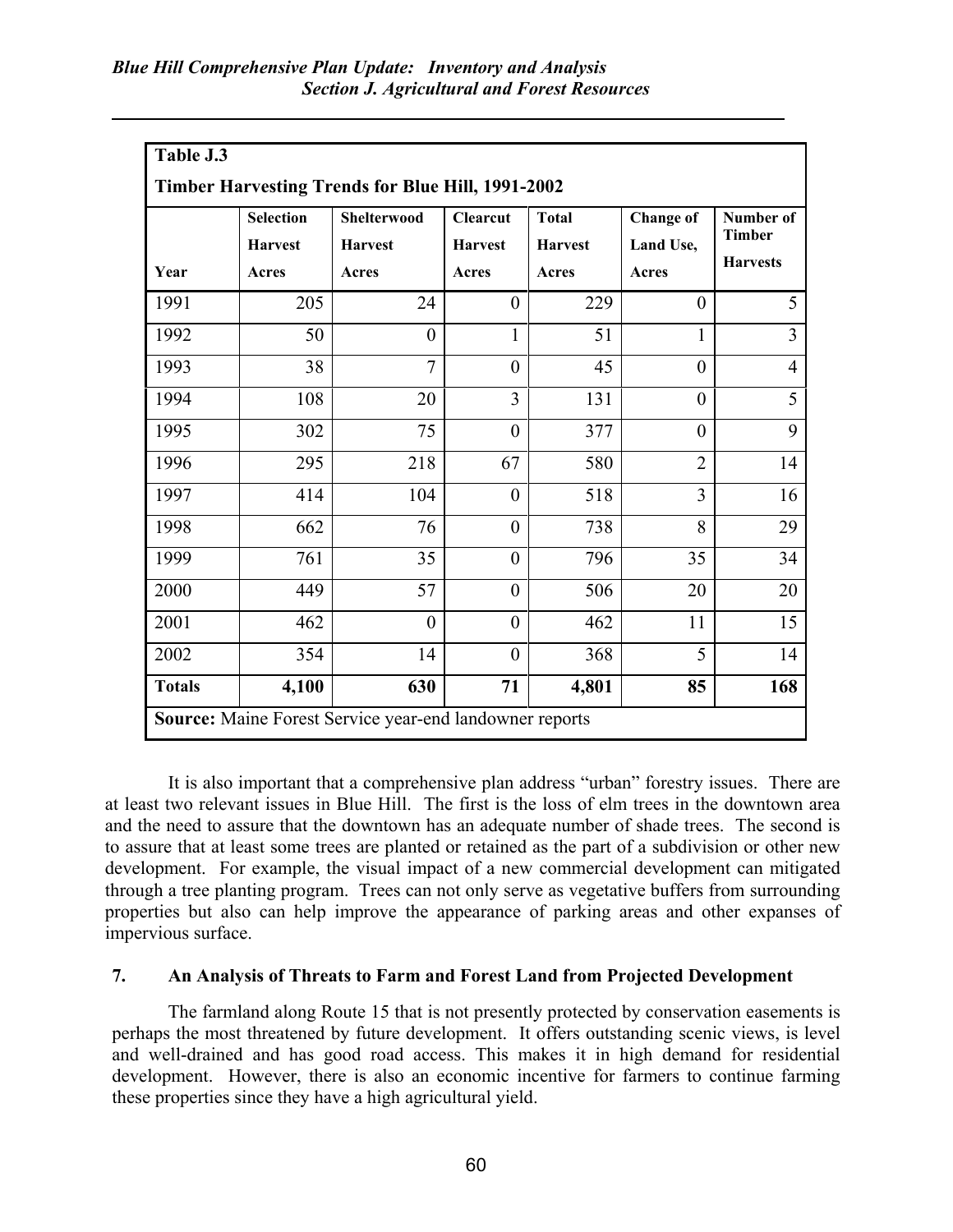Given recent trends in Hancock County, one possible threat to forest land in Blue Hill is liquidation harvesting. This could result in a large amount of land becoming available for residential development at one time. Another possible threat is excessive clear cutting. Neither of these threats appear imminent in Blue Hill. As of 2003-2004, the largest harvesting operation underway was on a 300-acre parcel.

One possible threat to farm and forest land is land being taken out of production due to gravel extraction. This has happened in several places in town. Another threat is erosion and sedimentation resulting from forestry operations. Increased stormwater runoff can lead to deterioration of lake water quality.

# 8. Adequacy of Existing Measures to Protect Farm and Forest Land

 The only measure presently in effect to protect forest land is tree growth taxation. The acreage held under this classification has fluctuated by as much as 50 percent. The farmland classification is used to protect about 400 acres. The town's land use regulations presently offer no specific measures to protect farm or forest land. However, some parcels of key farm and forest land have been protected through conservation easements. For example, Blue Hill Heritage Trust owns 1007 acres in Blue Hill and another 796 acres in conservation easements. While not all of this land may be forest or farmland, a good portion of it is.

 Some towns have enacted land use ordinance measures to increase protection of agricultural and forest resources. As Blue Hill formulates its forest and agricultural policies, it may want to review what other towns have done. (The actual recommendations for the comprehensive plan are in the Goals, Objectives and Implementation Strategies section.)

 Other communities have worked closely with local land conservation groups in identifying farm parcels from which voluntary easements could be acquired from interested farmers. While a parcel under conservation easement will have a lower tax value, such parcels are usually a long-term tax advantage to a town. First, the value of properties adjoining a conservation parcel normally increases. Second, the tax revenue produced from the parcel if it were developed would probably be less than the cost of the providing municipal services such as public safety and school bus routes to the new homes built on the site.

### 9. Regional Issues

 One of the key ways to keep land in farm and forest uses is to help owners of this land earn a sustainable income. This can be facilitated through regional efforts to develop new markets for locally grown foods and forest products. The town thus may want to encourage local farmers and forest lot owners to participate in regional efforts that are currently underway. A more immediate regional issue is coordinating the protection of the Route 15 corridor farmland with the towns of Penobscot and Orland.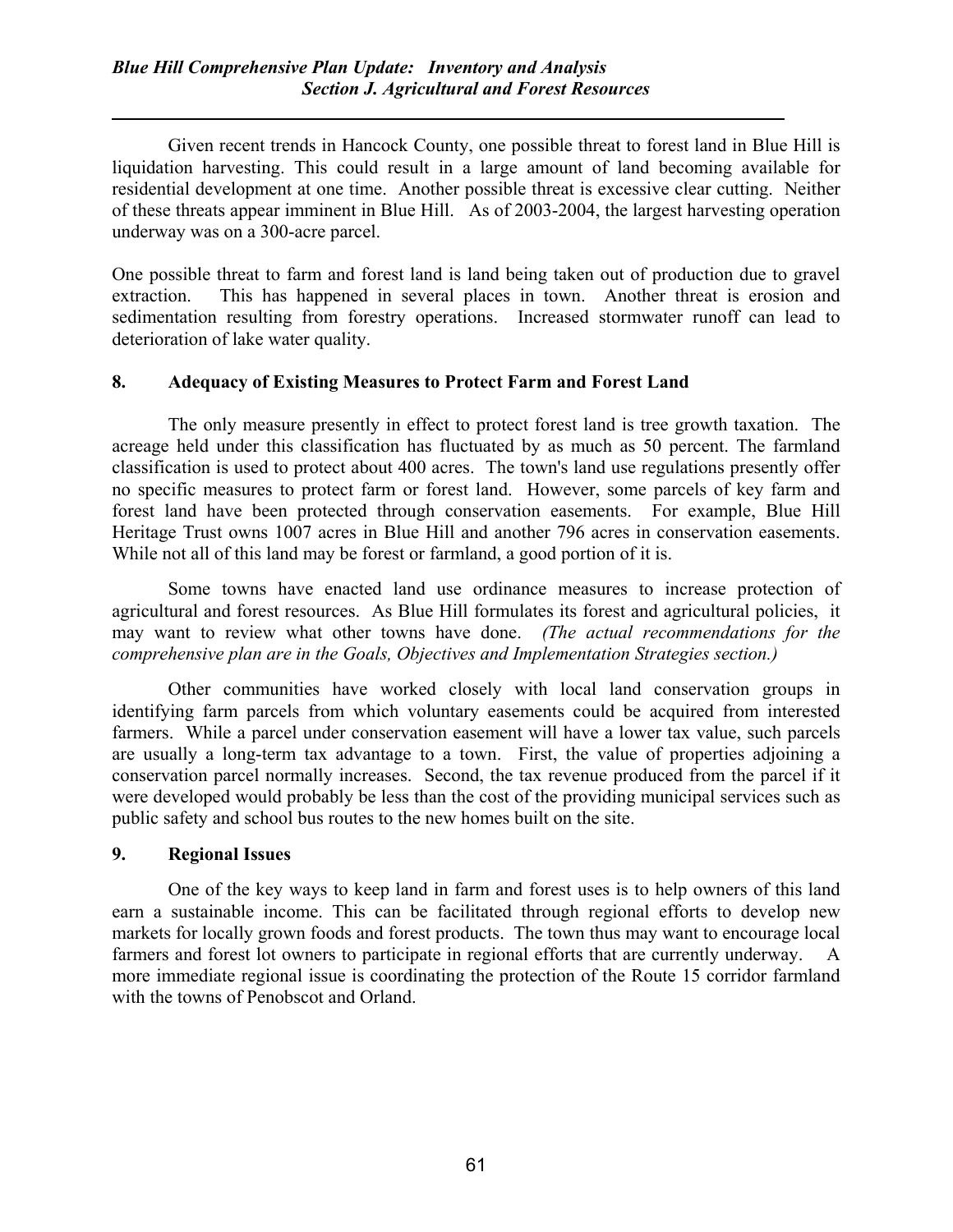## K. HISTORICAL AND ARCHAEOLOGICAL RESOURCES

#### 1. Purpose

 Historical and archaeological resources are a part of a community's heritage. They contribute significantly to community character and make each town distinctive and unique. An inventory of historical and archaeological buildings, sites and areas is necessary to understand the total community environment and to preserve the past toward the future.

### 2. Key Findings and Issues

 There is at present very little protection for Blue Hill's unique and valuable historic resources, as represented in particular by the Town's designated historic district. Blue Hill has a rich history worthy of protecting and the present character of the Town is influenced to a large extent by sites and buildings of historic and architectural significance. A comprehensive survey of Blue Hill's historic resources needs to be conducted in order to identify those additional properties, which may be eligible for nomination to the National Registry of Historic Places.

 There are a number of archaeological resources that are of statewide and local importance located in Blue Hill. Additional data collection is needed to identify, more specifically, archaeological resource potential areas for the Town. In the meantime, those areas identified as "archaeologically sensitive zones" should be protected from any adverse development activity. In the Blue Hill Comprehensive Plan Survey of 2003, 81% of the respondents would support development of local policies to further protect historic districts, and equal percentage would support protection of scenic views.

3. Historical Background (Adapted from Esther Woods' Historical and Archaeological Resources section written for the 1991 Blue Hill Comprehensive Plan)

### a. Pre-history

 Long before the discovery and settlement of the Maine coast by Europeans, various Indian groups inhabited the area. Archaeological excavations in this region suggest that a nonagricultural tribe, referred to as the Red Paint or the Moorehead People, frequented the region as long as 5,000 years ago. These Indians followed seasonal fluctuations in food supply, hunting seal and porpoise for food and oil and catching fish and shellfish along the coast. It is possible that an even earlier prehistoric Indian group inhabited the region shortly after the end of the last Ice Age, some 10,000 years ago.

 Since 2000 B.C., Algonquin Indians moved in from the south and west, forming the Abnaki group (Indian for "living at the sunrise"). The Abnaki pursued a semi-agricultural, semihunting and gathering livelihood, wintering on the coast and summering inland. Abnaki progeny of historic times, known today as Penobscots and Passamaquoddies, probably reversed this pattern, wintering inland and summering along the coast. This change may have occurred partly as a result of European exploration and the subsequent demand for furs, which necessitated that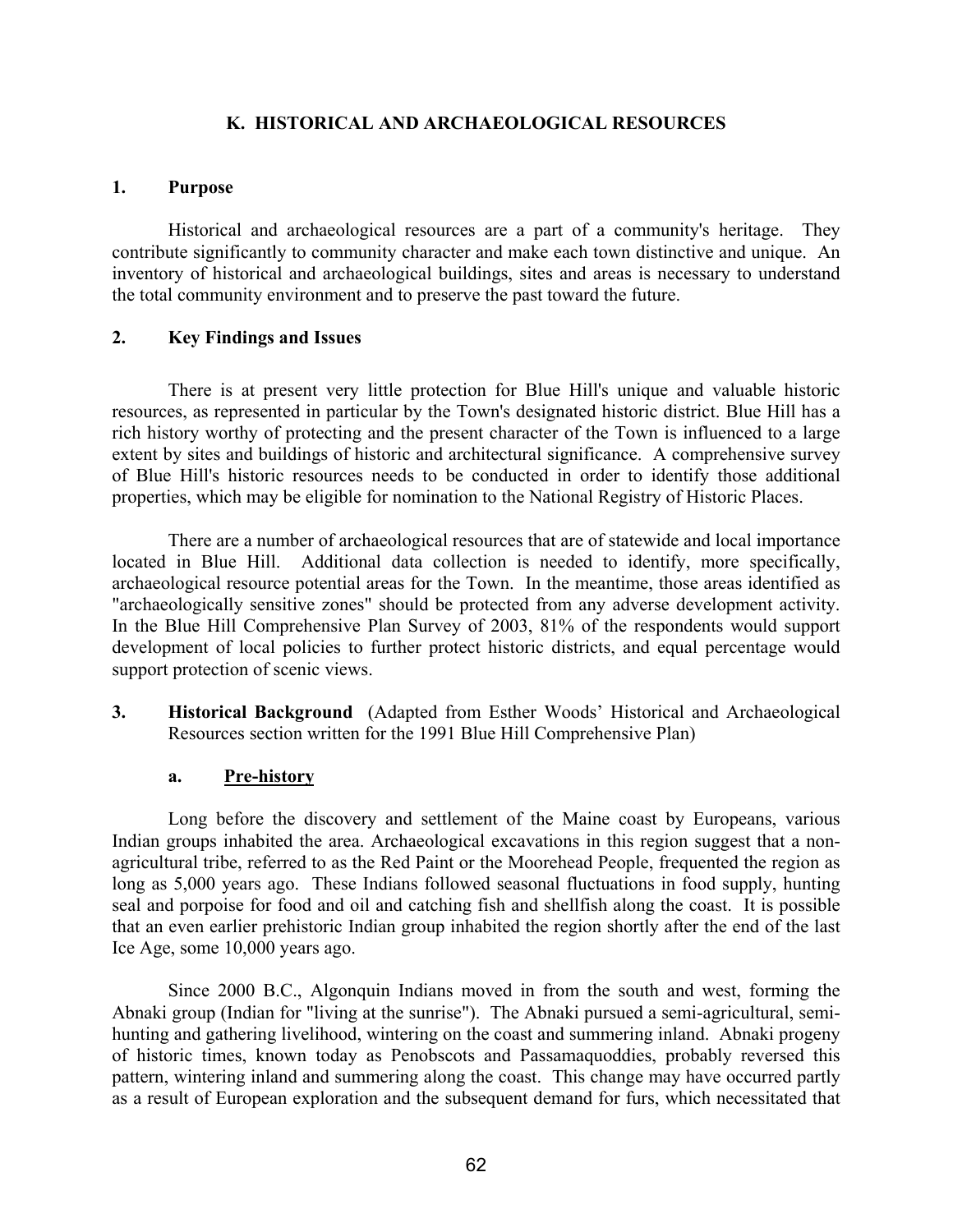Indians hunt inland in the wintertime to supply the fur traders. Summers were spent on the coast by these tribes as recently as the late 1800's.

### b. Early Exploration and Settlement

l,

 Although their visits have not been documented, Northern European fishermen probably visited the coast prior to the 1500's. Temporary settlements may have been built by these fishermen. Explorers of the 15th and 16th centuries, notably Cabot for England, Verrazano for Italy, Thevet for France, and others for Portugal and Spain, sailed along Maine's coast, making claims for their respective countries.

 In the early 17th century, French geographer Samuel de Champlain visited and mapped the region which had been claimed by earlier French explorers. Champlain was a member of the 1604 expedition of Pierre du Guast, the Sieur de Monts, to whom King Henry IV of France had granted a large block of land know as Acadia.

 Blue Hill was one of the David Marsh townships granted in 1762 to the veterans of the last war against the French. The Massachusetts General Court gave an area of each township to the first settled minister and set aside a second for his use. The Court designated a third lot for the support of schools and gave a fourth to Harvard College. The grantees, known as proprietors, had the power to dispose of the unalloted land. The first to arrive in the area, Joseph Wood and John Roundy, settled here before the grant was made. Most of the early settlers were veterans of the wars with the French. All were Congregationalists and Scottish or English in their ancestry.

 Originally settled by settlers from Andover, Massachusetts, Blue Hill emerged in the 19th century as a thriving diversified community with important maritime ties. With the arrival of its first settled minister, the remarkable Jonathan Fisher, in 1796 and the chartering of Blue Hill Academy, the community early became a remarkably cosmopolitan center in a then remote area.

 The first settlement was at the tidal falls. In this neighborhood were the first mill and the first schoolhouse. Here were held the first meetings of the proprietors and the church members. Soon settlements grew up in other localities. The one in South Blue Hill was called the Neck. The one between the head of the tide and the foot of the mountain was called the Head-of-the-Bay. The third settlement, located where McHeard's Stream flows into the bay, became East Blue Hill. The settlement back of the mountain became North Blue Hill. In time each had a school and a store and a chapel or church. By the close of the nineteenth century each had a post office. Settlers from neighboring towns came to each. The Wescotts from Castine and the Conary family of island-dwellers sent its sons here.

 The settlement, the Head-of-the-Bay, outgrew the others. By the mid-nineteenth century it could boast of mills, forges, stores, inns and two churches. Its library dated to the last decade of the eighteenth century; its academy, to 1804. Some village families prospered. The Holts, Chases, Peters, Stevens, Hinckleys, Osgoods, Dodges, Darlings, Parkers, Cloughs and Faulkners built handsome village homes.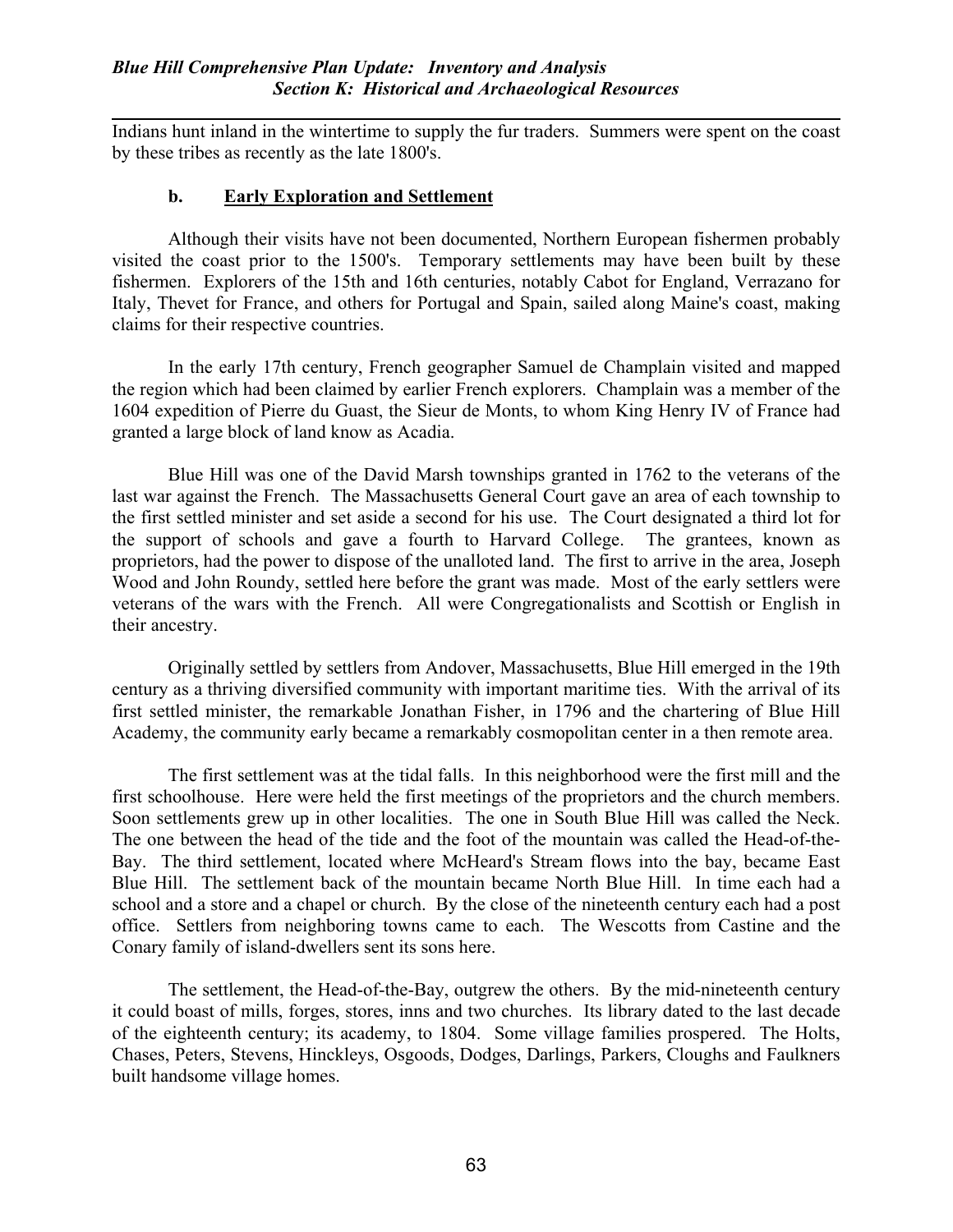### c. Early Commerce and Industry

l,

 It was shipbuilding and trading by the sea that gave Blue Hill its first prosperity. The first vessel was built in 1792 at the tidal falls. Between 1792 and 1882, one hundred and thirtythree vessels were built in Blue Hill. Some were brigs and ships. Most of them were schooners. Usually a shipyard grew up beside a sawmill. There was one near the tidal falls, near the mill, called the Endeavor. There was one at the shore of the R.G.W. Dodge place in the village. This was most active between 1846 and 1858. There was one either side of the Mill Brook in the village. One was owned by the town; the other, by George Stevens. John Peters had his own yard near his mill. Joel Long had his yard at the cove where McHeard's Stream flows in to the bay. This yard was later operated by Joel Long, Jr. There was a yard at Webber's Cove. In the last decade of the nineteenth century Frank Cousins built vessels in a salt-water field in East Blue Hill. Now and then farmers built a small vessel in a meadow beside the bay. At least one vessel was built behind the mountain and hauled to the Head-of-the-Bay by oxen.

 Blue Hill-built craft took lumber and masts and shingles to Atlantic coastal cities. Sometimes they took farm products such as cheeses and vegetables and Ben Davis apples that were fine keepers. Fish and clams and porgy oil and kiln wood were also carried on local vessels. Parson Fisher, the town's first minister who still casts his shadow on the town, sent cranberries to Boston. Often the trade was a three cornered one. Vessels took local products to Portland where they were unloaded and then reloaded with a cargo of lumber and staves for Cuba. On the trip home the cargo was sugar and molasses for Portland's sugar houses.

 In the years of shipping prosperity, those who stayed in Blue Hill became ship's carpenters, caulkers, smiths and sailmakers. Adventurous ones started as ship's cook and worked up to be mate or captain. They came to know Charleston, South Carolina as well as they knew Ellsworth, Havana as well as Rockland. Local sailors went to English and French ports. In the 1840's and 1850's they sailed to California and Hawaii. They went to China but not in locally built vessels. Women often went to sea with their husbands. Seafaring people took on views and ways unknown to Blue Hill farmers.

 The depression of 1857 and the American Civil War dealt hard blows to shipbuilding and trading by sea. English steamboats made of iron drove wooden sailboats from the seas. Decline in shipping and shipbuilding led to a decline in the town's population. In 1880 the town had 2,213 people. In 1900 it had 1,808.

 Other factors accounted for the town's loss of people. Some people went west in the 1840's. Numerous soldiers died in the Civil War and after the war some of the survivors chose not to return to town. The call of the west's fertile fields and the pull of developing cities and extending railroads pulled others from the town. Holts and Woods went to California. The Holts went to Kansas; a Hinckley and two Osgood sisters moved to Chicago. Numerous women went to the city. Some went to Concord, New Hampshire and made coats. Others went to Waltham and trimmed hats.

 On the other hand the opening of mines and quarries brought people to town, some of whom were not Protestant or Anglo-Saxon. There was some prejudice against the newcomers,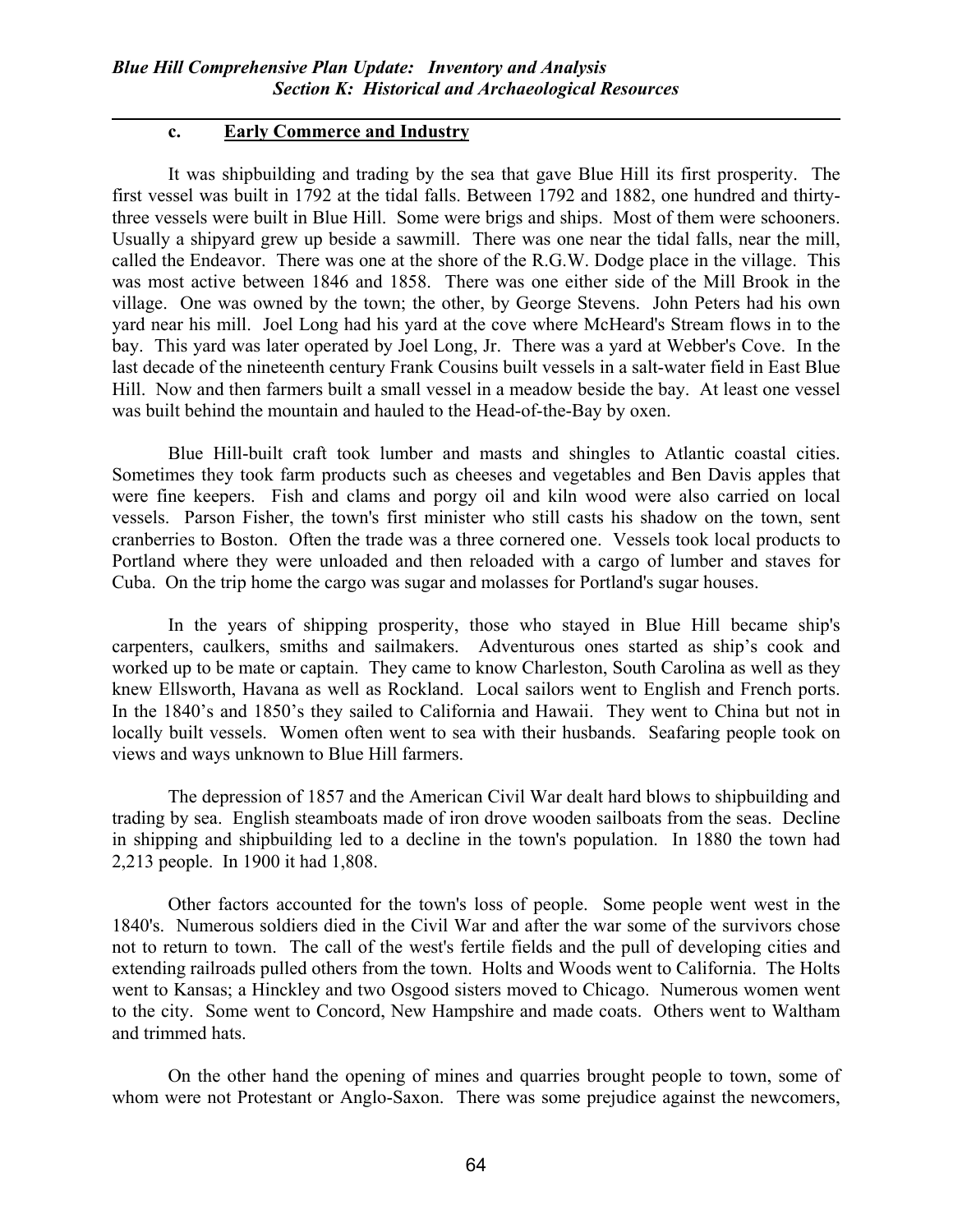#### Blue Hill Comprehensive Plan Update: Inventory and Analysis Section K: Historical and Archaeological Resources

l, some of whom changed their names. The Italians, skilled workmen, left town when the granite industry declined.

 By 1907, there were six quarries opened in Blue Hill. The first was in operation as early as 1853. But the golden years for the granite industry were those from 1875 and 1905. The Collins Company, the Blue Hill Granite Company and the Chase Company (later owned by the Slavens) made Blue Hill granite famous. W. Merrill Howard cut memorial monuments. Local granite was used for curbing for city streets and for the underpinning of bridges and buildings. The Brooklyn Bridge, the Pittsburgh Post Office and the New York Stock Exchange are but a few of the structures having Blue Hill granite. Usually granite was shipped on large sailing ships that were not built or owned locally. Local men became quarrymen and cutters, teamsters and engine tenders, stone-boxers and "water boys." The industry brought prosperity for a few decades. Its decline was due to the "Great Lock-Out" of 1893 and the use of cement and sandstone in place of granite.

#### d. Twentieth Century Developments

 In 1917 and 1918 the American Smelting and Refining Company began mining in town as the war led to a rise in the value of copper. This operation was not accompanied by the boom and bust cycle of the earliest years. Few out-of-towners came to work in mines though the managing group was non-local. The semi-processed ore was hauled to the steamboat wharf in heavy carts drawn by horses. Men and boys wheeled the ore aboard sailing vessels from non-Maine ports.

 In the 1960's the Black Hawk Mining Company of Canada reopened and developed a mine. In the 1970's the Kerr-American Company, another Canadian firm, operated the mines and employed 120 men from Blue Hill and nearby towns. The ore was taken by power trucks to Bucksport where it was sent by railroad to smelters on the Gaspee.

 In August of 1882, Emma Dole of Bangor was Blue Hill's first rusticator. Other summer boarders followed. In a few years some of them bought land and built clapboard cottages. A few purchased old houses and "improved" them beyond recognition. The era of the summer people had begun.

 The coming of the automobile brought another revolution to Blue Hill as it did to every other town. It also brought a declining importance to the closely-knit rural neighborhoods. Neighborhood names and friendliness may remain. But gone are the neighborhood stores and schools. Often neighborhood chapels and Grange halls are deserted or torn down.

 The 1960's saw the start of a process that is once more changing the character of the town. In that decade Blue Hill was again discovered. Some of the summer people winterized their cottages and became winter people. Many native-born people who had spent their working years in distant schools and industries returned to their native town. And many others came to visit and escape the bustle and the battle of the city, to immerse themselves in the tradition and charm of small town Blue Hill.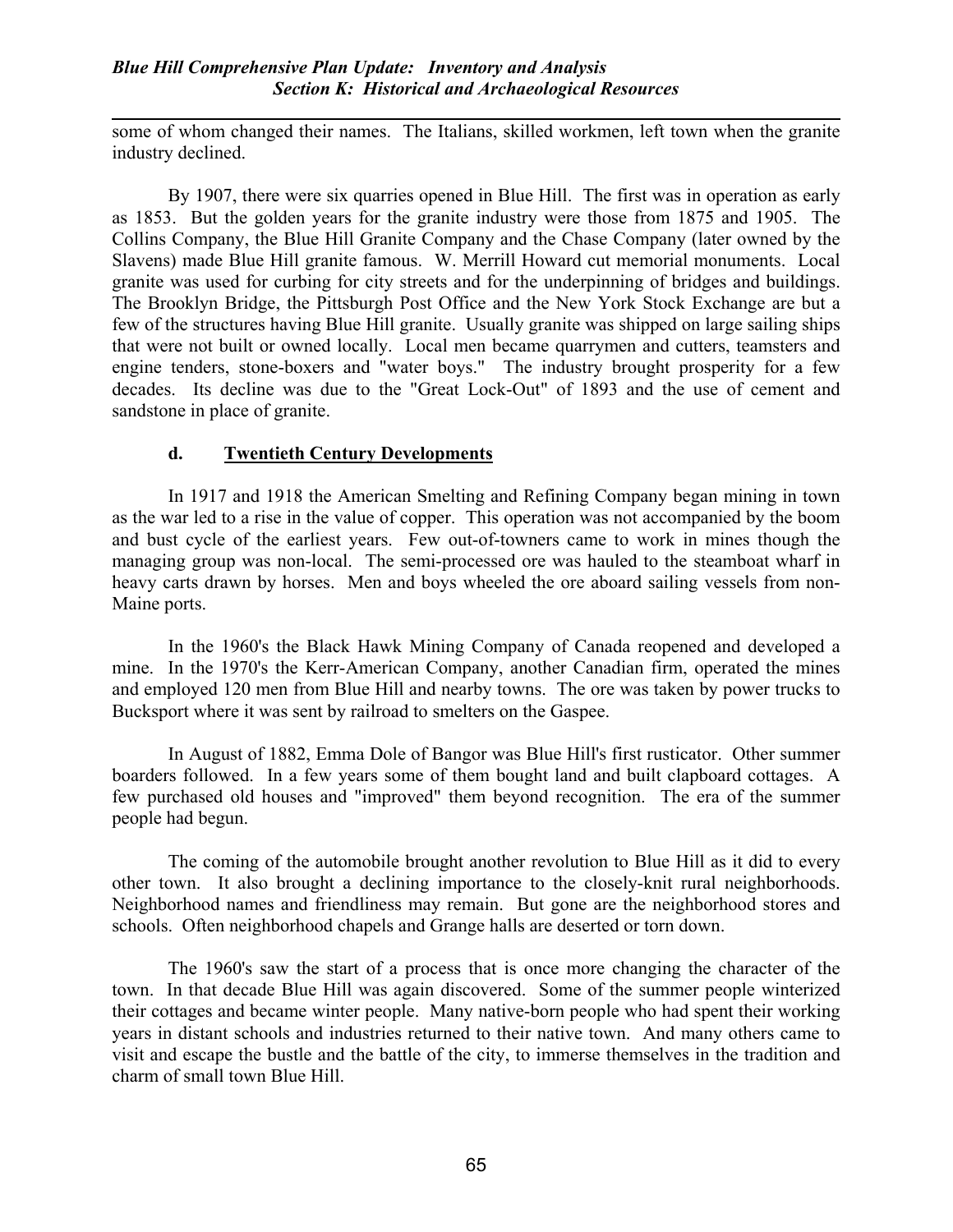#### 4.a Archaeological and Historical Resources

l,

 Archaeological resources include locations where there has been prior presence of human beings including structures, artifacts, terrain features, graphics or remains of plants or animals associated with human habitation. The focus in Maine is on prehistoric (Indian) archaeology. With the exception of the sites of Maine's earliest known inhabitants (Paleo-Indian — at the end of the last ice age), most archaeological sites are found along water bodies.

 The village of Blue Hill is a remarkably unspoiled survival of a 19th century Maine coastal community containing excellent examples of prevailing architectural styles of the period. The State Historic Preservation Commission delineated a Historic District in 1980 (see accompanying map). There are however no State or local regulatory measures that exist to protect the historic resources located in the District. The district is comprised of over seventy historically significant buildings, residential, commercial and public, located at the head of Blue Hill Harbor. Most of the buildings have undergone little change so that the streetscapes maintain in homogeneity and cohesiveness the flavor of the area as it was a century ago.

 Many houses in the village were built by the numerous sea captains who operated from this active port. Since the 1870's, Blue Hill has lured large numbers of summer visitors and residents who have built homes largely along the shore. The intellectual flavor of Blue Hill has been carried on by individuals such as composer Ethelbert Nevin, who built a summer house in the area, and noted Maine author Mary Ellen Chase who was born in the Chase House in Blue Hill.

 As an intact 19th century Maine midcoastal community, Blue Hill conveys a remarkable sense of time and place and retains the same scale and balance in proportion between building types as it did a century ago. Architecturally, most major 19th and 20th century styles are represented, such as Federal, Greek Revival, Gothic Revival, Italianate, Mansard Style, and Colonial Revival. The District boundaries in general encompass the major portion of Blue Hill village as it was during the late 19th century.

 In addition to the general historic values identified as part of the Blue Hill Historic District, there are several buildings in Blue Hill that are listed in the National Register of Historic Places. These are:

The Ward Hinckley House, Route 172 & 175 "Barn Castle" on South Street John Peters House, Peters Point Jonathan Fisher Memorial, Route 15 East Blue Hill Public Library

 The Jonathan Fisher Memorial Inc. provides upkeep to the Fisher House and operates the home as a museum. The Fisher House was the home of Blue Hill's first minister. The Blue Hill Historical Society maintains the Holt house, another historic home representing old Blue Hill.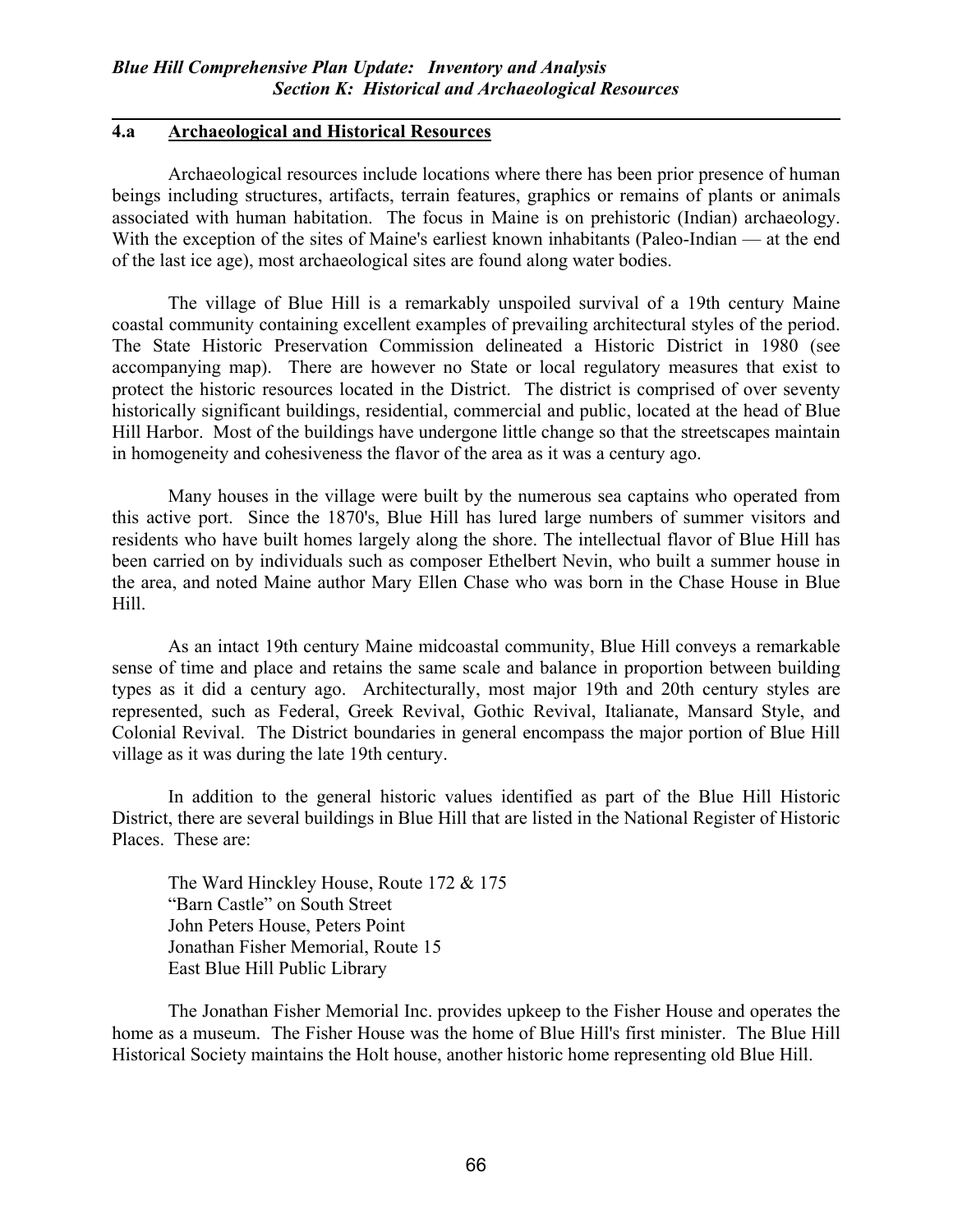## 5. Cultural Resources

l,

In addition to historical and archeological resources, Blue Hill is notable for its varied cultural endeavors. There is a vibrant community of artists, potters, and craftspeople. Numerous local galleries display their work. Music is also important. The Bagaduce Music Lending Library, established in 1983, has grown to become an international resource center for printed music. It has a collection of over 150,000 titles. Kneisel Hall, called "The Cradle of Chamber Music Teaching in America", exists to enrich the artistic skills of students and the surrounding community, and to represent the highest ideals of ensemble performance. In addition to its chamber music school, Kneisel Hall sponsors a popular summer concert series. The Blue Hill Concert Association also sponsors a well-attended concert series at the First Congregational Church. The Bagaduce Chorale, a local, world-renowned vocal ensemble, performs regularly in the Blue Hill area.

Various other jazz, rock, folk, wind, string, and vocal ensembles originate in Blue Hill. Steel drum festivals are also held, which attract aficionados from around the world. The local schools support Blue Hill's cultural heritage by providing art and music education. The musical training ranges from jazz to classical, concert bands to steel drum bands.

Blue Hill's newly expanded and refurbished library is the epicenter of activities that challenge those with an intellectual curiosity. The library, George Stevens Academy, The Liberty School and The Marine Environmental Institute all provide lectures throughout the year with speakers who are experts in their fields of study.

As the population of Blue Hill grows older, it is important that the town maintain the high caliber of its cultural resources. The Maine Arts Commission has provided funds to towns for the advancement of local cultural activities.

## 6. Findings

 There is little protection for Blue Hill's unique and valuable historic resources. The town needs to assess the adequacy of current measures to protect historic resources such as municipal ordinances, as well as discussing possible threats to these resources. Specific recommendations are found in the Goals and Objectives section. Some general options for discussion are raised in the following paragraphs.

 Archaeologically sensitive areas have been identified and are mapped on the Blue Hill Historical and Archaeological Resources Map (map #3). A total of twelve (12) prehistoric archaeological sites are located along Blue Hill's coast. These are "shell middens" which are Indian campsites. Most of these sites are located in the Blue Hill village and Salt Pond areas of the Community. Although insufficient data is available at this time to assess significance, care should be taken that these sites are protected. A mechanism for archaeological review of all construction activity or other ground disturbing activity within the identified "archaeologically sensitive zones" should be established, such that no activity is allowed to proceed without a field check by a qualified archaeologist.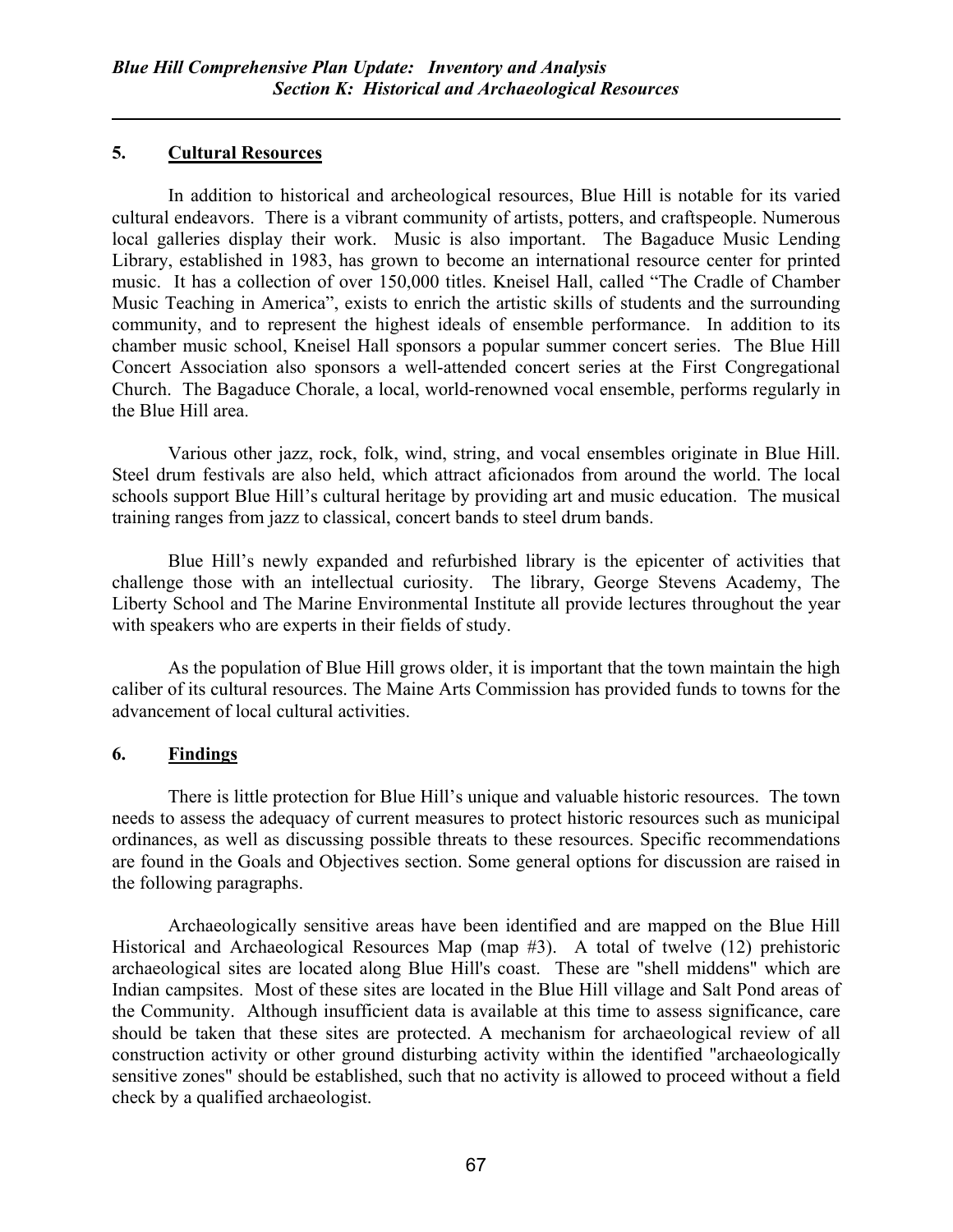l,

 In order to protect the intrinsic value of the Town of Blue Hill, its historical character and fabric should be preserved. A comprehensive survey of buildings in the historic district should be documented together with a list of recommendations to protect the town's history and density. As mentioned in Appendix 1, section B, question 7, 81% of the respondents to the Comprehensive Plan Survey would support development of local policies to further protect historic districts.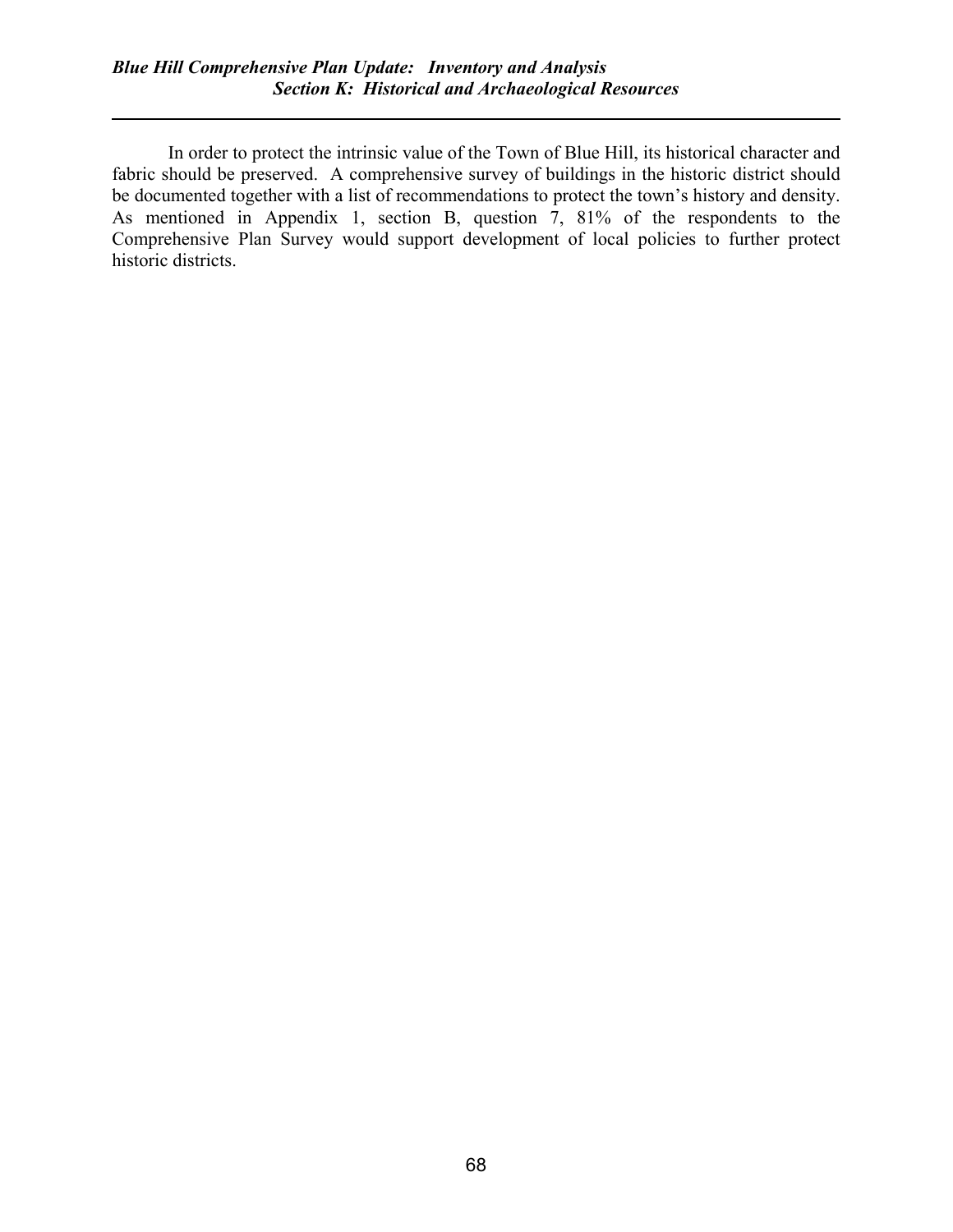#### L. LAND USE

#### 1. Purpose

 This section discusses current and likely future land use patterns in Blue Hill. An understanding of land use trends is very important in determining Blue Hill's ability to absorb future growth. Specifically, this section:

- a. summarizes the breakdown of developed and undeveloped land in terms of estimated acreage and location;
- b. discusses major changes in Blue Hill's land use patterns and how these might affect future land use; and
- c. identifies land areas deemed more or less suitable for future development over the next ten years.

#### 2. Key Findings and Issues

 Blue Hill is a small, rural town. About 4 percent of its total land area is residentially developed. About one quarter of its land area has a very low potential for development due to poor soils. While the town has four village-type areas (Blue Hill Village, South Blue Hill, Blue Hill Falls and East Blue Hill), most development in recent years has occurred along the major roadways and waterfront to the south and west of town.

 Blue Hill has experienced steady year-round population growth of 22 percent between 1990 and 2000. That pace is expected to continue for the immediate future. It is reasonable to estimate that an additional 350 residential acres (including both year-round and seasonal homes) will be developed by 2015, given the patterns of development experienced since 1990 and a growth of 69 homes in the past three years. Increases in commercial acreage are also likely. More land may also be held in conservation easements. Although there is clearly ample land to accommodate future development, the challenge facing the town is thus deciding how to manage this growth.

#### 3. Public Opinion Survey and Community Forum Results

 About 86 percent of respondents felt that the small town atmosphere was the most important aspect of Blue Hill. This was followed closely by 71 percent citing scenic beauty as a characteristic of the town. Coastal access and low crime rates were also important aspects of the town (43% and 41% respectively). Seventy-three percent of respondents wanted land use regulations to encourage growth of single family dwellings in the future, and 70 percent also wanted to encourage senior housing. The majority (57 percent) wanted to allow residential uses "anywhere in town" while only 17 percent chose this category as the preferred location for commercial uses. Forty-one percent wanted commercial uses concentrated "close to village centers" and an additional 33 percent wanted commercial development in specifically designated areas. About 63 percent would prohibit heavy manufacturing anywhere in town.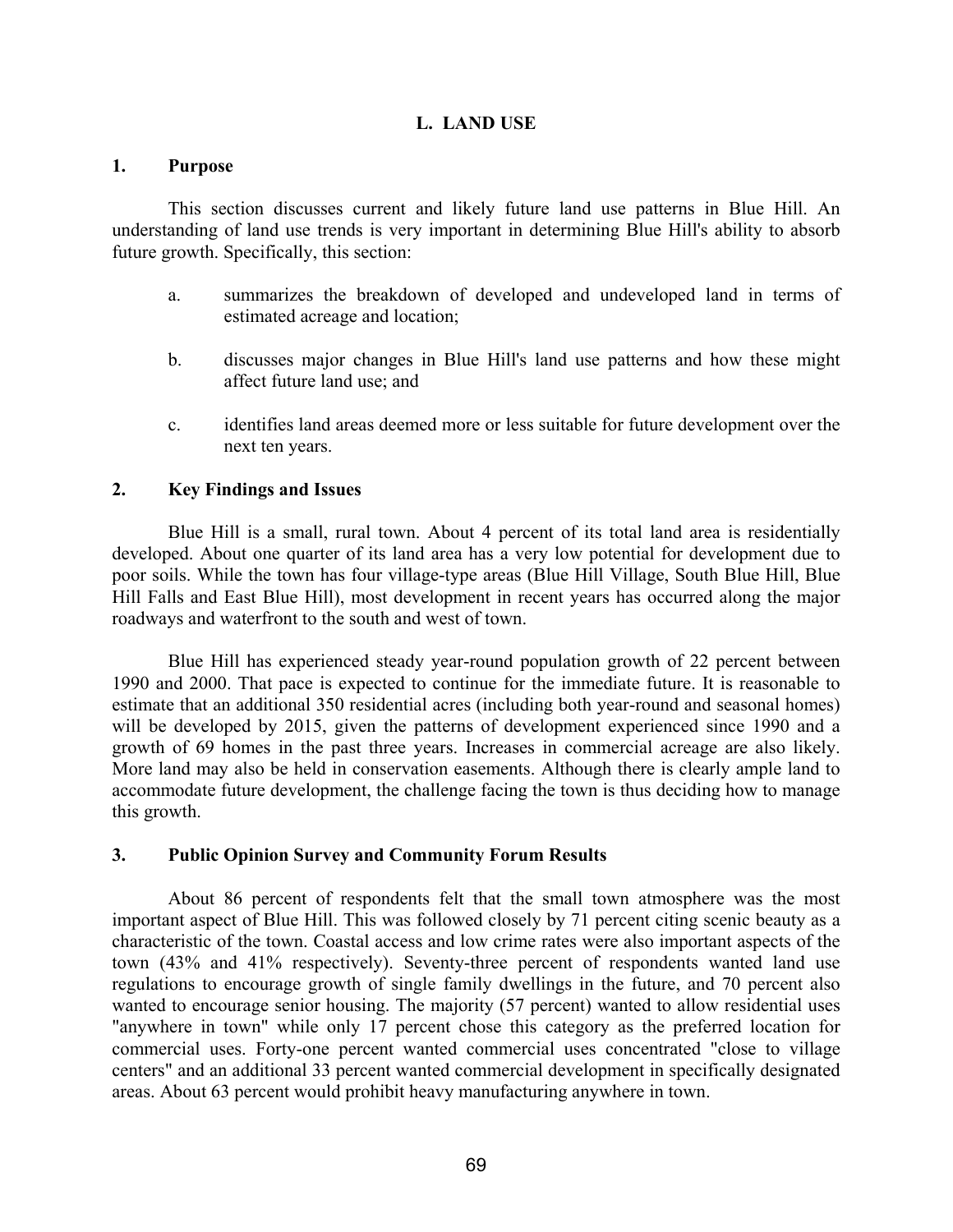Comments made on the survey and at the three community forums revealed that most residents value the town's small town qualities and its scenic beauty. Many participants expressed concern about too much development and sprawl. There were many comments expressing either opposition to or support of selective town-wide development control ordinances.

## 4. Acreage of Developed Land

l,

 The acreage of developed residential land is shown on Table L.1. This table also shows land ownership by tax billing address. Those with out of town addresses are assumed to be nonresidents and those with local addresses are assumed to be residents. Many non-Blue Hill addresses are in neighboring towns and some land is held in trust accounts that may have non-Blue Hill addresses. Since there are also cases where non-residents may use a local address for income tax purposes or for other reasons, this breakdown should be considered general. In addition, it is important to note that the total acreage of Blue Hill is slightly larger (40,882) than the total listed below (39,309), since the figures below are based on the town's tax records, which may be incomplete. This table shows that there about 1,650 developed acres in town or about 4 percent of the total land area.

| <b>TABLE L.1</b>                                                              |                    |         |               |         |                    |         |  |  |
|-------------------------------------------------------------------------------|--------------------|---------|---------------|---------|--------------------|---------|--|--|
| <b>Estimate of Developed Land Acreage</b>                                     |                    |         |               |         |                    |         |  |  |
| <b>Out of Town</b><br>Ownership<br><b>Resident</b><br><b>Total</b>            |                    |         |               |         |                    |         |  |  |
|                                                                               | Estimated<br>Acres | Percent | Est.<br>Acres | Percent | Estimated<br>Acres | Percent |  |  |
| Undeveloped                                                                   | 25,188             | 95.4%   | 12,478        | 96.8%   | 39,666             | 95.8%   |  |  |
| Developed*                                                                    | 1,226              | 4.6%    | 417           | 3.2%    | 1,643              | 4.2%    |  |  |
| <b>Total</b>                                                                  | 26,414             | 100.0%  | 12,895        | 100.0%  | 39,309             | 100.0%  |  |  |
| Sources Applying of associng regards by DUCDC, see toxi for an evalenction of |                    |         |               |         |                    |         |  |  |

Source: Analysis of assessing records by BHCPC, see text for an explanation of discrepancy in acreage figures.

\* Assumes 1 acre per household

 According to this analysis, about 96 percent of the land in Blue Hill is vacant. However, many current households are on lots that exceed one acre and the owners may not wish to subdivide their land for further development. A total of 15,600 acres of property in Blue Hill have at least one building on them. This constitutes 39.7% of the total acreage of the town. Consequently, about 60% of the town has not been developed. This does not reflect land that may be restricted from development due to conservation easements. Some of the land in town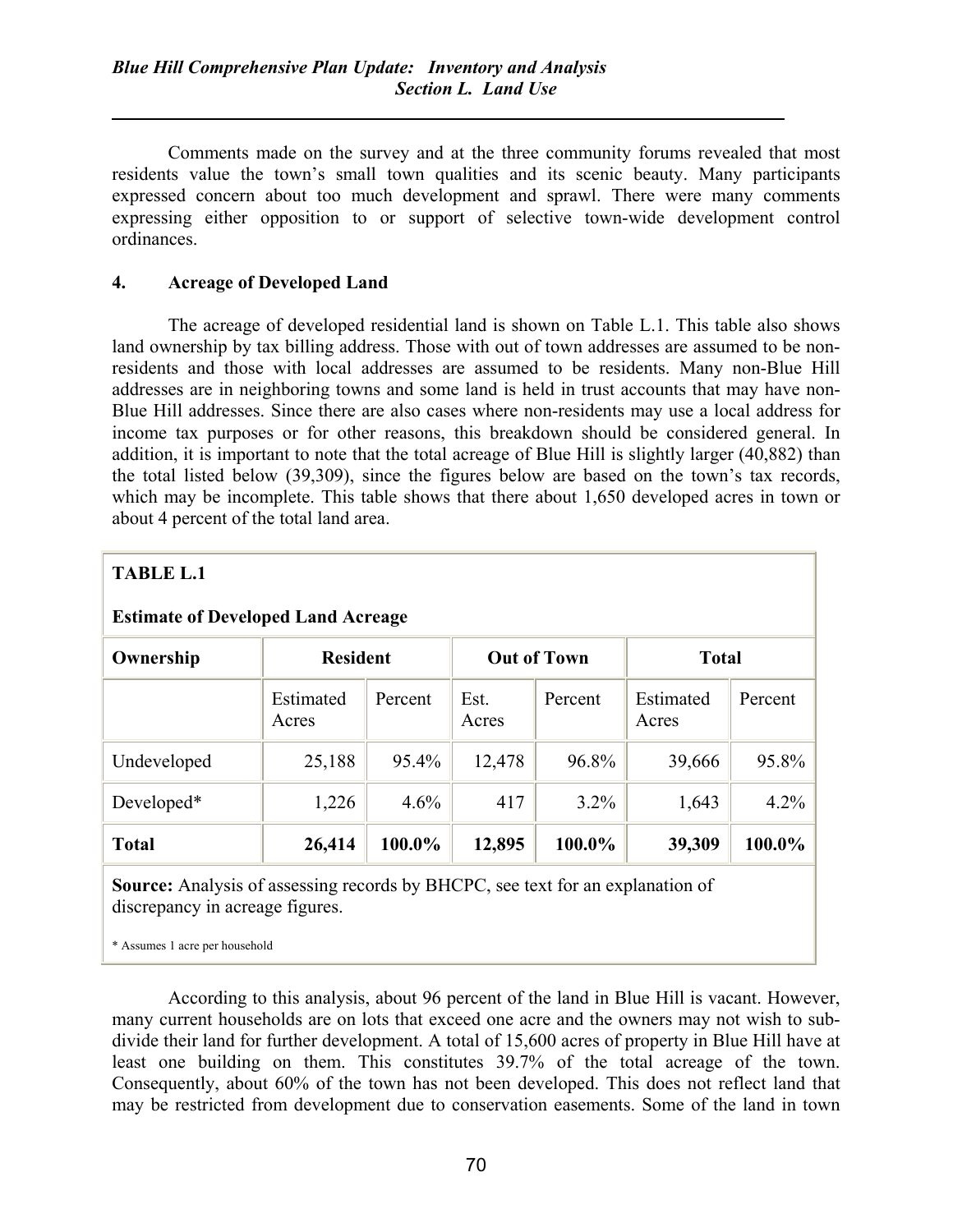has been designated as Tree Growth (10,570 acres), Farmland (486 acres) or Open Space (856 acres) with associated tax benefits under Maine's Current Use Tax program. See Agriculture and Forestry Resources chapters for further discussion of these easements.

 Finally, there are areas of the town that are not suitable for development because of soil conditions, slopes and bedrock outcropping. As will be discussed below (Section 7, Areas Suitable for Growth), much of the vacant land is not developable due to poor soils.

## 5. Land Use Patterns

l,

 This section discusses land use patterns in the various parts of town. Specific problems or needs facing each part of town are identified. It is important that these be reflected in the comprehensive plan.

#### a. An Overview

 With about 40,882 acres of land area and 2,500 year-round residents, Blue Hill is a sparsely populated small town. In addition, Blue Hill has an additional seasonal (primarily summer) population of approximately 600 families. There are four established village areas; Blue Hill, East Blue Hill, South Blue Hill, and Blue Hill Falls. While non-resident ownership of property in Blue Hill constitutes nearly 26% of the total developed properties in the town, nonresidents own nearly one third (33.1%) of the total acreage of the town. There are 1,390 taxexempt acres (3.5% of total). This amount includes public land and land held by non-profit organizations.

 In addition to the state-mandated shoreland use ordinance, the only other land use ordinance in Blue Hill is a site plan review. Nearly all of the shorefront property (with the exception of Long Island) has been partially developed.

#### b. The Shorefront

 The shorefront has long been popular as a place for second and year-round homes. Shore property will likely remain in high demand. This area is already regulated through the town's shoreland use ordinance, which meets state minimum standards. While this ordinance offers protection in terms of waterfront setbacks, vegetation removal and other environmental standards, residents are still concerned over the impacts of shorefront development. The character of the shore is changing due to many large homes being built. There is a 75 foot setback requirement for building on salt water and streams, and a 100 foot setback for fresh water sites. Shoreland lots must be at least 37,500 square feet in size with a minimum of 150 foot frontage on salt water. Fresh water lots must have a minimum of 40,000 square feet and 200 feet of shore frontage. There are no side lot setback standards. State law only requires a 10 foot road setback. There are no roadside frontage requirements in Blue Hill.

 One major issue with current shoreland zoning is enforcement of standards, particularly timber harvesting and vegetation removal. Many homes that are readily visible from the water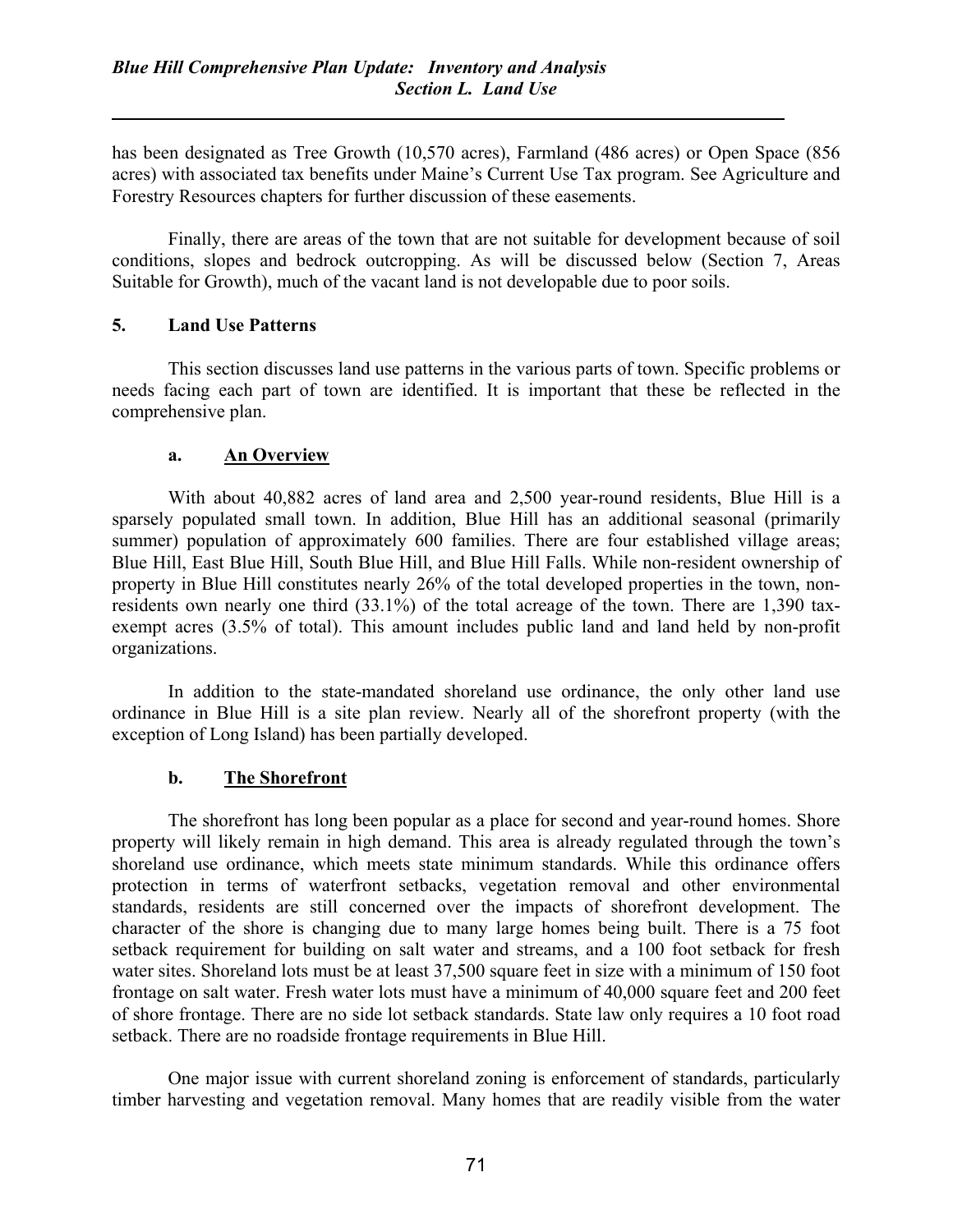l,

have been built along the shore. The vegetation removal standards in shoreland areas intended for residential uses generally apply within 75 feet of the shore. The town thus has little ability to regulate vegetation removal beyond that 75-foot buffer. The visual impact of new shorefront development could be mitigated by designating a wider area that would be subject to vegetation removal standards.

 One shorefront issue is potential conflicts between water-dependent uses such as fishing operations, piers and boat yards and other uses. Fishing and boat building are important to the local economy. Some towns have enacted shoreland zones that protect such areas to conversion to non-water dependent uses. This helps assure that access to the water for such uses is retained rather than having areas converted to other uses such as residential condominiums or restaurants.

 Normally, towns only designate a small area under such classifications and only if the current use were economically viable. The process usually also involves consultation with the land owners. The town is presently considering renovation or replacement of one or both of its town piers. There is also some discussion of creating all-tides access to the downtown pier, although no formal applications have been filed yet (see Marine Resources chapter).

 Another issue is the large size and number of homes being built along the shore. This could be addressed by requiring greater setbacks, impervious surface coverage requirements, screening and similar standards. This would involve implementing standards that exceed the state minimum for shoreland areas.

 There has also been considerable development beyond the 250 foot buffer not subject to shoreland zoning, but still within easy access of the shore. These areas are likely to remain popular for home building, especially as shore front property becomes less available.

#### c. The Villages

 The villages once were the major areas of year-round homes in Blue Hill. In recent years, more development has taken place along secondary roads. The villages, however, still play an important role in the community and have many buildings of high historical value. Blue Hill village also features the main stores in town, the library, banks, schools, churches and the Blue Hill Hospital. Blue Hill is considered the service center of the Blue Hill Peninsula.

 The Blue Hill Center neighborhood offers services such as a variety of stores, restaurants and a library all in easy walking distance. Also nearby, is the George Stevens Academy, Town Hall and the town green. There is also sufficient vacant land with soils suited for development to accommodate future growth compatible with a traditional New England village. It also offers a public sewer system. While East Blue Hill, South Blue Hill, and Blue Hill Falls are less developed, they still have some village character. East Blue in particular has many buildings are only that have minimal set backs from their street frontage a on very small lots with minimum street frontage. Its physical and social center is formed by the library and the post office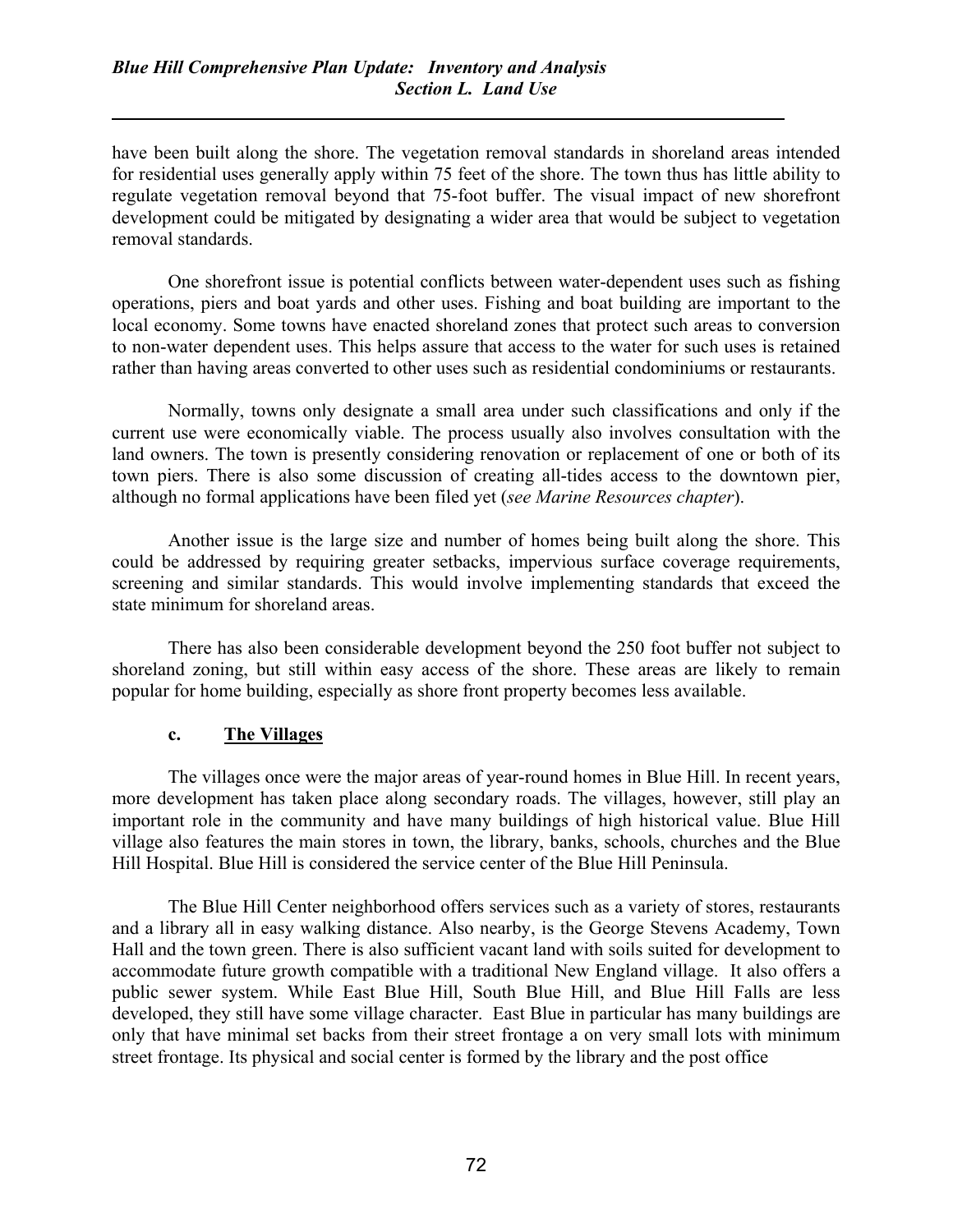Most recent development, however, that has not occurred along or adjacent to the shore has been along the major roads in the rural areas of town rather than in the smaller villages.. The current pattern of development is likely to continue unless the town takes measures to discourage development in the rural areas and encourage development in the villages.

#### d. Downtown Development

l,

As mentioned in the *Transportation* chapter, speeding and traffic volume are major concerns of residents. This was echoed in the survey data. The downtown area is fully developed and there has been very little new construction in recent years. There has been substantial change in business ownership and opening and closing of various establishments. There is a good mixture of restaurants, bookstores, retail outlets, art galleries and service businesses. Estimates for mid-2005 were that there were 83 businesses. These are a major part of the retail employment reported in the Economy section. They also contribute to the economy. In 2002, the last year for which data are available, Blue Hill as a whole generated \$23,870,000 in taxable sales. A good portion of those sales took place in the downtown, which also functions as the service center for surrounding towns. The properties are largely older historic structures (see Historic and Archeological Resources chapter), and infrastructure in the downtown area is stressed. Public sewer is available, but all water is provided by private wells.

 Street parking is limited to two hours duration and, while municipal off-street parking is available nearby (and was recently expanded), finding summer parking is particularly difficult. The town has undertaken a disease-resistant elm tree re-planting program to begin restoration of some of the original character of downtown Blue Hill. Given the historical significance of much of the downtown area (see Historical and Archeological Resources chapter), plans should be made to try to preserve as much of the downtown architecture and history as possible.

 Recent development in the Tenney Hill area (the intersection of Routes 15 and 172, just west of downtown) has been the most rapid in the area. This area has become a de-facto shopping area, which has allowed further development of the Blue Hill commercial base. The existing town sewer system does not reach this area, but growth has continued beyond the sewer lines. Extension of the sewer system to include this area was proposed but defeated at the March, 2004 town meeting (see the Public Services and Facilities chapter). Increases in both the volume and complexity of traffic flow in this area increases the risks of accidents (see the Transportation chapter). The intersection is controlled only by a blinking light. The town may want to think of ways to shape the rate of growth and the flow of traffic in this area.

## e. Remote Areas

 It can be particularly costly for towns to serve new homes in areas such as these if school bus routes and road plowing services must be expanded. Emergency vehicle access is another concern. The road system is currently very limited and those rural roads that do exist are generally narrow and unpaved. Due to their remoteness, these areas are the least suited to accommodating major new development such as large-scale residential subdivisions. However, in response to the growing market demand for affordable housing in the area, seven separate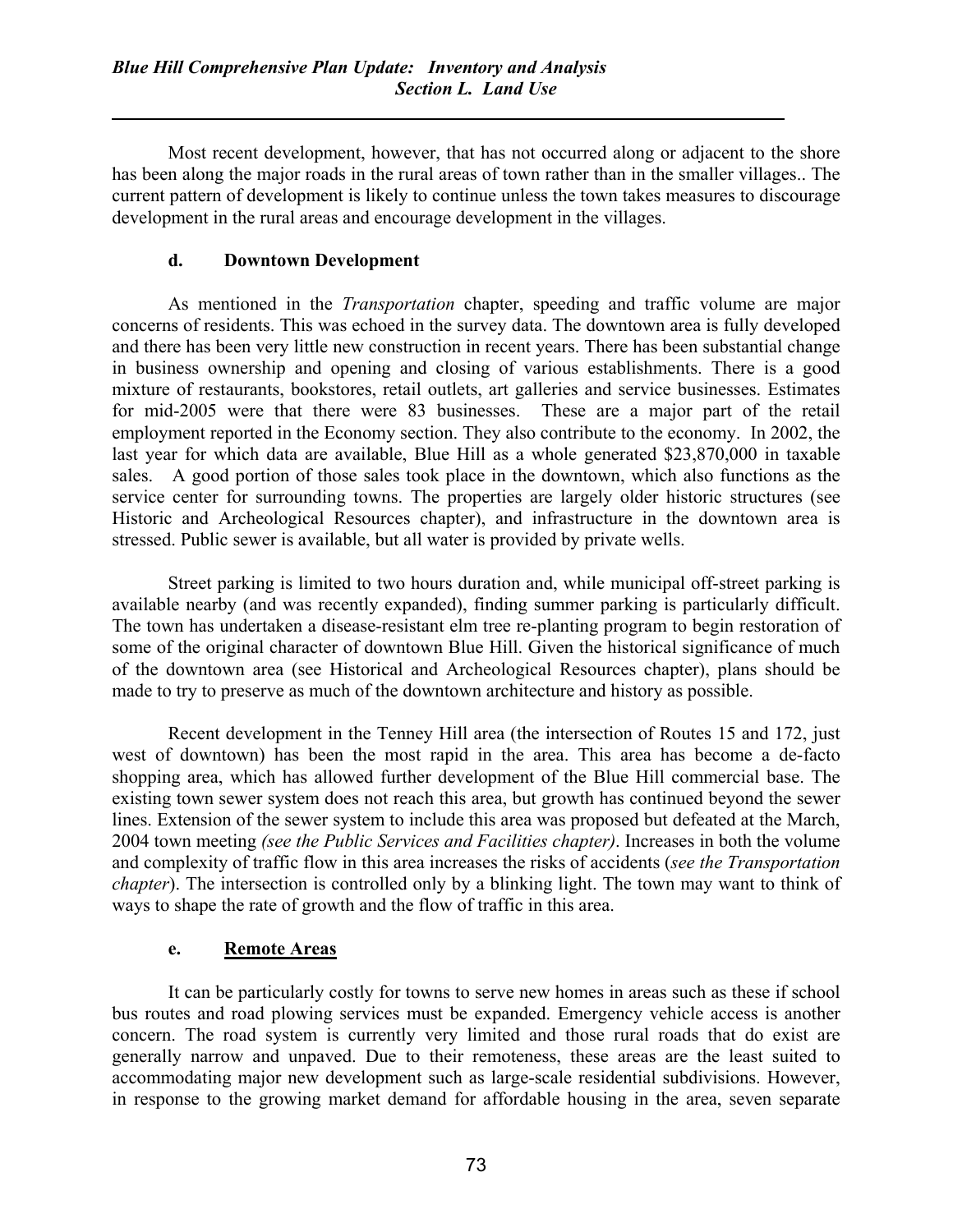subdivisions have been started in recent years. This rapid growth pattern, while desirable in terms of lowering the cost of new home construction, has impacts on road maintenance, emergency service and traffic enforcement demands for the town.

#### 6. Recent Land Use Changes

l,

 The US Census reported that Blue Hill gained 163 year-round residences and lost 9 seasonal homes, with a net gain of 154 units (see the Housing chapter) between 1990 and 2000. However, local tax records indicate that 214 new homes were constructed between 1991 and 2000.The tax records do not indicate whether a house is year-round or seasonal, but 164 of the 214 (77%) new homes had Blue Hill owners. Most of the remaining 50 homes were probably intended as year-round residences being built by owners who planned to move to Blue Hill. An additional 69 houses were built between 2001 and 2003. Changes between 1990 and 2003 are shown on Map # 8 (Development Patterns). As mentioned above, the majority of the recent development has occurred to the southwest of downtown.

#### 7. Areas Suitable for Growth

 While Table L.1 indicates that Blue Hill has ample vacant land, not all of this land is readily developable. The Natural Resources Conservation Service has rated the various soils in town in terms of their potential for low-density urban development (see Table L.2, below). These data are from State sources and differ slightly from the Tax Map data cited above. According to this analysis, about 38 percent of the total land area has a very low potential for development. This data source indicates that 1,236 acres are already developed, or roughly 3% of the total of the town. Of the remaining acreage, 10,963 acres (26.8%) are considered steep slopes and wetlands and therefore are unsuitable for development. That leaves 28,683 acres (or 70.2%) of the town acreage still available for development. Eliminating the 10,449 acres that are rated as very low potential, there remains 18,234 acres (or 44.6%) of the town suitable for future development.

 These soil ratings are based on factors such as soil suitability for septic tank absorption fields, dwellings with basements and local roads and streets. The criteria reflect state-wide standards. There are few areas in the state that don't have at least some soil limitations such as wetness or bedrock near the surface. Map 9 (Development Limitations) shows that very low potential soils are widely scattered throughout town.

 Soils alone, however, should not be considered in determining areas most suited for growth. It is also important to consider wildlife habitats and other natural resource issues, as well as access to roads and other services, existing land uses and citizen wishes. It must be stressed that the soils information shown on the Soils Potential map (see Map 7 Soils) is very general. It should not be used as the sole criterion in determining if a parcel is suitable for development since generalized soil surveys are considered accurate for pieces of land greater than five acres. A more detailed soils survey is generally needed to assess site-specific problems on smaller parcels.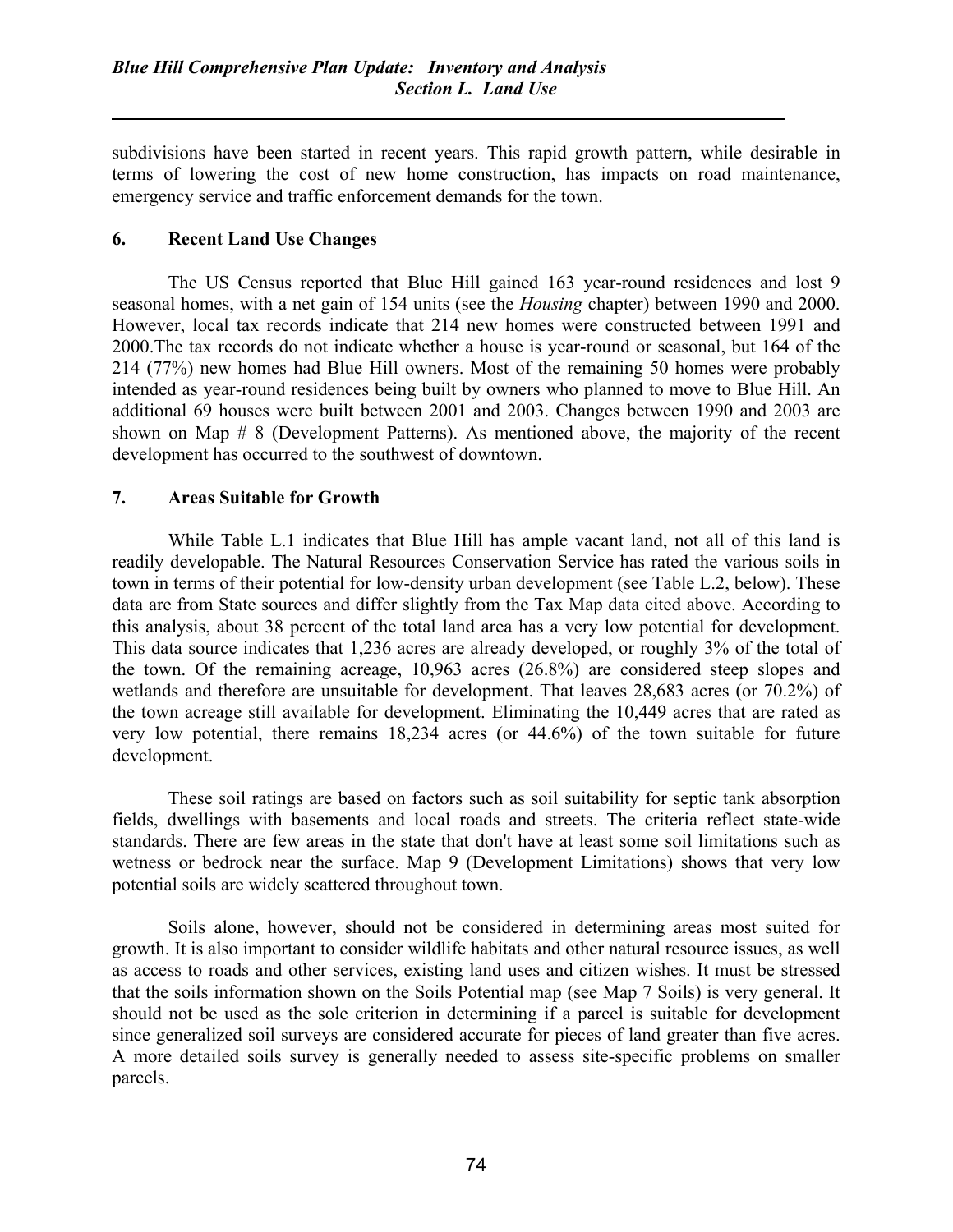l,

| Table L.2                                                                                                                                                                                         |        |         |       |         |        |         |        |         |  |
|---------------------------------------------------------------------------------------------------------------------------------------------------------------------------------------------------|--------|---------|-------|---------|--------|---------|--------|---------|--|
| <b>Soils Potential for Development</b><br><b>LDD</b><br><b>Total</b><br><b>Steep Slopes and</b><br><b>Available for</b><br><b>Developed</b><br>Wetlands<br><b>Potential</b><br><b>Development</b> |        |         |       |         |        |         |        |         |  |
|                                                                                                                                                                                                   | Acres  | Percent | Acres | Percent | Acres  | Percent | Acres  | Percent |  |
| Not rated                                                                                                                                                                                         | 1,186  | 2.9     | 53    | 4.3     | 86     | 0.8     | 1.047  | 3.7     |  |
| Very low                                                                                                                                                                                          | 15,400 | 37.7    | 160   | 12.9    | 4,791  | 43.7    | 10.449 | 36.4    |  |
| Low                                                                                                                                                                                               | 6,897  | 16.9    | 307   | 24.8    | 2,504  | 22.8    | 4,086  | 14.3    |  |
| Medium                                                                                                                                                                                            | 7,685  | 18.8    | 304   | 24.6    | 1,848  | 16.9    | 5,533  | 19.3    |  |
| High                                                                                                                                                                                              | 9,672  | 23.7    | 407   | 32.9    | 1,731  | 15.8    | 7,534  | 26.3    |  |
| Very high                                                                                                                                                                                         | 42     | 0.1     | 5     | 0.4     | 3      | 0.1     | 34     | 0.1     |  |
| Total                                                                                                                                                                                             | 40,882 | 100.0   | 1,236 | 100.0   | 10,963 | 100.0   | 28,683 | 100.0   |  |

#### 8. Current Land Use Regulation Measures

 Construction within Blue Hill is monitored by an "Intent to Alter or Construct Buildings" form. This notice is required for any improvement in real estate which increases the value of the property by \$250 or more. Failure to file this notice is subject to a \$100 fine. There is no fee associated with filing this notice, and it does not require review by the planning board. This notice merely serves to 1.) keep the town informed of development changes, 2.) notify the tax assessor of changes in real estate values, and 3.) notify the life safety officials of changes in buildings in town.

 Commercial and subdivision developments are more closely monitored by the town. Commercial development requires a site plan filing and planning board review. Land or building subdivisions involving 3 or more separations within a 5 year period also require subdivision review.

 On-site waste disposal (septic) systems and interior plumbing are governed by state standards and require permits. Occupancy permits are not required, although an inspection for fire and Americans with Disabilities Act (ADA) life safety codes is required for new construction.

 The shoreland area standards are consistent with the state minimum guidelines. The town also has a site plan review ordinance that applies to commercial, retail, industrial, institutional and multi-family uses. The most immediately apparent deficiencies in town land use regulation are the lack of town-wide zoning and a building permit ordinance. The site plan review ordinance also needs more specific development review standards.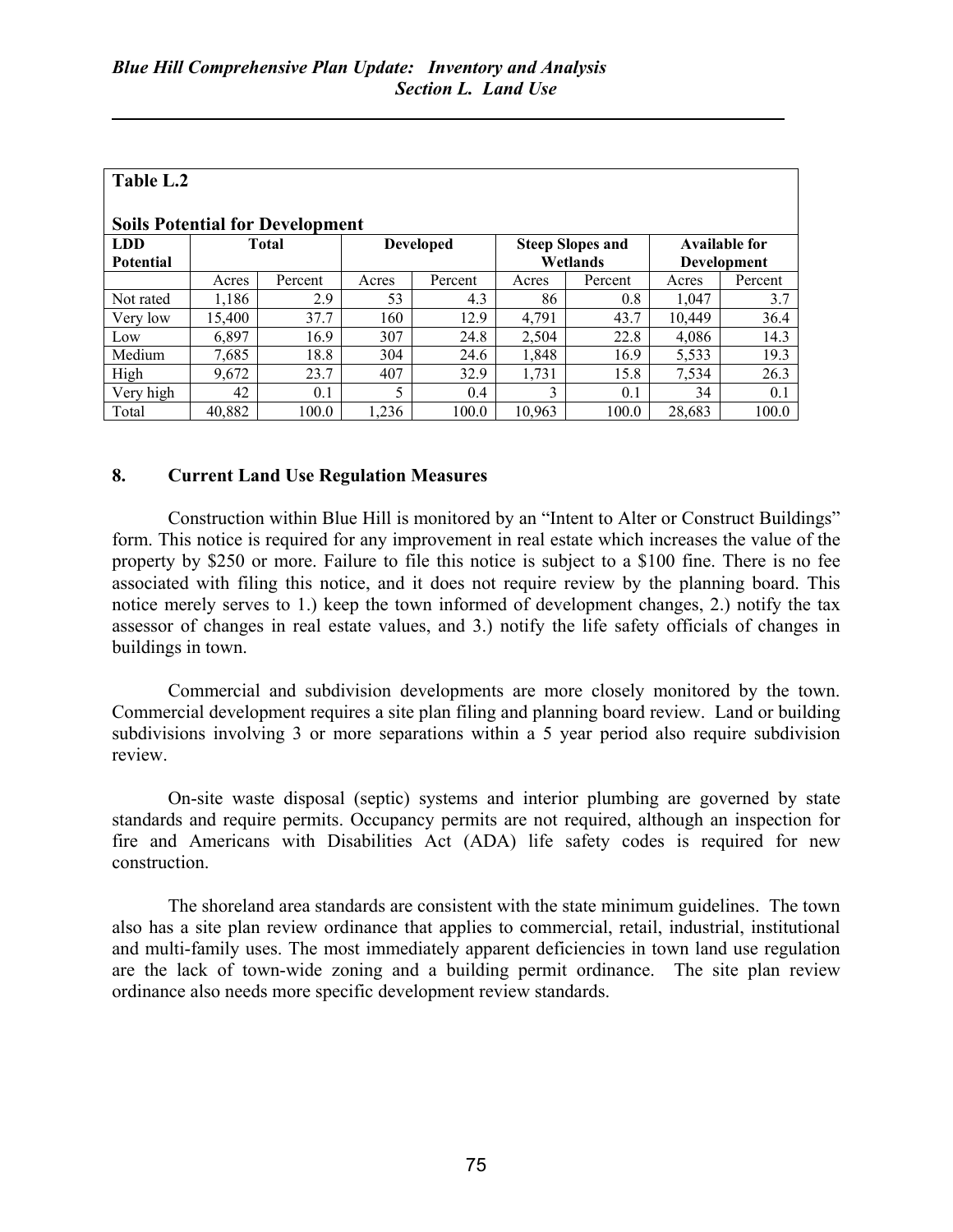## 9. Projected Land Acreage Needed for Development

l,

 A general estimate of the land needed for development between 2000 and 2015 can be made using the dwelling unit projections from the Housing chapter and other expected growth trends. The dwelling unit projections assume 273 additional new year-round homes by 2015. To allow for a faster than expected rate of growth and for any second homes, the plan assumes that 350 units will be built in fifteen years. Assuming an average of one acre of land per unit, this would mean 350 additional acres of residential land by the year 2015.

 This is a straight-line projection based on the past 14 years of growth. For planning purposes, however, it is better to plan for higher growth than to be left unprepared for a faster than expected growth rate.

 Commercial development has been sporadic. Given past trends, there may be another 30 to 50 acres of commercial development by 2015. Most development in Blue Hill is expected to be very small scale (such as antique shops and other owner-operated businesses catering to tourists) or expansions of existing uses such as inns and boat yards. However, the South Street and Mines Road area of town is one where considerable commercial development pressure could be felt in the next decade. Recent commercial development at this location has been accelerating. A secondary, more residential growth area, is also occurring to the east of town along Route 172 heading toward Ellsworth.

 There may also be an increase in conservation land if more properties are placed under conservation easements. This is especially likely if the town actively promotes such measures. There is no way to estimate how many acres would be protected by such easements. The challenge is for the town to grow in a way that minimizes sprawl while also limiting any restrictions on how owners might choose to use their land.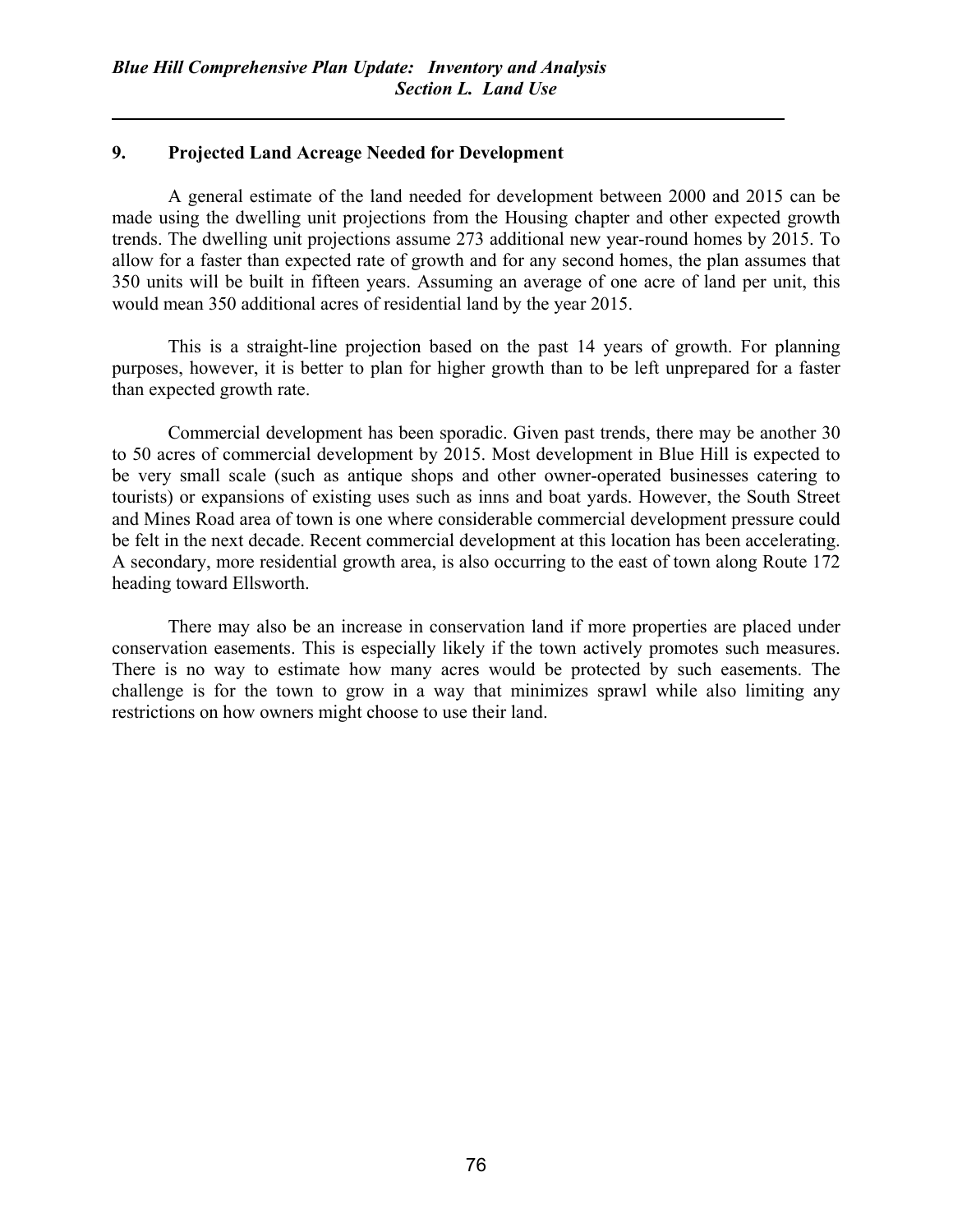#### M. FISCAL CAPACITY

#### 1. Purpose

 Although high property tax rates are a problem in many towns in Hancock County, they are not as significant a problem in Blue Hill. Blue Hill has lower tax rates than many of the 37 towns comprising Hancock County and continues to run a small revenue surplus. With an average growth rate of over 5% in total valuation, the town has been able to keep ahead of the costs of doing business in the expensive state of Maine. The town's excellent location, near Acadia National Park and Bangor, has made it a natural service center for the peninsula area as well as an excellent location for those seeking to live in a town that is not crowded, yet is well serviced. These factors have led the town to have one of the highest growth rates in the county. However, like many attractive towns on the coast of Maine, it is experiencing a growth in retirees who may not want to fund larger and larger school budgets for dwindling school populations. As the nature and needs of the town's population changes, a comprehensive plan is needed to examine fiscal trends in the town to make certain that the town will continue to operate for the benefit of all of its citizens and assure the best use of their tax dollars. Specifically, this section will:

- a. summarize Blue Hill's current fiscal conditions;
- b. discuss recent revenue and expenditure patterns;
- c. predict likely future revenue and expenditure trends; and
- d. assess Blue Hill's capacity to finance capital expenditures for the next ten years.

#### 2. Key Findings and Issues

 Blue Hill has a lower tax assessment per capita than most of its immediate neighbors. Property tax assessments increased at an after-inflation rate of 7% between 1994 and 2002. This was higher than the Hancock County average increase of 4 percent. The tax base is primarily residential, though the town does have a small commercial /service industry, which helps keep total valuation high.

#### 3. Public Opinion Survey and Community Workshop Results

 The public opinion survey asked respondents to indicate their priorities (three most important issues from a list provided - see Survey Results) for spending the town's future tax dollars. The highest response was for road maintenance, receiving 68% endorsement. At the time of the survey (summer 2003), State Route 15 from Orland to Blue Hill was in very bad shape and scheduled for reconstruction, so that may well have impacted this particular question, even though it was not a town tax matter.

 The second highest issue for increased tax expenditure was education, with a 56% endorsement. This concern echoed a survey-wide theme of more services for youth and a general concern about the out-migration of youth in the area.

 The remainder of items that were endorsed was largely clustered in the 18-29% range. Within that cluster, marine resources improvements received 29%, downtown parking, 27% and police protection, 25%. Overall, 88 % were concerned about property taxes.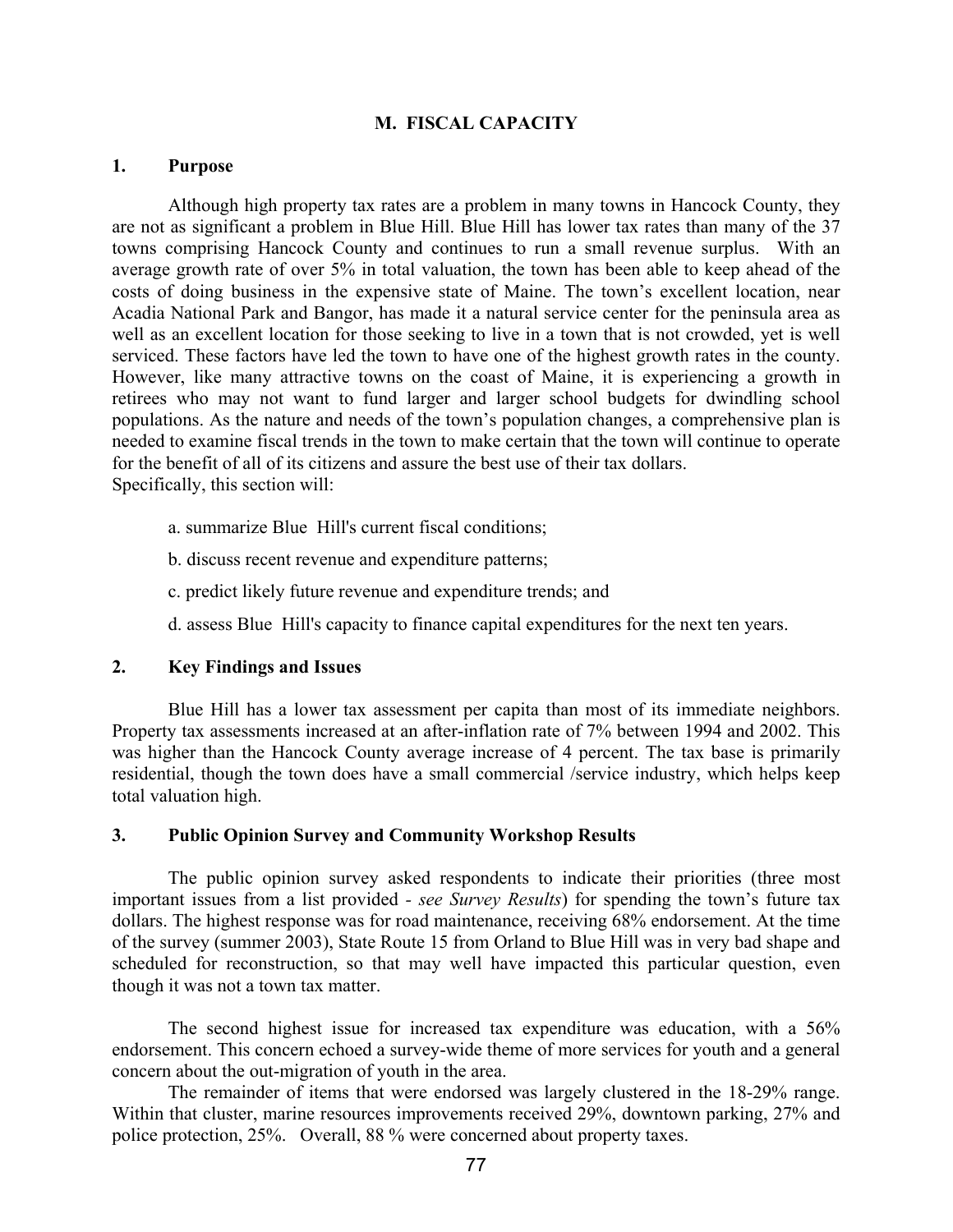## 4. Valuation and Tax Assessment

l,

 Blue Hill's ability to raise tax revenue is dependent largely on its tax base or valuation. As seen in Table M.1, Blue Hill's state equalized valuation increased from \$255,450,000 to \$357,050,000. This is an increase of 40 percent in eight years in real dollars, but only 7% in inflation adjusted values.

 There has also been an increase in the property tax burden. The total money raised through property taxes increased from \$2,550,138 to \$3,836,214 (as reported by the Maine Bureau of Taxation). This was a real (adjusted for inflation) increase of 16 percent. Property tax assessments thus increased at a faster rate than the valuation over the eight-year period. If property taxes continue to increase faster than the valuation, this would likely mean a greater burden on all taxpayers in town.

 It is useful to compare valuation trends in Blue Hill to those of other Hancock County towns. As seen in Table M.2, Blue Hill's 2002 state equalized valuation per capita was higher than all other towns. On a per capita basis, the 2002 property tax assessment in Blue Hill was \$1,458 (see Table M.2). This is about 17% percent higher than the Hancock County average. These per capita figures are for year-round residents only. They do not reflect the share of the property tax burden assumed by non-resident landowners.

| <b>Table M.1</b>                                                             |                              |                                  |                        |                             |  |  |  |  |  |
|------------------------------------------------------------------------------|------------------------------|----------------------------------|------------------------|-----------------------------|--|--|--|--|--|
| <b>State Equalized Valuation and Property Tax Assessment Trends</b>          |                              |                                  |                        |                             |  |  |  |  |  |
| <b>Blue Hill, 1993-2002</b>                                                  |                              |                                  |                        |                             |  |  |  |  |  |
| Year                                                                         |                              | <b>State Equalized Valuation</b> | <b>Town Commitment</b> |                             |  |  |  |  |  |
|                                                                              | Current Dollars <sup>1</sup> | 2002 Dollars <sup>2</sup>        | $ Current\,Dollars^1 $ | $2002$ Dollars <sup>2</sup> |  |  |  |  |  |
| 1994                                                                         | \$255,450,000                | \$332,085,000                    | \$2,550,138            | \$3,315,179                 |  |  |  |  |  |
| 1995                                                                         | \$268,450,000                | \$340,931,000                    | \$2,694,437            | \$3,421,934                 |  |  |  |  |  |
| 1996                                                                         | \$274,950,000                | \$338,188,000                    | \$2,947,051            | \$3,624,872                 |  |  |  |  |  |
| 1997                                                                         | \$291,250,000                | \$346,587,000                    | \$3,137,196            | \$3,733,263                 |  |  |  |  |  |
| 1998                                                                         | \$291,400,000                | \$340,938,000                    | \$3,197,130            | \$3,740,642                 |  |  |  |  |  |
| 1999                                                                         | \$303,650,000                | \$346,161.000                    | \$3,377,624            | \$3,850,491                 |  |  |  |  |  |
| 2000                                                                         | \$319,800,000                | \$348,582,000                    | \$3,668,249            | \$3,998,391                 |  |  |  |  |  |
| 2001                                                                         | \$336,700,000                | \$350,168,000                    | \$3,687,531            | \$3,835,032                 |  |  |  |  |  |
| 2002                                                                         | \$357,050,000                | \$357,050,000                    | \$3,836,214            | \$3,836,214                 |  |  |  |  |  |
| 1994-2002 Change                                                             | 40%                          | 7%                               | 50%                    | 16%                         |  |  |  |  |  |
| <b>SOURCE:</b> Maine Bureau of Taxation, Municipal Valuation Return Summary. |                              |                                  |                        |                             |  |  |  |  |  |

Inflation adjustments made using U.S. Dept. of Labor Consumer Price Index.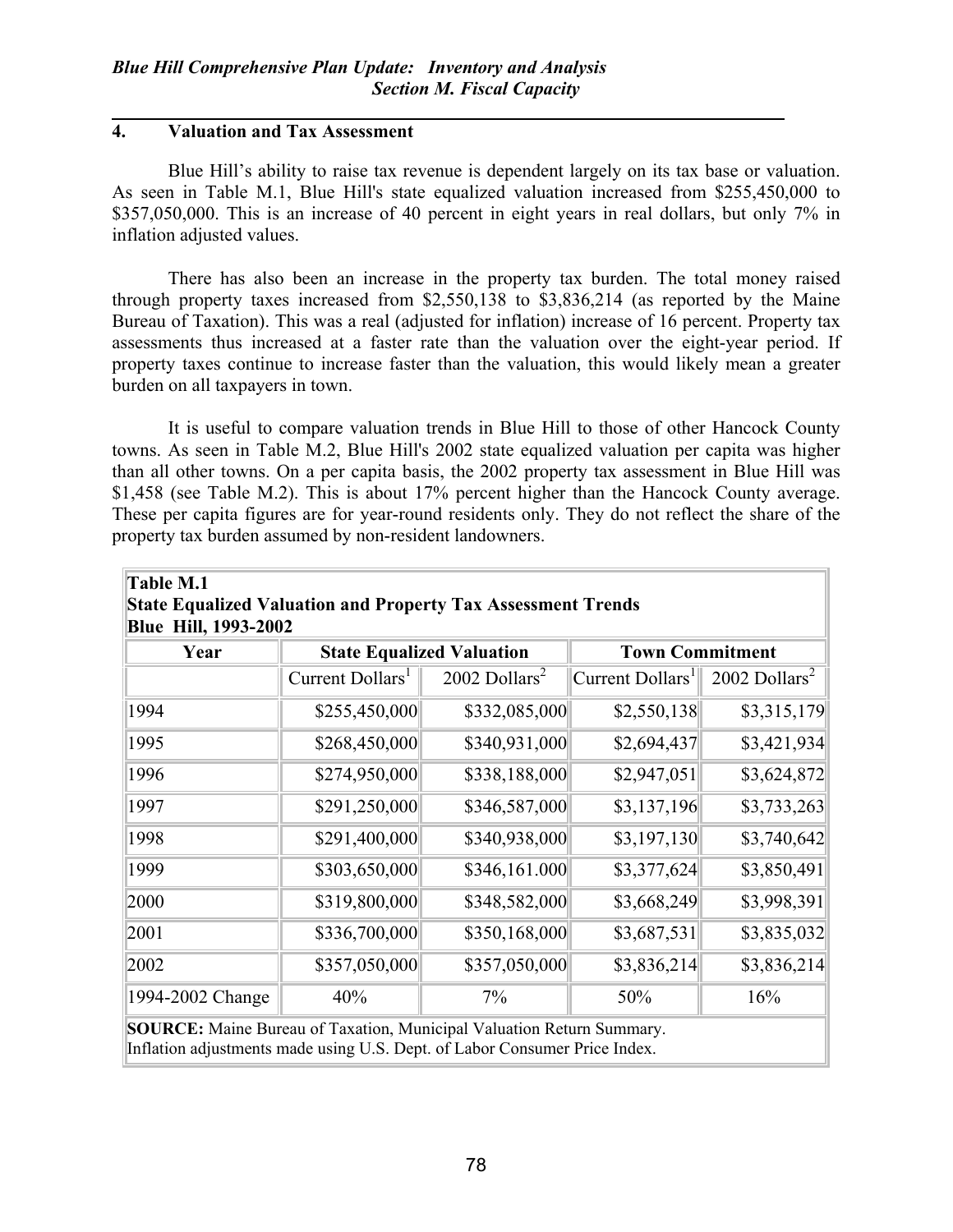| Table M.2<br><b>Valuation and Tax Spending (Assessment)</b>                             |            |                                                                         |                      |              |            |  |  |
|-----------------------------------------------------------------------------------------|------------|-------------------------------------------------------------------------|----------------------|--------------|------------|--|--|
|                                                                                         |            | Brooklin, Brooksville, Blue Hill, Sedgwick Deer Isle and Hancock County |                      |              |            |  |  |
|                                                                                         | 2002       | 2002 State                                                              | 2002 State           | 2002 Tax     | $2002$ Tax |  |  |
|                                                                                         | Population | Equalized                                                               | <b>Valuation Per</b> | Assessment   | Assessment |  |  |
|                                                                                         | Estimate   | Valuation                                                               | Capita               |              | Per Capita |  |  |
| <b>Brooklin</b>                                                                         | 932        | \$140,200,000                                                           | \$150,429            | \$1,286,973  | \$1,381    |  |  |
| <b>Brooksville</b>                                                                      | 898        | \$155,200,000                                                           | \$172,829            | \$1,208,002  | \$1,345    |  |  |
| Blue Hill                                                                               | 2,316      | \$303,650,000                                                           | \$131,110            | \$3,377,624  | \$1,458    |  |  |
| Sedgwick                                                                                | 1,088      | \$80,200,000                                                            | \$73,713             | \$1,160,045  | \$1,066    |  |  |
| Deer Isle                                                                               | 1,826      | \$213,900,000                                                           | \$117,141            | \$2,175,155  | \$1,191    |  |  |
| Hancock<br>County                                                                       | 49,840     | \$5,055,400,000                                                         | \$101,433            | \$62,015,180 | \$1,244    |  |  |
| <b>SOURCE:</b> Maine Bureau of Taxation, Municipal Valuation Return Statistical Summary |            |                                                                         |                      |              |            |  |  |

| Table M.3<br><b>Tax Spending (Commitment)</b><br>Brooklin, Brooksville, Blue Hill, Sedgwick, Deer Isle and<br><b>Hancock County: 1995-1999</b> |              |              |              |              |              |     |       |  |
|------------------------------------------------------------------------------------------------------------------------------------------------|--------------|--------------|--------------|--------------|--------------|-----|-------|--|
| 2002<br>1997<br>1998<br>1995<br>1996<br>Percent<br><b>Increase</b><br>1995-2002                                                                |              |              |              |              |              |     |       |  |
| <b>Brooklin</b>                                                                                                                                | \$1,042,775  | \$1,047,694  | \$1,065,214  | \$1,209,885  | \$1,636,528  | 57% | 11%   |  |
| Brooksville                                                                                                                                    | \$1,049,405  | \$1,077,712  | \$1,070,814  | \$1,135,785  | \$1,382,925  | 31% | $4\%$ |  |
| <b>Blue Hill</b>                                                                                                                               | \$2,694,437  | \$2,947,051  | \$3,137,196  | \$3,197,130  | \$3,836,214  | 42% | 3%    |  |
| Sedgwick                                                                                                                                       | \$929,113    | \$1,075,840  | \$1,094,745  | \$1,091,617  | \$1,520,359  | 63% | 12%   |  |
| Deer Isle                                                                                                                                      | \$1,861,767  | \$1,958,494  | \$1,992,063  | \$1,986,541  | \$2,869,542  | 54% | 5%    |  |
| Hancock<br>County                                                                                                                              | \$53,552,500 | \$56,713,933 | \$58,330,228 | \$59,772,696 | \$79,641,255 | 48% | 4%    |  |

 Property tax burdens can also be measured by comparing the various types of property in a town. As seen in Table M.4, Blue Hill has just over \$220,100 in taxable personal property (items such as machinery or major pieces of office equipment) or just under 0.1 percent of the total valuation. This compares to an average of 6 percent for Hancock County. The Hancock County average, however, is skewed by those few towns with large industries. Bucksport, for example, has about 80 percent of all reported personal property in the county.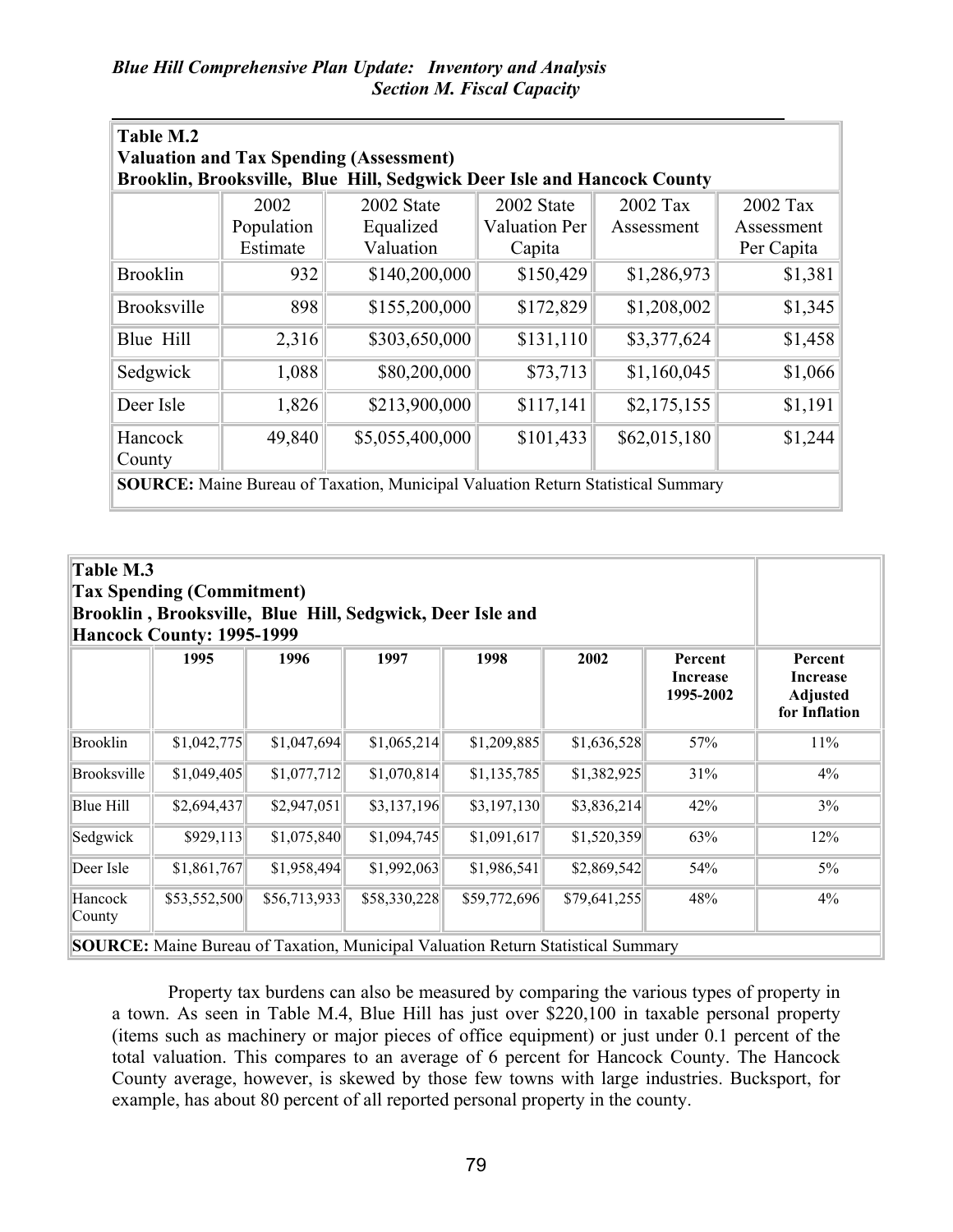## Blue Hill Comprehensive Plan Update: Inventory and Analysis Section M. Fiscal Capacity

l, Blue Hill according to state figures, has about 31 million worth of tax-exempt property. This includes about \$126,000 in state property and \$14 million in property owned by "public municipal corporations," which would include town-owned property. There is also about \$800,000 worth of veteran exemptions in town. Other tax-exempt property includes churches (about \$1.7million), fraternal organizations (\$365,000), charitable properties (\$11.4 million) and literary and scientific organizations (\$1.7 million). Overall, this property amounts to about 8 percent of the total state valuation.

# Table M.4 Total Valuation by Type, 2003

| <b>Town</b>                                                                             | <b>Personal</b><br><b>Property</b> | Percent | <b>Industrial</b><br><b>Valuation</b> | Percent | <b>Exempt</b><br><b>Property</b> | Percent |  |
|-----------------------------------------------------------------------------------------|------------------------------------|---------|---------------------------------------|---------|----------------------------------|---------|--|
| <b>Brooklin</b>                                                                         | \$1,070,000                        | $0.8\%$ | \$4,202,400                           | 3.1%    | \$3,541,304                      | 3%      |  |
| <b>Brooksville</b>                                                                      | \$39,350                           | $0.0\%$ | \$0                                   | $0.0\%$ | \$5,721,300                      | 4%      |  |
| Blue Hill                                                                               | \$220,600                          | $0.1\%$ | \$0                                   | $0.0\%$ | \$31,061,600                     | 8%      |  |
| Sedgwick                                                                                | \$134,550                          | $0.1\%$ | \$0                                   | $0.0\%$ | \$0                              | $0\%$   |  |
| Deer Isle                                                                               | \$206,200                          | $0.3\%$ | \$206,200                             | $0.3\%$ | \$6,432,500                      | 9%      |  |
| Hancock<br>County                                                                       | \$293,840,097                      | $6.0\%$ | \$321,488,251                         | 6.6%    | \$621,256,185                    | 13%     |  |
| <b>SOURCE:</b> Maine Bureau of Taxation, Municipal Valuation Return Statistical Summary |                                    |         |                                       |         |                                  |         |  |

## 5. Current and Future Revenue Trends

 Education remains the single largest expenditure in Blue Hill. Table M.5 compares state school subsidies and local appropriations for education. Overall school spending in Blue Hill increased at an after-inflation rate of 13 percent between 1994 and 2002. In recent years Blue Hill has received state assistance in retiring its school debt, but has not received any basic school funding. Under Maine's school funding law, towns with high valuation receive minimal state general funding for education. This means that the basic source of revenue for education and most other town services comes from property taxes. State Education Funds to Blue Hill have declined by 68% in inflation adjusted dollars for this time period.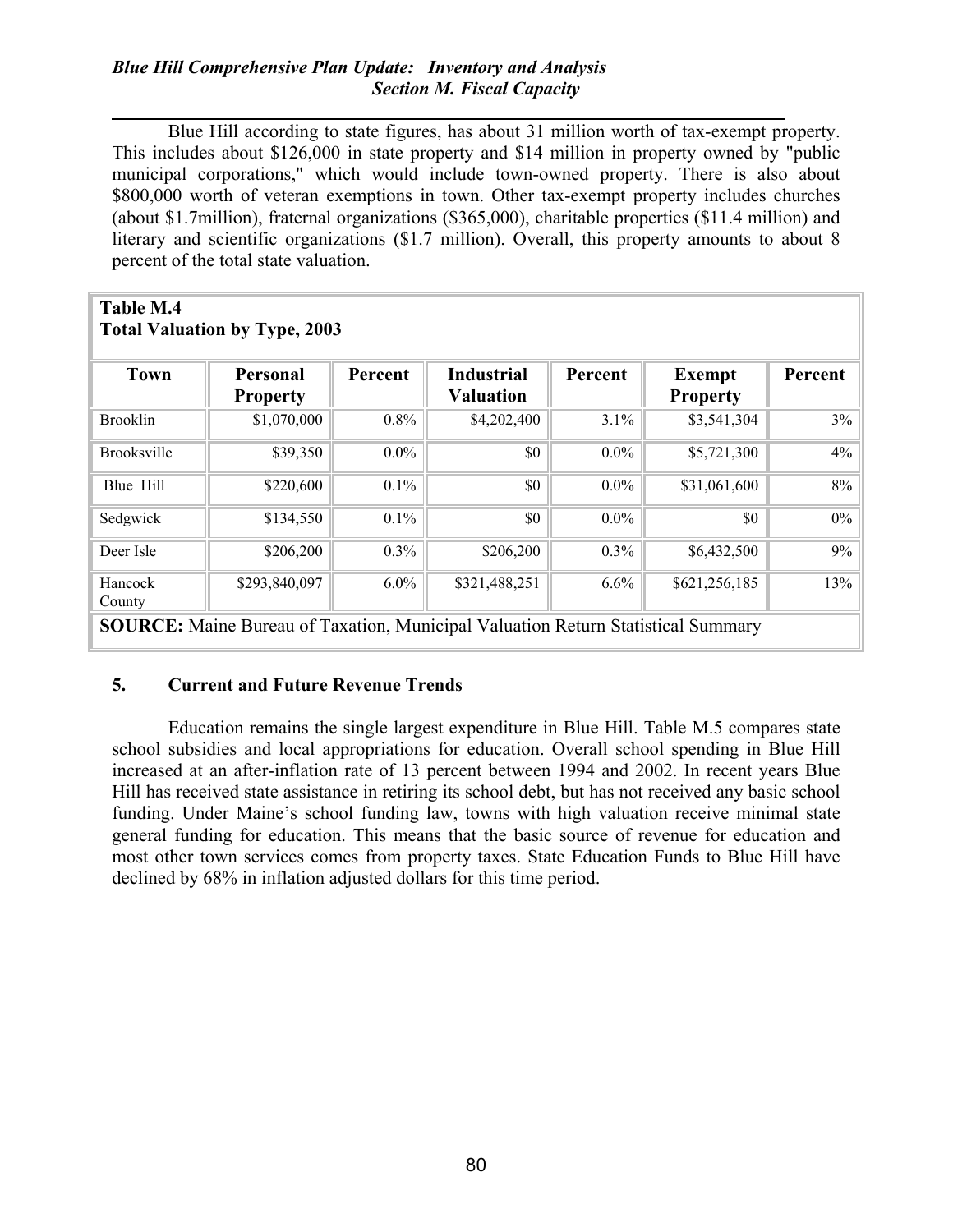l,

| Table M.5<br><b>Blue Hill State School Subsidies and Local</b><br><b>Expenditures</b>                                                                                                                     |                                   |                                     |                                           |                                   |              |  |  |  |
|-----------------------------------------------------------------------------------------------------------------------------------------------------------------------------------------------------------|-----------------------------------|-------------------------------------|-------------------------------------------|-----------------------------------|--------------|--|--|--|
| Year                                                                                                                                                                                                      | <b>State</b><br><b>Foundation</b> | <b>State</b><br><b>Debt Service</b> | <b>Total State</b><br>Amount <sup>1</sup> | <b>Municipal</b><br><b>Amount</b> | <b>Total</b> |  |  |  |
| 1994                                                                                                                                                                                                      | \$103,729                         | \$234,541                           | \$338,270                                 | \$1,928,723                       | \$2,226,994  |  |  |  |
| 1996                                                                                                                                                                                                      | 000                               | \$255,004                           | \$255,004                                 | \$2,433,656                       | \$2,688,661  |  |  |  |
| 1998                                                                                                                                                                                                      | \$12,128                          | \$178,333                           | \$190,462                                 | \$2,679,011                       | \$2,869,473  |  |  |  |
| 2000                                                                                                                                                                                                      | 000                               | \$178,827                           | \$178,827                                 | \$2,895,591                       | \$3,074,418  |  |  |  |
| 2002                                                                                                                                                                                                      | 000                               | \$138,747                           | \$138,747                                 | \$3,141,749                       | \$3,280,496  |  |  |  |
| % increase/decrease                                                                                                                                                                                       |                                   |                                     | 60% decrease                              | 62% increase                      | 47% increase |  |  |  |
| % change adjusted for<br>68% decrease<br>23% increase<br>13% increase<br>inflation 2002\$                                                                                                                 |                                   |                                     |                                           |                                   |              |  |  |  |
| These figures are from the school's fiscal year and may differ from town<br>figures, which are based on the calendar year.<br>SOURCE: Town Reports as compiled by the HCPC and Pat Henry, School Union 93 |                                   |                                     |                                           |                                   |              |  |  |  |

## 6. Current and Future Expenditure Trends

 Table M.6 compares selected expenditures between 1994 and 2003 adjusted for inflation. The most rapid spending increases were in administration and the fire department. All other categories except social security payments and town roads and bridges increased at a rate above that of inflation.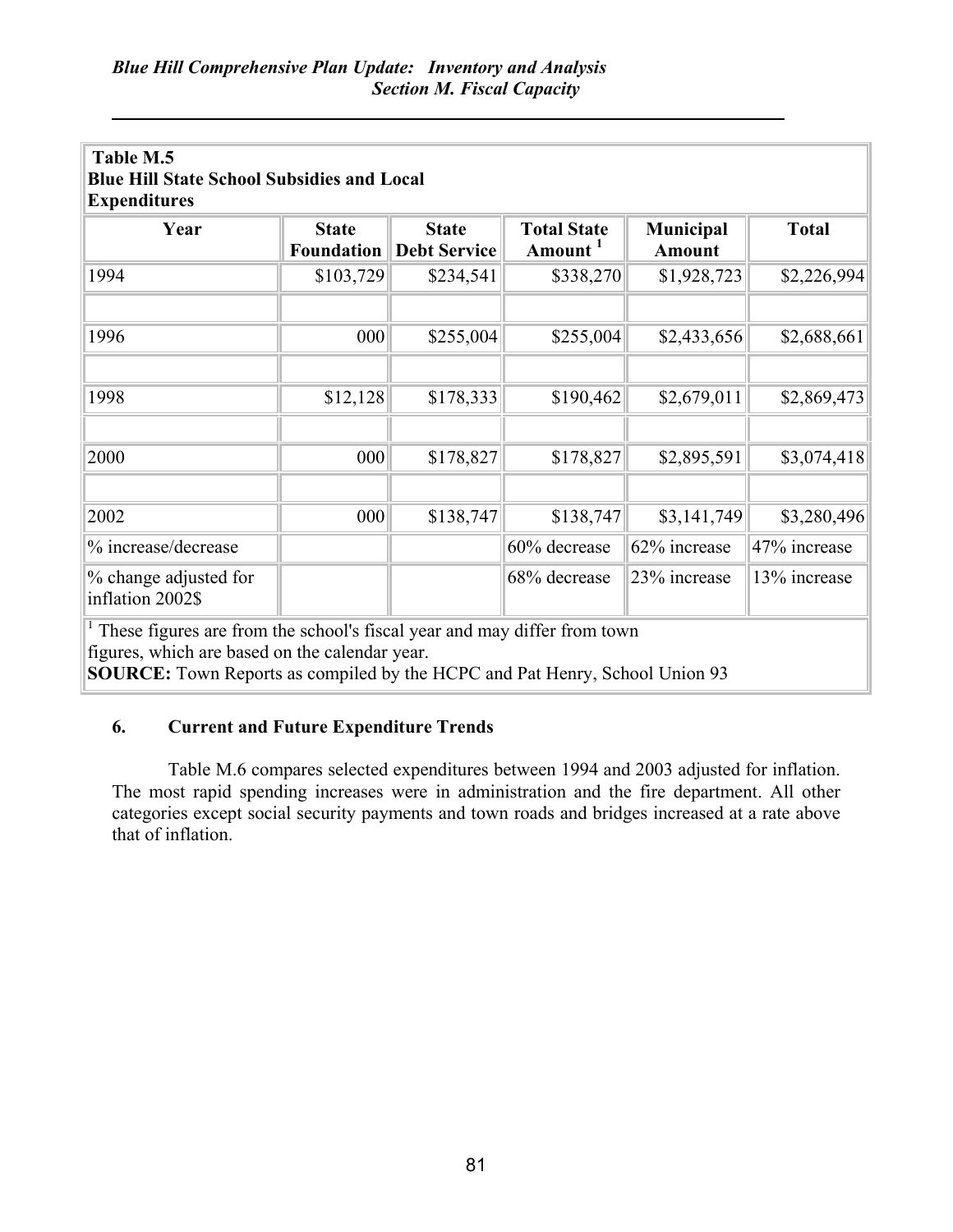l,

| Table M.6<br><b>Comparison of Selected Expenditures</b><br>1994 and 2003 |                       |                                          |                       |                                                 |  |  |  |
|--------------------------------------------------------------------------|-----------------------|------------------------------------------|-----------------------|-------------------------------------------------|--|--|--|
| <b>Item</b>                                                              | 1994<br><b>Amount</b> | 1994<br><b>Amount</b> in<br>2003 Dollars | 2003<br><b>Amount</b> | <b>Constant Dollar</b><br><b>Percent Change</b> |  |  |  |
| Administration                                                           | \$88,000              | \$111,760                                | \$192,294             | 41%                                             |  |  |  |
| Town<br>Roads/Bridges                                                    | \$99,000              | \$125,730                                | \$238,000             | 47%                                             |  |  |  |
| <b>Winter Roads</b>                                                      | \$80,000              | \$101,600                                | \$181,000             | 43%                                             |  |  |  |
| Solid Waste                                                              | \$79,488              | \$100,949                                | \$132,500             | 23%                                             |  |  |  |
| Fire Department                                                          | \$48,771              | \$61,939                                 | \$74,900              | 17%                                             |  |  |  |
| County Tax                                                               | \$120,061             | \$152,477                                | \$248,911             | 38%                                             |  |  |  |
| Health Insurance                                                         | \$22,648              | \$28,762                                 | \$31,500              | 9%                                              |  |  |  |
| Education                                                                | \$1,928,723           | \$2,449,478                              | \$3,220,227           | 23%                                             |  |  |  |
| Blue Hill Memorial<br>Library                                            | \$22,000              | \$27,940                                 | \$35,000              | 20%                                             |  |  |  |
| <b>Street Lights</b>                                                     | \$9,000               | \$11,430                                 | \$10,000              | (14%)                                           |  |  |  |
| <b>SOURCE:</b> Town Reports as compiled by the HCPC, and R. Bauer        |                       |                                          |                       |                                                 |  |  |  |

 Most of the capital expenditures Blue Hill faces in the next few years are related to the Schools. If the town undertakes dock or other public access to salt water improvements, these may also require capital expenditures. These improvements may involve matching state grant funds.

 The town may also have to consider extra funding for road rebuilding and repair. Recent changes in the state's municipal road reimbursement formula further restrict how state money can be spent. Funds may be used only for capital projects such as building and rebuilding of roads and hot-topping projects with a 2-inch minimum layer of pavement.

## 7. Municipal Debt and Capital Financing

 Blue Hill presently has a relatively low volume of debt when compared to the maximum debt allowed by state law. Towns may borrow up to 15 percent of their total state valuation, which in Blue Hill's case would be about \$20 million in 2000. About half of the debt must be reserved for educational purposes. Currently, the only debt is for the school. Since the school is presently well under capacity, there is little likelihood of any additional debt being incurred for at least ten years.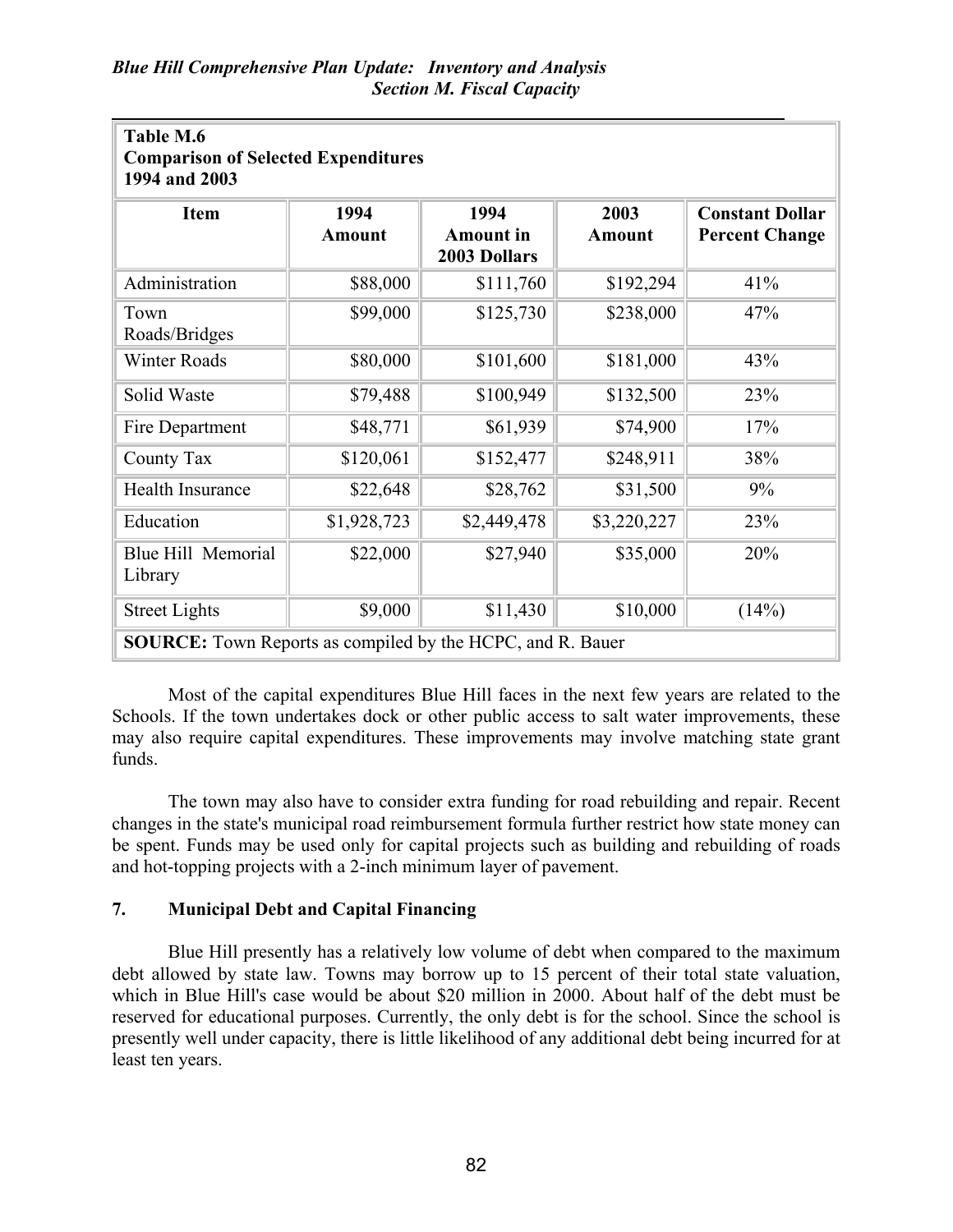#### N. INVENTORY AND ANALYSIS SUMMARY

#### 1. Purpose

This chapter is a summary of the Inventory and Analysis phase of the comprehensive plan. It summarizes the key issues faced by Blue Hill and serves as the basis of the Goals and Objectives section. The first part of this chapter identifies the priority issues. The second part identifies the key issues from each chapter of the Inventory and Analysis. The text of this second part is taken verbatim from the Key Findings and Issues section of each individual chapter. The third part identifies the major regional issues Blue Hill faces.

#### 2. Priority Issues

Blue Hill is experiencing a period of rapid population growth due to a high rate of inmigration. While the overall population is growing, school enrollment is declining. The combination of high housing costs in relation to incomes and limited job opportunities that pay a livable wage means that there a few opportunities for families of child-bearing years in Blue Hill.

The population growth has placed greater demand on town services. For example, police protection needs have expanded. The town's road system has faced increased traffic and parking is a problem in several parts of town.

There is also increased demand on public access points to salt (especially under all tide conditions) and fresh water and other recreation facilities. The demand on recreation land has been aggravated as more land traditionally used for hunting, fishing and hiking is posted against such uses. The quality and quantity of domestic water supplies is another important issue facing the town as it grows.

## 3. Key Findings and Issues

## A. Population

While the school-aged population continued to increase between 1990 and 2000, there was a decrease in the number of pre-school-age children and those between the age of 18 and 44. This means that future decreases are likely in school enrollment. The number of persons between the age of 45 and 64 increased by 152 percent. The total year-round population in town between 1990 and 2000 increased by 23 percent (from 1,941 to 2,390). By 2015, the town is projected to have a year-round population of 3,000. Median household incomes were over the county median in 1990 and below that median in 2000. Also, the poverty rate in town increased by 45 percent during this period.

## B. Economy

Blue Hill has had unemployment rates below the county average in recent years. It has a higher percentage of persons employed in health, education and professional positions than does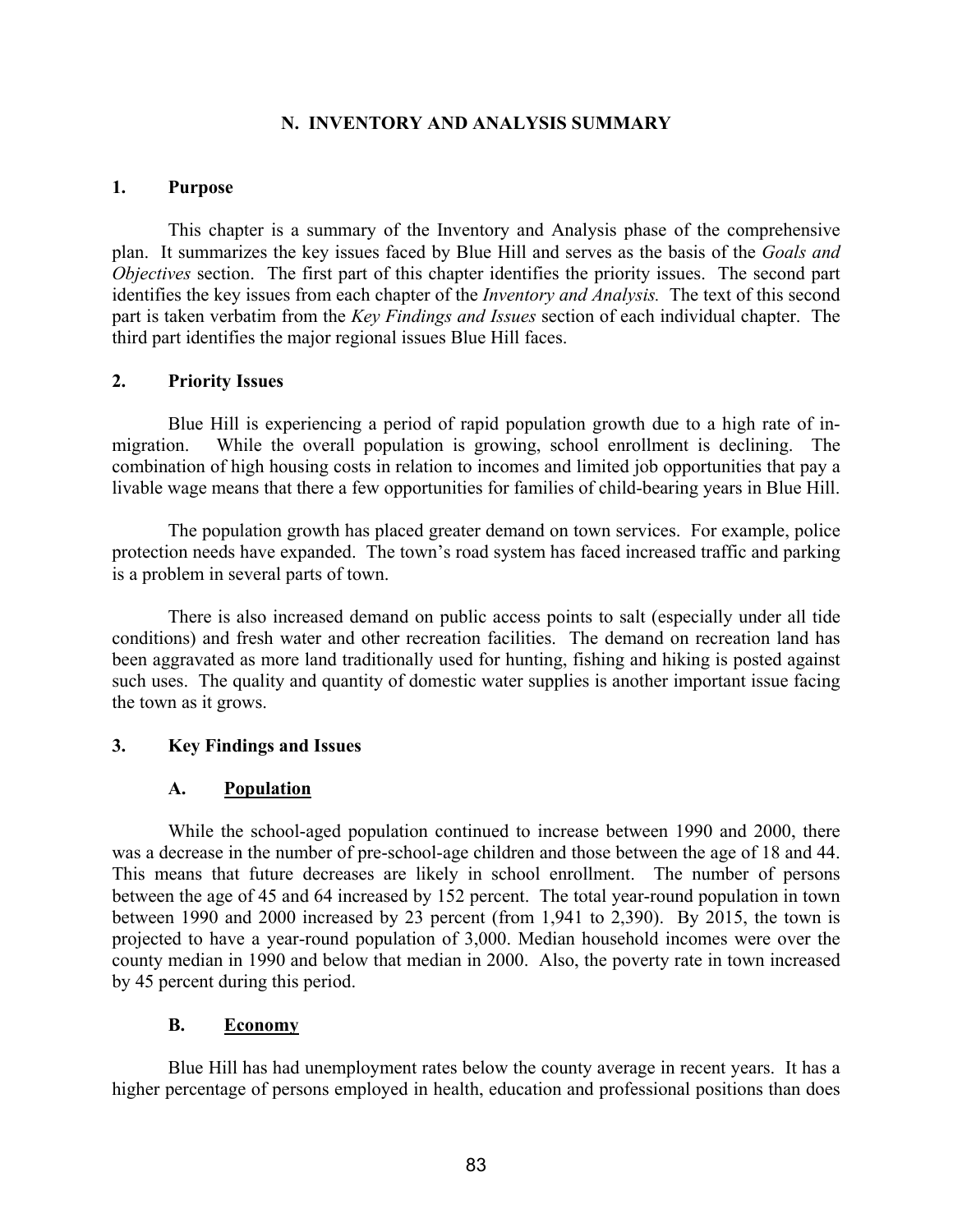the county as a whole. There is a 22 percent self-employment rate. Commuting times increased between 1990 and 2000.

## C. Housing

Housing sales prices are well above the county median while household incomes are below the county median. This seriously limits opportunities for first-time home buyers. There is also a serious shortage of lower cost rental opportunities.

Between 1970 and 2000, there was a 67 percent increase in the number of year-round homes and a 243 percent increase in the number of second homes. There was a minor decrease in the number of second homes between 1990 and 2000 as second homes were converted to yearround use. The plan predicts a 25 percent increase in the number of year-round homes between 2000 and 2015.

## D. Transportation

Blue Hill currently has approximately 60 miles of public ways. Roads are broken down into major classifications as follows: State highways/major urban collector routes, consisting of 19.15 miles; state highways/minor collector routes, consisting of 15.4 miles, and town ways (25.6 miles) making up the balance. Major issues facing the town at this time are the dramatic vehicular congestion in the downtown area on a seasonal basis, the high accident volume associated with the intersection of South Street/Mines Road and Tenney Hill and the high rate of speed of vehicles operating within the village proper. Ongoing issues facing the town are a lack of off-street parking in the downtown area, and the desire for adequate and safe sidewalks for pedestrians to use.

## E. Public Services and Facilities

One area of concern is the dwindling school enrollment in Blue Hill. Another is the difficulty in recruiting volunteers to serve on the fire department. A third is the inadequacy of police protection. The lack of downtown parking and inadequate sidewalks/condition are also issues.

## F. Recreation

Blue Hill is fortunate to have a multitude of outside recreational facilities, both owned by the municipality or open to public usage by permission of the land owners. All facilities are used by the members of the town at large, in all age brackets. One threat to the recreational facilities is their popularity with this same public. Limited parking areas are fast becoming congested, and scheduling of time for use of the fields has become a juggling act, performed by all schools and activity groups. A more urgent need is becoming a reality; the matter of public access to our ponds and fresh water resources.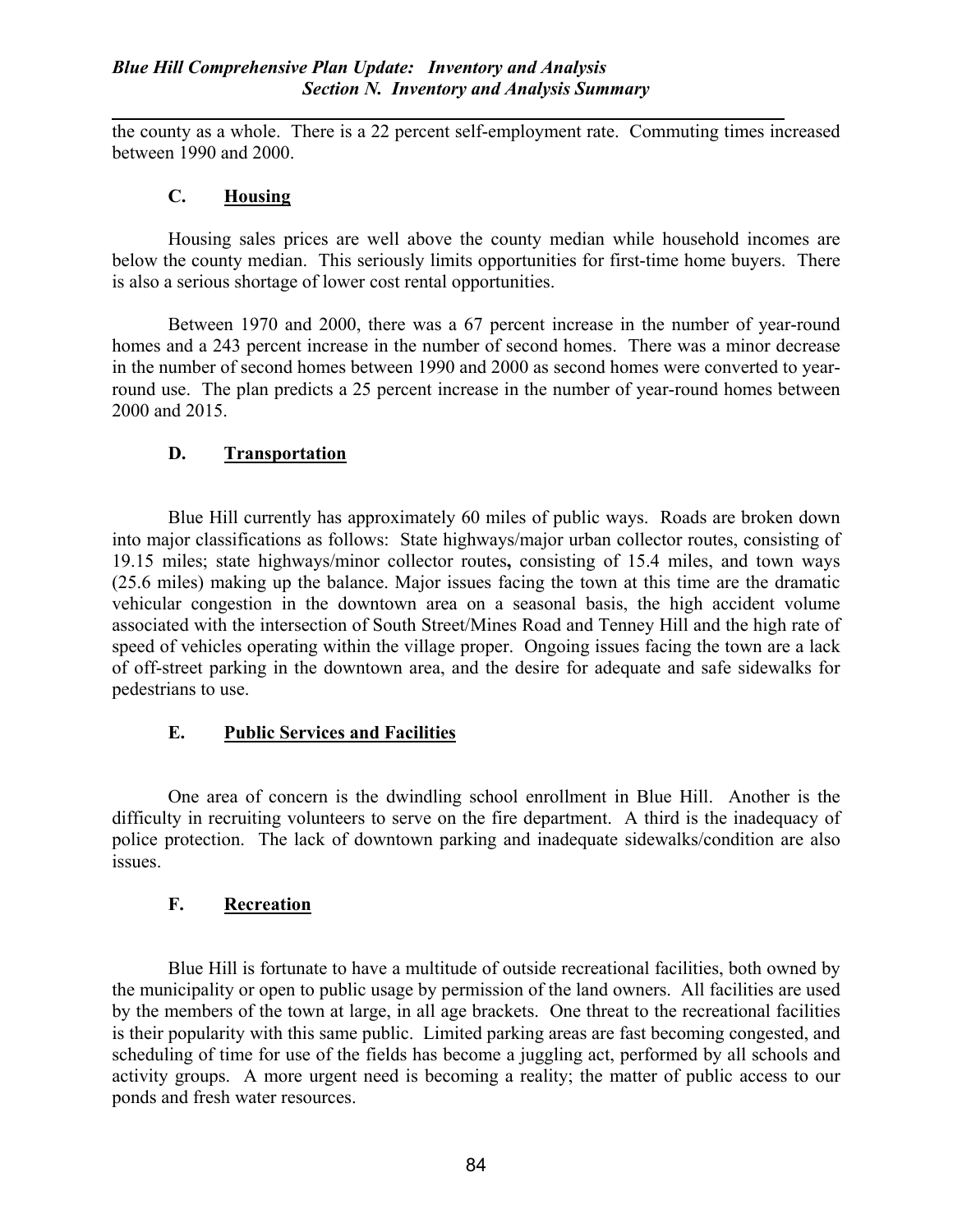# G. Marine Resources

While the commercial fishing fleet in Blue Hill continues to exist at small but stable levels, the recreational boating fleet has grown along with the population. A key issue has been and continues to be adequate public access to the shore and, specifically, all-tides access to Blue Hill town wharf. Blue Hill residents are also concerned with the preservation of areas of scenic beauty, which include shore locations. Shellfish harvesting continues to be prohibited due to unacceptable water quality along several areas of Blue Hill's coastline.

 Finfish and mussel aquaculture development and their possible adverse impacts on harbor development are issues of concern in Blue Hill prompting the organization of citizens' watchdog organizations. In response to those issues the town has adopted a harbor ordinance with harbormaster and a marine resources committee to establish some controls over harbor situations. To date, these committees and controls appear inadequate in managing the adverse impacts of aquaculture and harbor development.

# H. Water Resources

While approximately two to five percent of Blue Hill residents utilize a dug well, the majority of residences and businesses depend primarily upon bedrock wells for their drinking water. There are no municipal water supplies. However, there are twenty public water systems which serve a motel, several restaurants, the Blue Hill Memorial Hospital, schools, a church and a retirement community. The only possible problems would be threats to individual wells and pollution of ponds and streams from contamination. Current ordinances reflect minimum requirements and should be updated to protect water resources. The current ordinances do not address phosphorus getting into ponds from storm water runoff. Phosphorus concentration encourages algae growth. A water quality/quantity program is strongly suggested.

## I. Natural Resources

Blue Hill has many different scenic environments, ranging from its centerpiece of Blue Hill Mountain to the coastal plain of the shore lands and islands. The acreage encompassed by the town depicts a rectangle, which runs northwest to southeast and is split by the entrance to the harbor and Blue Hill Bay. The area includes seven ponds, several tidal ponds and many streams and brooks which flow into the tidal areas. The major issues are increasing pressure from development and public access to the scenic areas. There is presently only the town shorelandzoning ordinance and site plan review criteria combined with state watershed and wildlife laws to provide any protection for these habitats and resources.

## J. Agricultural and Forest Resources

Blue Hill has an area of prime farmland that has been described as some of the best farmland in Hancock County. While this area along Route 15 is vulnerable to development, some of it has already been protected through conservation easements. Forests are the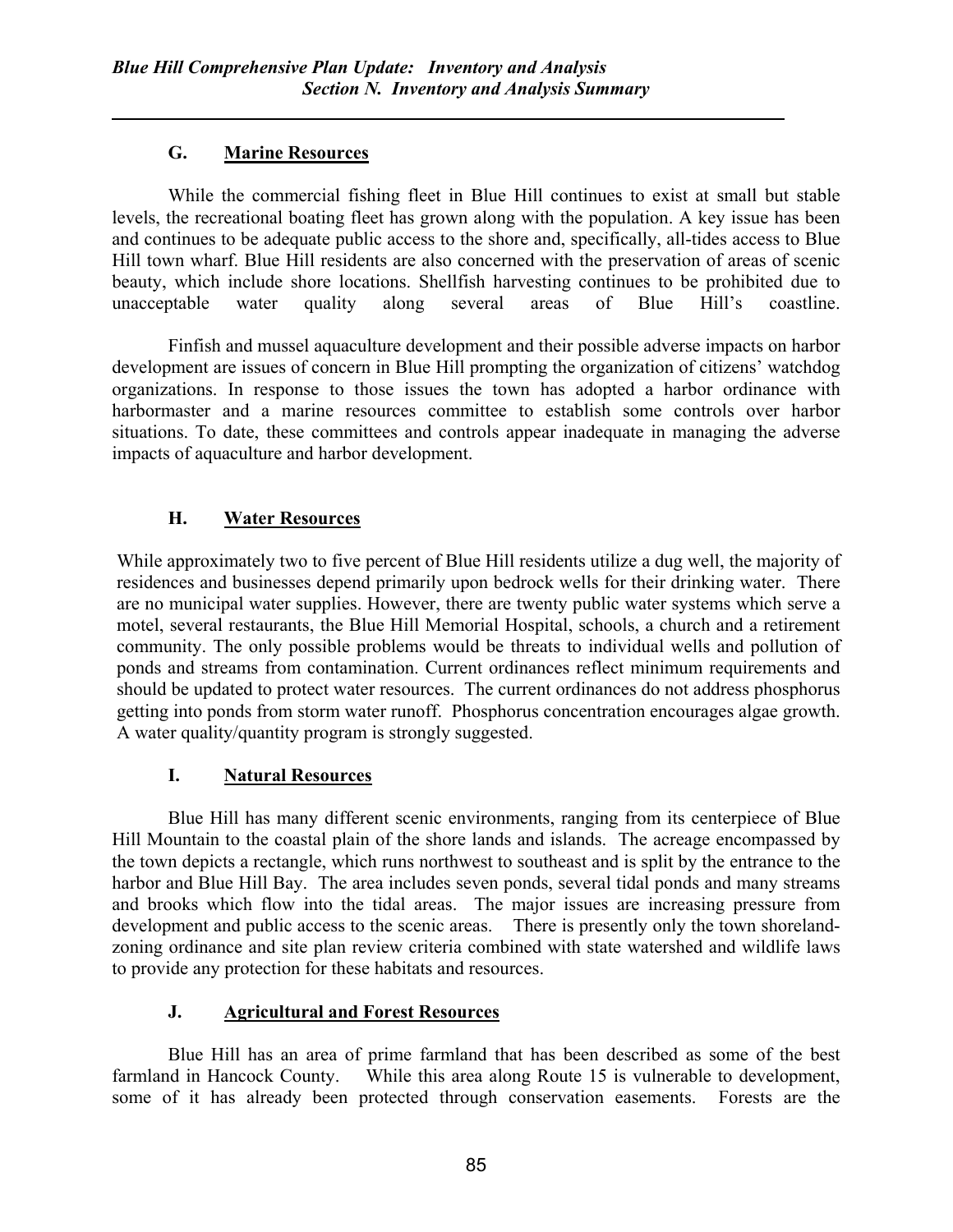predominant land cover in Blue Hill. Nearly 5,000 acres of timber were harvested between 1991 and 2002.

## K. Historical and Archaeological Resources

 There is at present very little protection for Blue Hill's unique and valuable historic resources, as represented in particular by the Town's designated historic district. Blue Hill has a rich history worthy of protecting and the present character of the Town is influenced to a large extent by sites and buildings of historic and architectural significance. A comprehensive survey of Blue Hill's historic resources needs to be conducted in order to identify those additional properties, which may be eligible for nomination to the National Registry of Historic Places.

 There are a number of archaeological resources that are of statewide and local importance located in Blue Hill. Additional data collection is needed to identify, more specifically, archaeological resource potential areas for the Town. In the meantime, those areas identified as "archaeologically sensitive zones" should be protected from any adverse development activity. In the Blue Hill Comprehensive Plan Survey of 2003, 81% of the respondents would support development of local policies to further protect historic districts, and equal percentage would support protection of scenic views.

## L. Land Use

 Blue Hill is a small, rural town. About 4 percent of its total land area is developed. About one quarter of its land area has a very low potential for development due to poor soils. While the town has four village-type areas (Blue Hill Village, South Blue Hill, Blue Hill Falls and East Blue Hill), most development in recent years has occurred along the major roadways and waterfront to the south and west of town.

 Blue Hill has experienced steady year-round population growth of 22 percent between 1990 and 2000. That pace is expected to continue for the immediate future. It is reasonable to estimate that an additional 350 residential acres (including both year-round and seasonal homes) will be developed by 2015, given the patterns of development experienced since 1990 and a growth of 69 homes in the past three years. Increases in commercial acreage are also likely. More land may also be held in conservation easements. Although there is clearly ample land to accommodate future development, the challenge facing the town is thus deciding how to manage this growth.

## M. Fiscal Capacity

 Blue Hill has a lower tax assessment per capita than most of its immediate neighbors. Property tax assessments increased at an after-inflation rate of 7% between 1994 and 2002. This was higher than the Hancock County average increase of 4 percent. The tax base is primarily residential, though the town does have a small commercial /service industry, which helps keep total valuation high.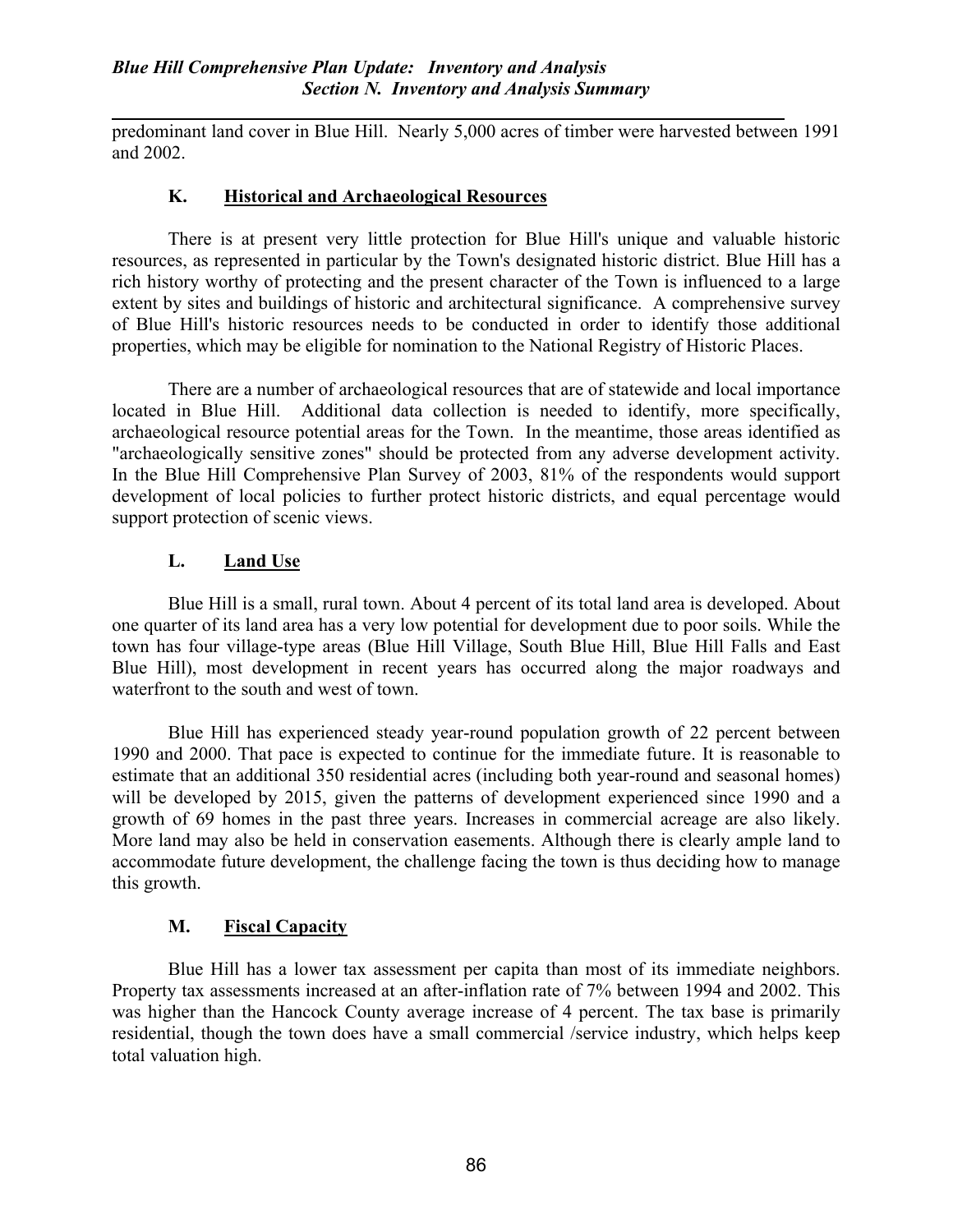#### 4. Key Regional Issues

The town faces several regional issues. One of these is the high cost of housing for firsttime home buyers in relation to income. This issue affects the majority of coastal towns in Hancock County. It in turn affects the economy since employers have trouble attracting employees.

Another regional issue is lake watershed protection. Development anywhere in a lake watershed may affect water quality. Blue Hill shares lake watersheds with Surry, Orland and Penobscot. Developing shared access points to these lakes is another water quality issue. The town also shares an area of highly productive farmland with Penobscot and Orland.

If the town's school-age population continues to decrease, Blue Hill may want to look at consolidating its school with those of adjoining towns and possibly coordinating school bus routes. Similarly, there may be opportunities for sharing of other services such as police and fire protection. The peninsula towns are already working together on promoting healthy activities through projects such as hiking trails. There is also sharing of solid waste and recycling services.

There are also several regional transportation issues. For example, Blue Hill needs to work with adjoining towns on identifying needed improvements to state highways. The recent improvements to Route 15 are an example how various towns along a highway can lobby the MDOT to address road deficiencies. Similar, any expansions of public transit or the development of park and ride lots would be most effective on a regional basis.

Another important regional issue is preservation of the working waterfront. Due to the high cost of property in coastal communities, many who work in marine-related jobs commute from other towns. On a county-wide level, there needs to be a critical mass of waterfront facilities that support the fishing community.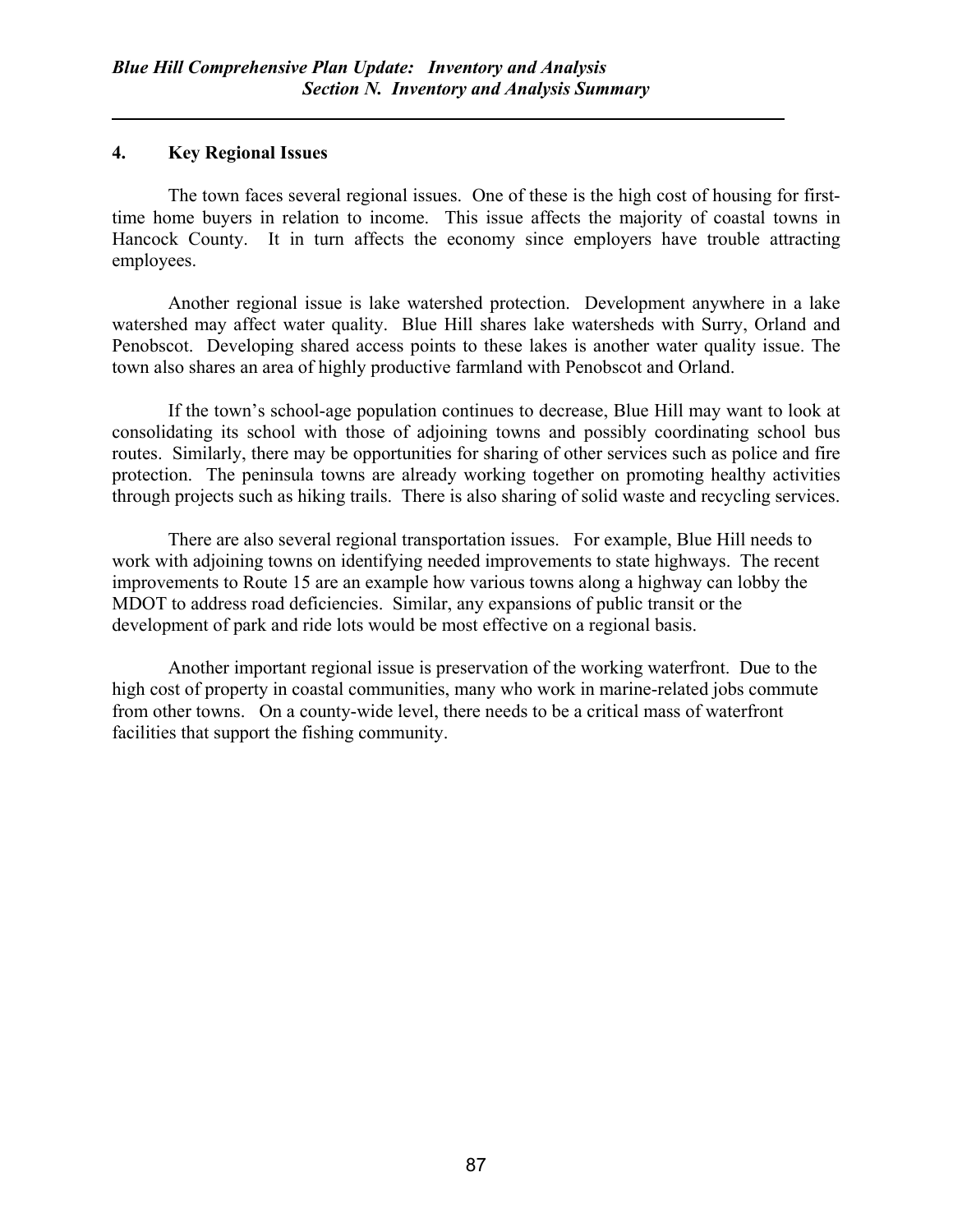# SECTION II A

# GOALS, OBJECTIVES & IMPLEMENTATION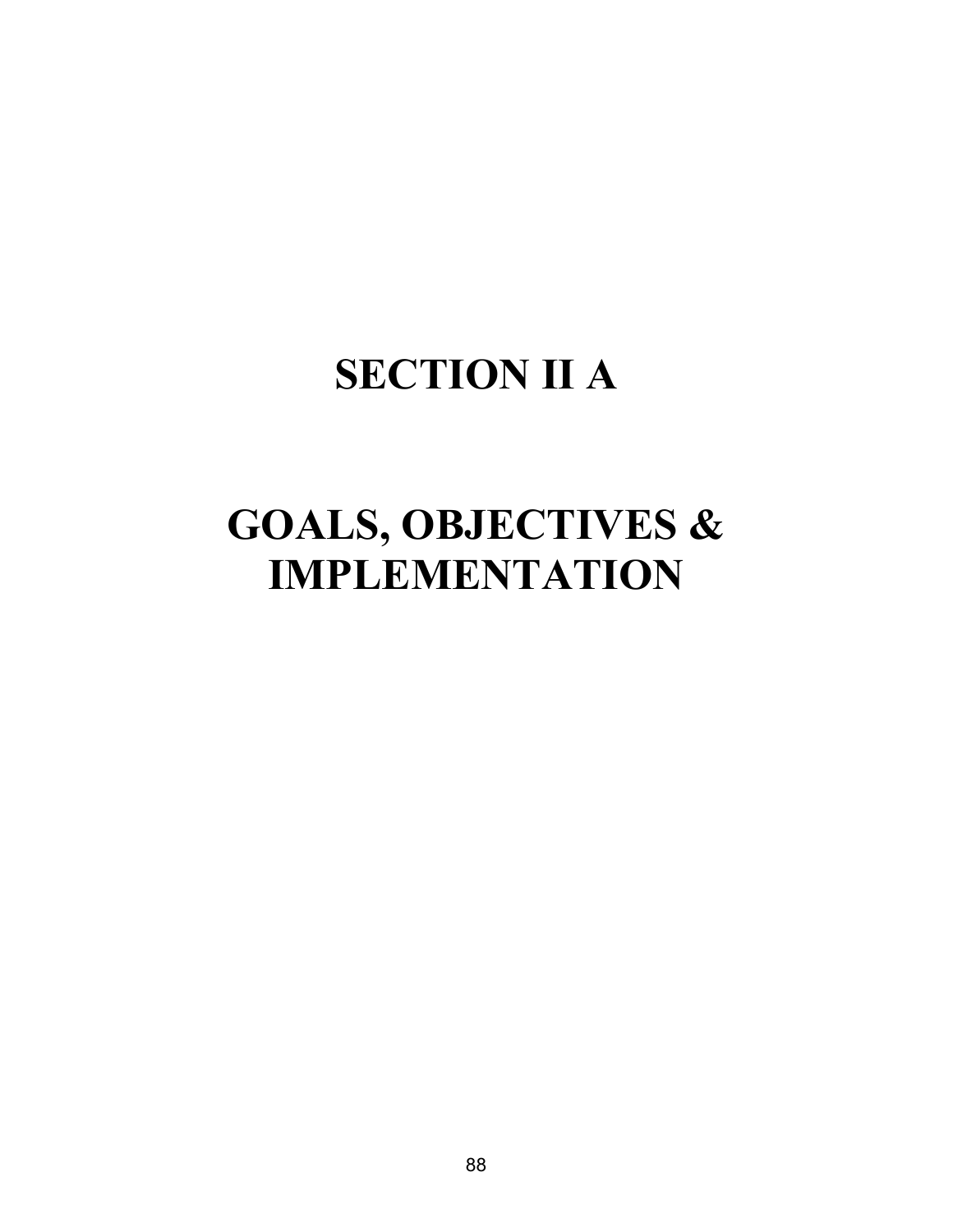# II.A. GOALS, OBJECTIVES and IMPLEMENTATION

## 1. Purpose

This section presents goals and objectives for the town of Blue Hill. Goals are general statements for the town's future and are followed by more specific objectives. As will be seen, these goals and objectives are often interrelated. The goals and objectives are followed by implementation strategies that explain how each goal will be achieved. While this plan contains some highly specific recommendations, residents are reminded that planning is an ongoing process. To assure flexibility in the event of unforeseen circumstances, periodic updating of these goals is necessary.

The writers of this plan have attempted to strike an optimum balance between the rightful interests of both the individual and the public in developing goals and objectives to guide the growth of Blue Hill over the next ten years. With such a diverse group participating in the wording of this plan it was impossible, however, to articulate every statement or thought with such precision that the same exact, un-ambiguous meaning would be conveyed to every reader.

# 2. Overall Goal

# TO RETAIN THE CHARACTER AND SCENIC BEAUTY OF BLUE HILL BY:

- Preserving and Enhancing its Historic Villages.
- Protecting its Marine and Fresh Waters, Farm and Forest Lands and Unspoiled Natural Resources.
- Planning for Growth While Minimizing Residential and Commercial Sprawl.

## 3. Goals and Objectives

# A. POPULATION GOAL

Blue Hill wishes to be a community with a year-round population composed of all age groups. It also wishes to sustain its seasonal population. The plan recommends that these goals be accomplished by the following steps: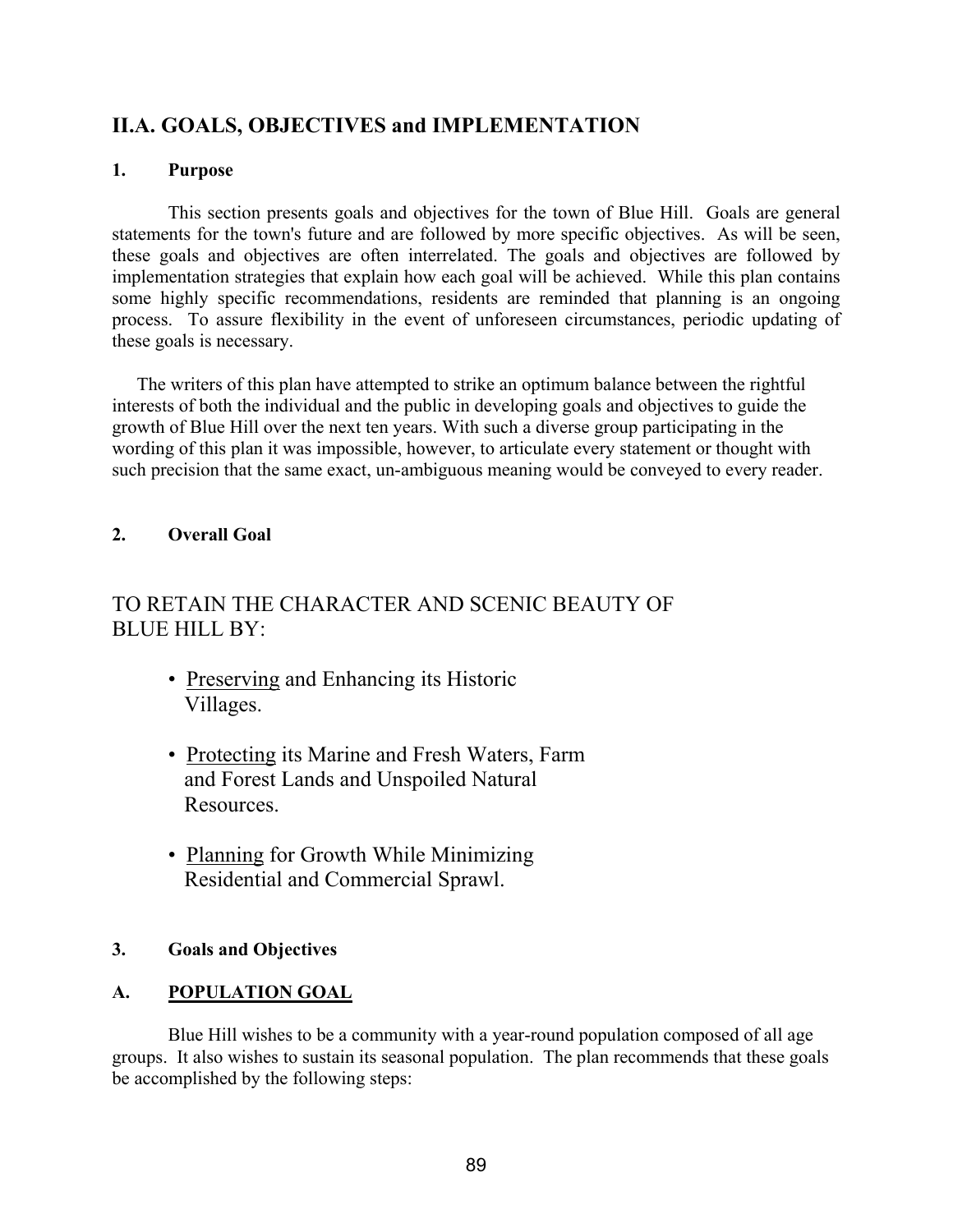- 1. Undertake measures to promote a balanced, year-round economy (see Economy goals) so that families of working age have access to jobs;
- 2. Support measures to increase opportunities for first time homebuyers so that younger families have easier access to housing (see *Housing goals*); and
- 3. Undertake measures to maintain the town's quality of life so that it remains attractive to second home owners and vacationers. (this is addressed throughout the plan).

Implementation Strategy: This is addressed through other goals and objectives in the plan. Responsibility: As indicated elsewhere in the plan. Time Frame: As indicated elsewhere in the plan.

## B. ECONOMY GOAL

Blue Hill seeks to promote an economy that offers its residents a variety of well paying year-round jobs both within the town and within easy commuting distance. It also seeks to preserve its important seasonal sources of employment, encourage home-based businesses, micro-businesses and local entrepreneurial activities. The plan recommends that these goals be accomplished through the following specific measures:

1. Economic Development Strategy: The plan recommends that the town create an economic development committee that will be charged with preparing an economic development strategy. This strategy will identify priority economic development goals for the town and the resources available to help the town achieve these goals. The town is urged to seek grant funds to prepare this strategy and hire an economic development professional to assist in the process;

Implementation Strategy: Blue Hill seeks funds for creating an economic development strategy. The strategy is prepared under the direction of the economic development committee with technical assistance from a consultant. The strategy may involve use of tax increment financing and/or designation of a Pine Tree Zone.

Responsibility: Select board asks town meeting for authorization to create committee and seek grant funds. Select board appoints committee and committee oversees development of strategy.

Time Frame: 2006 for town meeting authorization, strategy completed by 2008

2. Regional Coordination: The plan recommends that Blue Hill participate in regional efforts to diversify the Hancock County economy. This will include ongoing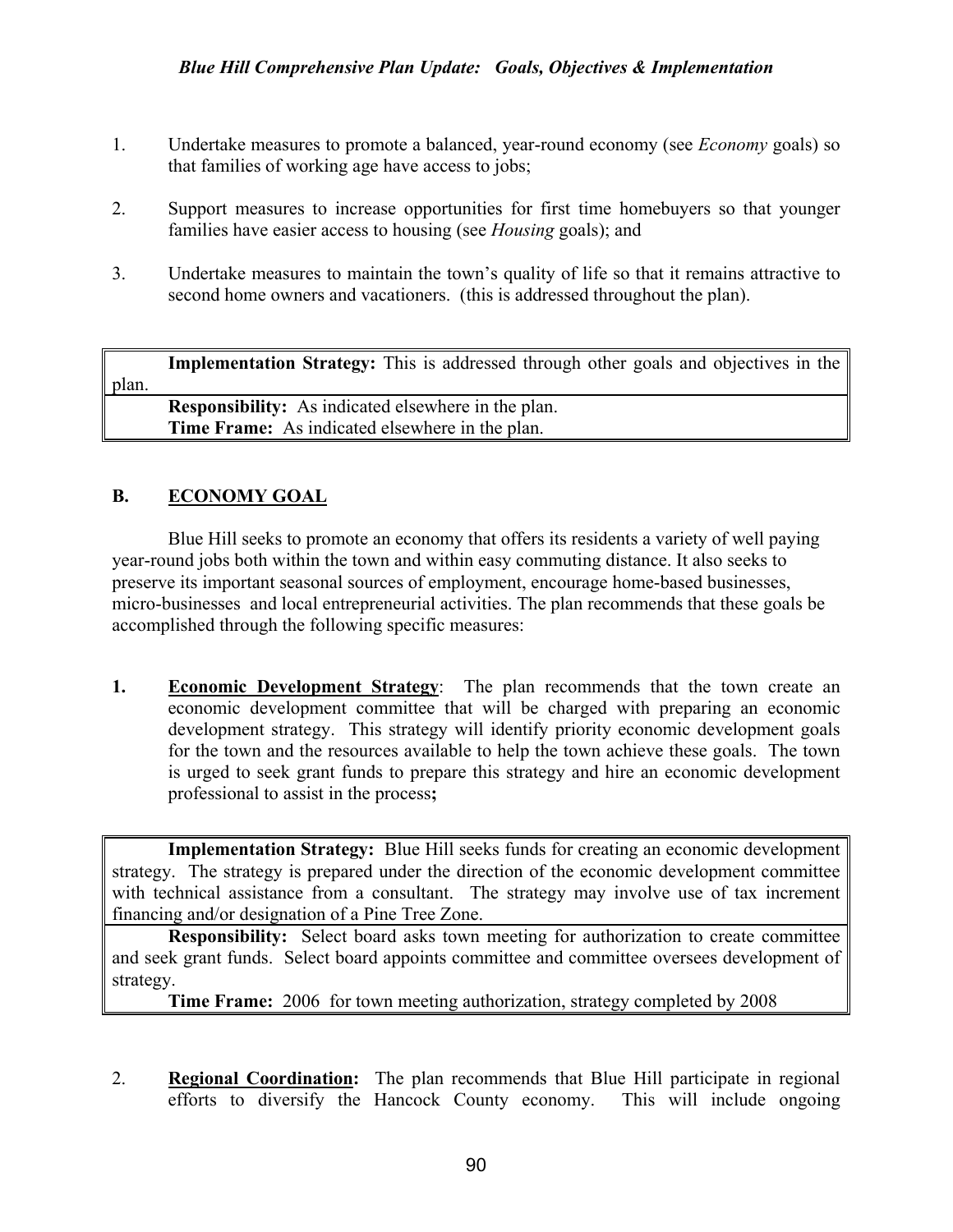involvement with the Coastal Acadia Development Corporation and supporting endeavors of other state and regional organizations that promote this goal;

#### Implementation Strategy: This is a continuation of current policy

3. Assistance to Existing Businesses: The plan supports measures to help business retain and create jobs. Specific steps include, but are not limited to, seeking state grant and loan funds for necessary public infrastructure, interim financing and job training. The priority focus shall be on jobs identified in the town's economic development strategy.

Implementation Strategy: The economic development committee contacts area economic development groups to ascertain what grant programs would meet the town's needs and recommends to the select board which funds should be sought. Joint grant applications with adjoining towns shall be considered whenever deemed feasible.

Responsibility: Economic development committee and select board. Time Frame: ongoing

4. Natural Resource-based Employment. The plan supports measures to sustain and expand employment opportunities in natural resource-based jobs. Specific measures to address marine resource-related jobs are discussed under the Marine Resources Goals. Farm and forest-related jobs are addressed under *Agriculture and Forest Goals*.

## Implementation Strategy: These are addressed elsewhere in the plan

5. Home-Based Occupations: The plan recommends that home-based occupations be permitted in all parts of town unless prohibited by state-mandated shoreland zoning standards.

Implementation Strategy: This is addressed through the Future Land Use Plan and the proposed changes to the land use ordinances.

6. Downtown Revitalization: The plan recommends that the town undertake a downtown revitalization program that would offer an attractive location for commercial development.

Implementation Strategy: This is addressed in the downtown and land use goals below.

7. Manufacturing area: The plan recommends that the town designate an area of town to allow light manufacturing.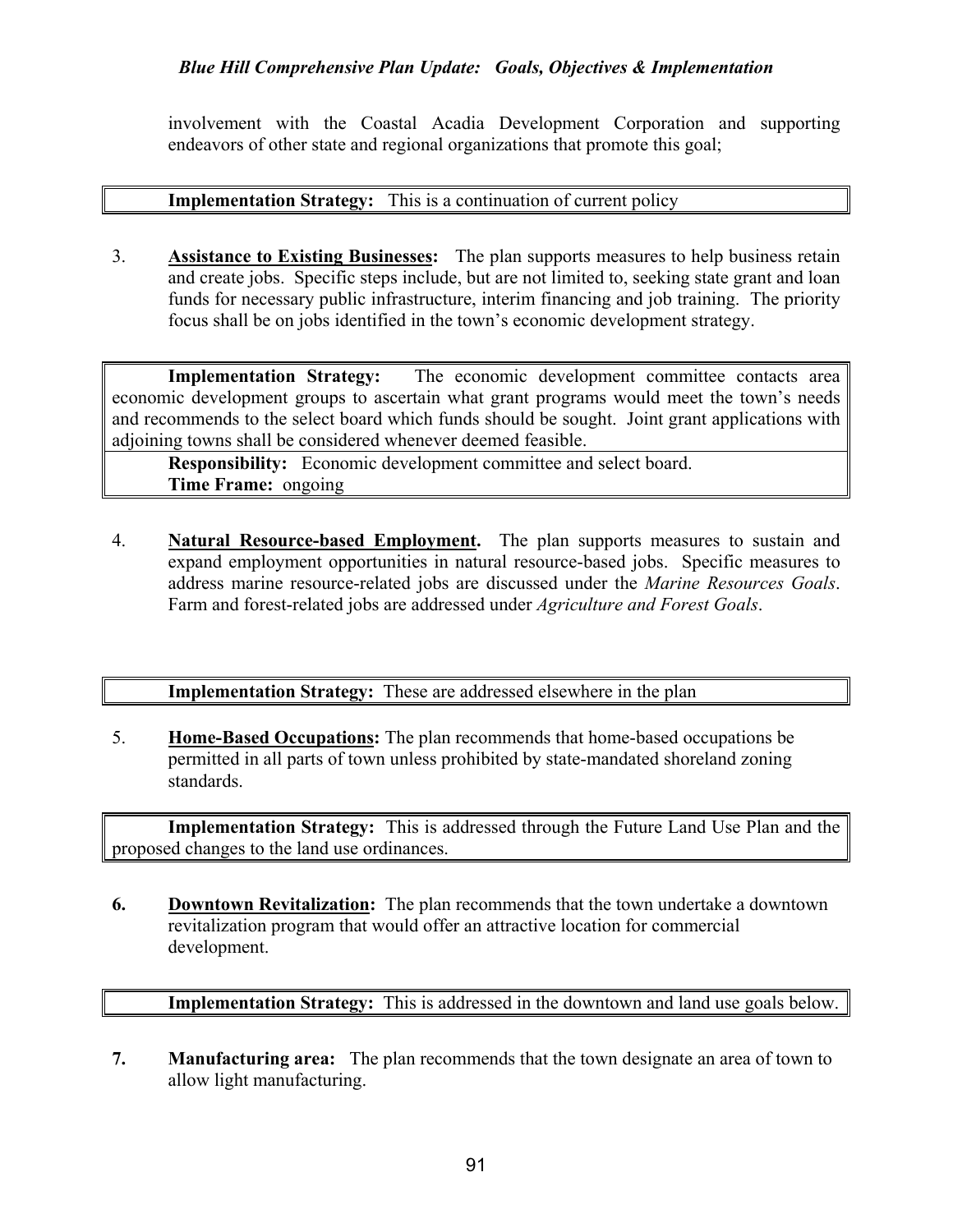Implementation Strategy: This is addressed in the land use goals below and the Future Land Use Plan.

# C. HOUSING GOAL

Blue Hill seeks to have a diversity of housing stock and opportunities for persons of all income levels to live in the town. The goals are to strive to meet the state requirements regarding affordable housing and begin to close the existing housing gap. This will be accomplished through the following specific measures:

1. First-time Homebuyer Subdivision: The town will work with the Maine State Housing Authority and other housing professionals to create subdivisions that will offer homes for sale at below market rates to households in the median household income range for Hancock County. The town would not become a housing provider, but rather would facilitate this process by pursuing appropriate grants that could be administered by an organization experienced in such ventures. The subdivisions would be located in a growth area as recommended in the comprehensive plan. All roads would be built to town standards in the event that the homeowners and the town agree that the road should be recommended for acceptance as a public way at town meeting;

Implementation Strategy: The select board appoints a community housing committee to work with the various housing agencies to determine what grant programs are best suited to the town. The committee recommends to the select board what grants should be sought and if tax increment financing or other locally generated sources of match should be pursued.

Responsibility: Community Housing Committee takes lead. Time Frame: Select board appoints committee in 2006, grant submitted by 2008

2. Improvement of Existing Housing Stock: The town will seek funds from the Community Development Block Grant program and other funding sources such as regional banking institutions for low interest financing to rehabilitate the homes of interested home owners who meet the program income guidelines;

Implementation Strategy: The community housing committee works with groups such as the Washington Hancock Community Agency, the Maine Office of Community Development, the Hancock County Planning Commission and USDA Rural Development to determine what grants are most suited to the town.

Responsibility: Community Housing Committee Time Frame: 2006-2008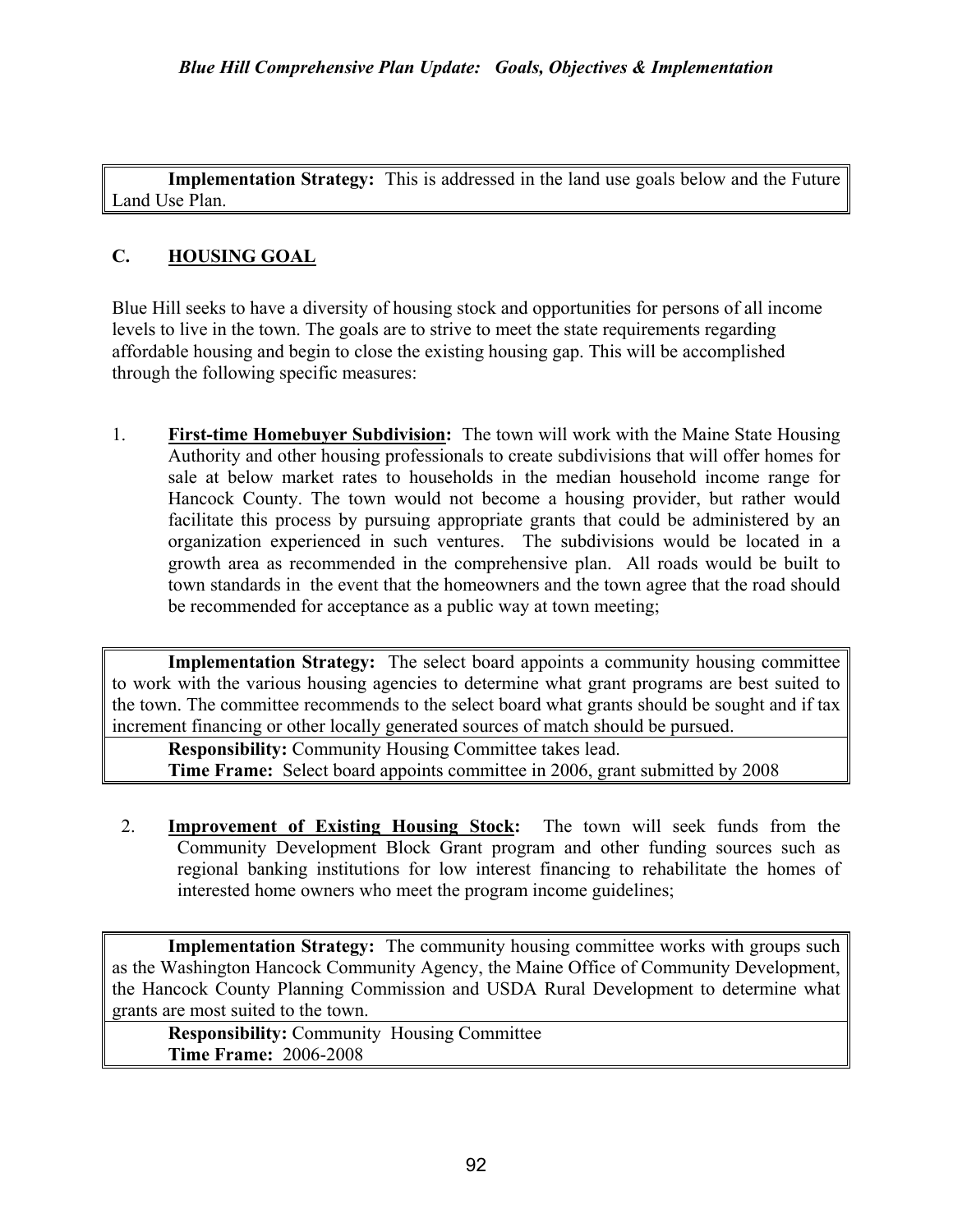## Blue Hill Comprehensive Plan Update: Goals, Objectives & Implementation

- 3. Land Use Ordinance Standards: Assure that any town-wide land use standards accomplish the following:
	- a. Allow accessory (sometimes called in-law) apartment units in all districts where allowed by state law without an increase in density requirements over those required for single family homes;
	- b. Allow duplex and multifamily units in designated growth areas (see *Future* Land Use Plan). Units will be required to provide adequate off-street parking, meet state life and safety codes and be buffered from surrounding properties; and
	- c. Set standards for mobile home parks that are consistent with state law but still require landscaping and similar measures to assure a quality environment for tenants and buffers from surrounding properties. Mobile home parks would be allowed in all residential growth areas and the commercial areas (but not the downtown or rural areas).

Implementation Strategy: This will be addressed in the development of the land use ordinance Responsibility: Planning board

Time Frame: 2006-2008

4. Senior Citizen Housing: To address housing needs of the increasing number of elderly residents in town, the plan recommends that the town explore options to create additional units of senior citizen housing that are affordable to those of low, moderate and median income. The plan recommends that these units be located in an area easily accessible by pedestrians.

Implementation Strategy: The Community Housing Committee contacts the Maine State Housing Authority and other housing providers to learn what programs are available that are appropriate to Blue Hill and works to initiate these programs.

Responsibility: Ad-hoc housing committee Time Frame: 2006-2008

## D. TRANSPORTATION GOAL

Blue Hill seeks to have a transportation system that promotes the cost-effective, safe and efficient movement of goods, people and services within and through the town. The plan recommends that this be accomplished through the following specific measures: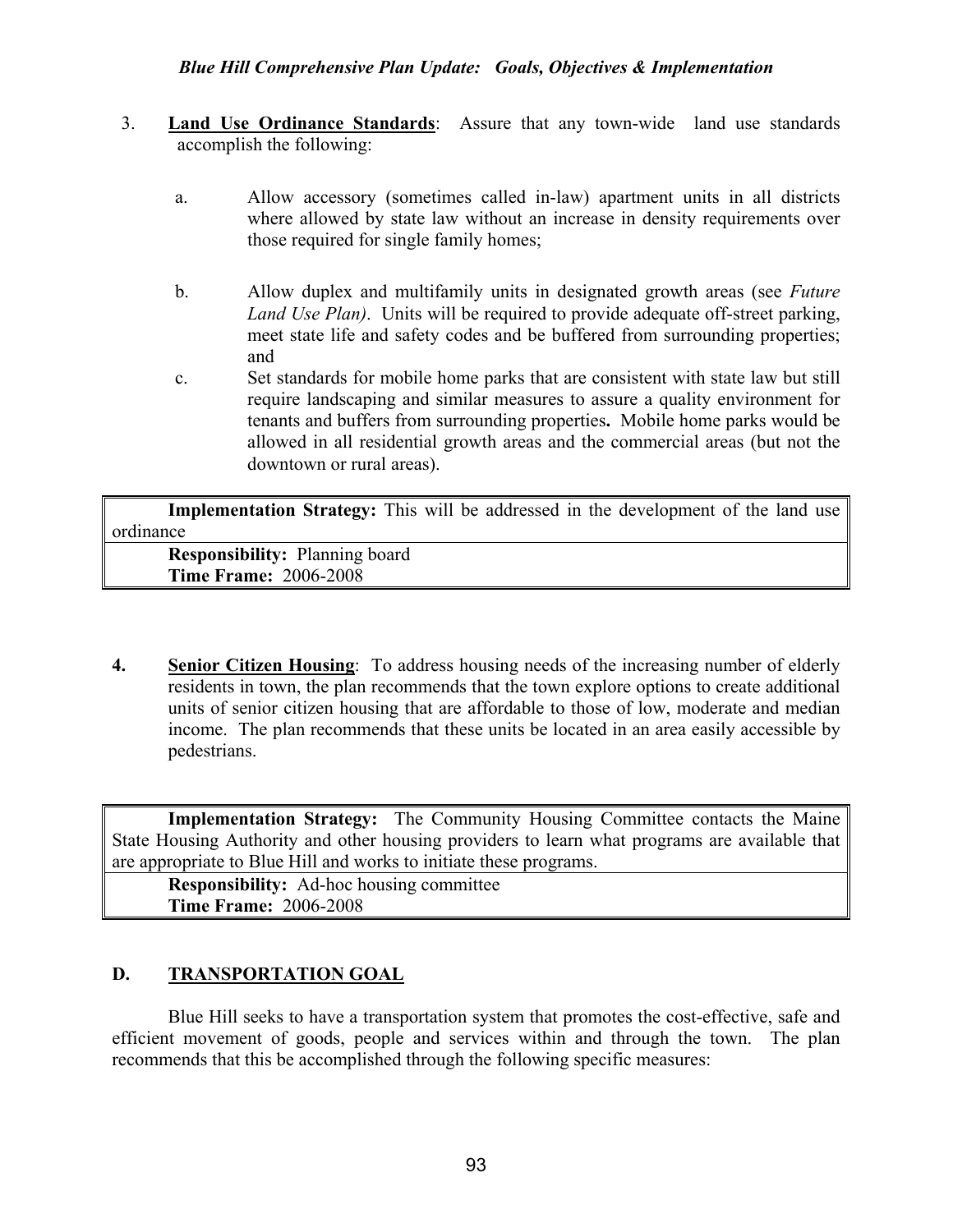## Blue Hill Comprehensive Plan Update: Goals, Objectives & Implementation

1. Access Management: The plan recommends the enactment of access management standards to manage the number of curb cuts along its roads (see also *Land Use Goals*);

#### Implementation Strategy: This is addressed under the land use goals.

- 2. Pedestrian Facilities: The plan supports the following measures to promote the safe separation of vehicle and pedestrian traffic and encourage a more walkable community:
	- a. Continue to expand and improve sidewalks in the village area;
	- b. Require through site plan review standards that new or expanded commercial uses outside of the downtown make provisions for connecting pedestrian ways with adjoining commercial uses; and
	- c. Give the planning board the authority to require that subdivisions retain easements for pedestrian facilities both within a development as well as providing connections with adjoining subdivisions.

Implementation Strategy.2.a: the select board recommends inclusion of a sidewalk improvement fund in the annual municipal budget. This item is included in the capital improvement plan; 2.b  $\&$  c: this will be addressed through the land use ordinance revisions.

Responsibility: 2.a: select board; others: planning board or designee Time Frame: 2006-2008

3. Bicycle Facilities: The plan supports the provision of safe bicycle shoulders along town roads and state highways serving Blue Hill.

Implementation Strategy: The select board contacts the Regional Transportation Advisory Committee (or its successor) and requests that relevant state road improvements be included in the Biennial Transportation Improvement Plan. Local improvements are included in the municipal CIP.

Responsibility: Select board Time Frame: 2005

- 4. Truck Traffic: The plan supports the following measures to manage truck traffic in Blue Hill:
	- a. explore options to reduce the impacts of truck traffic in the downtown. Specific steps may include restrictions on street loading, speeding and vehicle noise pollution; and
	- b. continue the upgrade of Routes 172 and 15 to assure adequate passing areas and roadway width.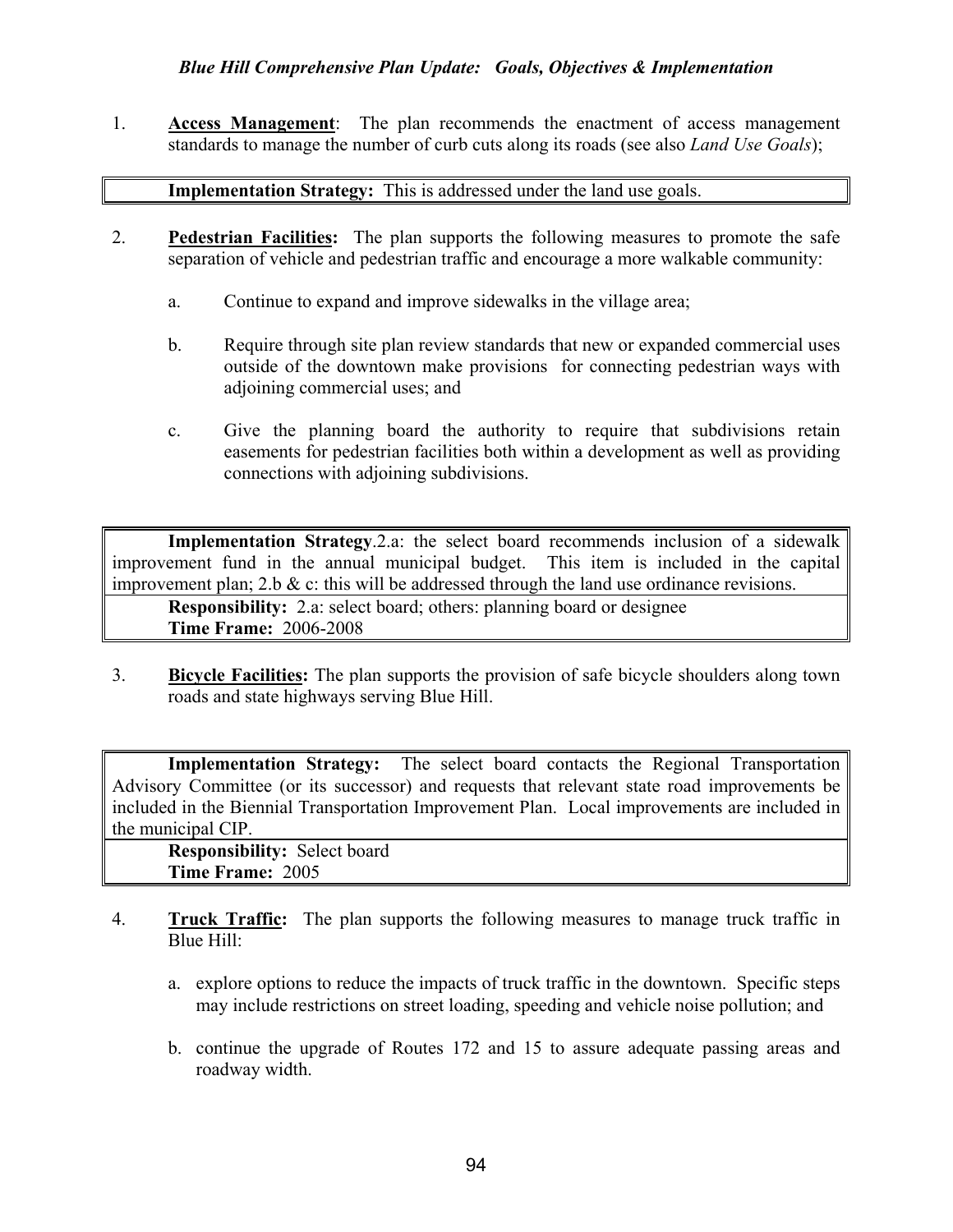Implementation Strategy: 4.a: the planning board drafts site plan review standards that manage loading and unloading (see also Police Protection goals); 4.a & 4.b the select board contacts the MDOT to discuss what improvements can be made.

Responsibility: 4.a the planning board and select board; 4.b. select board Time Frame: 2006-2008

- 5. Town road policy: The plan recommends that town policy recognize that town roads are a crucial factor in shaping future growth and determining municipal service costs. Recommended road policy steps include:
	- a. develop construction and design standards for all new roads in town that address matters such as width, paved shoulders, emergency vehicle access, drainage and road base that assure that substandard roads are not built. The plan recommends that town ordinances require that all new or expanded subdivision roads be required to meet these standards. It also recommends that any reconstruction of existing town ways be done in a manner that meets these standards whenever practical;
	- b. allow the acceptance as town ways of any new subdivision roads built to town standards in the growth areas;
	- c. restrict the acceptance of any new road as a town way in designated rural areas; and
	- d. research the status of all un-maintained and unused town ways outside of the growth areas and formally discontinue any current roads that are not maintained.

Implementation Strategy: 5.a -c are part of the land use ordinance revisions; 5.d involves the select board confirming the status of existing un-maintained roads (if any) that may not have been discontinued.

**Responsibility:** Planning board  $(5.a & b)$  Select board  $(5.c)$ Time Frame: 2005-2007

- 6. Parking: The plan encourages the provisions of adequate and safe parking in Blue Hill through the following specific measures:
	- a. assure that the site plan review standards have parking standards that give the planning board guidance to determine that off-street parking provisions meet the demand from a proposed new use or change of use. These standards shall require that the parking areas be landscaped when possible to minimize the visual impact of parking areas. It also recommends that parking be located, wherever possible, at the side or rear of the building;
	- b. include provisions for adequate off-street parking in the development or improvement of any new public recreational areas or waterfront access points;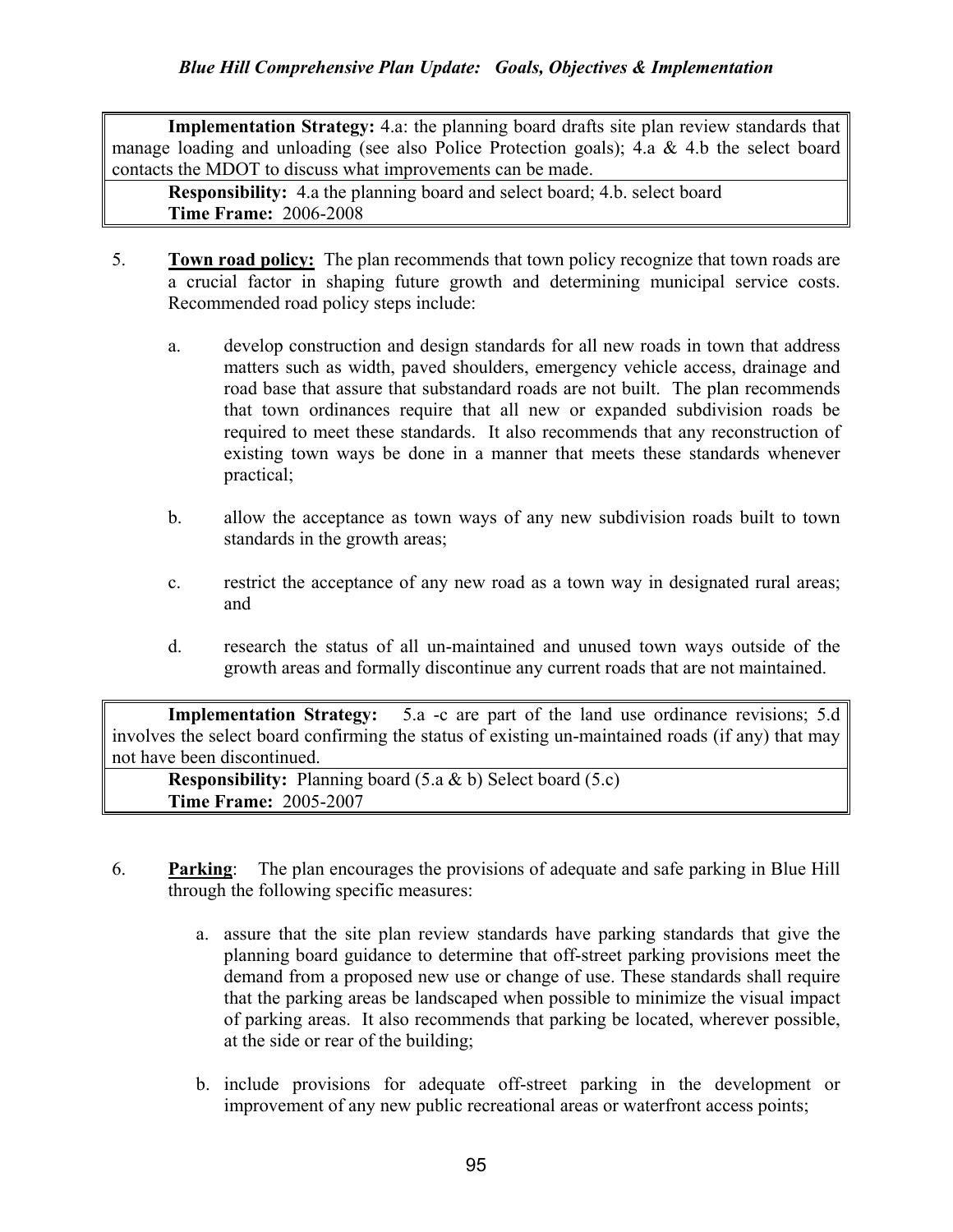- c. develop signage in the downtown area to indicate the location of public parking areas; and
- d. seek vacant properties in the downtown area that could be used for new parking areas.

Implementation Strategy: 6.a is part of the land use ordinance revisions; 6.b parking is taken in consideration in the development or expansion of any sites; 6.c involves the select board reviewing current signage and parking ordinance standards and, if needed, installing additional signs; and 6.d: this will occur as part of the downtown revitalization strategy (see Downtown Revitalization Goals) and working with George Stevens Academy on options for using school parking lots during periods of low school use.

Responsibility: Planning board (6.a) Select board (others) Time Frame: 2006-2008

7. Road safety hazards: The plan recommends that the town contact the Maine Department of Transportation to encourage it to make the improvements necessary to address safety hazards on state highways in town. Specific segments include: the Tenney Hill intersection, Union Street, Main Street, Water Street and the Route 177-Hinckley Ridge area.

Implementation Strategy: The select board contacts the Regional Transportation Advisory Committee (or its successor organization) and asks that improvements to these segments be included in future MDOT road improvement plans.

Responsibility: Select board or designee Time Frame: 2006

## E. PUBLIC FACILITIES AND SERVICES GOAL

 Blue Hill seeks to provide its residents with quality public services and facilities in a manner that respects the limitations of its tax base and the ongoing growth that the town faces. Specific measures include:

- 1. Police Protection: The comprehensive plan supports the provision of police protection services for Blue Hill through the following measures:
	- a. Continue and possibly expand current contractual arrangements with the Hancock County Sheriff's Department in order to address speeding and other law enforcement priorities;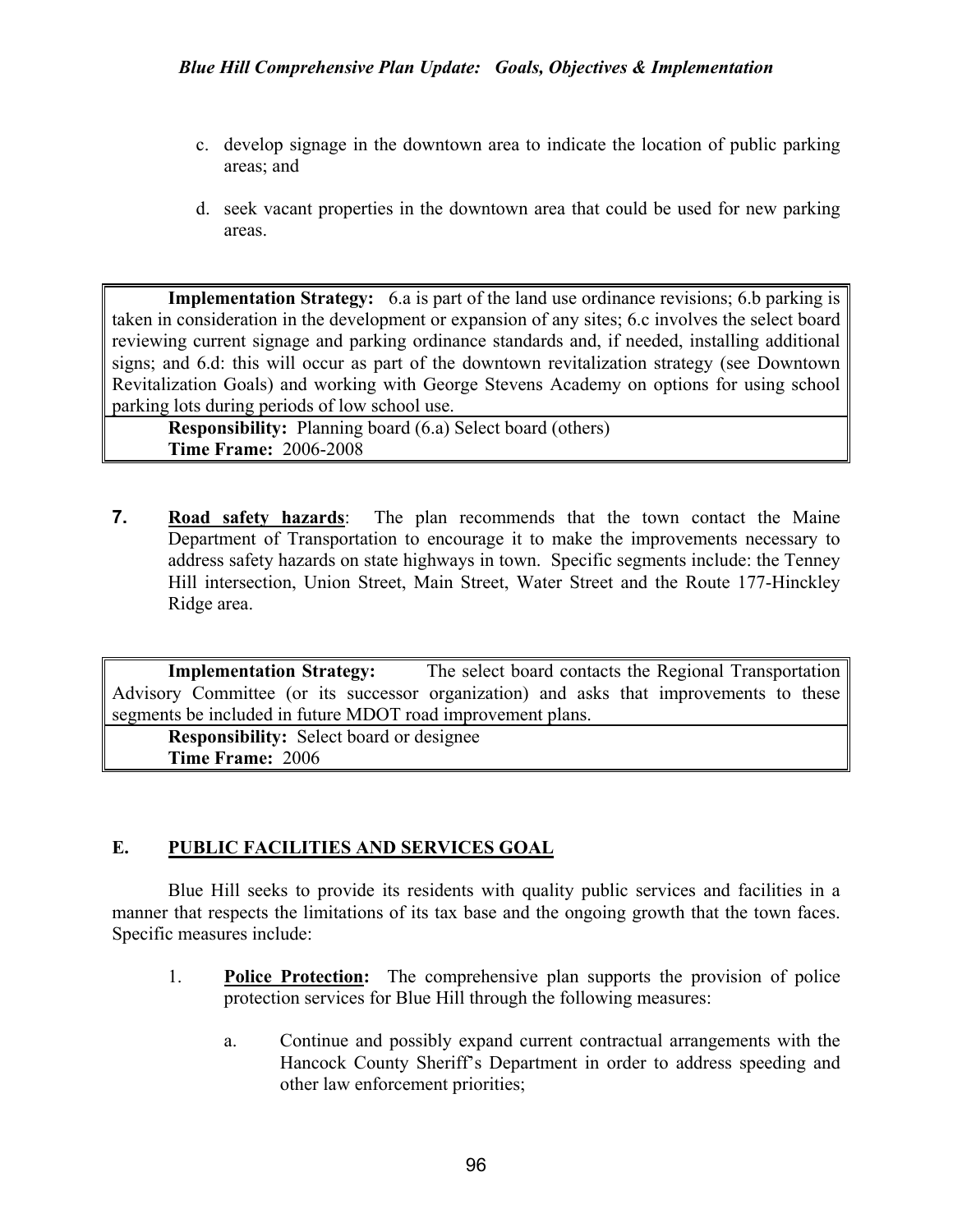- b. Explore the potential of shared police protection services with other peninsula towns; and
- c. Include police cruiser replacements and other major pieces of equipment in the capital investment program.

Implementation Strategy: 1.a: is a continuation of current policy; 1.b: the select board meets with its counterparts from adjoining towns and the Sheriff's Department to explore options; 1.c: the cruiser and equipment are added to the capital investment plan

Responsibility: select board Time Frame: ongoing

- 2. Education: The comprehensive plan supports providing Blue Hill students quality education in a facility and with a curriculum that meet state standards. The plan supports the following measures:
	- a. encourage high standards for teaching, learning and achievement for students of all ages;
	- b. include any needed capital improvements for the schools in the capital improvement plan; and
	- c. periodically review enrollment trends in the Blue Hill Consolidated School and the K-8 schools in adjoining towns to determine if sharing of educational services is feasible and desirable.

Implementation Strategy: 2.a: this will be accomplished through town budgetary support for education; 2.b: will be addressed as needs are identified and placed in the capital improvement plan; 2.c: the select board and school committee with their counterparts in adjoining towns.

Responsibility: select board and school committee take lead. Time Frame: ongoing

- 3. Public Works: The plan supports cost-effective measures to maintain and upgrade roads and other municipal facilities. Town road policy shall involve implementation of a road improvement program that assures that municipal roads are maintained and upgraded on a regular basis so that the costs of deferred maintenance are minimized. The plan recommends that this be accomplished through the following specific measures:
	- a. include all major road and sidewalk improvements in the capital improvement program (CIP); and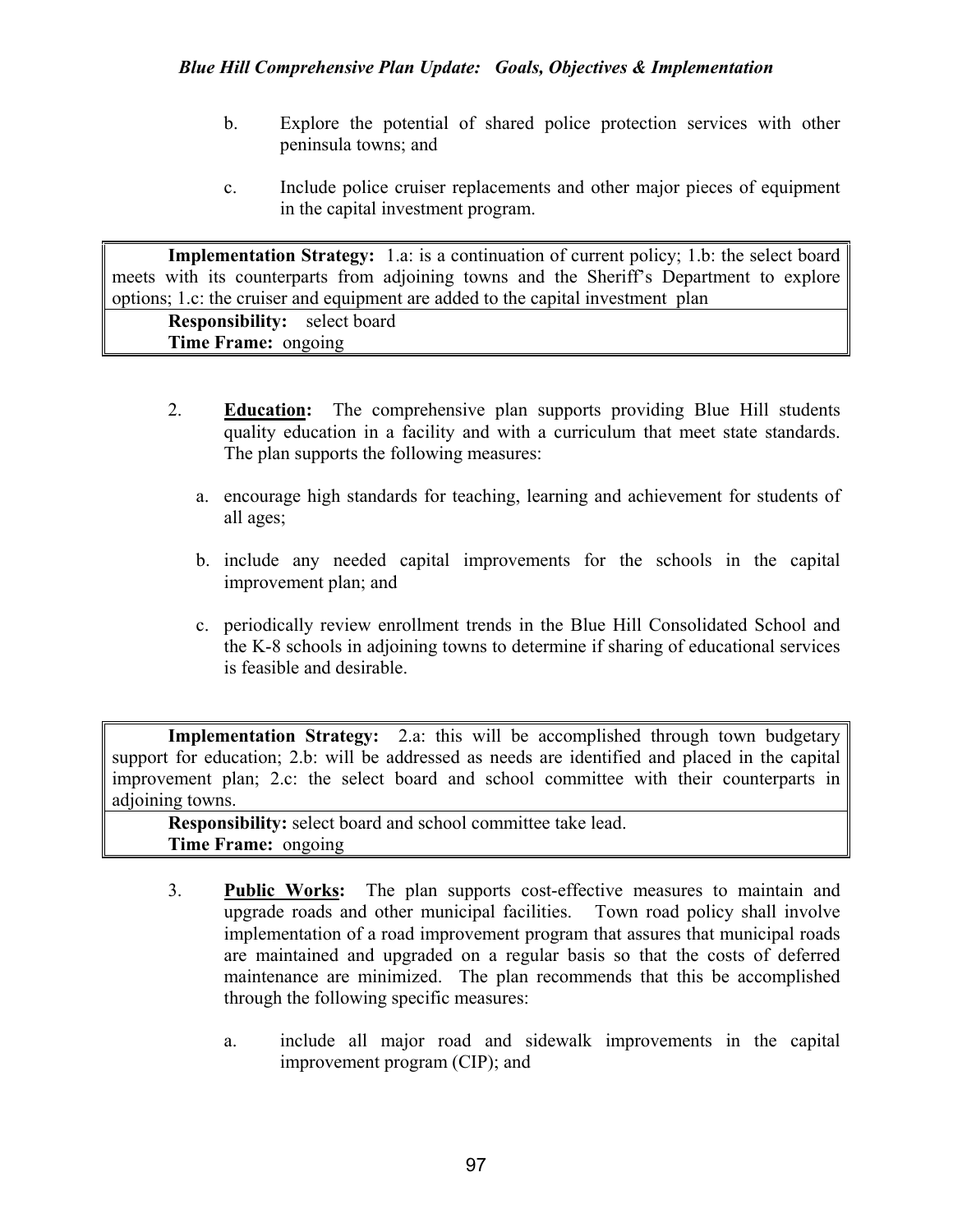## Blue Hill Comprehensive Plan Update: Goals, Objectives & Implementation

b. assess the cost and feasibility of managing all town maintenance functions in a public works department.

Implementation Strategy: 3.a: the appropriate items are included in the CIP; 3.b: the select board asks for town meeting authorization to appoint a committee to study public works options. Responsibility: Select board Time Frame: 3.a: ongoing 3.b: committee appointed 2006 and completes its report by 2008.

- 4. Fire Protection and Emergency Response: The plan supports the provision of adequate fire protection and emergency response services through the following specific steps:
	- a. Include anticipated major fire equipment purchases in the CIP;
	- b. Undertake measures to increase access to water supply for fire fighting purposes in the Blue Hill village, South Blue Hill, North Blue Hill, East Blue Hill and the Mines Road region; and
	- c. Examine regional options for increased sharing of emergency services to supplement local fire, ambulance and rescue services. These options may include, but are not limited to, the sharing of paid staff to provide services during times of the day or week when there is a shortage of volunteer responders.

Implementation Strategy: 4.a & 4.b: the fire department recommends specific budget items for the CIP. The land use ordinances are revised to require that development subject to subdivision or planning board review be required to provide adequate access to water for fire fighting purposes; 4.c The fire department meets with its counterparts in adjoining towns and discusses options to expand and enhance mutual aid arrangements.

Responsibility: The fire chief and planning board Time Frame: 2006-2008

- 5. Municipal Government and Buildings: Blue Hill seeks to provide its residents with an efficient and customer service-oriented town government. The plan recommends that this be accomplished through the following measures:
	- a. Municipal buildings: the town develops a long-term maintenance plan for town-owned buildings and property and recommends that all municipal facilities be located within the "Village " or in designated growth areas unless safety, health, access or aesthetic reasons required another location (example: transfer station);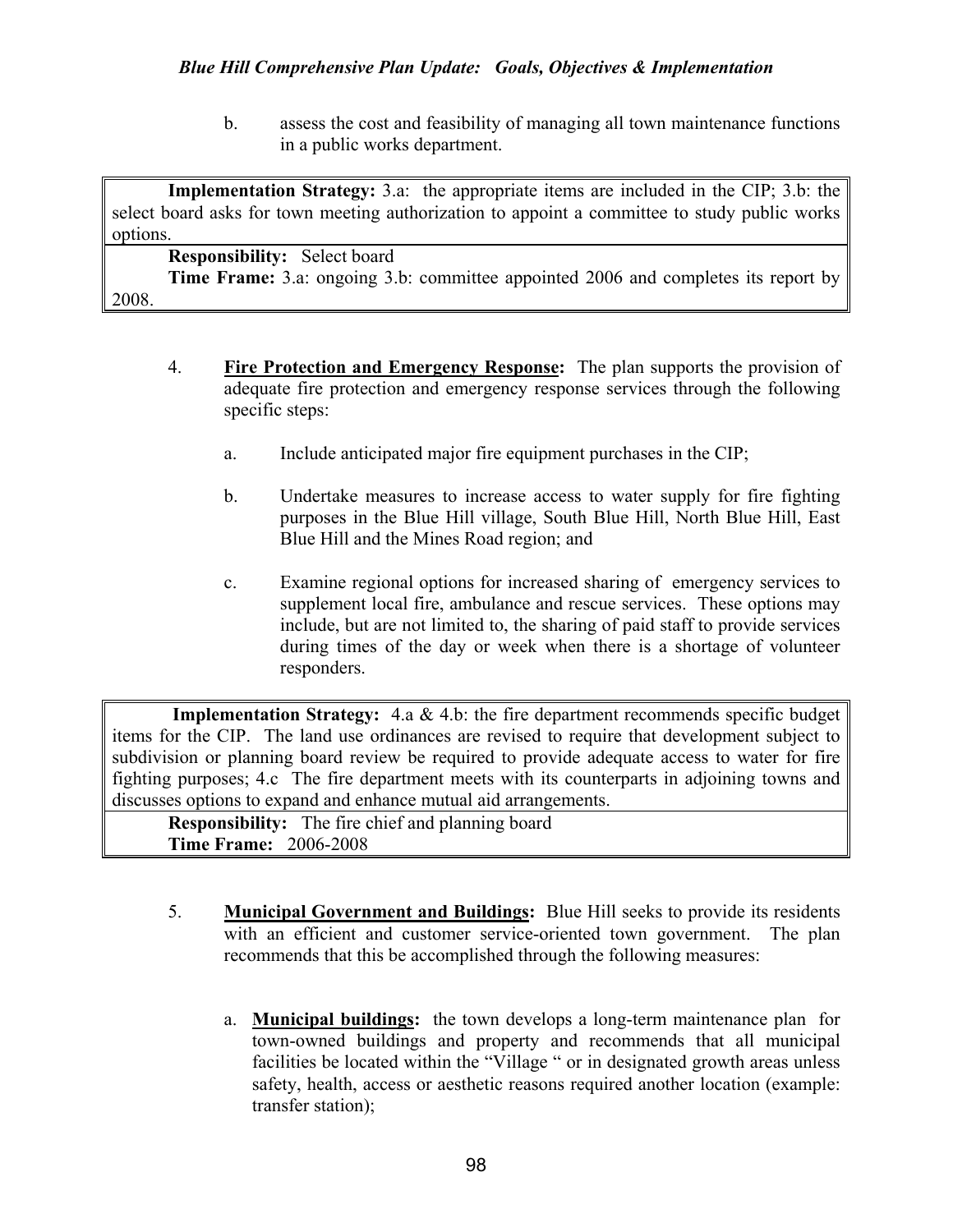b. **Town staffing**: the town periodically reviews the adequacy of paid town staff and the administrative support needs of the select board and other official town bodies. If deemed appropriate, the select board explores options to meet any additional administrative needs.

Implementation Strategy: 5.a: the select board or its designee reviews building improvement needs and prepares a six-year improvement plan. Any capital items are placed in the capital improvement plan; 5.b: the select board evaluates the status of town administrative needs every two years and, if necessary, creates a committee to assess new staffing options.

Responsibility: select board Time Frame: ongoing

- 6. Solid Waste and Recycling: Blue Hill seeks to have an efficient and environmentally sound solid waste system. The town promotes recycling whenever it is proven cost-effective. The plan supports the following specific measures:
	- a. work with other towns that are currently users of the Blue Hill-Surry Transfer Station to increase the rate of recycling;
	- b. cooperate in regional endeavors to organize universal, household and business hazardous waste collections; and
	- c. minimize use of the construction and demolition debris landfill through recycling measures such as wood chipping and processing of asphalt shingles if there is a sufficient volume of material to make such measures cost-effective.

Implementation Strategy: These are largely a continuation of current policy, but with more emphasis on increasing public awareness of recycling through public education efforts. Responsibility: Blue Hill-Surry Transfer Station Committee Time Frame: ongoing

7. Public Sewer System: The plan supports the ongoing maintenance of the public sewer system and the expansion of its service area if needed to accommodate growth.

Implementation Strategy: The town sponsors any necessary grant applications for sewer system improvements. Responsibility: select board Time Frame: ongoing.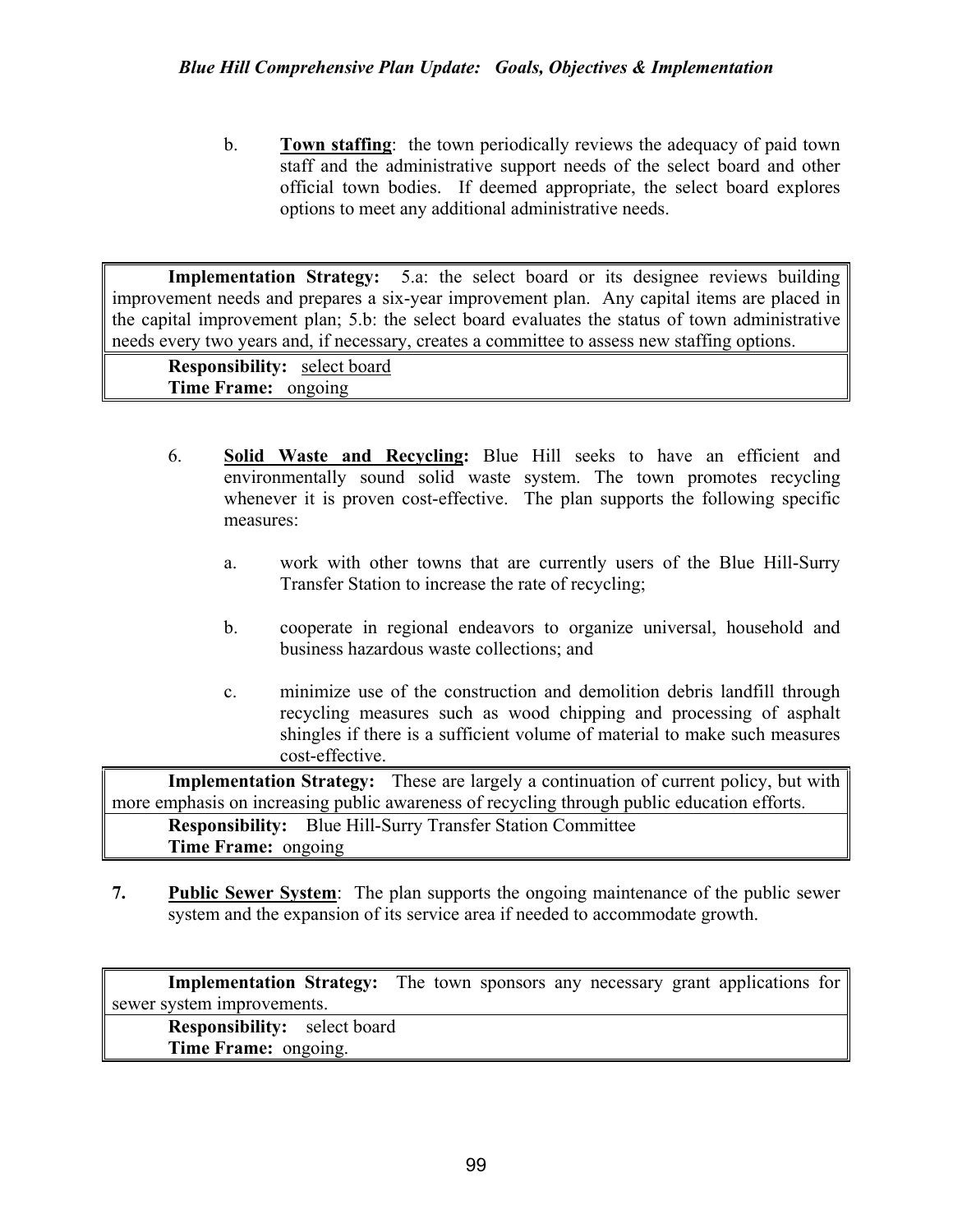## Blue Hill Comprehensive Plan Update: Goals, Objectives & Implementation

- 8. Health Care Services: the plan promotes the provision of an adequate level of health care services through support for the following measures:
	- a. the continued operation and enhanced viability of the Blue Hill Memorial Hospital system;
	- b. continued financial support for Hancock County Homecare;
	- c. options to increase the level of assisted living and nursing home services in town; and
	- d. assuring that ambulance and emergency rescue services remain adequate.

Implementation Strategy: 8.a: The select board sends letters of support to the Blue Hill Memorial Hospital Foundation and the Future Land Use Plan portion of the comprehensive plan assures that land uses recommended for the hospital neighborhood are compatible with hospital needs; 8.b: the budget committee recommends continuation of the annual appropriation; 8.c: municipal land use ordinances and the Future Land Use plan assure that these uses are allowed; and 8.d: the select board periodically monitors ambulance service and determines if any changes are needed.

Responsibility: 8.a select board in cooperation with hospital foundation board; 8.b: budget committee; 8.c: planning board; 8.d: select board

Time Frame: 8.a: when asked by the hospital foundation; 8.b: on-ongoing; 8.c 2006- 2008; 8.d

9. Library: The comprehensive plan supports the continued maintenance and expansion of public library services in Blue Hill and the other valuable social and civic functions these facilities provide.

Implementation Strategy: Annual appropriations are included in the town meeting warrant

Responsibility: library trustees and budget committee decide amount Time Frame: ongoing

## F. RECREATION GOAL

Blue Hill wishes to provide its residents with a range of recreation programs and facilities that recognize the limitations of municipal budget. The plan recommends that this be accomplished through the following specific measures:

1. Recreation committee: the plan recommends the formation of a recreation committee that would oversee recreational programs and make recommendations on recreational facility needs.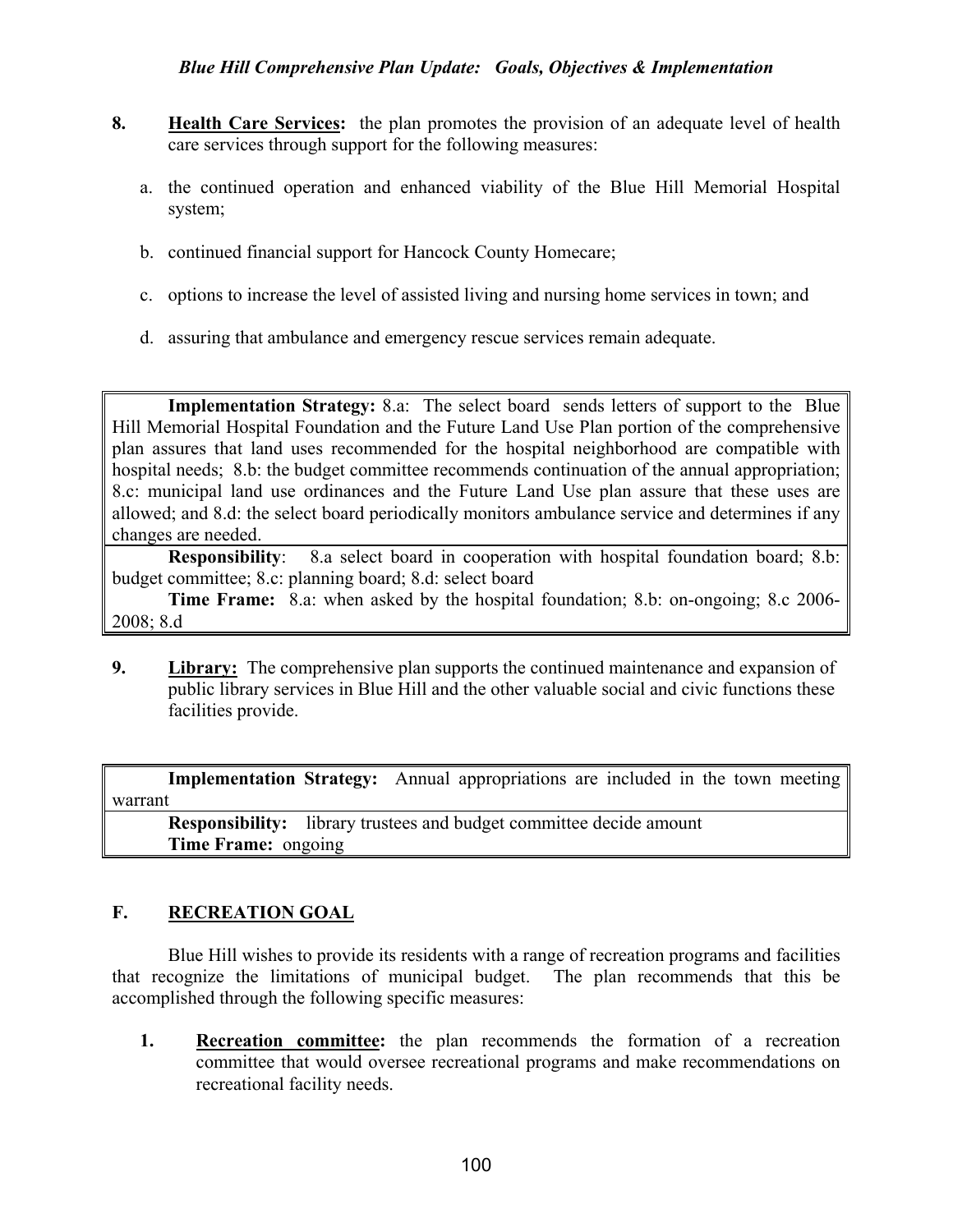**Implementation Strategy:** The select board asks for town meeting authorization to create a committee and recruit members. Responsibility: select board Time Frame: 2006-2008

2. Athletic field improvements: The plan supports the creation of additional athletic fields and/or the expansion of existing sites. This shall be accomplished by including funds for improvements in a capital reserve account. The recommends that all improvements be done in a manner that assures an adequate number of safe off-street parking spaces.

Implementation Strategy: a capital reserve account is established for this purpose. This account shall be used to accumulate the local cash match necessary for matching any state, federal or foundation grants

a. Responsibility: recreation committee and budget committee Time Frame: yearly

3. Youth-based activities: The plan supports the expansion of youth-based activities. The plan recommends that this be done in conjunction with other towns on the Blue Hill Peninsula and with groups such as, but not limited to, Healthy Peninsula. Any effort should build on existing activities and encourage healthy lifestyles and promote chemical-free events.

Implementation Strategy: the town includes funds in its recreation budget for youthbased activities.

Responsibility: recreation committee and budget committee Time Frame: yearly

4. Elderly-based activities: The plan supports the expansion of recreational activities for the elderly. The plan recommends that this be done in conjunction with other towns on the Blue Hill Peninsula and with groups such as, but not limited to, Healthy Peninsula and senior citizen groups.

Implementation Strategy: the town includes funds in its recreation budget for senior citizen activities.

Responsibility: recreation committee and budget committee Time Frame: yearly

5. Community Center: The plan supports development of a year-round community center serving the entire peninsula with room for activities for all age groups.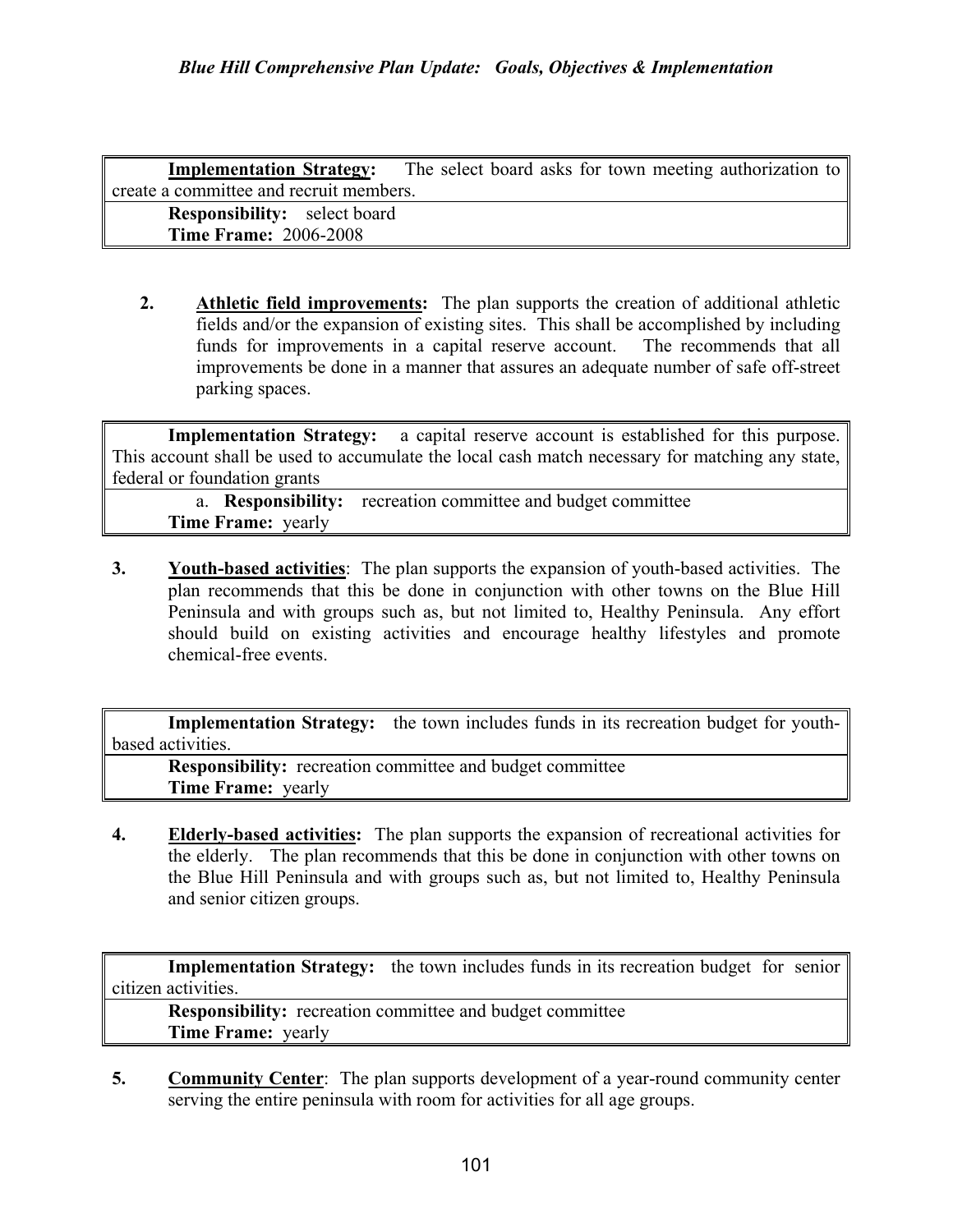Implementation Strategy: a capital reserve fund is established for this purpose and a fund raising drive is started.

Responsibility: recreation committee takes lead Time Frame: 2007-2015

6. Development of Trails: The plan supports development of a trail system that can be used for hiking, bicycles and cross-country skiing. It recommends that trail development be done in conjunction with initiatives by the Healthy Peninsula group and efforts with other towns on the peninsula.

Implementation Strategy: The recreation committee works with the Healthy Peninsula group and adjoining towns in setting trail priorities and recommends inclusion of funds in a capital reserve account for this purpose and to seek matching grants (this fund may be used for other recreational activities).

Responsibility: recreation committee takes lead Time Frame: 2008-2009 (target date for grant)

7. Parking Improvements: The plan supports the provision of safe and adequate parking at all recreational/public access facilities in a manner that respects the confines of the town budget and the needs of abutting property owners.

Implementation Strategy: These improvements are included in the town's capital improvement program.

Responsibility: Select board takes lead Time Frame: 2008-2012

8. Public Access to Surface Water: The plan supports measures to assure residents and visitors adequate access to both fresh and salt water in a manner that minimizes environmental damage, threats to public safety and disruptions to adjoining privately owned property.

Implementation Strategy: The town seeks grants for this purpose, which it matches with capital reserve recreation funds. Responsibility: Select board/recreation committee

Time Frame: ongoing

9. Open Space Preservation: The plan supports the maintenance of and improvements to the town's recreational open space areas by developing and approving a management plan to avoid excessive public use and to protect valuable plant and animal habitat. It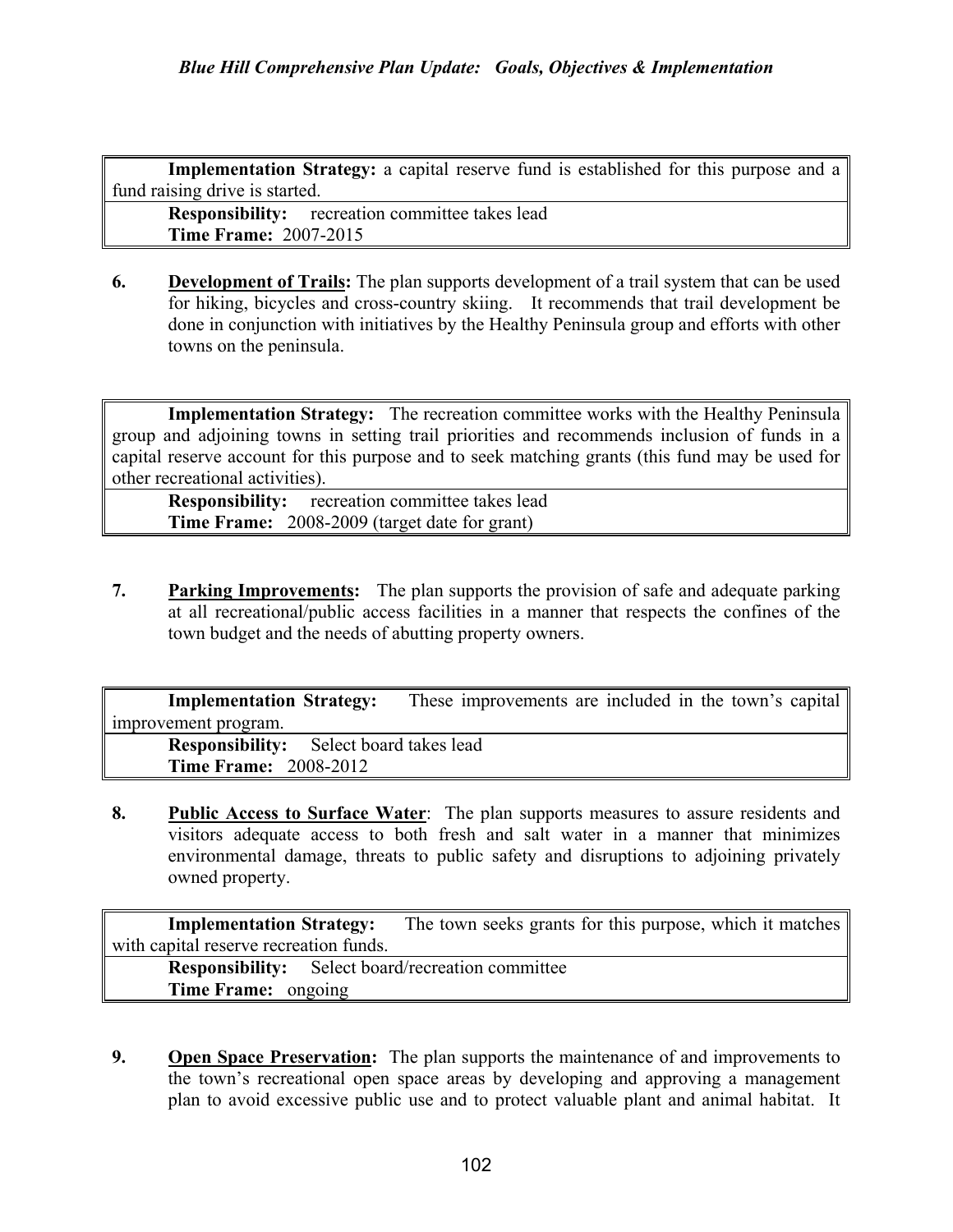also supports measures by land trusts to acquire conservation easements on additional parcels of recreational value.

Implementation Strategy: The select board contacts the area land trusts and Small Woodlot Owners Association of Maine for assistance in developing a land management plan.

Responsibility: Select board or its designee Time Frame: 2008-2009

10. Town Parks: The plan supports the maintenance and expansion of town parks.

Implementation Strategy: The recreation committee assesses park needs as part of its long-range recreational planning and presents this plan to the select board. It recommends inclusion of capital improvement needs in the capital improvement plan.

Responsibility: recreation committee and warrant committee Time Frame: ongoing

#### G. MARINE RESOURCES GOAL

 Blue Hill wishes to protect and enhance its marine resources in a manner that assures that they can be used and enjoyed by all residents and tax payers while also avoiding any harm to their long-term viability. The plan recommends the following specific policies:

- 1. Public Access: Improving all tides public access for the general public recreational and commercial fishing interests is an important marine resource issue facing the town. The plan supports the following measures:
	- a. South Blue Hill Wharf: The continued improvement of this facility; and
	- b. Town (Village) Wharf: The repairing and fuller utilization of this facility.

Implementation Strategy: The town undertakes a marine resource access improvement plan that identifies specific priorities and funding sources.

Responsibility: Marine resource committee and select board Time Frame: 2005-2007

2. Mooring Plan: The plan recommends development of a mooring plan that assures adequate layout of moorings and avoids overcrowding.

Implementation Strategy: This is presently underway as part of the development of a harbor ordinance.

Responsibility: Marine resources committee Time Frame: 2005-2007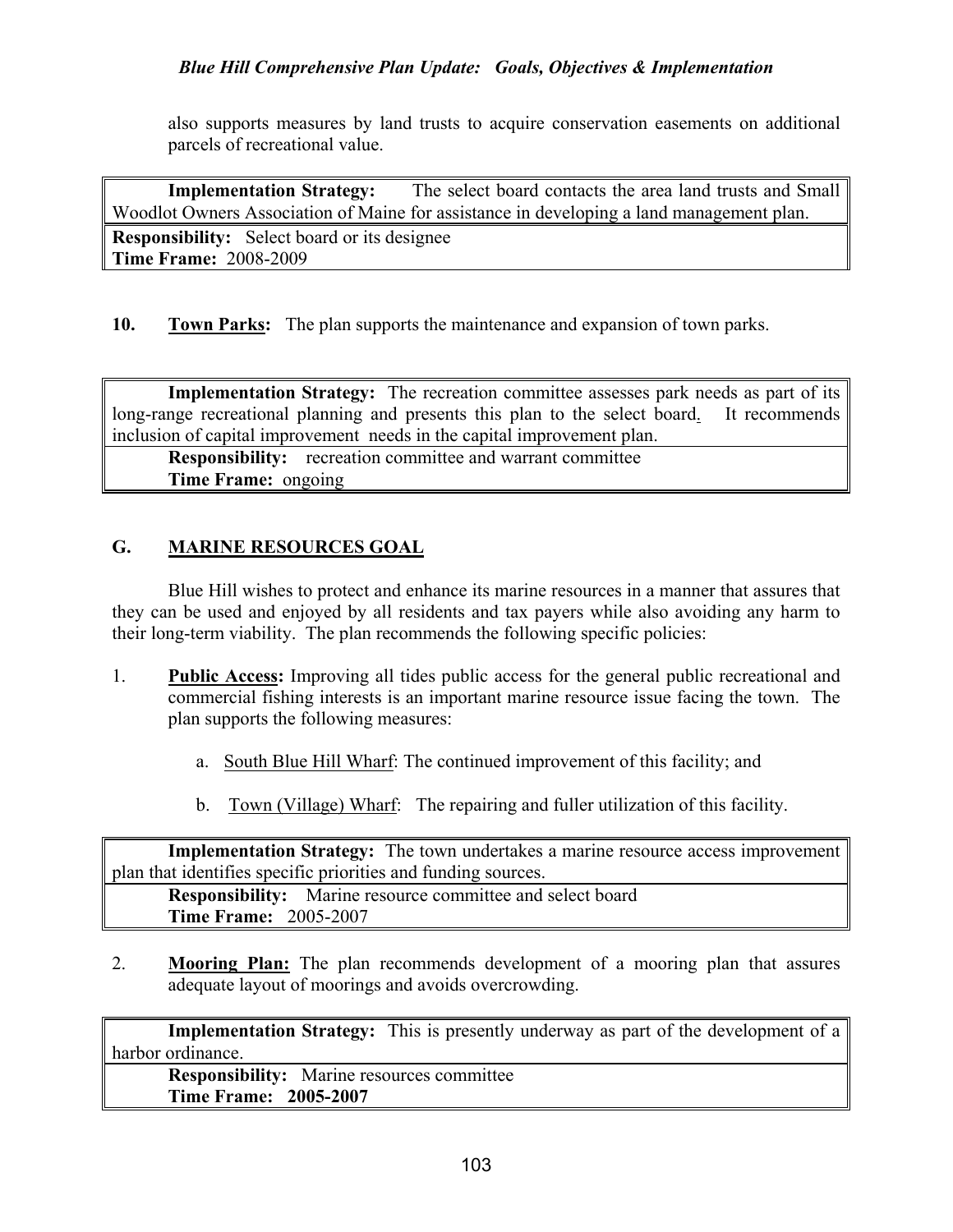3. Harbor Ordinance: The plan supports enactment of the draft harbor ordinance.

Implementation Strategy: The marine resources committee and select board complete review of the draft ordinance and present it for a town meeting vote. Responsibility: Marine resources committee and select board Time Frame: 2006 (target date)

- 4. **Marine Water Quality:** Blue Hill seeks to minimize any threats to marine water quality and upgrade current conditions in the town's harbors. Specific steps include:
	- a. working with the DEP to eliminate any remaining overboard discharges;
	- b. assuring that town regulations sufficiently protect water quality in marine watersheds through land development review standards that consider storm water runoff, extent of impervious surface and other non-point sources of pollution;
	- c. assessing the need for boat wastewater pump-out facilities in order to reduce any discharges from boats into surface waters;
	- d. assuring that new parking areas and other harbor development measures are designed in a way that minimizes stormwater runoff;
	- e. assuring adequate enforcement of existing and proposed town ordinances and regulations affecting water quality; and
	- f. developing. a Blue Hill Bay management plan for all town waters to monitor aquaculture operations with respect to financial health and water quality and assure that this plan interfaces with existing harbor ordinances.

Implementation Strategy: 4.a, involves continuing current policy; 4.b, this will be accomplished through the land use ordinance revisions; 4.c, the marine resource committee assesses the need; 4.d, this will be addressed through changes to municipal land use ordinances; 4.e the select board assures that the code enforcement officer and harbor master have adequate training and resources to accomplish these tasks; 4.f., the marine resources committee seeks funds and technical assistance for a plan.

Responsibility: 4.a-4.e: as indicated above, 4.f: marine resources committee in conjunction with volunteer groups such as the harbor committee, Friends of Blue Hill Bay and MERI

Time Frame: 4.a-4.e: ongoing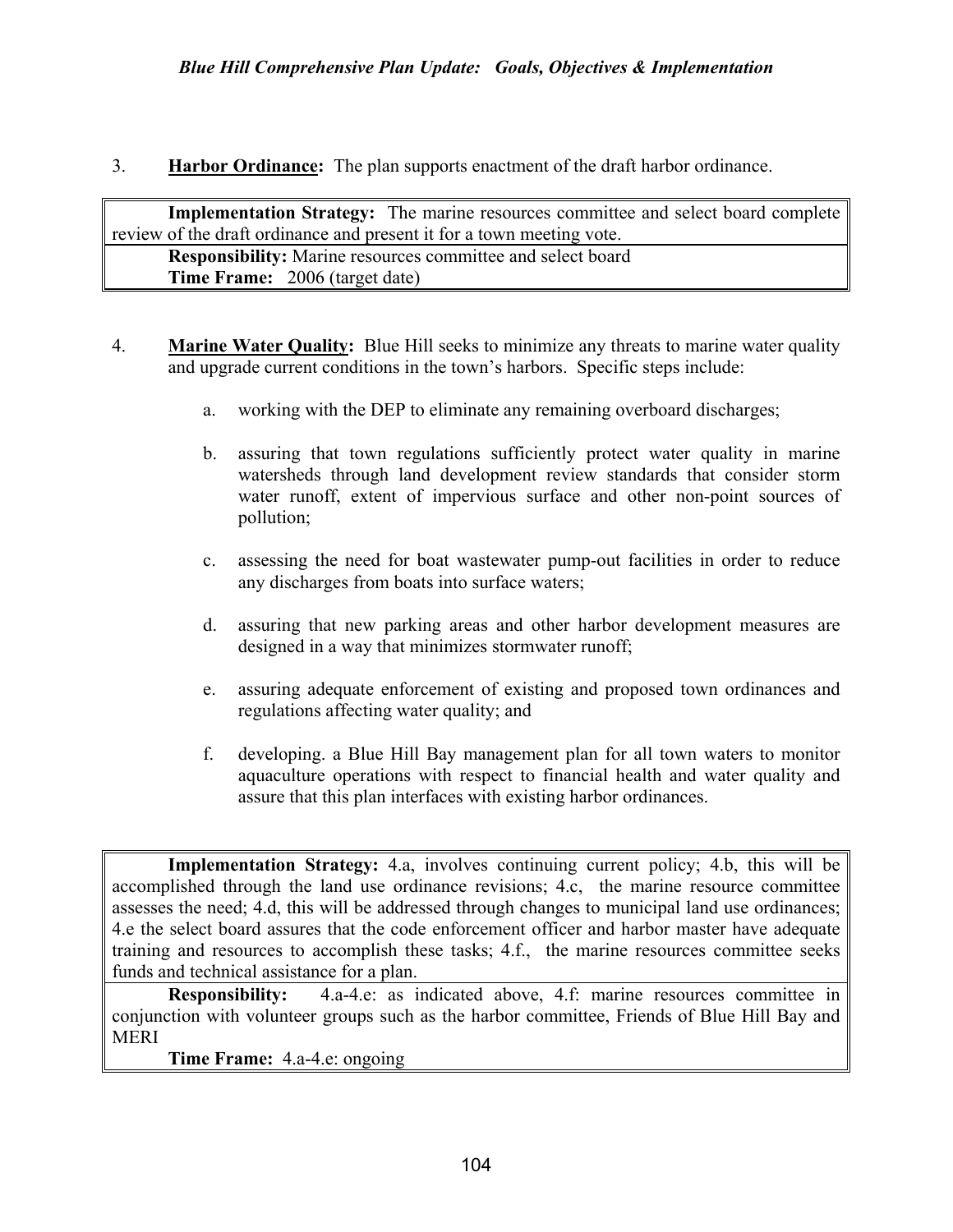5. Shellfish Restoration: The plan recommends that town officials contact the Maine Department of Marine Resources to determine what steps are necessary to open areas currently closed to shell fishing and to pursue shellfish seeding operations in newly opened areas. It is recommended that this be done in conjunction with adjoining towns that share marine resources and efforts to protect marine water quality (see goal G.4).

Implementation Strategy: The select board recommends creation of shellfish committee and the committee contacts the Department of Marine Resources to assess the feasibility of re-opening closed areas and explore seeding activities.

Responsibility: Select board and Shellfish committee Time Frame: 2006-2008

6. Water Dependent Uses: Blue Hill seeks to protect its water dependent uses such as boat yards, piers and town landings from incompatible development by retaining standards for these areas in its shoreland zoning ordinance that restrict uses that are not water dependent.

Implementation Strategy: This will be accomplished by revisions to the shoreland zoning standards.

Responsibility: Planning board or its designee Time Frame: 2006-2008

- 7. Preservation of the Working Waterfront: It is town policy to promote the preservation of commercial fishing in Blue Hill. The plan recommends that this be accomplished through the following measures:
	- a. Considering the needs of commercial fishing operations in the design of all new docking and parking facilities; and
	- b. assuring that any town ordinances that regulate noise, operating hours, odors or other nuisances do not restrict operations that are essential to commercial fishing.

Implementation Strategy: 7.a will be addressed through the revisions to the harbor management plan; 7.b will be accomplished by revisions to the town's land use and harbor management ordinances.

Responsibility: The marine resource committee will take the lead with planning board involvement in 7.b.

Time Frame: 2006-2008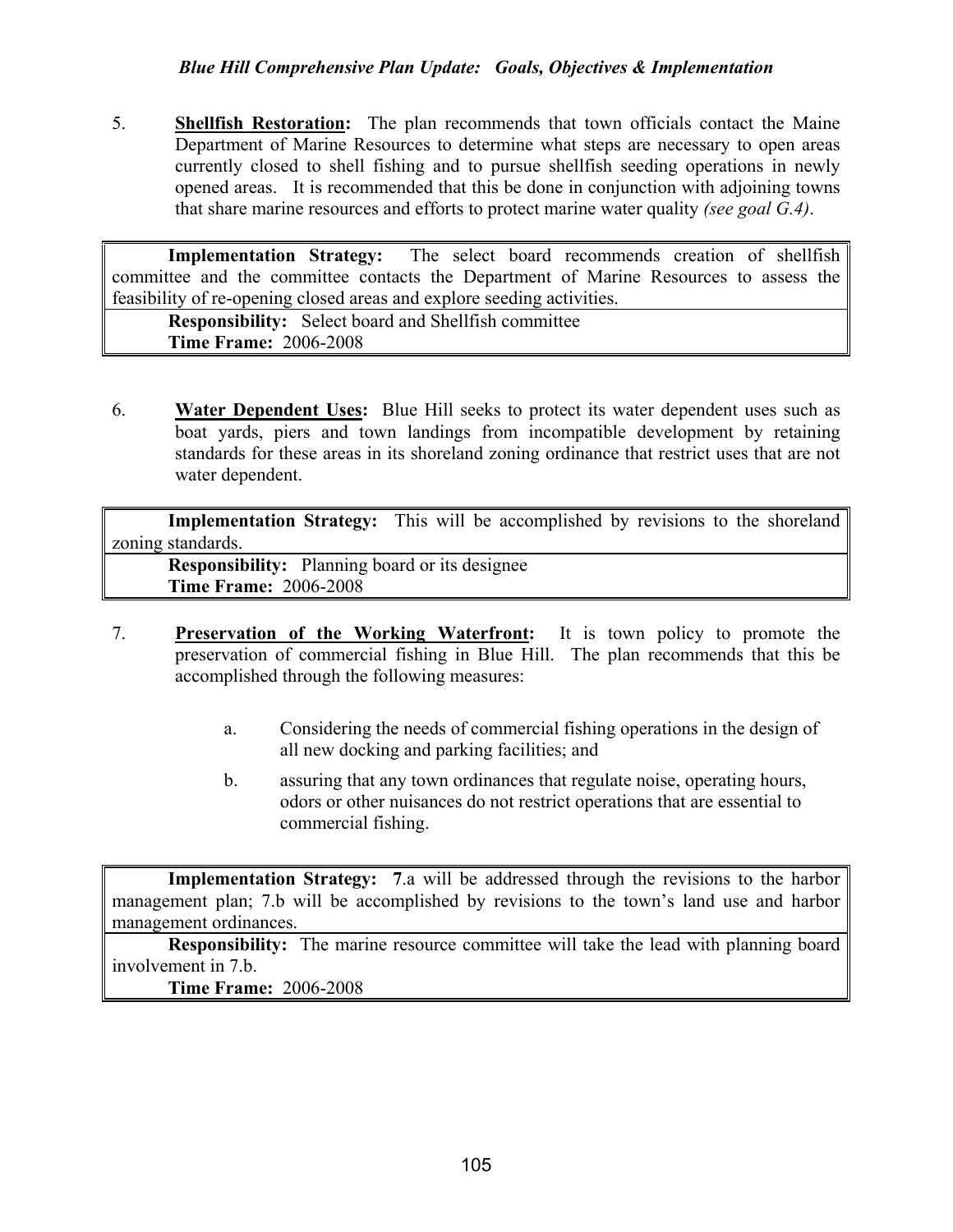#### H. WATER RESOURCES GOAL

 Blue Hill desires to maintain, and where needed, restore the quality of its ground and surface water resources through the following specific policies:

- 1. Ground Water Protection: Since there are no municipal water systems in Blue Hill and there is presently little information available on underground water supplies, protection of ground water resources is a priority for the town. The plan recommends the following measures:
	- a. working with the Maine Geological Survey and others with ground water expertise to have a comprehensive hydrologic study done of the town's water resources when/if funding becomes available. One goal of this study would be to assess the capacity of the town's residential, commercial and industrial growth areas to absorb development based on water supply;
	- b. if the results of the hydrologic study indicate that the village area faces likely water supply problems, seek funding for a municipal water system feasibility study;
	- c. assuring that minimum lot sizes are sufficiently large to allow adequate distances between septic systems and wells; and
	- d. assuring that municipal site plan review and subdivision standards do not allow any development to be approved that disrupts the water quality or quantity of water users on adjoining properties. The plan recommends that all applicants for major subdivision and site plan review approval be required to provide test wells so that the water supply conditions can be determined. If conditions are proven inadequate, the applicant will be required to provide an alternative source of water or else reduce the scale of the development to a level appropriate to water supply conditions.

Implementation Strategy: 1.a, & b: the select board contacts the Maine Geological Survey, Maine Rural Water and similar agencies to request technical assistance and possible funding. Matching funds are placed in the town's capital investment plan; the other steps will be addressed through changes to the town's land use ordinances.

**Responsibility:** select board for 1.a & 1.b, planning board for the others. Time Frame: 2006-2008

2. Non-Point Source Management and Stormwater Runoff: Assuring that all town regulations make adequate provisions to manage non-point pollution, stormwater runoff, drainage, erosion and sedimentation. Such provisions could include, but are not limited to, minimizing storm water runoff, assuring adequate drainage and buffering, and setting standards for the handling of deleterious matter and hazardous materials at commercial and industrial operations.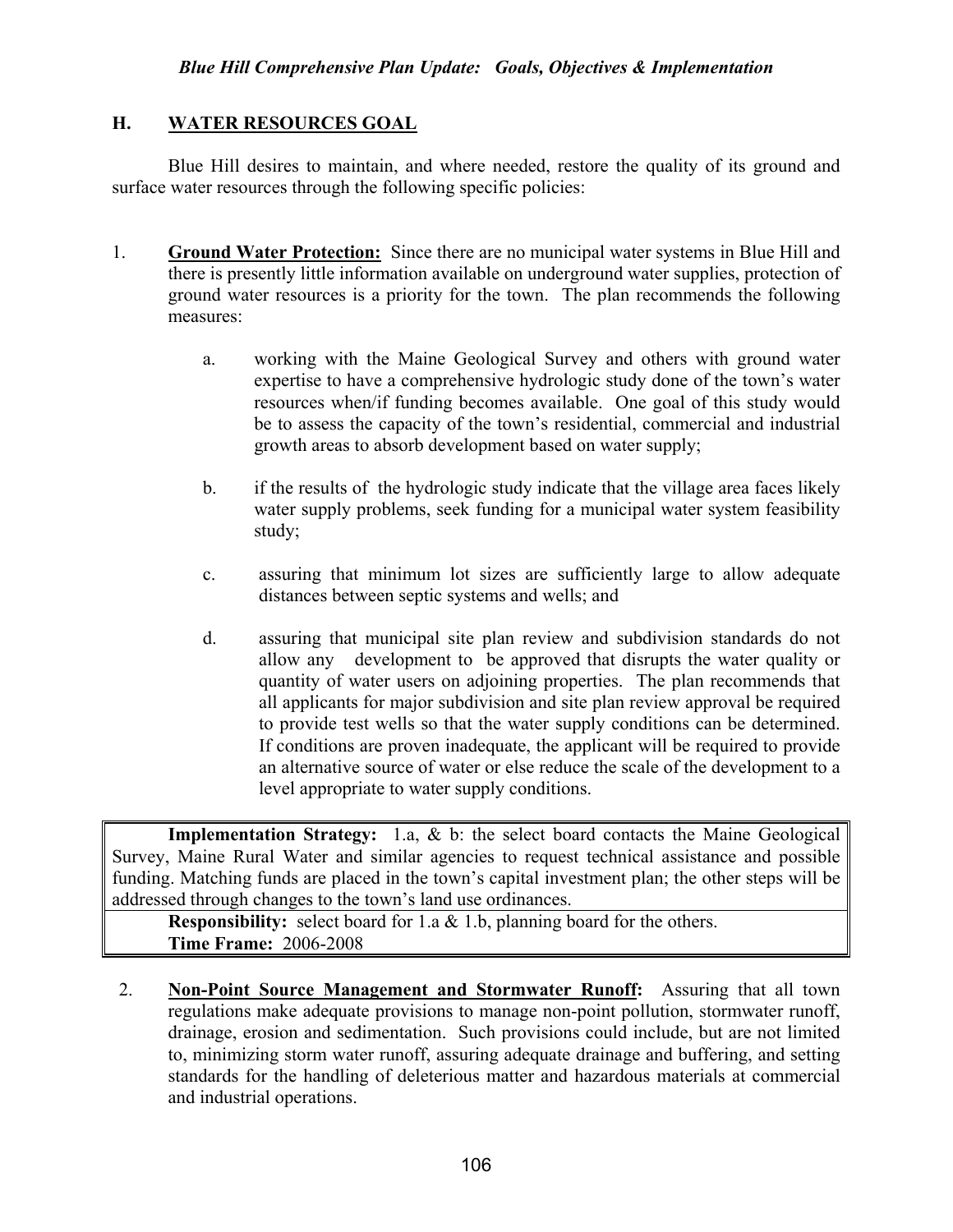Implementation Strategy: This would be addressed through changes to the town's land use regulations

Responsibility: planning board Time Frame: 2006-2008

- 3 Watershed Protection: The plan recommends that the town promote measures to increase awareness of the town's freshwater lake watersheds and increase their protection through the following specific steps:
	- a. make available educational materials on watershed protection at the town office and to various civic groups and home owner associations and lake associations;
	- b. assure that maps showing watershed boundaries are available at the town office; and
	- c. contact other towns that share lake watersheds to ascertain interest in coordinated protection measures.

Implementation Strategy: 3.a: the planning board contacts organizations such as the DEP Lakes Bureau and the Hancock County Soil and Water Conservation District for copies of brochures and other informational materials and distributes these in town; 3.b: the planning board has copies available for public review. If the town develops a web site with adequate space for such documents, these maps and brochures can also be posted on the web. 3.c: the planning board contacts other towns with that share lake watersheds.

**Responsibility:** Planning board with assistance from the other agencies; Time Frame: 2005-2006

4. Phosphorus Control: The plan supports strong measures to manage phosphorus loading into the town's lakes and streams. This shall be accomplished through standards in the land use ordinance for all watersheds that are consistent with DEP-recommended guidelines on matters including, but not limited to, vegetative cutting and buffering, driveway design and drainage. The plan recommends that the town enact a medium level of protection (as defined by the DEP phosphorus loading guidelines) for all great ponds. It is also recommended that the town contact the other towns in the shared lake watershed to see if coordinated protection measures are feasible.

Implementation Strategy: This will be accomplished through changes to the town's land use ordinances.

Responsibility: planning board Time Frame: 2006-2008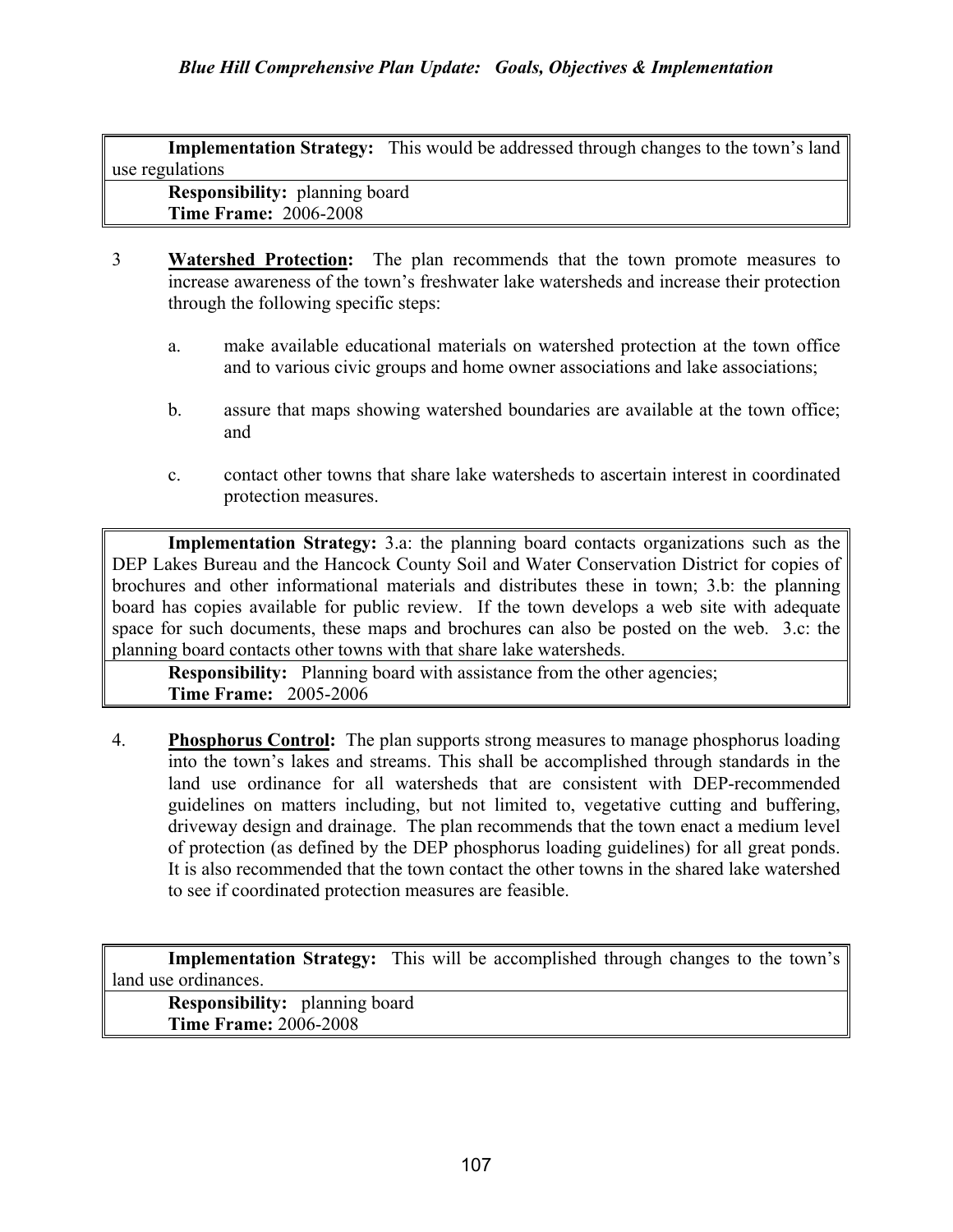5. Flood Plain Management: The plan recommends that the town retain its current flood plain management ordinance and update this ordinance when recommended to do so by the State Planning Office Flood Plain Management staff.

Implementation Strategy: the planning board contacts the Hancock County Planning Commission and asks that it be informed when it is time to update the flood plain ordinance. At this time, the board recommends to town meeting that the ordinance be updated.

Responsibility: planning board Time Frame: ongoing

- 6. Aquifer Protection: The plan recommends that the town include in its land use ordinances an aquifer protection overlay district for the town's mapped aquifers. Standards for this district would:
	- a. prohibit commercial and industrial uses that threaten ground water quality. These include gasoline stations, dry cleaning establishments and other operations that involve the use or storage of hazardous chemicals and substances. These restrictions shall not apply to occasional, small-scale domestic operations such as home maintenance and repair;
	- b. for residential uses, require a minimum density of two acres per unit; and
	- c. establish a maximum impervious surface ratio (all pavement, structures, driveways and parking areas) of 25 percent.

| <b>Implementation Strategy:</b> This will be addressed through the land use ordinance |  |  |  |  |  |
|---------------------------------------------------------------------------------------|--|--|--|--|--|
| revisions                                                                             |  |  |  |  |  |
| <b>Responsibility:</b> Planning board                                                 |  |  |  |  |  |
| <b>Time Frame:</b> $2006 - 2008$                                                      |  |  |  |  |  |

#### I. HISTORIC & ARCHAEOLOGICAL RESOURCES GOALS

 In recognition of their importance to the town's historic character, Blue Hill seeks to protect and enhance its historic, archaeological and cultural resources. The plan recommends that this be accomplished through support of the following measures:

1. encouraging the historical society to work with the Maine Historic Preservation Commission to conduct a comprehensive survey of historic resources in town to identify potential structures and sites that are eligible for listing on the National Register of Historic Places and working with interested property owners to have their properties voluntarily placed on the Register;

Implementation Strategy: The historical society contacts the Maine Historic Preservation Commission to learn how it might best proceed.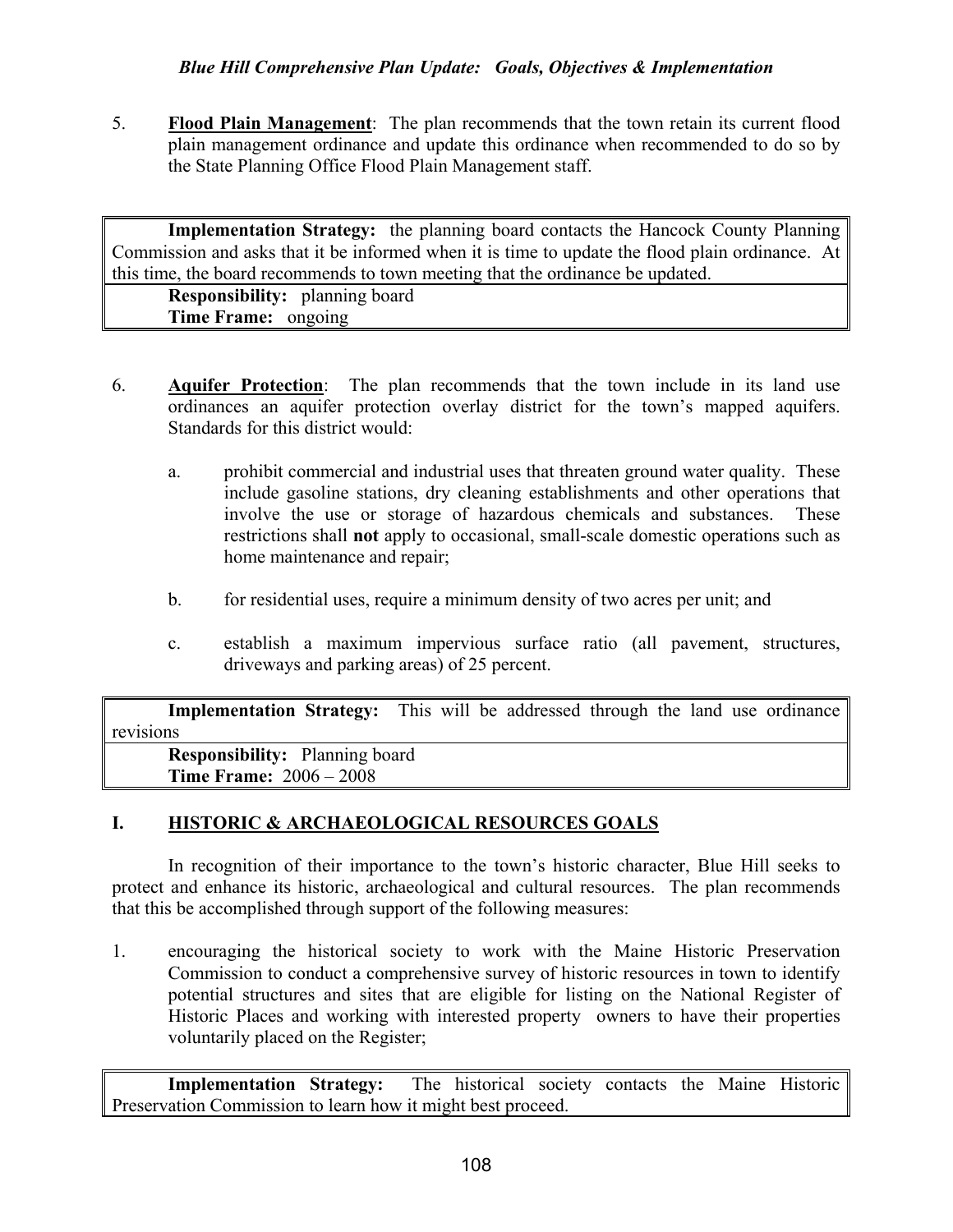#### Responsibility: Historical Society Time Frame: 2006-2008

2. after completion of the survey, prepare a map showing key historic and pre-historic sites. This map shall serve as reference material for the planning board as it reviews development proposals (such as subdivisions, site plan review applications and other uses subject to planning board permitting authority) to assure it is aware of all potential historical sites. This information will be used by the planning board in determining if changes are needed in site layout, building footprints and the timing of construction in order to allow a more thorough assessment of relevant features.

Implementation Strategy: The planning board hires a consultant to prepare a digital map. It also undertakes drafting of the necessary changes in the land use ordinances. Responsibility: Planning board Time Frame: 2007-2009

3. The planning board contacts the historical society to see if it is able to work with property owners adjacent to the current boundaries of the historical district in order to determine if there is interest in expanding the size of the district.

Implementation Strategy: The historical society contacts the Maine Historical Preservation Commission to determine if there are any technical assistance resources available. It also contacts the relevant property owners to determine the extent of interest and support in becoming part of an historical district. If the resources and interest level are what is needed, it proceeds with the expansion.

Responsibility: Historical society Time Frame: 2007-2010

4. Create a cultural resource committee to oversee the promotion of the various cultural resources in town.

Implementation Strategy: The select board contacts the various cultural groups in town and inquires if there is interest in creating a committee. If created, the committee works with groups such as the Maine Arts Commission to determine what resources are available to help.

Responsibility: Cultural resources committee Time Frame: 2008-2010

#### J. NATURAL & SCENIC RESOURCES GOAL

In recognition of their importance to the overall quality of life, the protection of open space, the preservation of hunting and fishing opportunities, significant wildlife and fisheries and endangered species habitat the plan supports the protection and enhancement of Blue Hill's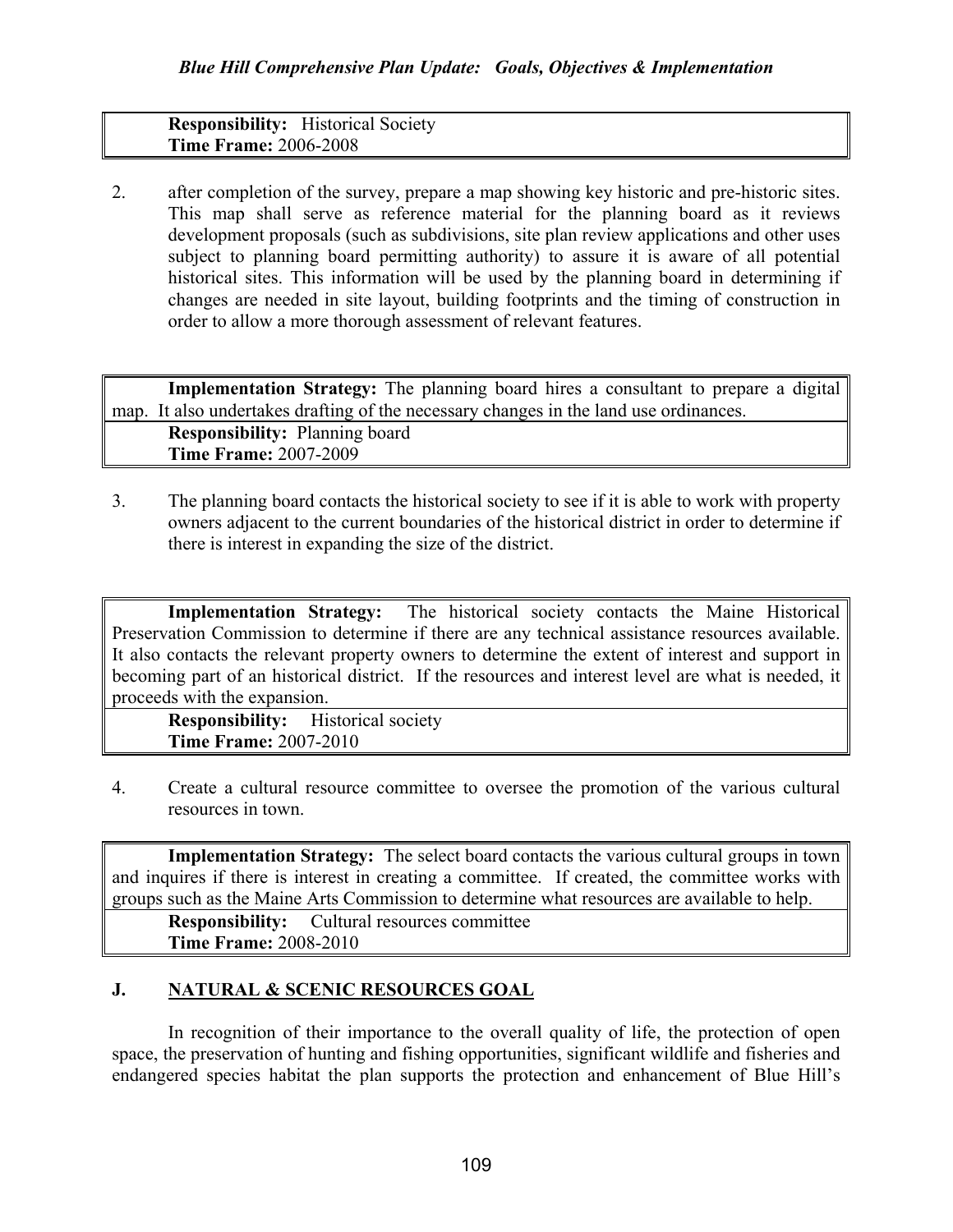natural and scenic resources. The plan's *Future Land Use* section recommends that this be accomplished through the following specific measures:

1. designating large, unfragmented areas of natural wildlife habitat as rural in the future land use plan;

#### Implementation Strategy: This is addressed through the future land use plan.

2. Utilizing the "Conservation" options as mentioned in the future land use plan

#### Implementation Strategy: This is addressed through the future land use plan.

3. Early enactment or revision of provisions in the subdivision, site plan and land use ordinances to influence any future development in ways that preserve the key scenic features. These features are described in the Natural and Scenic Resources Section of the Inventory and Analysis (Section I.12) and are shown on the Natural Resources map. These preservation measures are to be used whenever possible in rural areas.

| <b>Implementation Strategy:</b> This will be accomplished through the land use ordinance |  |  |  |
|------------------------------------------------------------------------------------------|--|--|--|
| revisions.                                                                               |  |  |  |
| <b>Responsibility:</b> Planning board                                                    |  |  |  |
| <b>Time Frame: 2006-2008</b>                                                             |  |  |  |

- 4. Establishment of a Conservation Committee and directing it to:
	- a. review stewardship of public lands and report to the select board on potential changes to current policies and possible future acquisitions; and
	- b. with assistance from the Beginning with Habitat program, create a detailed inventory of the town's natural and water resources, including rare plants and habitats.

Implementation Strategy: the select board establishes a conservation committee and, appoints members. The members undertake the studies Responsibility: select board/conservation committee Time Frame: committee created in 2007, preliminary studies complete by 2009.

5. Amending the subdivision and site plan review ordinance to require the identification of key natural features as identified in the plan and by the conservation committee. Require the land development application to include proposed measures to mitigate any adverse impacts of development on these features.

Implementation Strategy: This will be accomplished through the land use ordinance revisions.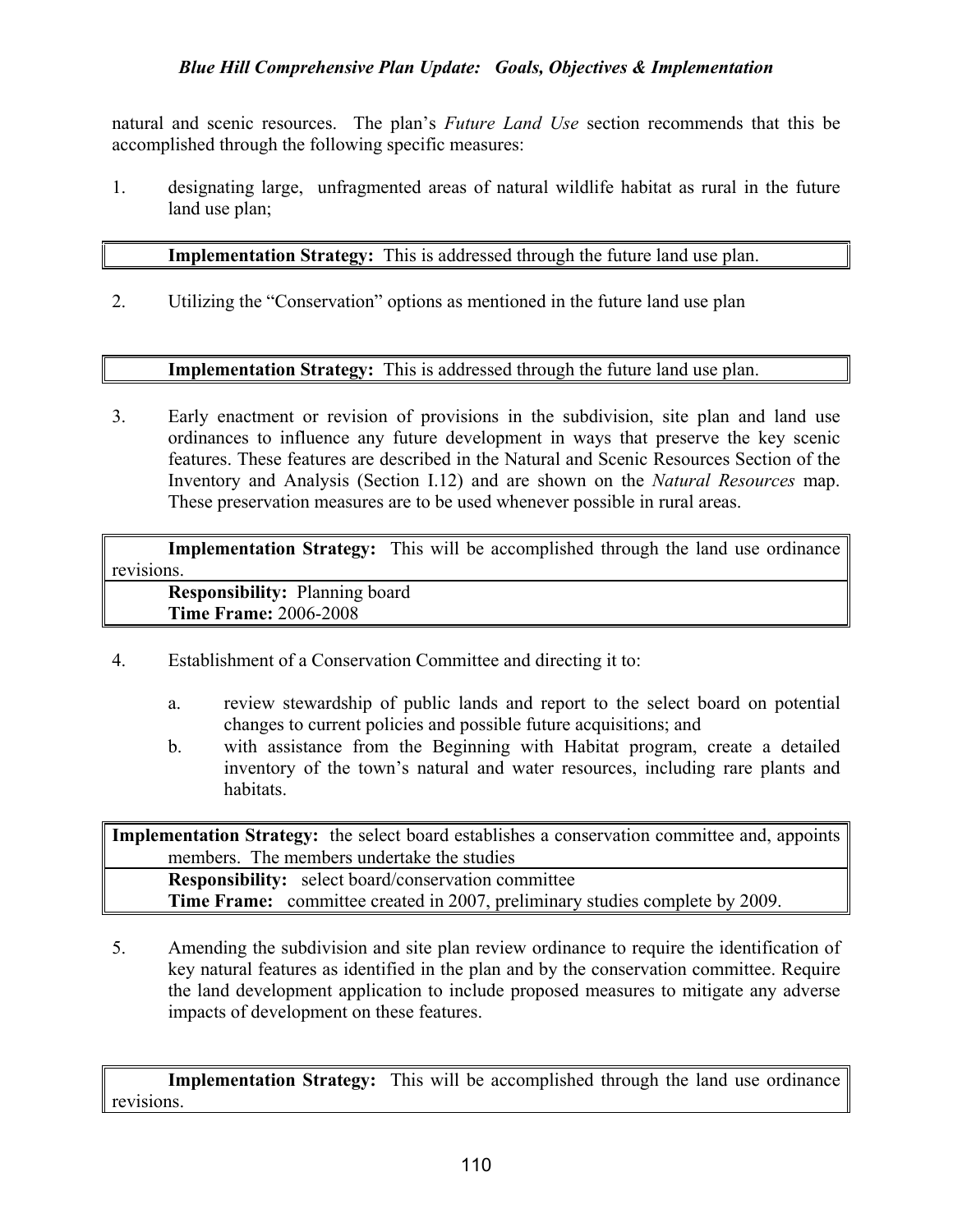Responsibility: Planning board Time Frame: 2006-2008

#### J. AGRICULTURAL AND FOREST RESOURCES GOAL

In recognition of their importance to the area economy, as open space and the town's rural character, the plan supports the preservation and enhancement of Blue Hill's farm and forest resources. The plan recommends that this be accomplished through the following specific measures;

1. designating large un-fragmented areas of open space and natural wildlife habitat as rural in the Future Land Use Plan;

#### Implementation Strategy: This is addressed through the Future Land Use Plan.

2. Encourage landowners to identify significant parcels of undeveloped rural and forest land and either enroll those parcels in the farm and open space program or recommend that such parcels be a priority for voluntary conservation easements.

Implementation Strategy: Select Board and Planning Board meet with local landowners and area land trusts and others to develop appropriate strategies to preserve such areas from over development.

Responsibility: planning board and select board

#### Time frame:

3. supporting state and regional measures to promote the marketing of locally grown food and assist beginning farmers;

| <b>Implementation Strategy:</b> The select board provides letter of support for any relevant |
|----------------------------------------------------------------------------------------------|
| grant applications.                                                                          |
| <b>Responsibility:</b> Select board                                                          |
| <b>Time Frame: ongoing</b>                                                                   |

4. Making the following changes to land use ordinances:

 a. adding "right to farm and manage forest" provisions in the land use ordinance. This would exempt farm and forest activities in rural areas from certain noise and other nuisance standards provided that these exemptions are necessary for farm and forest operations; and

 b. adding a "liquidation harvesting" provision to the subdivision ordinance, which meets the requirements of 30-A MRSA 4404 (state statutory subdivision review criteria).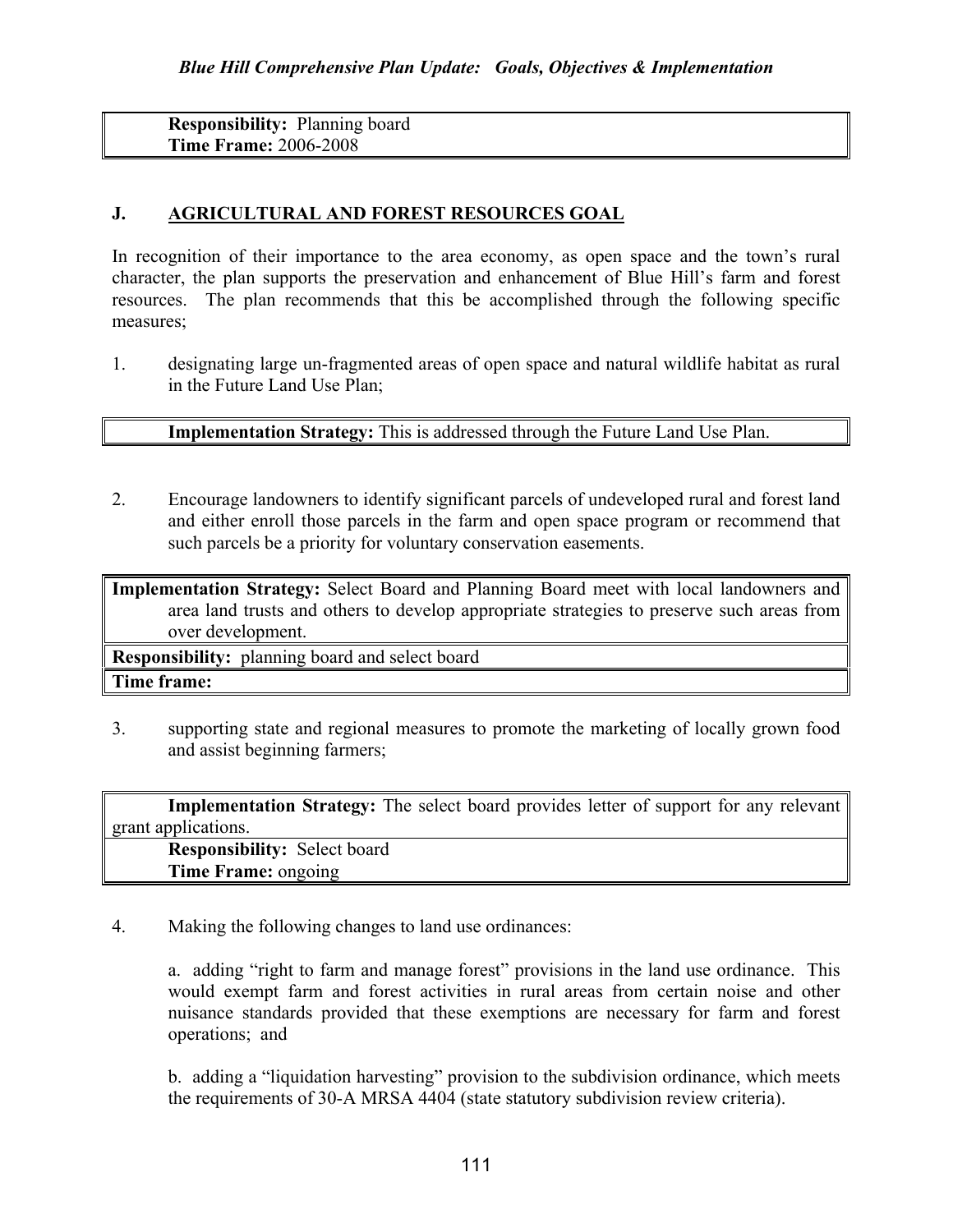Implementation Strategy: This would be addressed through the land use ordinance changes. Responsibility: Planning board

Time Frame: 2006-2008

5. Assuring that farm and forested-related uses such as food stands and small-scale saw mills are permitted in areas designated as rural in the Future Land Use Plan.

Implementation Strategy: This is addressed in the Future Land Use Plan.

- 6. Undertaking a program to assure the preservation and expansion of shade trees in built-up areas through the following measures.
	- a. incorporate tree retention and planting standards into the site plan review and subdivision ordinance;
	- b. continue the elm replacement program; and
	- c. include tree planting and similar landscaping measures as part of any downtown revitalization plan.

Implementation Strategy: 6.a: this will be accomplished through land use ordinance revisions; 6.b: this is a continuation of current policy  $\&$  6.c: the select board contracts the Maine Forest Service about possible Urban Forestry Grants.

Responsibility: 6.a: planning board or designee; 6.b & 6.c: tree warden and select board Time Frame: 2006-2008

#### L. DOWNTOWN IMPROVEMENT GOAL

 Blue Hill wishes to have its downtown be a focus of future growth in a manner that respects the limitations of their infrastructure (such as roads, water supply and the capacity of the sewer system) and their small town character. The plan supports the following measures:

1. Downtown Enhancement: To improve the overall appearance of the downtown, the plan recommends that the town seek grant sources for landscaping, tree planting, bike and walking paths, village park improvements, and sidewalks (see related goals under Transportation, Water Resources and Agriculture and Forestry);

Implementation Strategy: The select board explores various grant sources such as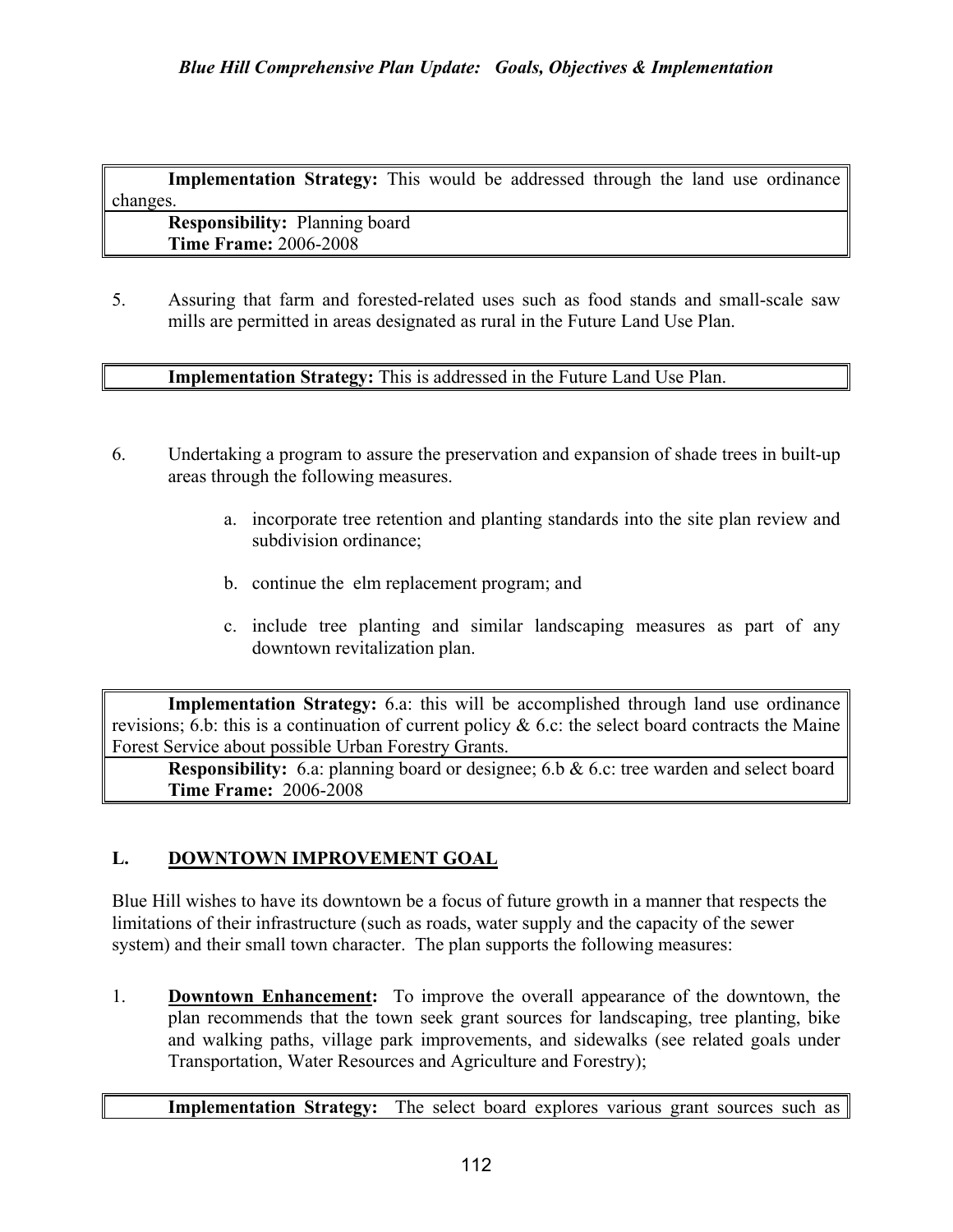MDOT enhancements and urban forestry grants. These would be matched by a locally raised bond

Responsibility: select board Time Frame: as funds become available

2. Street and Drainage Improvements: The plan recommends that the town work with the MDOT to conduct an assessment of all state roads in the downtown area and establish a priority improvement plan for these roads. The town undertakes a comparable analysis for town ways in the downtown area;

Implementation Strategy: The select board contacts the MDOT Local Roads Center for assistance in conducting a street assessment as part an overall road improvement program. The specific improvement projects are incorporated into the capital improvements program.

**Responsibility:** select board or designee (such as the public works department if its creation is approved).

Time Frame: initiated in 2006

- 3. Public safety: In order to enhance public safety in the downtown area, the plan recommends the following measures:
	- a. upgrading of street lighting in a manner compatible with the historic character of the downtown; and
	- b. addressing truck traffic, vehicle speeding and sidewalk repair needs (see Transportation goals).

Implementation Strategy: 3.a: The public works department, if created, develops a plan for improving street lighting. Recommended expenditures are included in the capital improvement plan. 3.b: see Transportation goals

Responsibility: public works department Time Frame: initiated in 2006

4. Community Events: In recognition of their importance to keeping the downtown an active and vibrant place, the plan recommends town support and involvement in downtown community events such as, but not limited to, parades, winter holiday decorations, Halloween parties and craft fairs.

Implementation Strategy: this involves the budget committee recommending inclusion of a town contribution toward the cost of these events and select board, public works department and law enforcement authorities cooperation in the planning of the events.

Responsibility: as indicated above Time Frame: ongoing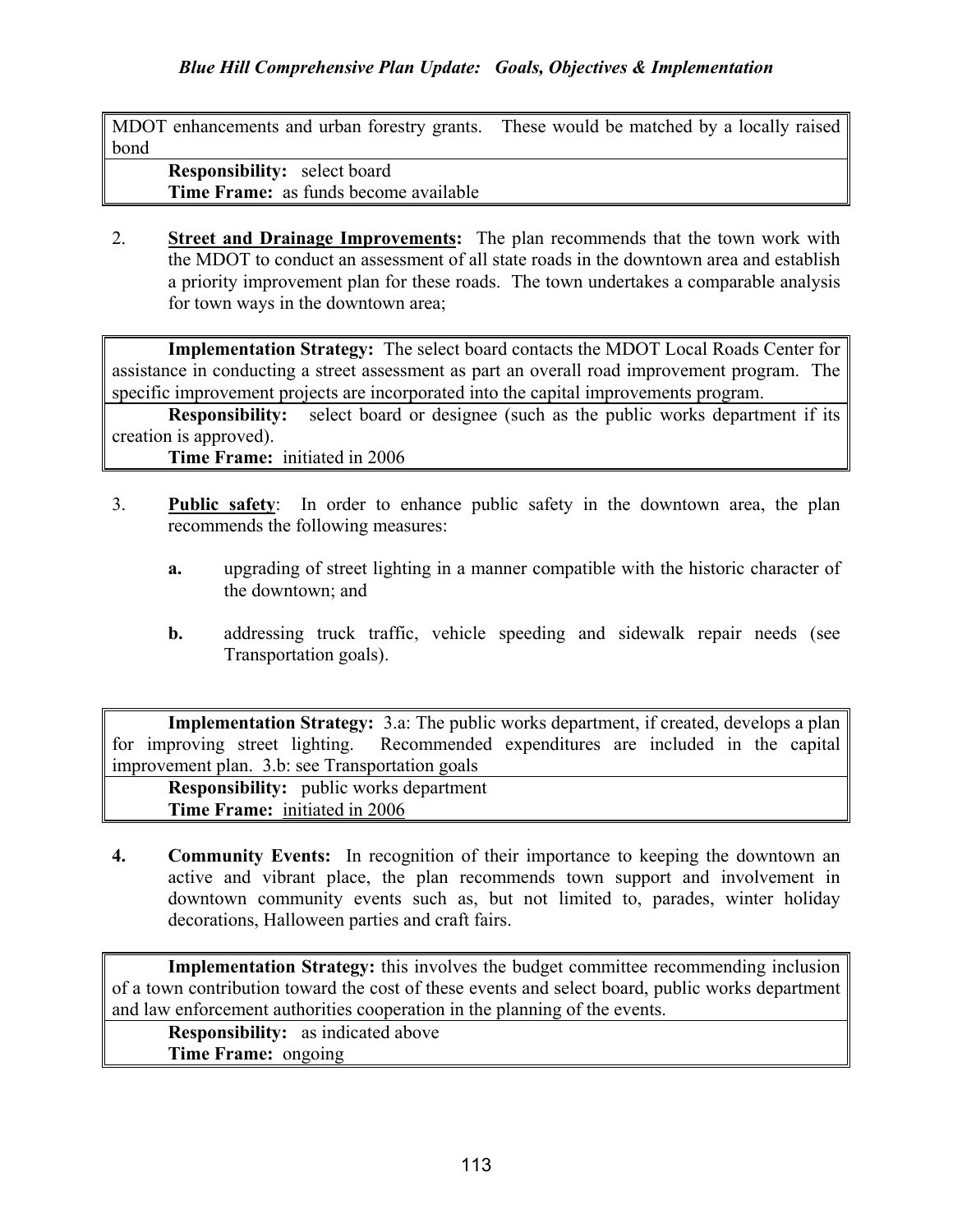#### M. LAND USE GOAL

Blue Hill seeks to preserve its current land use pattern while allowing ample opportunity for future growth. The plan recommends that the town enact town-wide land use standards to implement the measures proposed in the Future Land Use Plan. It supports the following measures:

1. Access Management: In order to reduce the number of potential vehicle entrances along state highways and local roads, the town shall enact access management standards that encourage shared driveways and access roads whenever possible. It is recommended that all subdivisions have a single access point onto an existing public way;

Implementation Strategy: This will involve changes to the town's land use ordinances. The access management policies will be done in coordination with the MDOT to assure that there is no conflict in the policies. Unless otherwise noted, this implementation strategy applies to all land use policies.

Responsibility: planning board Time Frame: 2006-2008

- 2. Residential Growth Areas: In order to assure adequate opportunities for families to build homes in the town, the plan recommends that a portion of the presently undeveloped area is designated as a *residential growth* area where minimum lot sizes would be 1/2 acre unless poor soil conditions required a larger size for a state plumbing permit to be granted or 1/8 acre if connected to town sewer.
- 3. Enactment of Town-Wide Land Use Standards: The plan recommends that the town enact town-wide land use standards based on the proposals contained in the Future Land Use Plan. The proposed land use standards will be set forth in appropriate subdivision, site plan, and land use ordinances, and will:
	- a. encourage quality commercial and manufacturing development in designated areas of town. This development shall be compatible with the town's infrastructure and rural character and primarily commercial and primarily manufacturing operations shall be in separate areas;
	- b. protect undeveloped rural, open space and scenic areas from excessive development and sprawl
	- c. discourage excessive development in areas that lack good road access and where it would be costly to extend public services; and
	- d. encourage the preservation of the village area as a pedestrian friendly area of small-scale commercial development and of residential growth.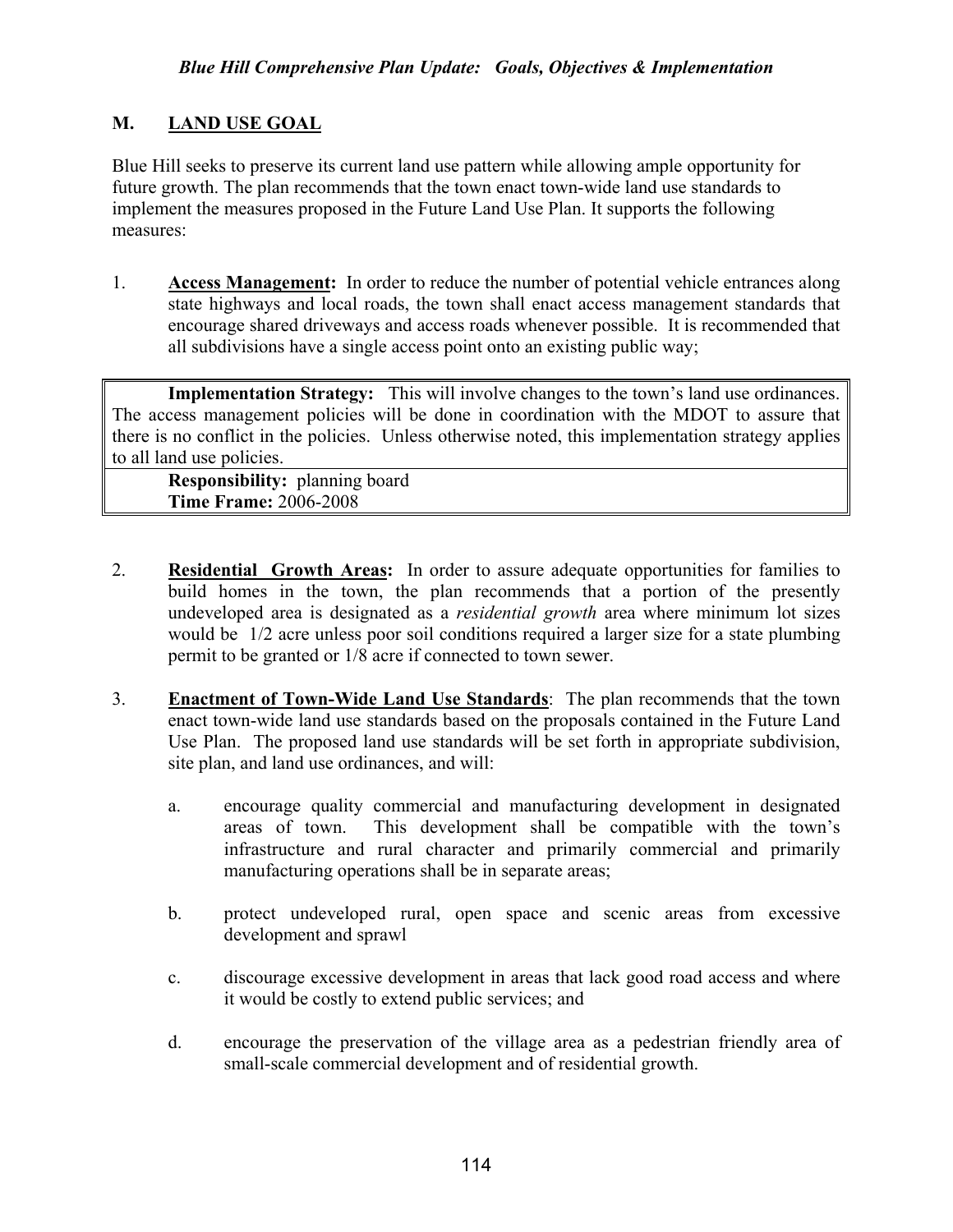- 4. Land Preservation Fund: In order to promote the long-term preservation of rural land, the plan recommends that the town establish a land preservation fund. The plan recommends that all residential subdivisions of five or more units in rural areas as shown in the Future Land Use Plan be required to contribute to an open space preservation fund. This fund shall be used to contribute matching funds to purchase land conservation or scenic view easements. The fee shall be on a sliding scale based on the number of lots and shall not exceed more than five percent of the fair market value of the lot. The applicant shall submit the fee at the time of subdivision approval. The fee shall not apply if the development has measures to permanently preserve open space on the property. All land so preserved must be developable (i.e. not include features such as very poorly drained soils and steep slopes).
- 5. Rural Area Protection and Natural Resource Conservation: In the interest of preserving our undeveloped rural, forest, and scenic resources, and to avoid the costly extension of municipal services needed by the residential growth areas of town, the plan recommends the following measures:
	- **a**. the *Future Land Use* portion of this document be used as a guide for determining priority parcels for voluntary conservation easement participation.
	- b. the rate of new housing development in the rural area is recommended to be 50% of the rate of development in the residential growth area. This means that for every two residential units approved in the growth area, one would be approved in the rural area. If growth rates in the rural area exceed this level, the plan recommends that the town enact a differential growth cap ordinance to regulate development in the rural areas.

Implementation Strategy: 5.a After adoption of the plan, the planning board meets with area land trusts to establish priorities for conservation easement acquisition in Blue Hill. 5.b The actual differential growth percentage figure should be determined by monitoring the number of "Intent to Build" forms and where growth is occurring on a yearly basis.(See Benchmark statement in the future land use section D.4.)This will be addressed through the revisions to the town's land use ordinances.

Responsibility: planning board and Code Enforcement Officer. Time Frame: 2006-2011

6. Enforcement: The plan recommends that the town assure the adequate and fair enforcement of all town ordinances and regulation. This shall be accomplished by assuring that the code enforcement officer (CEO) has adequate hours assigned for the completion of all tasks. It is recommended that funding for the CEO come primarily from various permit fees.

Implementation Strategy: As part of the ordinance review process, the planning board and select board assess the number of hours of CEO service that are needed. The current permit fee schedule is reviewed and adjusted if necessary.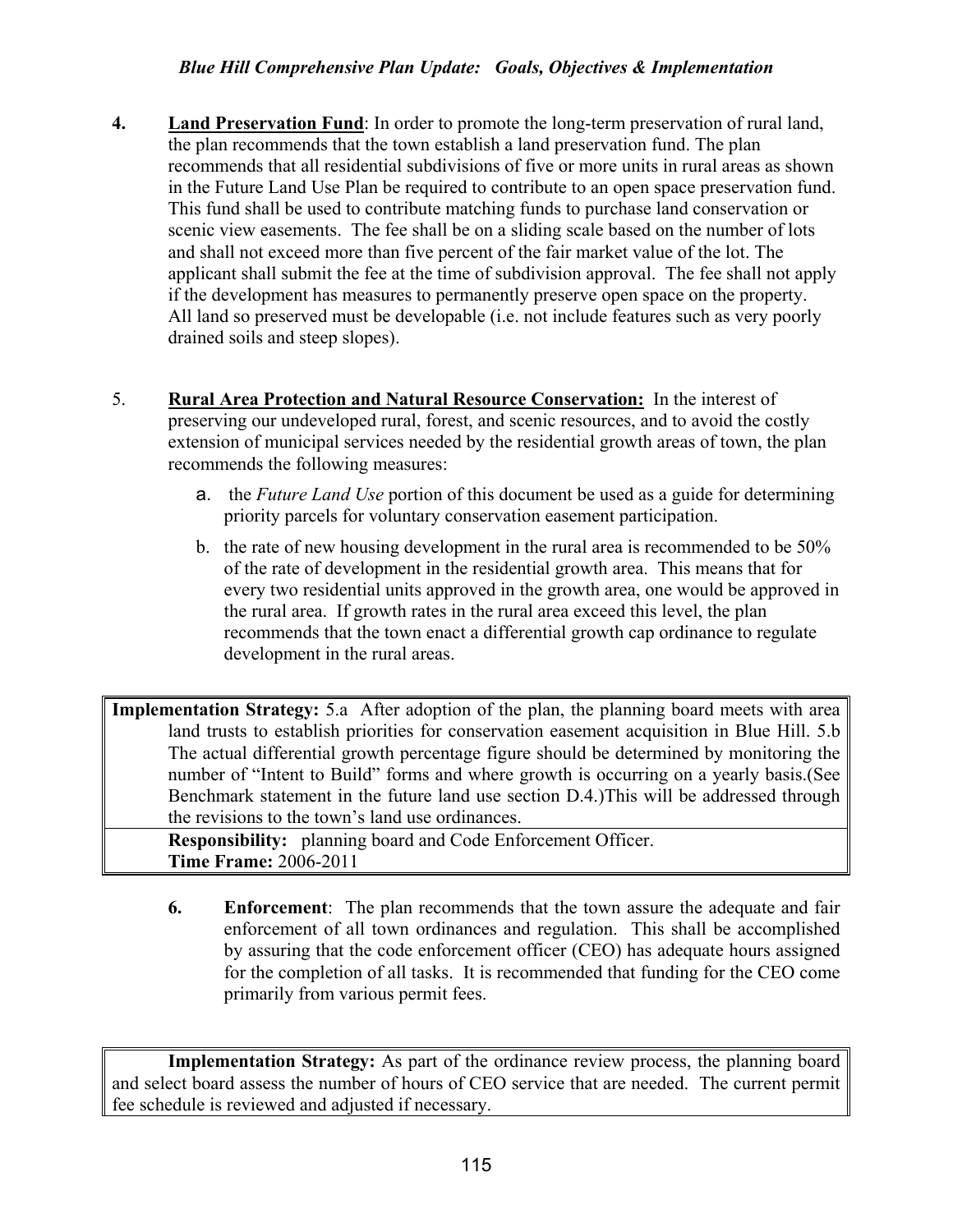Responsibility: planning board Time Frame: 2006-2008

#### N. FISCAL CAPACITY GOAL

Blue Hill seeks to promote fiscally sound development and policies that encourage longterm fiscal planning and the sharing of services with adjoining towns whenever proven practical. Specific fiscal polices are divided into three categories: alternative funding sources, fiscal planning and impact fees.

- 1. Alternative Funding Sources: In the interests of minimizing demands on the property tax base, the plan recommends that the town undertake the following measures to develop and/or expand other funding sources:
	- 1. continuing to seek grant funds for projects and maintaining capital reserve accounts so that matching local sources of funds may be accumulated well before the grant application deadline;
	- 2. giving the select board the authority to enact building permit fees based on a sliding scale that is related to the value of construction; and
	- 3. charging user fees for certain town services if proven equitable for all parties involved.

Implementation Strategy: 1. This is a continuation of current policy; 2. the town land use ordinances are revised to indicate that the select board review the fees on an annual basis to assure that they cover the costs of development review 3. The select board reviews current policies and determines if any additional user fees can be imposed;

Responsibility: 1& 3. select board; 2. the planning board and select board Time Frame: 2004-2006

- 2. Fiscal Planning: The plan recommends the following measures to promote long term fiscal planning in the hopes of mitigating the rate of future property tax increases:
	- 1. Exploring the further sharing of services with nearby towns on the Blue Hill Peninsula area; and
	- 2. Implementing a capital improvement plan (CIP) that will be revised annually. The CIP is an advisory document that summarizes planned major capital expenditures in Blue Hill over a six to ten-year period. The final decision on all expenditures will remain with the voters at town meeting.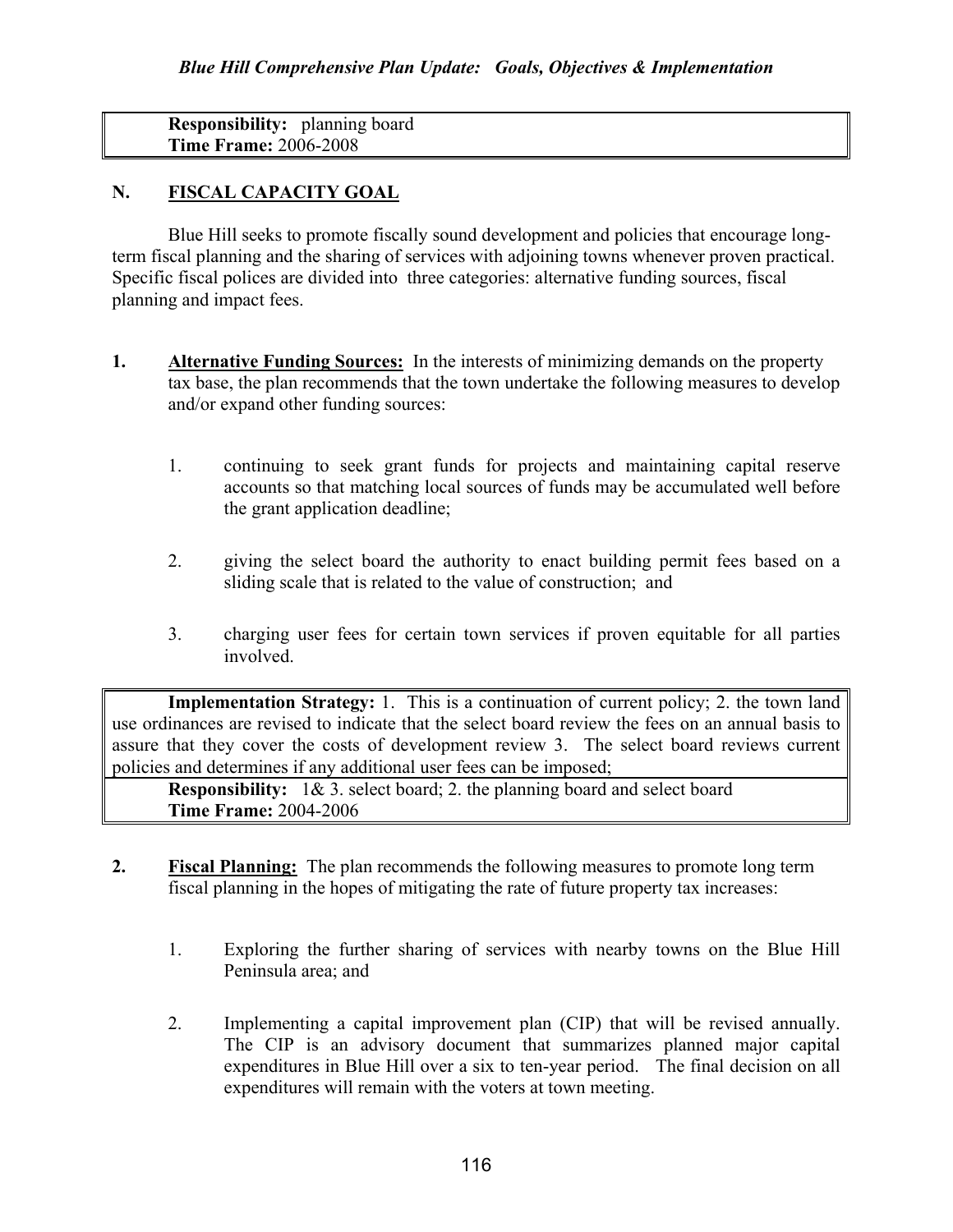Implementation Strategy: 1. See Public Services and facilities goals; 2. The select board and the budget committee update the CIP on annual basis

Responsibility: 1. See Public Services and Facilities goals; 2. Select board and budget committee

Time Frame: ongoing

- 3. Impact Fees: The plan recommends that the town enact an impact fee ordinance for new or expanded development to reduce costs to the tax base that are specifically attributable to that development. The impact fees would apply, but be limited to the following services:
	- a. wastewater collection and treatment facilities;
	- b. road systems and related transportation facilities (such as sidewalks, parking areas and public transportation);
	- c. school facilities; and
	- d. public safety facilities and equipment.

The fees shall be waived for the following types of development:

- a. school facilities built to meet the needs of the residential development in the growth area; and
- b. first-time homebuyer subdivisions.

Implementation Strategy: The town's long-term capital facility needs are established through the preparation of a capital improvement plan, which recommends yearly capital expenditures and improvements to facilities. When the planning board expects that a proposed development will require facilities in addition to what is projected in the CIP, it asks the applicant to file a fiscal impact statement detailing the proposed capital facilities required and their anticipated costs. The planning board retains the authority to have this statement reviewed by another consultant at the applicant's expense. These procedures as well as the process by which fees are assessed and managed are specified in the impact fee ordinance.

Responsibility: The planning board and its consultant Time Frame: 2008 – 2010

#### O. CAPITAL INVESTMENT PLAN

The capital investment plan (CInP) summarizes major capital expenditures that the town anticipates undertaking and is the first step in a capital improvement plan. Like the rest of the comprehensive plan, the CInP is advisory in nature. Final recommendations on funding each year are still made by the selectmen and budget committee and are subject to approval by town meeting vote. Capital expenses are defined as items with a useful life of at least five years that cost at least \$10,000.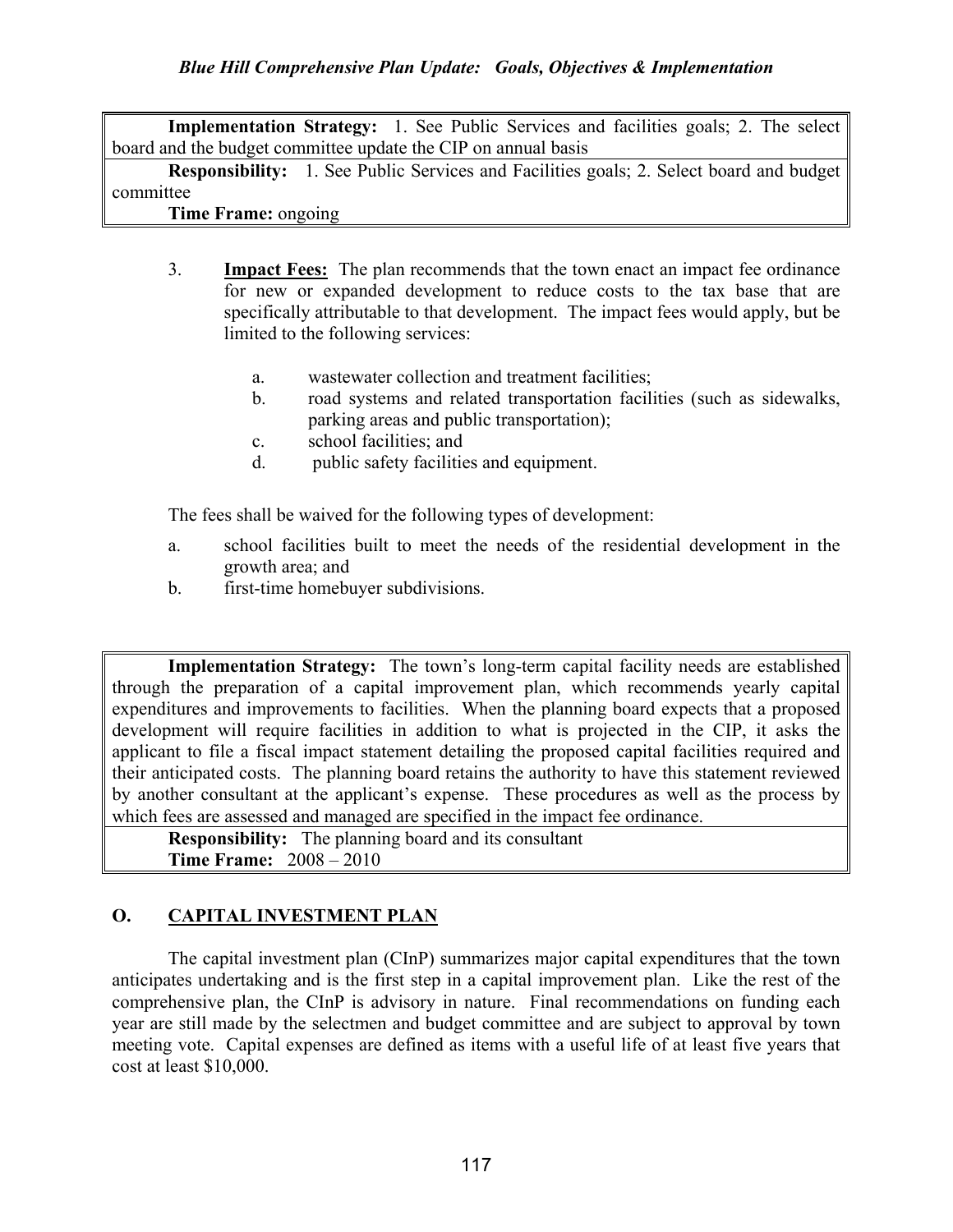They are distinct from operational expenditures such as fuel, minor repairs to buildings and salaries. Like most towns, Blue Hill also faces increases in its operation costs. These include two custodial positions at annual cost of \$11,000 each.

 Capital expenditures may be funded in several ways. One is a single appropriation from a town meeting warrant article. Another is annual contributions to a capital reserve fund. A third is borrowing through bonds or loans. A fourth is grants, which usually require a local match. Other sources include highway block grants, boat excise taxes and bonds.

 Anticipated capital expenditures as of March 2005 are shown on Table II.1. These include both recurring expenditures such as annual highway repairs and one-time expenditures such as major renovations or expansions to harbor facilities. All expenditures are shown in 2005 dollars and are subject to inflation. The need for these expenditures is explained in the Inventory and Analysis section.

The items are presented according to the year that they are expected to take place. They do not necessarily reflect the priority of a given item. The comprehensive plan recommended a number of capital expenditures. These include downtown improvements and school improvements. They also include recreational facilities such as the town park, athletic fields and trails, which are grouped together under the Recreational Fund. Other recommended capital improvements include fire department equipment (including the tanker truck), the police cruiser replacement account, the water study fund and the land preservation fund.

| <b>Table II.1</b><br>SUMMARY OF ANTICIPATED CAPITAL EXPENDITURES, 2006-2012 |                 |                                                                 |  |  |  |
|-----------------------------------------------------------------------------|-----------------|-----------------------------------------------------------------|--|--|--|
| <b>ITEM</b>                                                                 | <b>COST</b>     | <b>ANTICIPATED</b><br><b>YEAR/METHOD</b><br><b>OF FINANCING</b> |  |  |  |
| Road improvements                                                           | \$50.000 p.a.   | Ongoing/5                                                       |  |  |  |
| Cemetery fund                                                               | \$25,000 p.a.   | Ongoing/1                                                       |  |  |  |
| Recreational matching funds                                                 | $$5,000$ p.a.   | Ongoing/1                                                       |  |  |  |
| Land preservation fund                                                      | \$5,000 p. a.   | Ongoing/8                                                       |  |  |  |
| Downtown Improvement matching funds                                         | \$100,000       | 2008/7                                                          |  |  |  |
| Fire Department Tanker                                                      | \$145,000       | 2006/1&2                                                        |  |  |  |
| Town Hall Floor                                                             | \$35,000        | 2007/1                                                          |  |  |  |
| Water supply and public water system                                        | \$10,000 (local | 2008/1&3                                                        |  |  |  |
| study                                                                       | share)          |                                                                 |  |  |  |
| <b>EXISTING RESERVE FUNDS THAT REPRESENT ONGOING SPENDING</b>               |                 |                                                                 |  |  |  |
| <b>RATHER THAN NEW APPROPRIATIONS</b>                                       |                 |                                                                 |  |  |  |
| Fire Department reserve fund                                                | \$16,000 p.a.   | Ongoing/9                                                       |  |  |  |
| Police cruiser reserve fund                                                 | \$10,000 p.a.   | Ongoing/9                                                       |  |  |  |
| Marine Resources/Harbor reserve fund                                        | \$5,000 p.a.    | Ongoing/ $1&6$                                                  |  |  |  |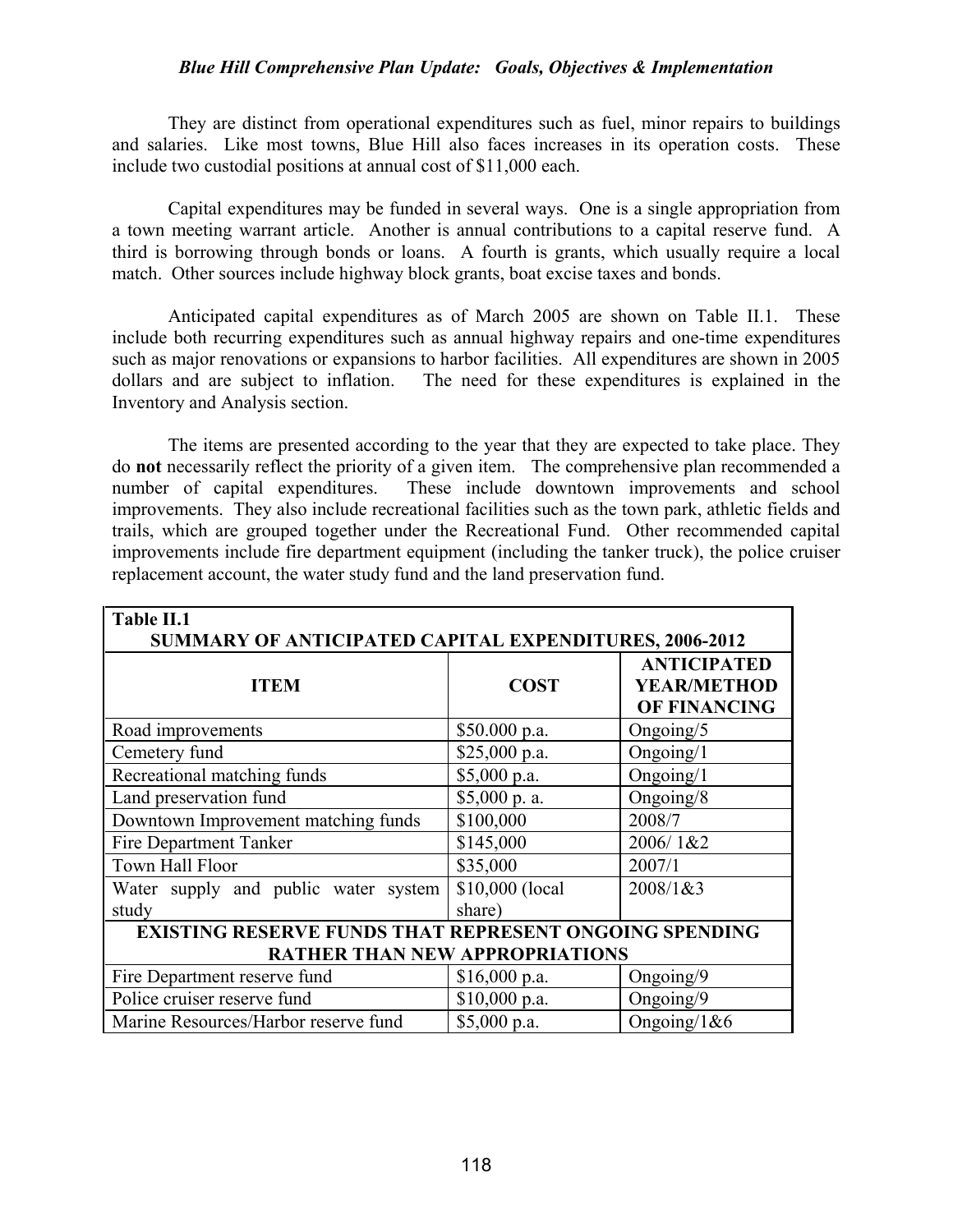Key: 1. Direct appropriation; 2. Existing capital reserve fund; 3. Matching state grant; 4. Bond; 5. MDOT town funding; 6. Boat excise tax revenues; 7. Bonded debt; 8. Estimate of annual revenue from open space impact fees; 9. motor vehicle excise tax revenues  $p.a. = per annum$ 

NOTE: This information is current as of March 2005, changes may have occurred since that date.

#### P. REGIONAL COORDINATION GOAL

Blue Hill promotes regional coordination whenever it is of mutual benefit to all parties. These regional measures are addressed throughout these goals and objectives and are summarized below.

| <b>SUMMARY OF POLICIES REQUIRING REGIONAL</b><br><b>COORDINATION</b> |                            |  |  |  |
|----------------------------------------------------------------------|----------------------------|--|--|--|
| <b>Topic</b>                                                         | <b>Supporting Policies</b> |  |  |  |
| Economy                                                              | B.2                        |  |  |  |
| Transportation                                                       | D.7                        |  |  |  |
| Public Services and<br>Facilities                                    | $E.2 \& E.6$               |  |  |  |
| Recreation                                                           | $F.2 - F.3 + F.5$          |  |  |  |
| <b>Marine Resources</b>                                              | G.6                        |  |  |  |
| <b>Agricultural and Forest</b><br>Resources                          | K <sub>2</sub>             |  |  |  |

#### MAINE'S GROWTH MANAGEMENT GOALS

1. To encourage orderly growth and development in appropriate areas of each community, while protecting the State's rural character, making efficient use of public services and preventing development sprawl.

Related Policies: A, L & M

2. To plan for, finance and develop an efficient system of public facilities and services to accommodate anticipated growth and economic development.

Related Policies: E & N

3. To promote an economic climate that increases job opportunities and overall economic well-being.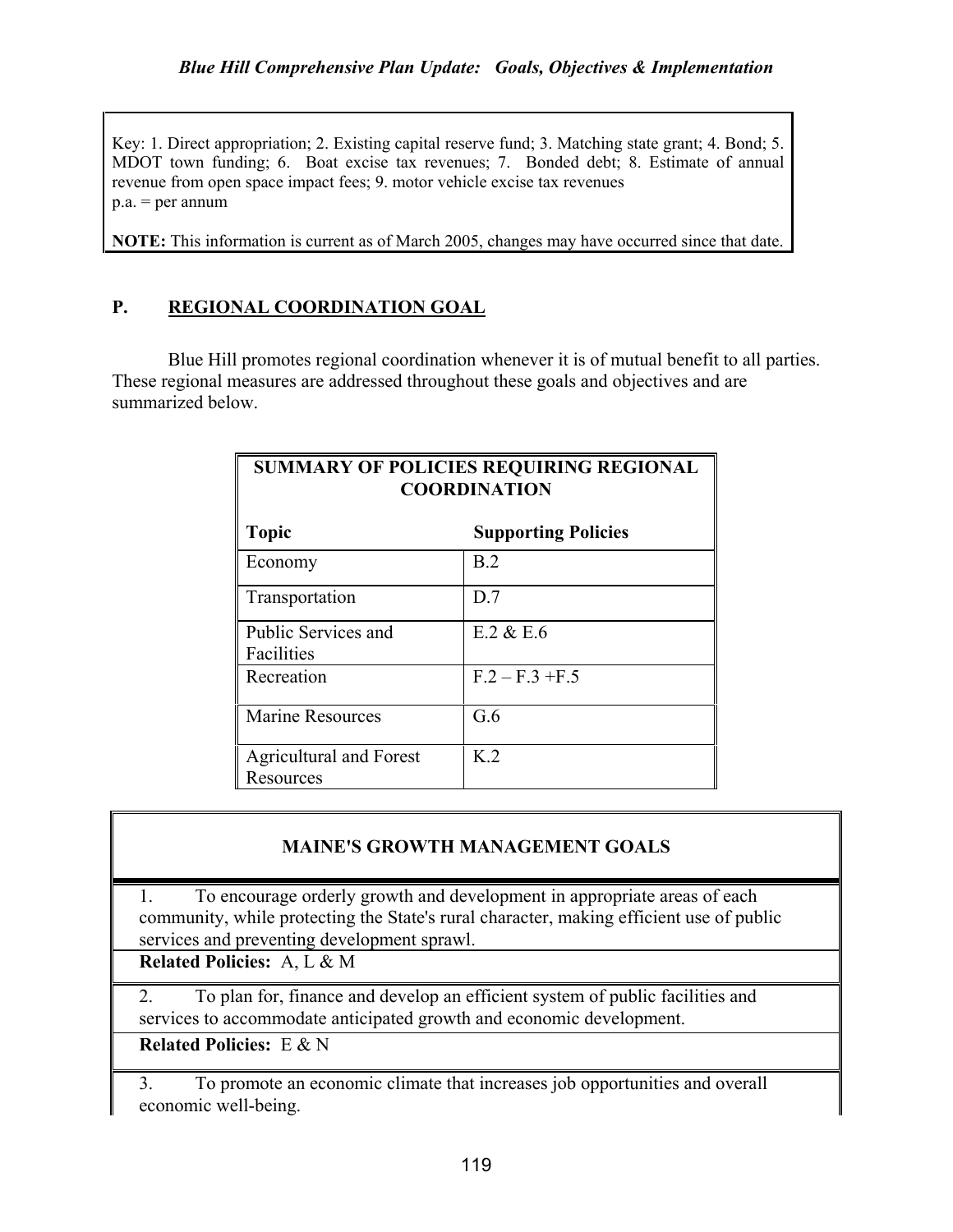#### Related Policies: B

4. To encourage and promote affordable, decent housing opportunities for all Maine citizens.

#### Related Policies: C

5. To protect the quality and manage the quantity of the State's water resources, including lakes, aquifers, great ponds, estuaries, rivers and coastal areas.

#### Related Policies: G & H

6. To protect the State's other critical natural resources, including, without limitation, wetlands, wildlife and fisheries habitat, sand dunes, shore lands, scenic vistas, and unique natural areas.

#### Related Policies: J

7. To protect the State's marine resources industry, ports, and harbors from incompatible development, and to promote access to the shore for commercial fishermen and the public.

Related Policies: G

8. To safeguard the State's agricultural and forest resources from development which threatens those resources.

Related Policies: K

9. To preserve the State's historic and archeological resources.

#### Related Policies: I

10. To promote and protect the availability of outdoor recreation opportunities for all Maine citizens, including access to surface waters.

Related Policies: F

#### MAINE'S COASTAL POLICIES

1. Port and Harbor Development. Promote the maintenance, development and revitalization of the State's ports and harbors for fishing, transportation and recreation.

Related Policies: G.3, G.7

2. Marine Resource Management. Manage the marine environment and its related resources to preserve and improve the ecological integrity and diversity of marine communities and habitats, to expand our understanding of the productivity of the Gulf of Maine and coastal waters, and to enhance the economic value of the State's renewable marine resources.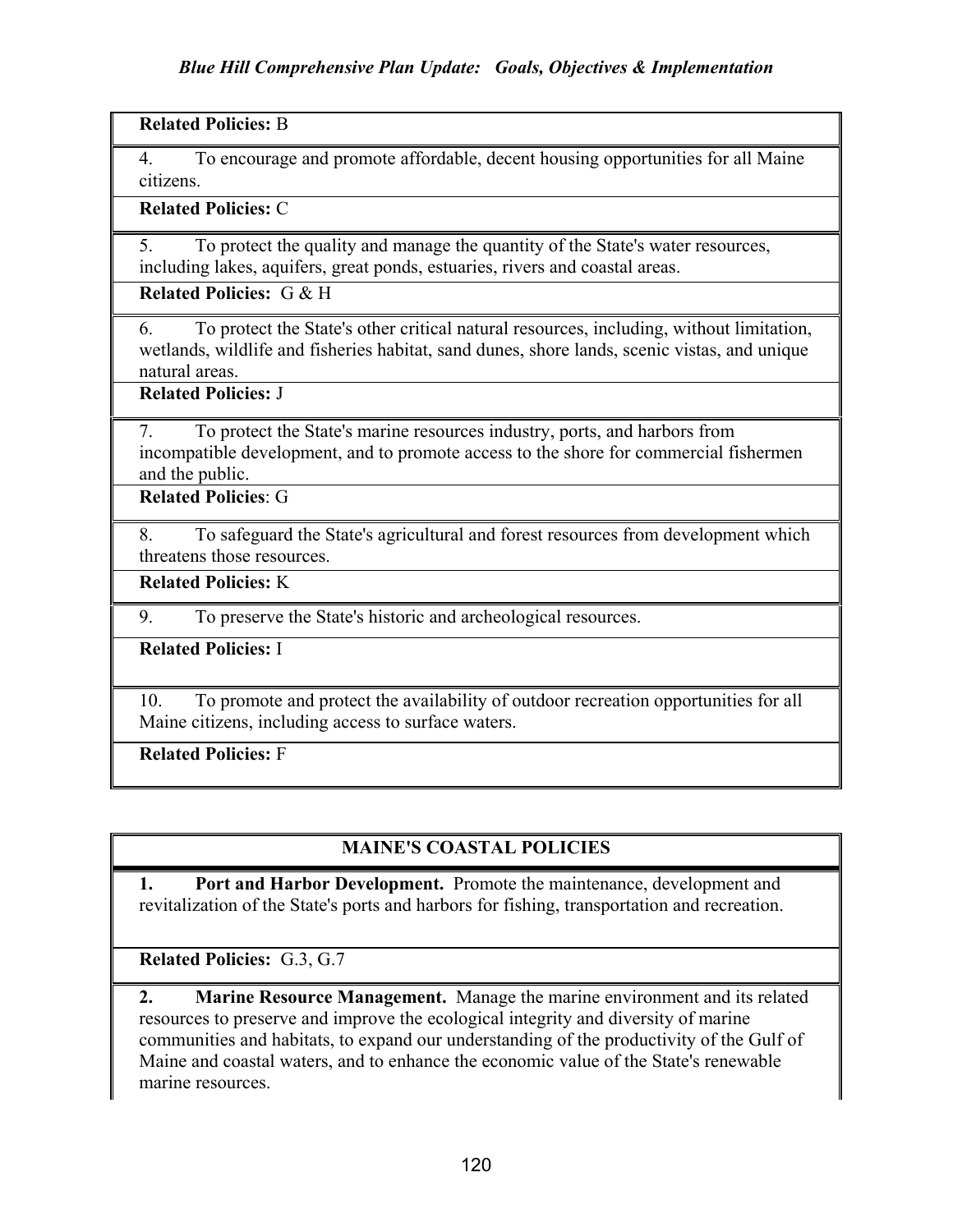Related Policies: G.6

3. Shoreline Management and Access. Support shoreline management that gives preference to water dependent uses over other uses, that promotes public access to the shoreline, and that considers the cumulative effects of development on coastal resources.

Related Policies: G.5

4. Hazard Area Development. Discourage growth and new development in coastal areas where, because of coastal storms, flooding, landslides or sea level rise, it is hazardous to human health and safety.

Related Policies: (This is addressed through existing shoreland and floodplain ordinances)

5. State and Local Cooperative Management. Encourage and support cooperative state and municipal management of coastal resources.

Related Policies: G.7

6. Scenic and Natural Areas Protection. Protect and manage critical habitat and natural areas of state and national significance and maintain the scenic beauty and character of the coast even in areas where development occurs.

Related Policies: J

7. Recreation and Tourism. Expand the opportunities for outdoor recreation and encourage appropriate coastal tourist activities and development.

Related Policies: F.7 & G.1

8. Water Quality. Restore and maintain the quality of our fresh, marine and estuarine waters to allow for the broadest possible diversity of public and private uses.

Related Policies: G.4

9. Air Quality. Restore and maintain coastal air quality to protect the health of citizens and visitors and to protect enjoyment of the natural beauty and maritime characteristics of the Maine coast.

Related Policies: not applicable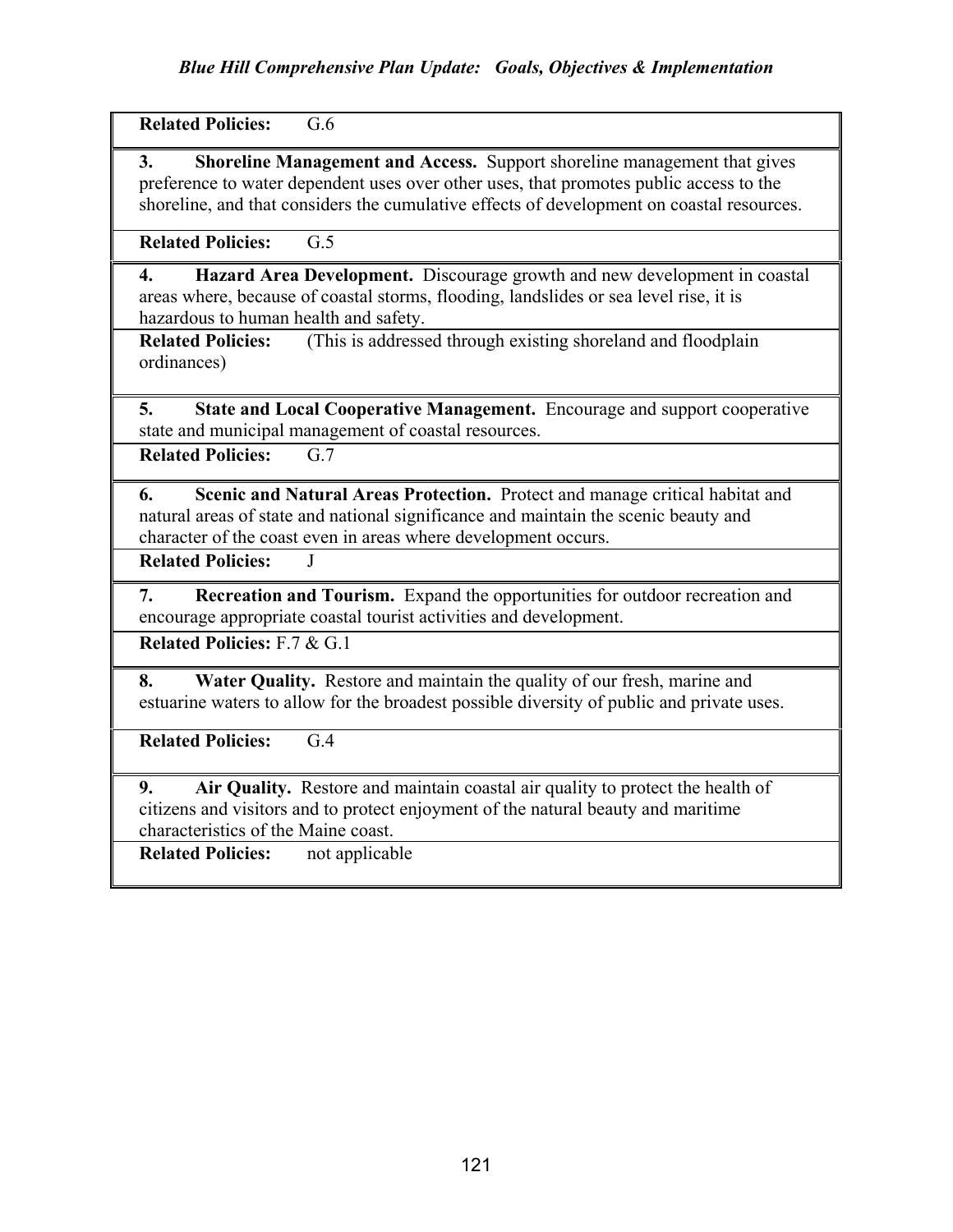# SECTION II. B

# FUTURE LAND USE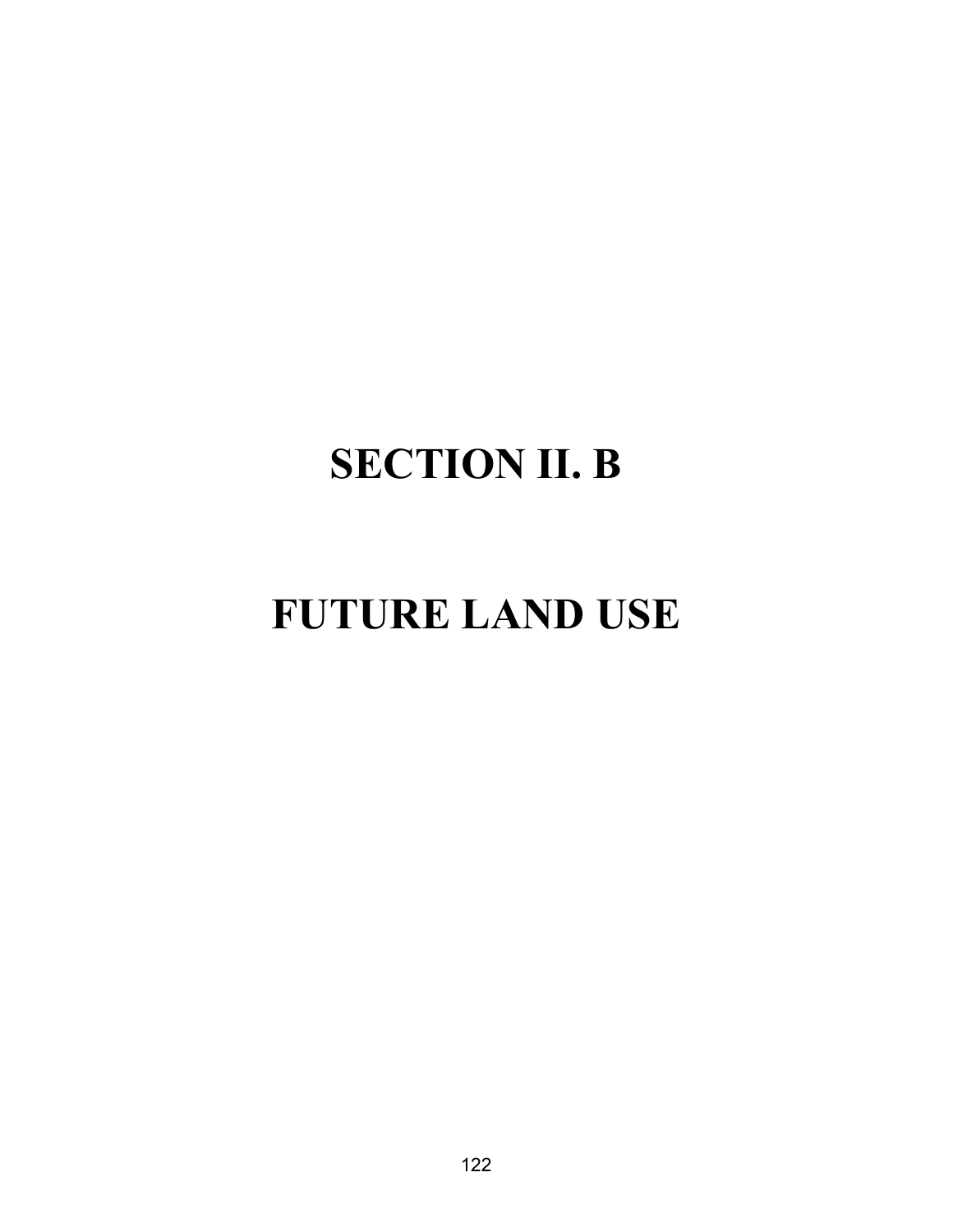## II. B. THE BLUE HILL FUTURE LAND USE PLAN

#### 1. Introduction

The town of Blue Hill is changing rapidly. In the 10 years between 1990 and 2000, the yearround population increased by 23 percent. That growth and development have continued into the present (2005-2006). Much of that new development has been along shorefront areas. Several subdivisions have been developed recently and more are in the planning stage. Responses from our survey of town residents indicated very clearly that most residents want to retain the smalltown atmosphere and rural nature of Blue Hill. Looking around the state at other towns along the coast, it is clear that future growth rates will only increase and threaten the quality of life we enjoy in our community. For this reason, we have undertaken the first steps toward management of our own future by proposing some directions that the town should consider taking to encourage the type of growth we want to see in the future. These include encouraging development in the area of town where new growth makes the most sense, and discouraging unregulated sprawl into areas of town where it will have a negative impact on the special character of this coastal community. The section that follows will outline some of those policy directions.

Maine has a long-standing tradition of strong independence in its population, and land development, for the most part, has been done responsibly. Most Mainers respect the land and have been good stewards of it, but as growth pressures increase, and land values soar, there is no guarantee that future stewardship will continue to reflect what is best for the town as a whole. Good planning and good policies can encourage landowners to "do the right thing" while discouraging long-term damage for the benefit of short-term personal gain.

Our guiding principle in developing this future land use plan has been, to assure all landowners that they have the right to use their land as they want. However, individual property rights are not absolute. They are subject to the constraint that owners should use their property so as not to harm the interests of others. Consequently, it is important that the town have policies that encourage landowners to consider what is best for the community of Blue Hill. This is not an easy task. We started our planning effort with an examination of the current status of the town, looking for areas where development has already occurred and where it makes sense for future growth to be encouraged (by virtue of soil capacity for septic systems, and proximity to existing roads, services, and other town infrastructure). We were also attempting to limit development in areas where it is important to preserve the rural values that make Blue Hill unique. Finally, we have tried to benefit from the experience of other communities in Maine and across the country that have struggled with these same issues, replicating things that have worked well and avoiding those that have failed or resulted in unintended consequences.

The future land use plan presents our understanding of what Blue Hill residents want their town to be in the future. It aims to achieve a balance between the wishes of residents to preserve the town's rural character and the inevitable growth that will occur in future years. We have also identified several specific challenges that need to be met. One major concern involves the need for more affordable housing for our local workforce. Another is our uncertainty over the carrying capacity of our ground water, and a third is consideration of the need for expanded public sewer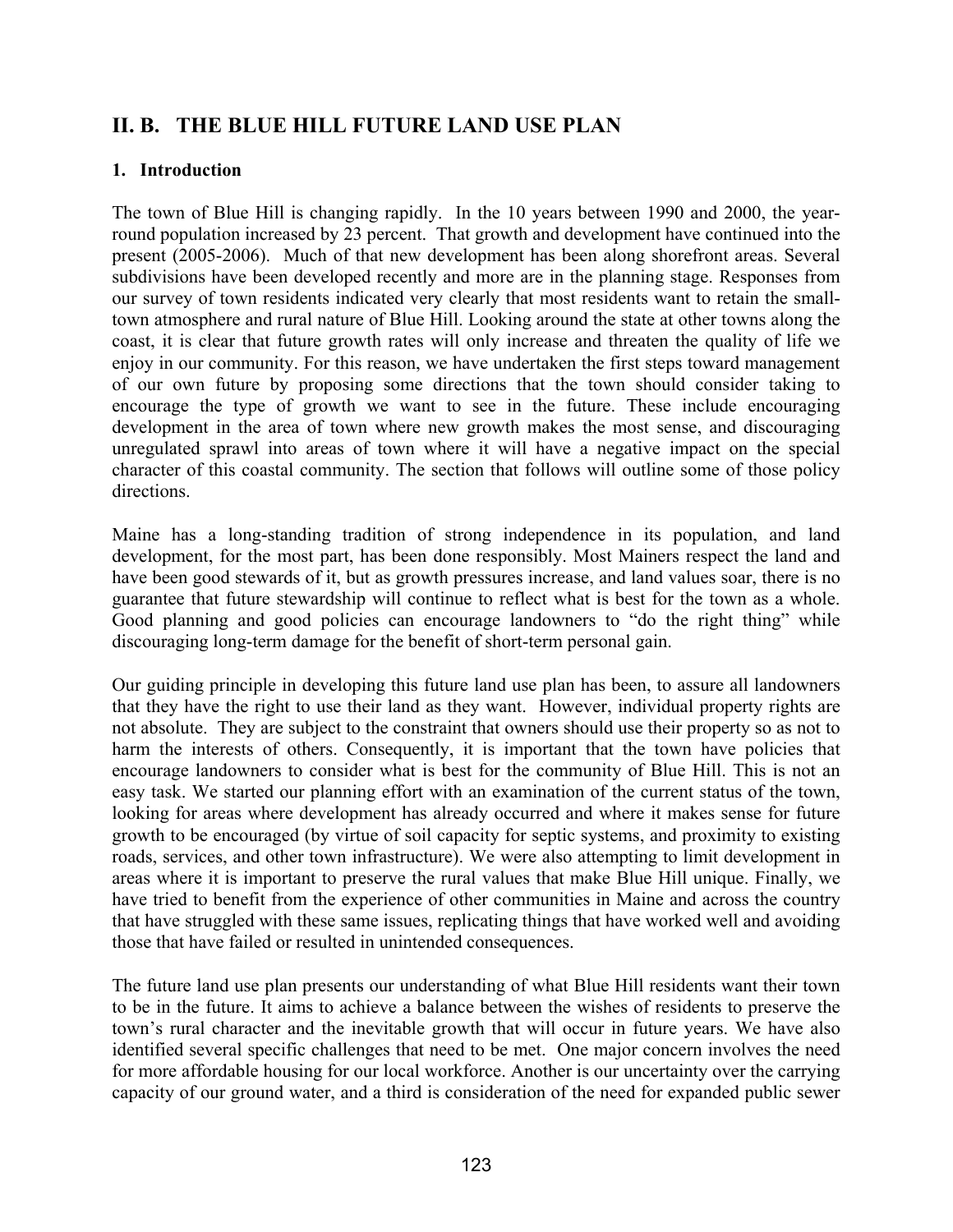system in areas of higher density development. Our task was to allow reasonable future growth and job opportunities while guiding where that growth will occur. We hope that we have faithfully captured the desires of the citizens of Blue Hill and provided a plan for our future.

The plan specifies several regions or areas in which preferred types of development should be encouraged. These areas outside of the central Village area include a Residential Growth area, a Commercial area, and a Manufacturing area. The remainder of the town would remain in the Rural area. While this comprehensive plan makes recommendations on changes to land use development policies, it is important to remember that any enactment of new land use regulations or zoning will require separate votes by town residents. The plan simply suggests the needs for such regulations to support the intent and interpretation of the policies to achieve those outlined goals. It should also be remembered that this proposed Comprehensive Plan will remain a "work in progress". Once the plan is accepted, it can be amended by town meeting vote to meet changing needs in the community.

#### 2. Land Needed for Future Development

It is important to base the future land use plan on an estimate of how much land will be needed for various uses. While there is no precise way to predict the acreage that will be developed, some general estimates can be made. These are based both on a review of recent development trends and examination of information gathered by committee members from our survey and discussions with residents.

The data presented in the Inventory and Analysis section of the plan indicated that the town is growing rapidly. Table C.6 presents estimates that there will be a total of 1,345 year-round, occupied dwelling units by 2015. This would be a 25 percent increase (or 273 units) from 2000. Our best guess is that at least 500 more acres of land will be needed for all types of development. Table L.2 indicates that there are about 28,000 acres of vacant, developable land in Blue Hill. Obviously, the town has ample land to accommodate future growth. However, not all of the available land is suitable for residential development, and the committee felt there was a need to try to direct where the bulk of that development should occur.

More important than the total acreage of development is where it will take place if there is no change in the town's approach to managing its own development. As mentioned in the Inventory and Analysis, new development has occurred in many parts of town. As expected, there has been rapid development along our shores. There has also been a considerable amount of development along the major state highways. The intersection of South Street and the Mines Road, in particular, is being transformed into a burgeoning commercial area and lies just beyond the current public sewer system. We foresee continuation of these trends in the near future.

We want to encourage more managed development and growth so that we can preserve the unique qualities of our town. Future growth rates are highly predictable, and future development pressures could have several expected negative consequences.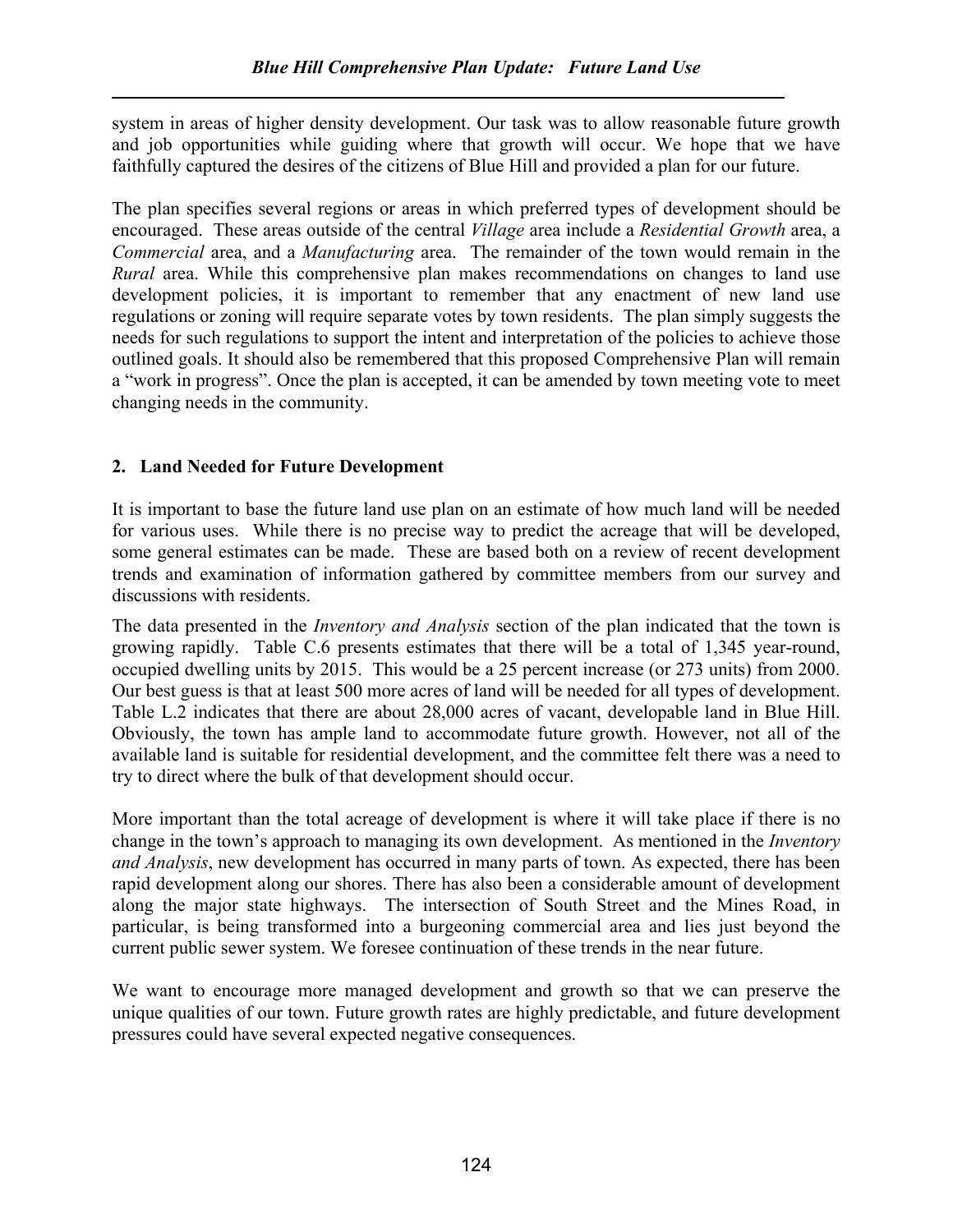- First, traffic conditions are likely to worsen as more residential and commercial development takes place. Increased construction leads to more vehicle entrance points onto roads and increased turning movements.
- Second, as vacant waterfront land becomes less available, areas with good views of the coast and the town's lake watersheds will experience more construction. The high demand for shorefront property for residential purposes may also make it difficult to sustain the town's limited working waterfront.
- Third, the excellent farmland along Route 15 that is not presently protected by conservation easements may experience pressure to be converted to residential uses.
- Fourth, it may be increasingly difficult to sustain the downtown as a center of the community if more businesses locate outside of the downtown area, particularly around the commercial area that has developed near the intersection of South Street and the Mines Road. This will further impact traffic flow and congestion at that intersection. Current parking and traffic problems in the downtown are also creating difficulties for businesses there.
- Fifth, as the town's population increases and more privately owned land is posted to restrict public access, there could be more demand for other land to be made available for recreation.

 It is essential to anticipate and understand these potential negative impacts if the town wants to shape its future development in ways that are consistent with our own vision for our future. Good planning can help us to minimize these impacts.

#### A. Residential Growth Area

The areas that the plan has designated as residential growth are adjacent to and surrounding the village and commercial areas. They are depicted on the Future Land Use map. The plan recommends that these areas be designated for moderate density residential uses. This designation includes various forms of single-family houses with accessory apartments, duplex home construction, and manufactured housing. Traditionally, the structures in these areas vary from small houses on ¼ acre of land to rambling cape-style farmhouses built on several acres. Home-based businesses, small-scale residential subdivisions of less than 4 units, manufactured housing, and mobile homes should also be permitted in this area. Home-based businesses are defined as: sole proprietorships within the confines of the residence that produce varied products or services and that do not generate large volumes of traffic. Mobile home parks would also be permitted in this area.

The plan recommends that the town adopt a set of revised land development standards for new construction within the residential growth area. Specifically:

- Lot sizes of at least  $\frac{1}{2}$  acre
- Lot sizes as low as  $1/8$  acre if connected to town sewer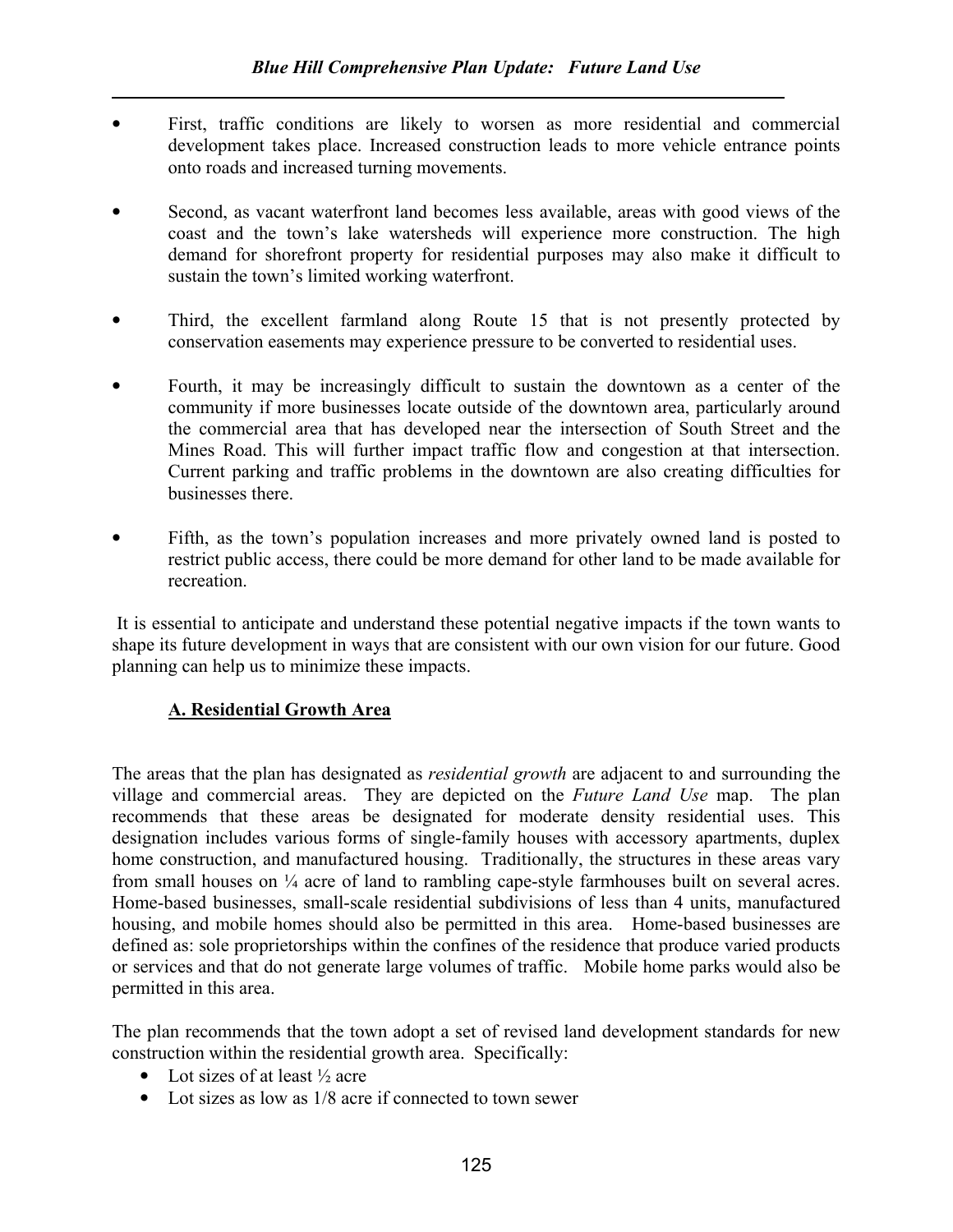- A primary structure set back consistent with the surrounding neighborhood
- A connection to the town sewer, if available, as this would facilitate the efficient placement of a drilled well on the property.

Other considerations are recommended to apply to future residential development within the residential growth area as well as in the *rural* areas of town. If the residential lot is near a stream, pond or wetland, shoreland-zoning restrictions apply for the protection of those sensitive areas. Particularly in the rural areas of town, considerations should also be given to other key natural resource areas. These include deer wintering areas, locations containing rare plants or endangered wildlife habitats and scenic view-sheds. Finally, for all new construction, `consideration will be given to soil types and the slope of the land. The Land Use section notes that 38% of the land in town is rated as having a very low potential for development. Most of these considerations for soil, shorefront and sensitive areas are depicted on the maps associated with this document.

#### B. Commercial Area

This Comprehensive Plan recommends that future development and growth of commercial business should be located in designated commercial areas adjacent to the village center. This recommendation is consistent with the opinions expressed in our town survey. The Future Land Use Map (map  $# 10$ ), attached to this document, identifies the following two geographical areas for consideration as commercial areas: the Mines Road and South Street intersection down to the Parker Ridge Road and the Ellsworth Road on Green's Hill. These areas were selected because of their current use, their ready access to the current collector road network and their proximity to the existing municipal solid waste disposal system.

Commercial operations are defined as businesses providing either retail or wholesale services to the public, requiring greater landmass than that which is available in the village center, and generating moderate to high traffic volume. Users of these designated commercial areas would include commercial retail facilities, multi-family housing, mobile home parks and educational, medical or cultural campus-type activities. New manufacturing operations would be prohibited from these areas (and all other areas except the manufacturing area discussed below) because of the higher volume of heavy truck traffic, and the potential for increased exposure to noise, lighting and environmental pollution.

The plan recommends that policies be adopted that encourage high quality commercial development meeting environmental and impact standards as set forth in the Commercial Site Plan Ordinance and Sewer Ordinance adopted by the town of Blue Hill with the amendments recommended in the goals and objectives. Specifically: access management plans to assure that all parking, including that needed for service vehicles, are located on site. Additionally, buffers from roads and abutting properties should be established to minimize the visual impact of these uses. Pedestrian ways should be developed to serve as connectors between adjacent occupancies. These specifications also recommend a buffer to absorb non-point source pollution from impervious surfaces.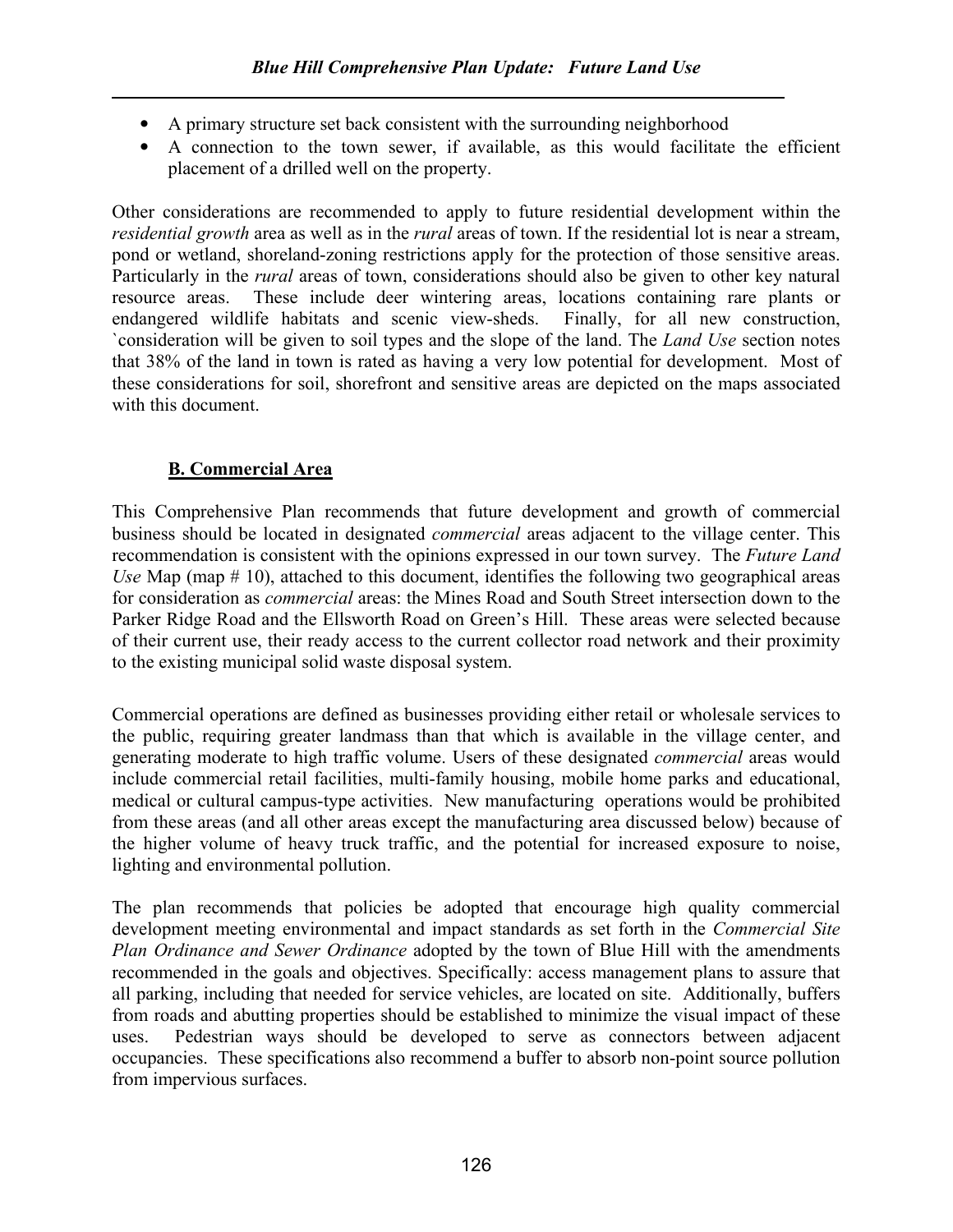The plan recommends that the town pursue and implement any incentive programs available now or in the future to encourage growth in the designated commercial areas. Specific measures are discussed in the Economy Goals and Objectives

#### C. Manufacturing Area

The plan recommends that the Blue Hill Select Board undertake the development of an economic growth plan that would assess all aspects of attracting light manufacturing or other industries to the town. Such development could create new jobs while adding growth to a community that wants to retain its current rural character. In our survey, over 60% of the residents indicated that they oppose heavy industrial development anywhere in town. However, light manufacturing was opposed by only 21% of the respondents. All business development places additional burdens on our limited resources such as water, septic, solid waste and road systems. Consequently, attracting light industry is a potentially mixed blessing. On one hand it is good for jobs, good for the local economy and contributes to the tax base. On the other hand, industrial growth places added strain on our resources and increases demand for essential services such as fire and police protection.

This Future Land Use Plan endorses the idea of encouraging manufacturing in Blue Hill and proposes designating a specific area for future light manufacturing development. Light manufacturing is defined as the production or assembly of finished products or components associated with consumer products. Examples would be electronics, health care, information systems, furniture, and boat building. Light manufacturing is distinguished from heavy manufacturing such as industrial (e.g., steel production or oil refining) The objectives are (1) to encourage the town to develop a plan to attract new light industrial or similar manufacturing-type businesses through incentives and other forms of assistance, and (2) to suggest limitations for the location and construction of such business development to areas that are appropriate to this kind of growth. Key considerations in such land use ordinances would include performance standards such as:

- Minimum lot size (e.g. 1 acre) and maximum lot coverage of 70% with road and boundary setbacks and separation/buffers to protect neighbors
- Limitations on the impact of noise, dust, odor, glare and storm-water runoff and erosion
- On-site parking and loading facilities and landscaping standards to assure attractive sites for potential new companies.
- Minimal environmental impact.

The area suggested for future light manufacturing growth is located northeast of town along either side of the Ellsworth Road (see Future Land Use Map). Light manufacturing facilities already exist in this area. This region also has the advantage of being located along a major state highway near substantial open space that does not encroach on prime farmland or forest areas. While other sites along other highways were considered, the primary objective was to meet the preference of most residents for locating manufacturing in a designated area away from the village so as not to alter the character of the town.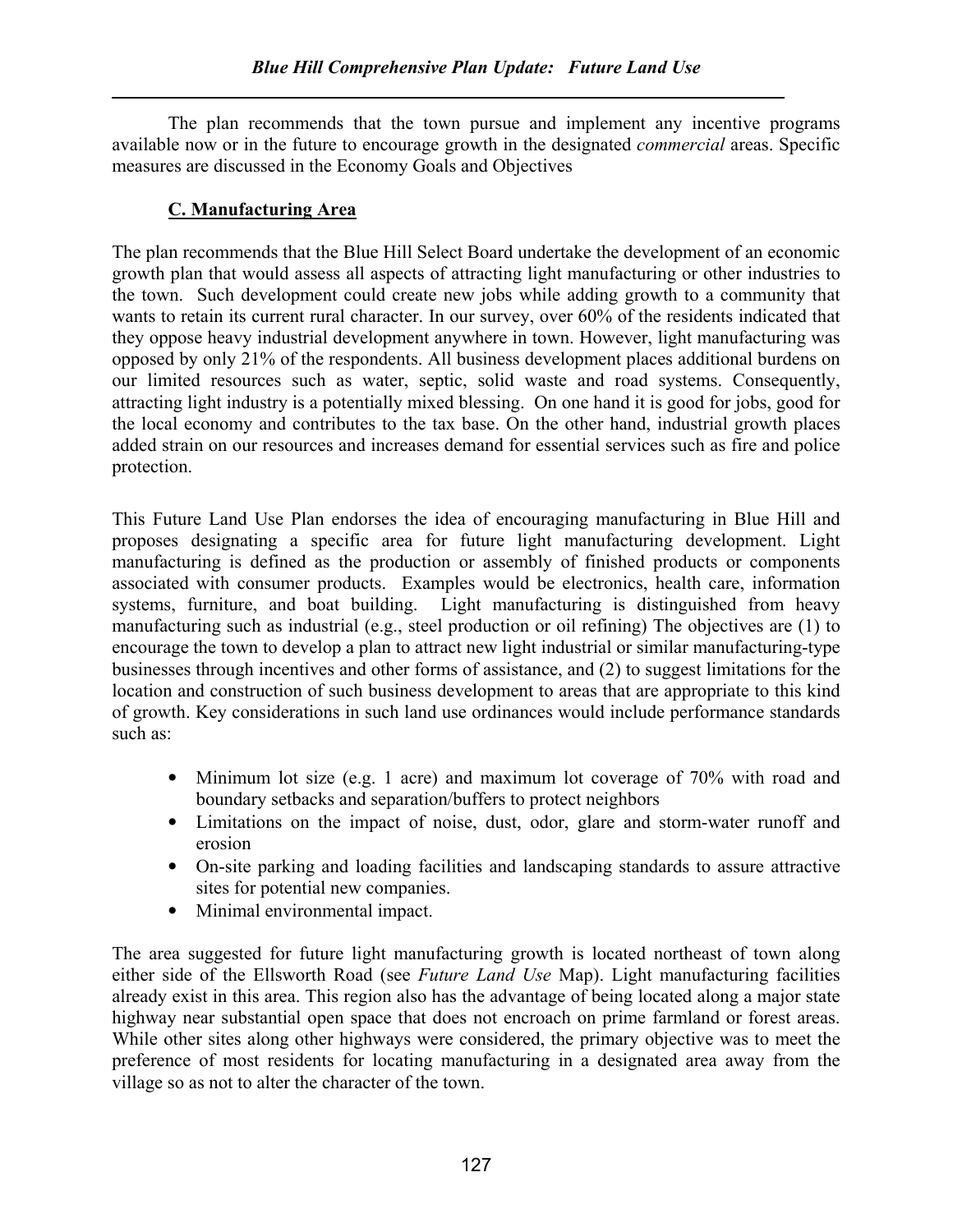#### D. Rural Area

The town survey conducted for this plan indicated that the citizens strongly supported land use policies to protect and preserve our rural heritage. The following recommendations are designed to help retain the rural character of Blue Hill.

The plan recommends that significant undeveloped forest and farmland be designated as rural. These areas include land with high conservation value, and some acreage that may be subject to shore land zoning. The rural areas should experience a lower percentage of development over the next 10 years than the residential growth areas in Blue Hill. Of particular concern is the potential for long-term costs to the town. These include maintenance of additional roads, providing fire protection and public safety services, and other infrastructure requirements resulting from such development in remote rural areas.

As mentioned in the *Goals, Objectives and Implementation* section of this comprehensive plan, it is recommended that undeveloped rural and forest land be protected from excessive residential development by registering such land in the state's farm and open space and tree growth programs. The plan also recommends that undeveloped fragile rural and forest land, including critical wildlife habitat, be placed in conservation easement. These areas might include identified bald eagle nesting sites, deer wintering areas, upland marsh and wetlands, and freshwater aquifers.

This plan recommends that these objectives could be met by including standards for rural development in the town's land use and subdivision ordinances. Specifically by:

- Allowing  $\frac{1}{2}$  acre minimum lot sizes
- Limiting the rate of development in the *rural* area to 50% of the rate of development in the residential growth area. (see land use goals and 5. rural area protection)
- Utilizing, as open space areas, land with poor soils or excessive slopes
- Requiring a Natural Resource evaluation of the land to be developed.

Apart from single-family residences the primary uses for the town's rural and forestland should be natural resource related, particularly uses that support farm and forest operations. Secondary uses could be accessory apartments, duplexes, farm stands, bed and breakfasts, and home based "mom and pop" occupations. The areas of rural, forest and conservation land, including shoreland zones, are detailed in the *Future Land Use* map, included in this document.

#### 3. Areas of Special Attention

In addition to designating areas of Blue Hill for various types of future development, the plan also addresses four topics of special concern: the village center, the working waterfront, the need for more affordable housing, and natural resource preservation. Each of these topics is discussed separately below.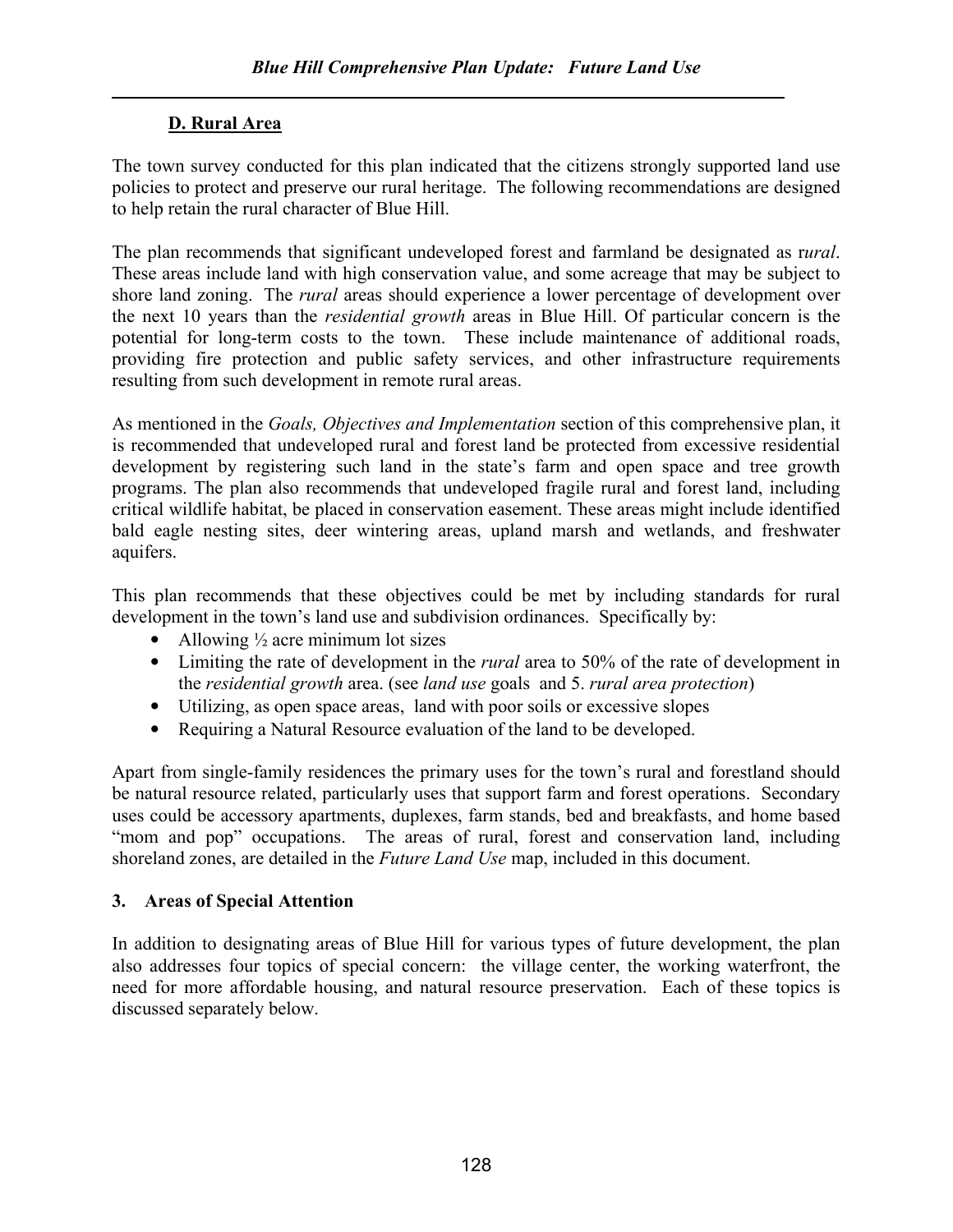#### A. Village Center

The Blue Hill is fortunate to have a community-oriented and historic village center, located at the head of the bay. The Future Land Use Plan addresses four major areas of this region, specifically:

- The Business Area
- Adjacent Residential Streets and Lanes
- The Waterfront
- The Hospital Area

Overlay districts for both the Hospital and Historical sections encompass much of this landmass. The Future Land Use map, attached to this plan, indicates the geographical locations of these areas as the "village".

The majority of this area is served by the municipal sewer collection system, which handles the ongoing needs of the businesses, schools, hospital and residential homes. This plant is currently operating at 75% of the total capacity allowed by the Department of Environmental Protection. Consequently, there is additional capacity within the system for future expansion. All potable water in this area is provided by wells as of this date. The plan recommends a study of potable water sources, capacity, and the need for a municipal water system to serve this area.

The plan recommends that policies be developed and implemented that address the following:

- All municipal facilities and offices be located within the village or adjacent designated growth areas unless public health, safety or aesthetic reasons mandate another location (example: the transfer station).
- The town should continue with its current program of funding upgrades, standardization and expansion of sidewalks within this region to facilitate pedestrian traffic and a sense of community.
- The town should seek all possible solutions to excessive seasonal traffic and congested parking issues, including, but not limited to, creation of additional municipal parking facilities.
- Service-based occupancies (e.g., post office, library, & banking), retail, and professional offices should be encouraged within this area. Single households and limited multi-family housing, as well as home-based businesses, should be encouraged on the adjacent side streets and lanes

### B. Working Waterfront

Blue Hill has several small-scale areas of working waterfront as described in the *Inventory and* Analysis Section. These areas are all subject to the shoreland zoning ordinance and in particular the town's "Commercial Fisheries Maritime Activities District," These standards primarily restrict uses to those that contribute to or enhance existing facilities such as boatyards,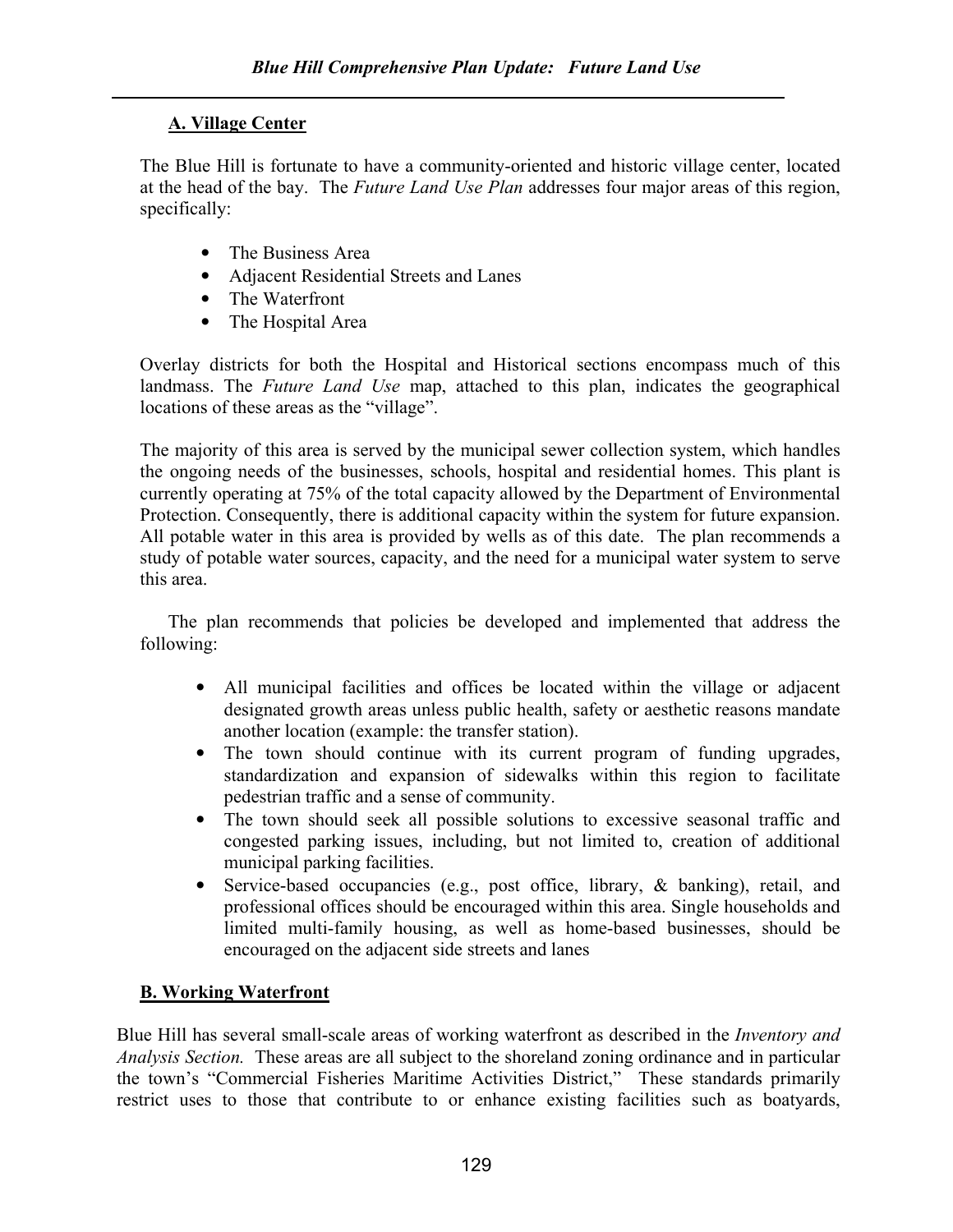commercial fishing interests, ship chandleries, marinas and wharfage businesses. The remaining shorefront in Blue Hill is primarily residential and governed by the shoreland zoning ordinance. These areas are designated on the shoreland zoning map. As of this writing, both the shoreland zoning ordinance and the shoreland zoning map are compatible with State guidelines.

#### C. Affordable Housing

Based on available data reflected in both the Inventory and Analysis and the Goals, Objectives and Implementation sections of the plan, it is abundantly clear that Blue Hill has a significant shortage of affordable homes and apartments. It is estimated that there is a gap of 49 affordable homes, and there are 42 families who, based on their income, qualify for "Section Eight" rental assistance housing.

The goal suggested by the Growth Management Act is to have at least 10% of new housing be affordable to households earning 80% or less of the county-median income (\$35,800 in 2002). It is recommended that the town strive to meet State law requirements regarding affordable housing, and begin to close the existing gap, by implementing realistic yet meaningful strategies including:

- Establishing a community housing committee to investigate opportunities and recommend specific plans for encouraging the creation of affordable or workforce housing.
- Work with regional banking institutions to offer low interest financing for local developers to improve existing housing to meet affordable, workforce housing goals
- Partner with local developers to establish "First-time Homebuyer Subdivisions" close to the village center with access to retail stores, the hospital and other professional and public services including, potentially, public sewer and water supplies.

Under this plan, the town would not become a housing provider, but rather would facilitate the development of affordable housing stock. Working with private and public professionals, the town would determine sources of funding to subsidize homes for sale at below market rates to meet the affordable housing goals. All avenues for achieving these goals should be explored, including tax increment financing, block grants, and even extension of public facilities such as water and sewers. Specific goals to achieve affordable housing are listed in the Goals and Objectives section.

#### D. Natural Resources

Blue Hill has an abundance of natural resource areas within the town. There are 462 individual wetlands consisting of 8,098 acres; 30,467 acres of forest land; 40 miles of shorefront; 6 great ponds; many miles of interconnecting streams, and countless areas that serve as significant wildlife habitat. Blue Hill's scenic lands start at sea level and continue upward 960 feet to the top of Blue Hill Mountain. At that peak, hikers encounter views of the entire peninsula.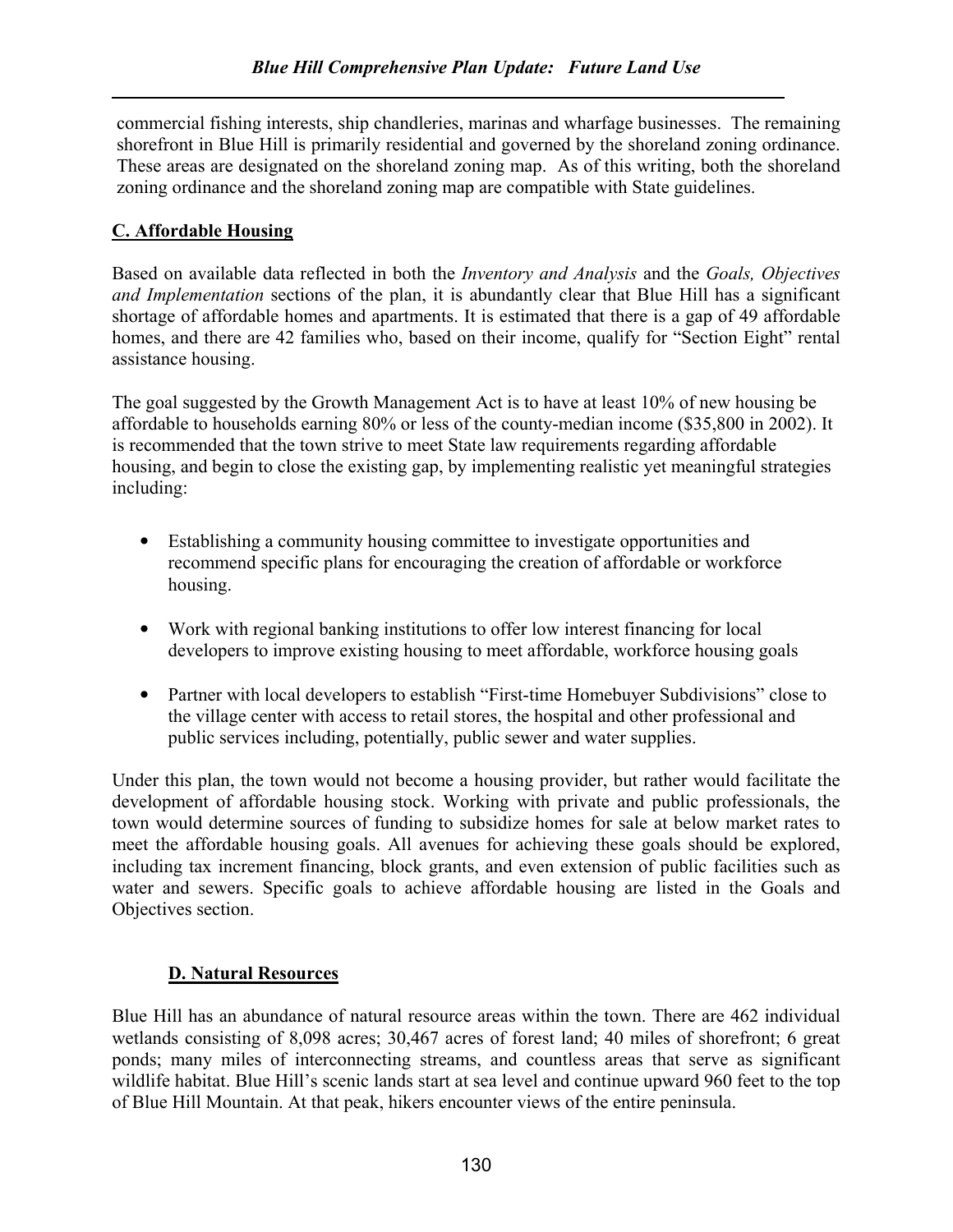These resources are described throughout the plan but are detailed in the Natural Resources, Water Resources and Agriculture and Forestry sections and are documented on the accompanying maps. The intent of this section is to describe our efforts to meet the needs of the town's increasing population and its subsequent development while protecting and assuring the future stewardship of these sensitive resources. It is our hope to be able to meet both needs while still retaining the traditional activities and rural character of Blue Hill. The mechanisms by which we hope to accomplish this delicate interface are discussed below in 3 sections: Conservation, Recreation and Agriculture and Forestry.

#### Conservation

There are presently 6,050 acres under various types of conservation protection in Blue Hill. The largest single tract is Long Island with 4,062 acres. There are many smaller parcels and farmland areas held by the town, private individuals and the Blue Hill Heritage Trust. Land that is placed under conservation is not intended to inhibit the traditional uses of hiking, hunting and fishing but is primarily designed to limit future development. While these lands are not taxed at the usual rate, they are not necessarily a tax loss for the town. They usually offset some of the revenue loss by requiring fewer public services and providing a valuable public benefit. The plan recommends the following options for conservation. These are discussed in depth in the Goals and Objectives section:

- Increasing conservation easements through the Blue Hill Heritage Trust and Maine Coast Heritage Trust
- Increasing awareness and utilization of Tree Growth, and Farmland and Open Space Tax Programs
- Encouraging the town to develop a land acquisition program that is designed to preserve the town's most important natural areas and scenic views as identified in the Natural Resources Map
- Requiring that subdivisions in the rural area of greater than 5 units contribute to a land conservation or open space fund to be used for the town's land acquisition program. This fund is payable by the applicant and is not assessed if open space is preserved.
- Establishing a Conservation Committee to review stewardship of public lands and report back to Select Board on the status and potential of future acquisitions
- Creating a detailed inventory of the town's natural resources, aquifers, water resources, including rare plants and significant wildlife habitats, and the role these resources have in the health of the region's ecosystem
- Working regionally with other towns to facilitate the conservation of shared resources.

#### Recreation

The increasing population and the subsequent development pressure jeopardize the ability to meet traditional recreational needs and uses. Development along shorelines and lakefronts has inhibited public access and reduced water quality. Some hunting lands, fishing grounds and hiking trails and are no longer accessible or are restricted by "Posted", "Private", or "Keep Off" signs. Blue Hill is fortunate to have many areas preserved for recreational use by benevolent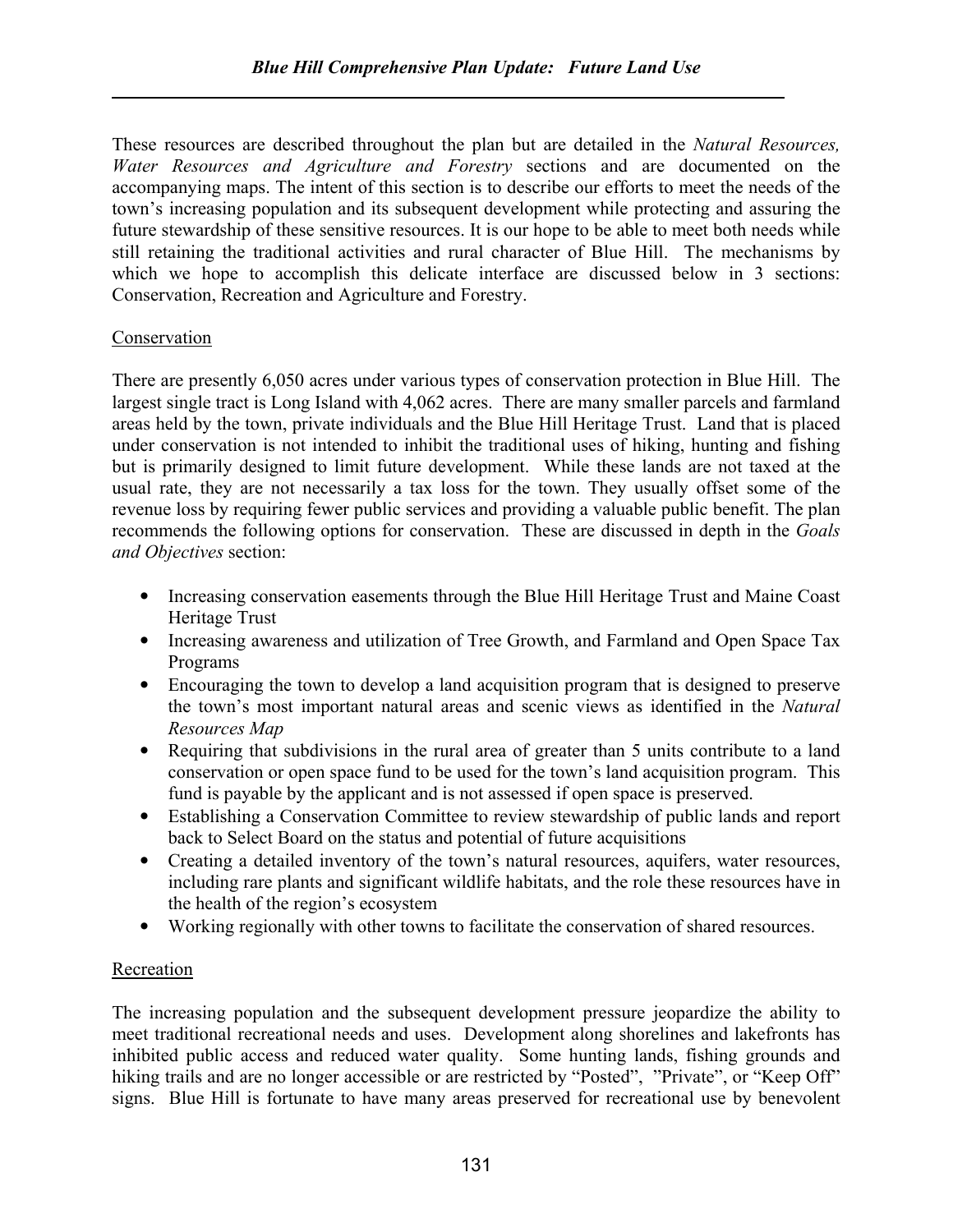landowners, land trusts and the town. These facilities and properties are shown in tables F.1 and F.2 under the *Recreation* section. The plan proposes several steps through the Goals and Objectives for increasing the preservation of recreational areas:

- Establishing management and maintenance plans for town-owned public lands
- Working with the landowners to gain public recreational access to our ponds
- Working with the Maine Department of Environmental Protection and other interested groups to monitor phosphorous loading of our ponds
- Working with area land trusts, landowners and foresters to create, improve and maintain an interlinked trail system from the village center to scenic areas on the mountain, shore, and rural areas
- Creating an education program that increases the community's knowledge of the region's unique environment and its role in community health

#### Agriculture and Forestry

The traditional occupations of "Farming, Fishing and Forestry" have changed with the town's increased population and the introduction of a more seasonal population. However, the resources which inspired those pastimes are still viable. Land held under "Farmland Taxation" increased by 220 acres between 1997 and 2003. The areas in the "Tree Growth" taxation program increased by 846 acres in the same time period. These figures are presented in the *Agriculture* and Forestry sections and supported by the accompanying maps. Much of this cleared land is subject to residential development pressures. There are areas of prime soils north of the town along Route 15 that should be protected from such encroachment. Polices for increasing protection include:

- Educating farmland owners regarding the "Farmland and Open Space" programs
- Educating small farm operators regarding regional markets for their goods
- Establishing public awareness seminars for landowners on "Tree Growth" and "Liquidation Harvesting" practices
- Adding an amendment to the Subdivision Review Ordinance to restrict the practice of "buy-cut-sell" known as "Liquidation Harvesting" from land cleared for subdivisions

#### 4. Benchmark

The town of Blue Hill has no method of monitoring growth or where that growth occurs. The plan recommends that the Code Enforcement Officer or planning "designate" monitor the "Intent to Build" forms on a yearly basis. This combined information concerning location and amount of building development should be reported to the selectmen or planning board for use in future planning purposes. If, five years after adoption of this plan, development in the residential growth area is not as recommended in the Goals and Objectives section then the plan recommends the current land use policies be reviewed.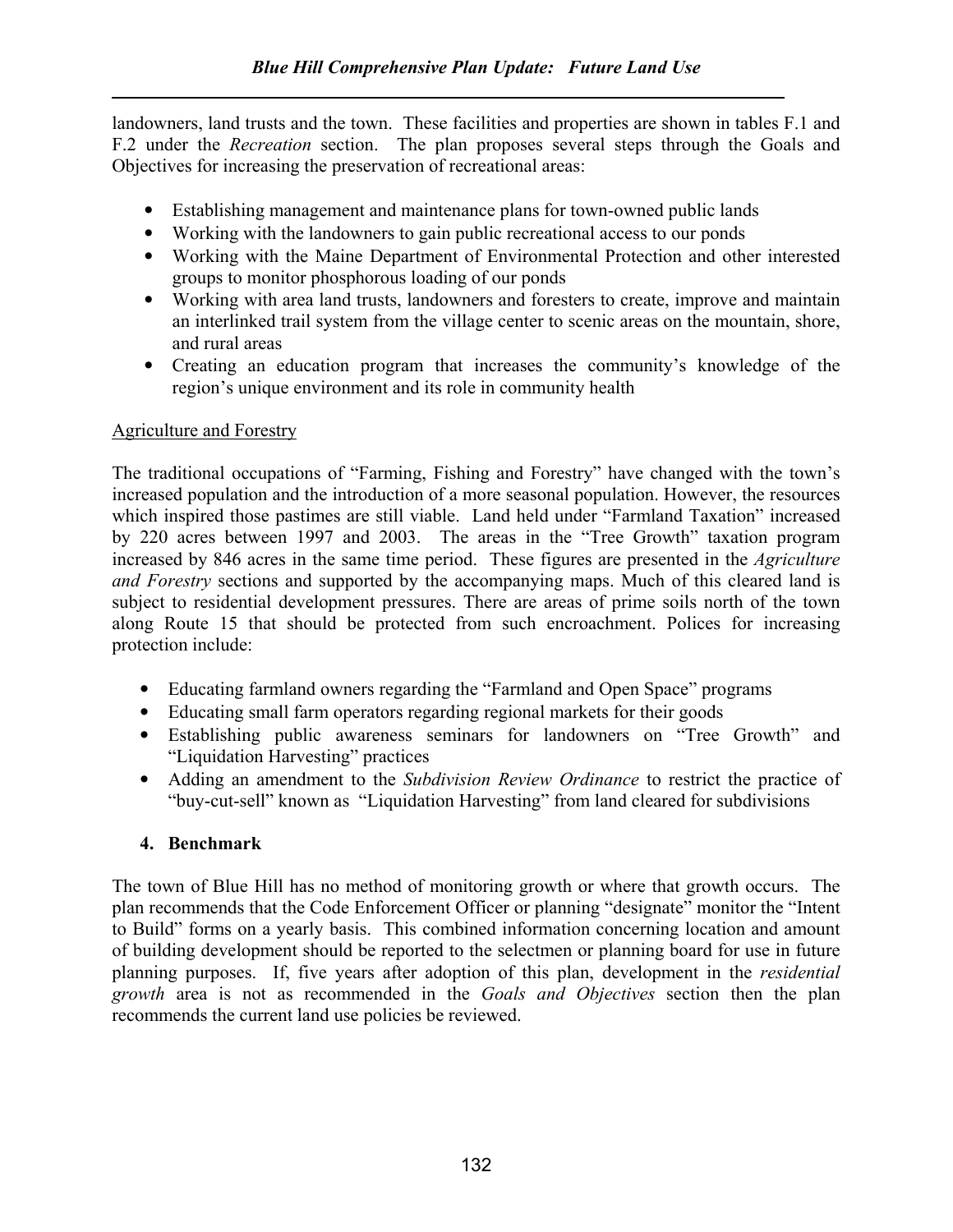#### 5. Summary

The most important recommendations resulting from this Plan are:

- Growth encourage growth in areas adjacent to the village center to enhance sense of community and reduce the use municipal services. Encourage light industrial and commercial enterprises to locate in designated areas away from the village centers so that they may share the cost of industrial infrastructure.
- Roads Make efficient use of existing roads and encourage commercial activities that generate large traffic volumes to designated areas on major roadways so as to maintain public safety and minimize sprawl. Develop uniform road standards for all town roads to assure public safety.
- Water and Septic encourage growth in areas near the village center for efficient access to sewage treatment facilities and future public water supplies. Define the quantity of the water supply by a hydrologic study or consider sources for a public water supply. Future expansion of these resources requires further study, as will any plans for development in rural areas which are totally dependent on wells and on-site septic systems.
- Historic Villages preserve the historic character of the village centers of Blue Hill and East Blue Hill. The plan recognizes that the needs of the downtown business and residential areas, and the working waterfront all require special attention and care to preserve them for the future.
- Tidal Waters, Streams and Ponds support the shoreland zoning ordinances that address the special needs of these important and sensitive areas. This requires that the town encourage growth in designated residential growth areas. However, it may also encourage development of more affordable housing in the residential growth areas, so long as they are away from sensitive natural resource areas. These policies may require modifying the subdivision ordinance. The town should also recognize the importance of providing adequate recreational access to its waters.
- Soils and Natural Resources discourage growth in areas where soils have poor development potential and sensitive areas like lake watersheds, wildlife habitats, productive farmlands and forestlands where future development would have significant impact.

The Future Land Use Plan is an overall strategy designed to retain the character and scenic beauty of Blue Hill. The plan recognizes that in Blue Hill, unlike many communities farther south along the coast, there is still an opportunity to encourage development in areas that can support rapid growth while minimizing urban and suburban sprawl in rural areas. This Future Land Use Plan will serve as a foundation to guide growth in Blue Hill in the direction indicated by the residents in the 2003 public survey.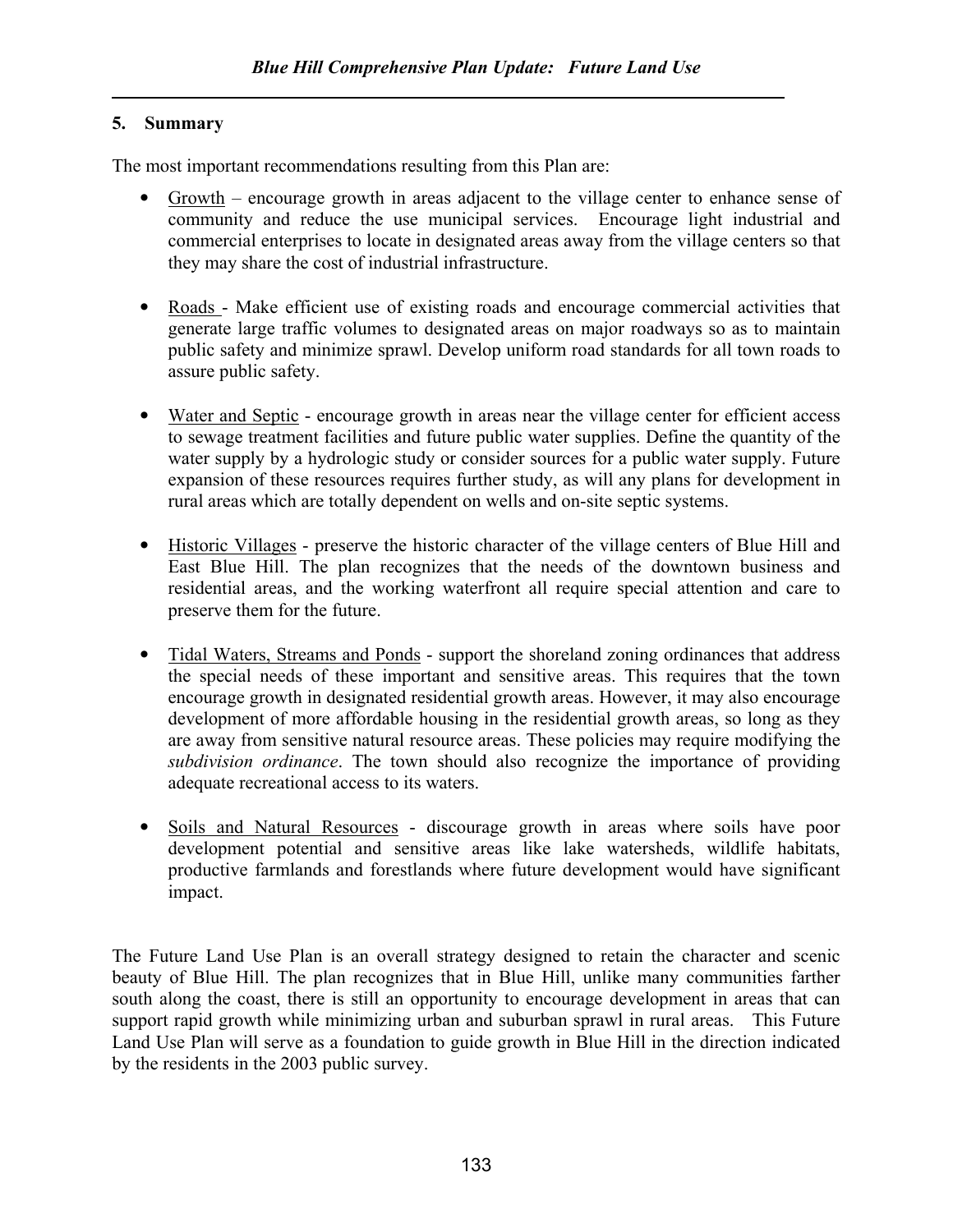There is no explicit or implicit design within this plan to encourage the taking of private property without compensation, either completely or partially. In the absence of a compelling public exigency, any ordinance deriving from here, which impinges upon constitutional or fundamental interests is not consistent with the intent of this plan. Within this ethical framework, the comprehensive plan and its subsequent ordinances will contribute to an environment in which the health, safety, morals and well-being of all Blue Hill citizens will be promoted.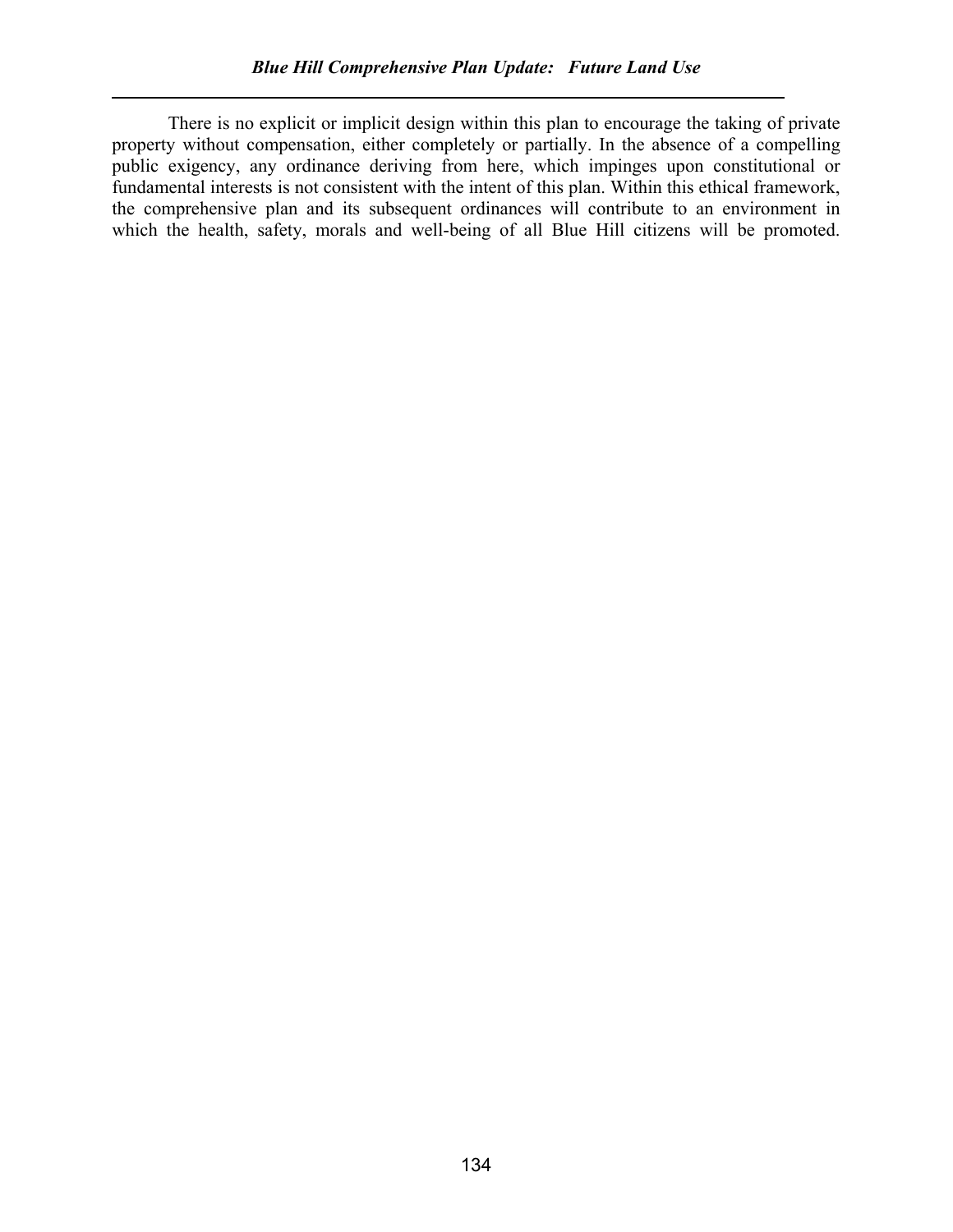# APPENDIX I:

# PUBLIC OPINION SURVEY RESULTS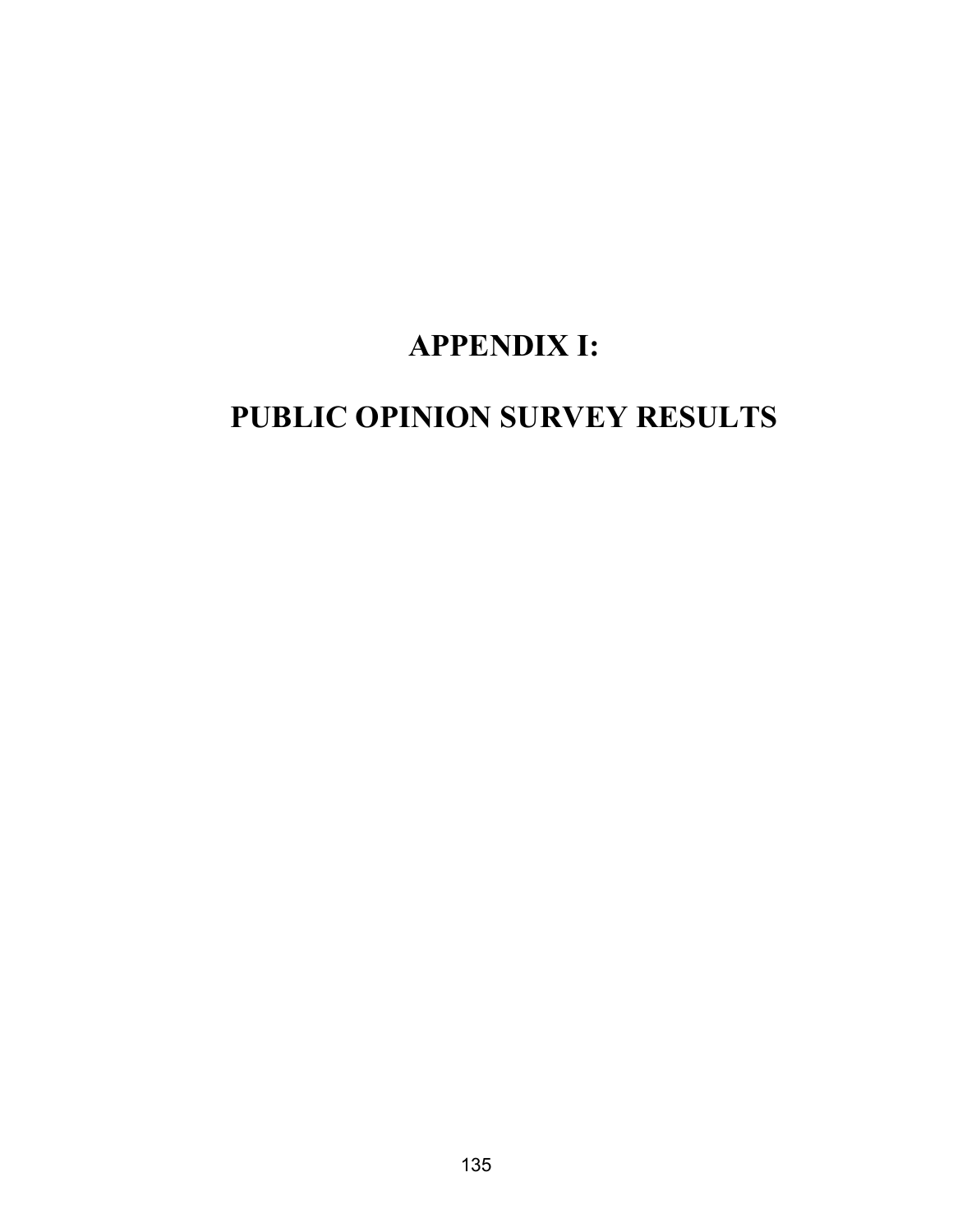### Blue Hill Comprehensive Plan Survey

# FINAL SURVEY RESULTS  $N = 708(676 + 32 \text{ unusable})$  09/15/03

## A. General Questions

1. What are the qualities you like most about living in Blue Hill? (Check the three most important)

| 86% Small town atmosphere | 40% Low crime rate           |       |
|---------------------------|------------------------------|-------|
| 6% Restaurants            | 21% Quality of schools       |       |
| 4% Stores                 | 43% Coastal access           |       |
| 71% Scenic beauty         | 3% Employment opportunities  |       |
| 29% Medical services      | 6% Other: Friendly People 1% |       |
|                           | Outdoor activities           | $1\%$ |
|                           | Family ties                  | $1\%$ |
|                           | Quality of life              | $2\%$ |
|                           | Other (misc.)                | $1\%$ |

2. The town has only so much tax money to spend each year. How should the money be spent in the future? Please check the three most important issues.

| 18% Code enforcement  | 68% Road maintenance              |                           |         |  |  |
|-----------------------|-----------------------------------|---------------------------|---------|--|--|
| 12% Sewer expansion   | 25% Police protection             |                           |         |  |  |
| 23% Transfer station  | 29% Marine resources/improvements |                           |         |  |  |
| 20% Public recreation | 56% Education                     |                           |         |  |  |
| 27% Downtown parking  | $14\%$ Other:                     | Sidewalks                 |         |  |  |
|                       |                                   | Zoning needs              | $1.2\%$ |  |  |
|                       |                                   | Tax relief                | $1.2\%$ |  |  |
|                       |                                   | Traffic/Speed enforcement | $1.2\%$ |  |  |
|                       |                                   | <b>Education</b> issues   | $1.0\%$ |  |  |
|                       |                                   | Other (misc.)             | 6.4%    |  |  |

3. Are you concerned about the following issues in our town?

| Affordable housing | $67\%$ Yes | Water quality           | $72\%$ Yes       |         |
|--------------------|------------|-------------------------|------------------|---------|
| Property taxes     | 88% Yes    | Senior citizen services | 63% Yes          |         |
| Summer traffic     | 68% Yes    | Public transportation   | 35% Yes          |         |
| Population growth  | $64\%$ Yes | Public trash cans       | 44% Yes          |         |
| Youth opportunity  | 80% Yes    | Public restrooms        | $46\%$ Yes       |         |
| Air quality        | $62\%$ Yes | Other                   | $10\%$ Yes       |         |
|                    |            |                         | Speeding/traffic | $1.8\%$ |
|                    |            |                         | Sidewalk repairs | $1.0\%$ |
|                    |            |                         | Zoning           | $1.0\%$ |
|                    |            | Other (misc.)           | $6.2\%$          |         |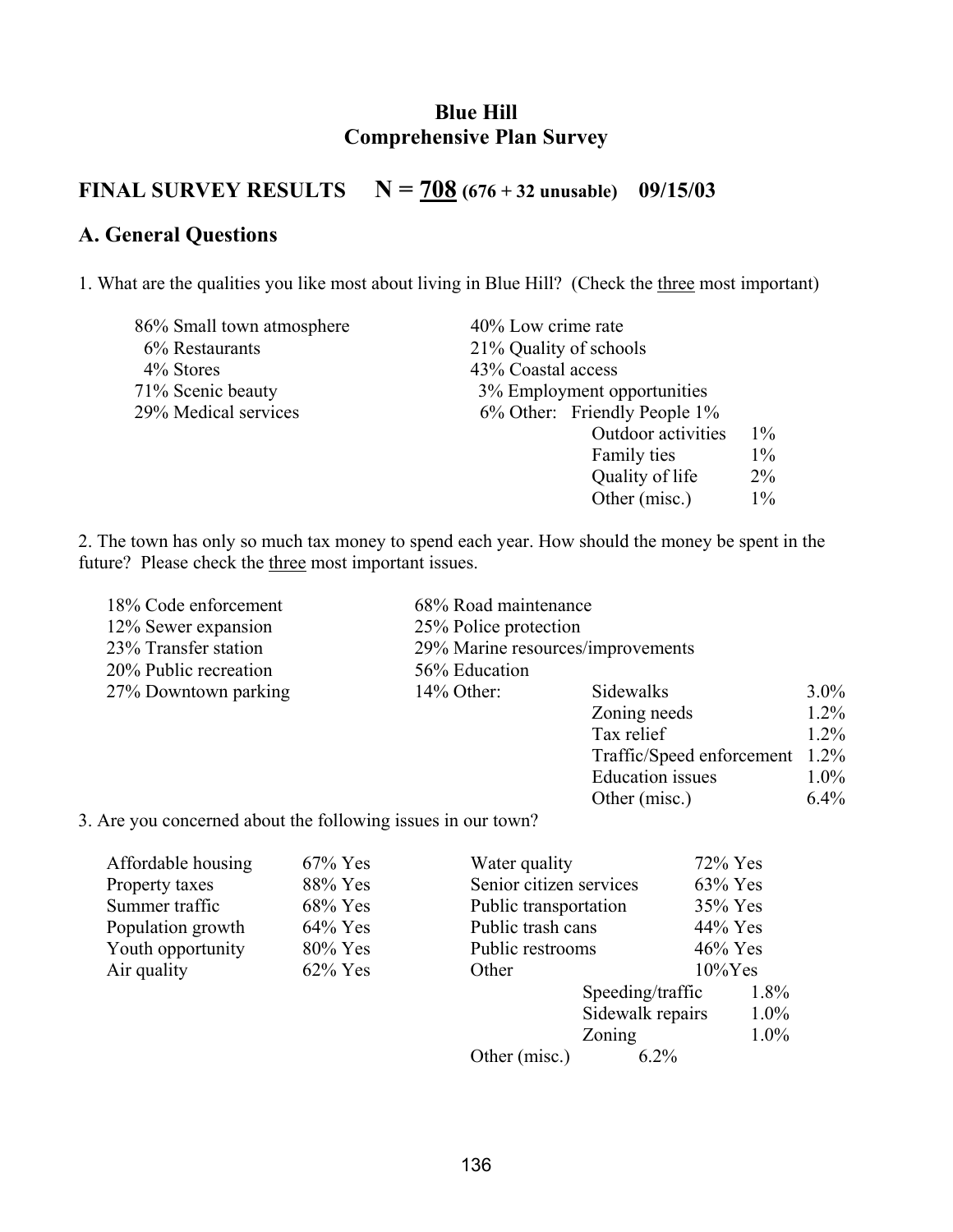|                                             |           |          | <b>Needs</b> |         |
|---------------------------------------------|-----------|----------|--------------|---------|
| Service                                     | Excellent | Adequate | Improvement  | Average |
|                                             | (1)       | (2)      | (3)          |         |
| Fire Protection                             | 67%       | 31%      | $2\%$        | 1.34    |
| Police Protection                           | 16%       | 68%      | 17%          | 2.02    |
| Ambulance                                   | 62%       | 34%      | 4%           | 1.42    |
| Recreation Areas (parks, ball fields, etc.) | 27%       | 58%      | 15%          | 1.89    |
| <b>Fresh Water Shore Access</b>             | 6%        | 41%      | 53%          | 2.47    |
| <b>Salt Water Shore Access</b>              | 13%       | 49%      | 39%          | 2.27    |
| <b>Town Office Services</b>                 | 35%       | 57%      | 9%           | 1.74    |
| <b>Winter Road Maintenance</b>              | 29%       | 53%      | 18%          | 1.89    |
| <b>Summer Road Maintenance</b>              | 16%       | 61%      | 23%          | 2.07    |
| Public Schools                              | 42%       | 47%      | 11%          | 1.69    |
| <b>Public Cemeteries</b>                    | 24%       | 63%      | 13%          | 1.89    |
| <b>Health Care</b>                          | 42%       | 44%      | 14%          | 1.71    |
| <b>Transfer Station</b>                     | 28%       | 56%      | 16%          | 1.88    |
| Public Parking                              | 4%        | 42%      | 55%          | 2.51    |
| <b>Sewer Plant</b>                          | 7%        | 73%      | 20%          | 2.12    |
| Sidewalks                                   | $5\%$     | 42%      | 53%          | 2.48    |
| Library                                     | 85%       | 14%      | $1\%$        | 1.16    |

4. The town provides a wide array of services. Please rate the following in terms of quality:

### B. Future Growth and Development:

1. According to the U.S. Census, the population of Blue Hill has grown by 23% in the past ten years. We are experiencing the second highest rate of growth (behind Surry) on the peninsula. Between 1990 and 2000, 163 new housing units were built. The median housing value increased 52.4% from \$101,000 to \$153,000. In the next ten years, would you like Blue Hill's population to:

20% Increase 69% Stay the same 11% Decrease

2. As population growth occurs, should the town employ land use regulations to encourage growth of any of the following types of housing?

| Single family dwellings | 73% Yes    | Apartments     | $54\%$ Yes |
|-------------------------|------------|----------------|------------|
| Townhouses              | $36\%$ Yes | Mobile homes   | $22\%$ Yes |
| Condominiums            | $26\%$ Yes | Senior housing | $70\%$ Yes |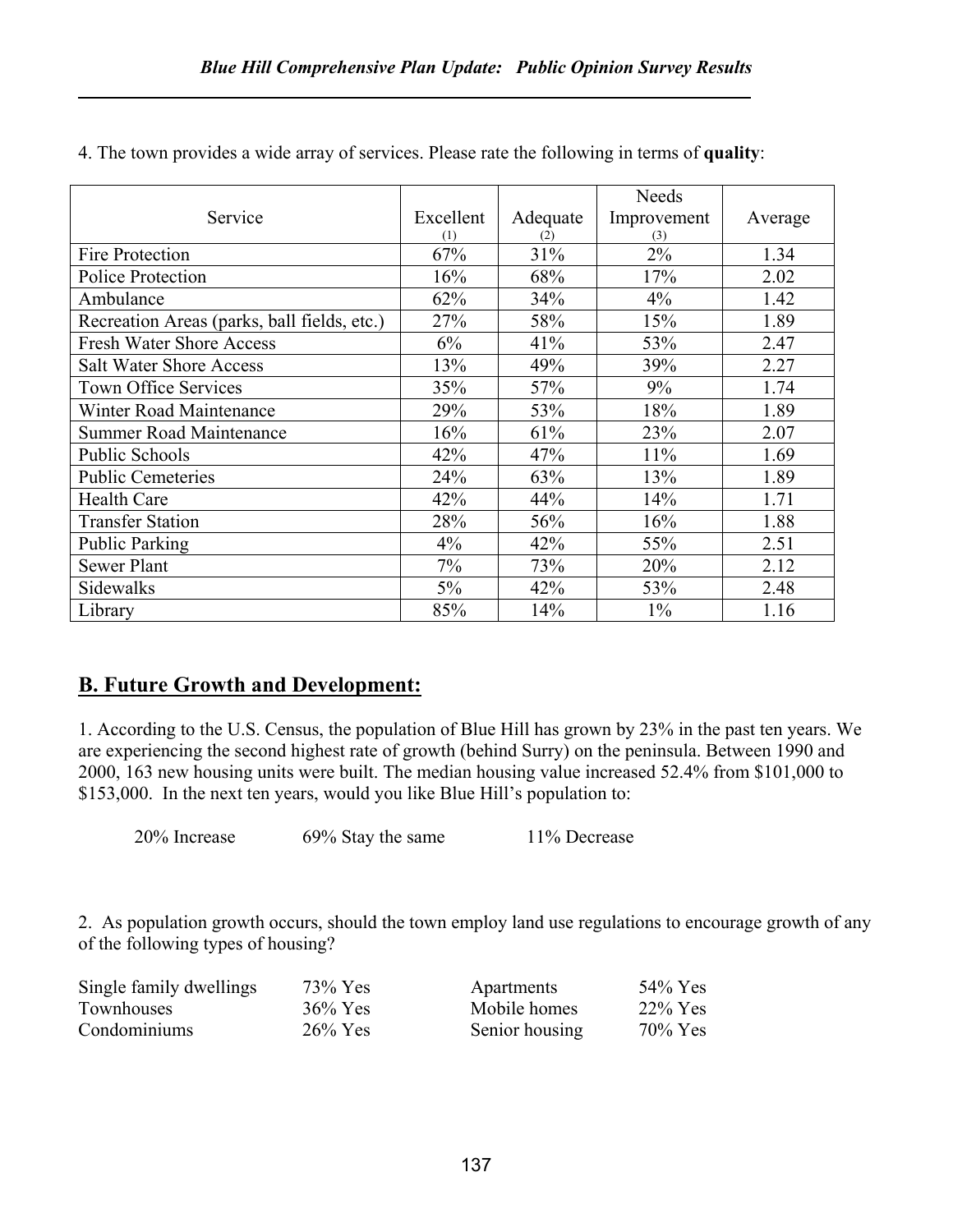3. State law requires all towns to permit Mobile Home Parks, but allows the town some discretion as to where the mobile home parks should be located or allowed. Please choose one option where you think they should be allowed or located.

| $10\%$ Anywhere in town         | 12% Anywhere, except near built-up residential areas |         |
|---------------------------------|------------------------------------------------------|---------|
| 5% Along major highways         | 47% In as few places as possible                     |         |
| 17% In remote rural areas       | 6% Other: Hidden from view                           | $1.6\%$ |
| 4% Adjacent to commercial areas | Prohibited                                           | $2.0\%$ |
|                                 | Other (misc.)                                        | $2.4\%$ |

4. Should the town encourage development of more "affordable housing"? (For Blue Hill, that would be housing which families with less than \$25,184 of income per year could afford.)  $68\%$  Yes

5. Do you feel that there are sufficient employment opportunities currently available in the Blue Hill area? 33% Yes

6. As Blue Hill continues to grow, where would you prefer to see each of the following types of development?

| Type                        | Anywhere<br>In town | In specifically<br>designated areas Village centers | Close to | In Rural<br>Areas | Nowhere<br>in Town |
|-----------------------------|---------------------|-----------------------------------------------------|----------|-------------------|--------------------|
|                             | (1)                 | (2)                                                 | (3)      | (4)               | (5)                |
| Residential                 | 57%                 | 18%                                                 | 8%       | 13%               | 3%                 |
| Hotels, Motels, Restaurants | 15%                 | 32%                                                 | 38%      | 3%                | 12%                |
| Commercial/Retail           | 17%                 | 33%                                                 | 42%      | $2\%$             | 7%                 |
| Light Manufacturing         | 9%                  | 45%                                                 | 4%       | 21%               | 21%                |
| Heavy Industrial            | 4%                  | 22%                                                 | $1\%$    | 12%               | 63%                |

7. There are currently state and federal laws that provide minimal protections for certain resources. Would you support development of local policies to further protect the following?

| Agricultural land   | 73% Yes    | Aquifers           | $77\%$ Yes |
|---------------------|------------|--------------------|------------|
| Forest land         | 74% Yes    | Wetlands           | 73% Yes    |
| Tree growth program | $70\%$ Yes | Scenic views       | $81\%$ Yes |
| Wildlife habitats   | 78% Yes    | Historic districts | $81\%$ Yes |

### 8. How do you feel about the following shoreline development issues?

|                          | Promote | Remain the Same | Discourage |  |
|--------------------------|---------|-----------------|------------|--|
| Commercial fishing       | 35%     | 58%             | 7%         |  |
| Recreational boating     | 34%     | 62%             | $4\%$      |  |
| Marine support services  | 42%     | 52%             | 6%         |  |
| Fish processing          | 14%     | 30%             | 56%        |  |
| Fin fish aquaculture     | 14%     | 21%             | 66%        |  |
| Shellfish aquaculture    | 25%     | 35%             | 40%        |  |
| Piers, docks and wharves | 49%     | 43%             | 8%         |  |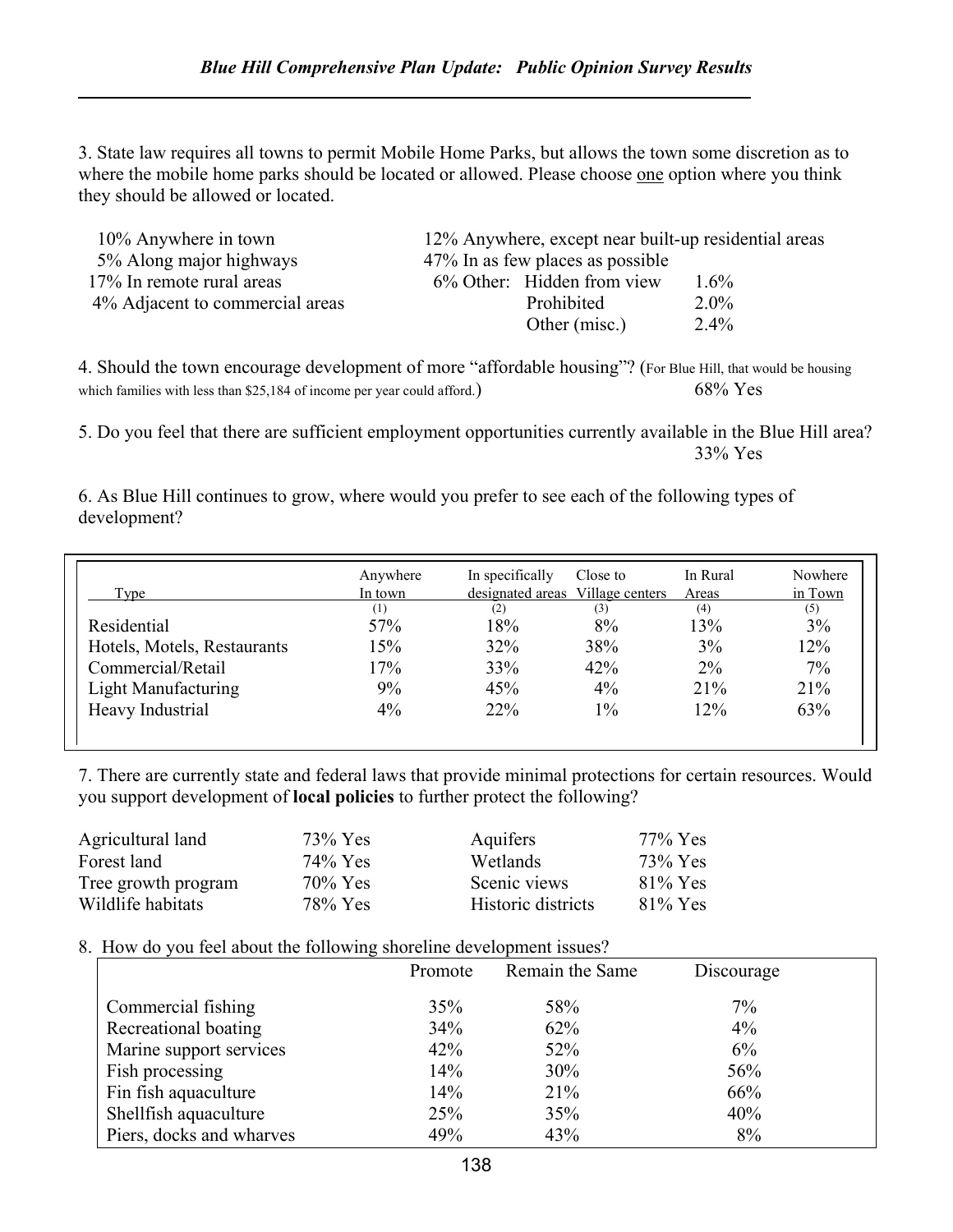### C. Blue Hill-Specific Questions:

1. Should the town pursue an all-tides access to the Blue Hill village town wharf? 59% Yes

2. All homes in Blue Hill are currently serviced by private wells. Should the town officials form a committee to investigate the future water needs/supply for the community? 59% Yes

3. Should town officials reach out to other Peninsula towns to investigate ways to share resources and potentially reduce costs? 91% Yes

4. How satisfied are you with Blue Hill's Board of Selectmen form of government?

| $20\%$ 1 = Very satisfied        |                  |
|----------------------------------|------------------|
| $28\%$ 2 = Somewhat satisfied    |                  |
| $33\%$ 3 = Neutral               | Average $= 2.55$ |
| $14\%$ 4 = Somewhat dissatisfied |                  |
| $5\%$ 5 = Very dissatisfied      |                  |

5. Should the town seek to improve the quality of life for our youth? 87% Yes

Additional comments would be greatly appreciated. If we missed something that concerns you, please use this space to let us know. (See attached Comments)

### D. Respondent Characteristics

1. Are you a year-round resident or a summer resident? 80% Year-round 20% Summer/Part year

2. How long have you lived in Blue Hill?

| Less than 1 year | $5\%$ | More than 10 years | 41% |
|------------------|-------|--------------------|-----|
| 1 to 5 years     | 17%   | Lifelong resident  | 27% |
| 5 to 10 years    | 11%   |                    |     |

3. What is your age category?

| 18 to $25 = 2\%$ | 26 to $45 = 17\%$ | 46 to $65 = 52\%$ | Over $65 = 29\%$ |
|------------------|-------------------|-------------------|------------------|
|                  |                   |                   |                  |

4. Do you own or rent the place where you live in Blue Hill? Own =  $92\%$  Rent =  $8\%$ 

5. What type of housing do you live in?

| 88% Single family house | 3% Apartment      |
|-------------------------|-------------------|
| 1% Townhouse            | 4% Mobile home    |
| 1% Condominium          | 4% Senior housing |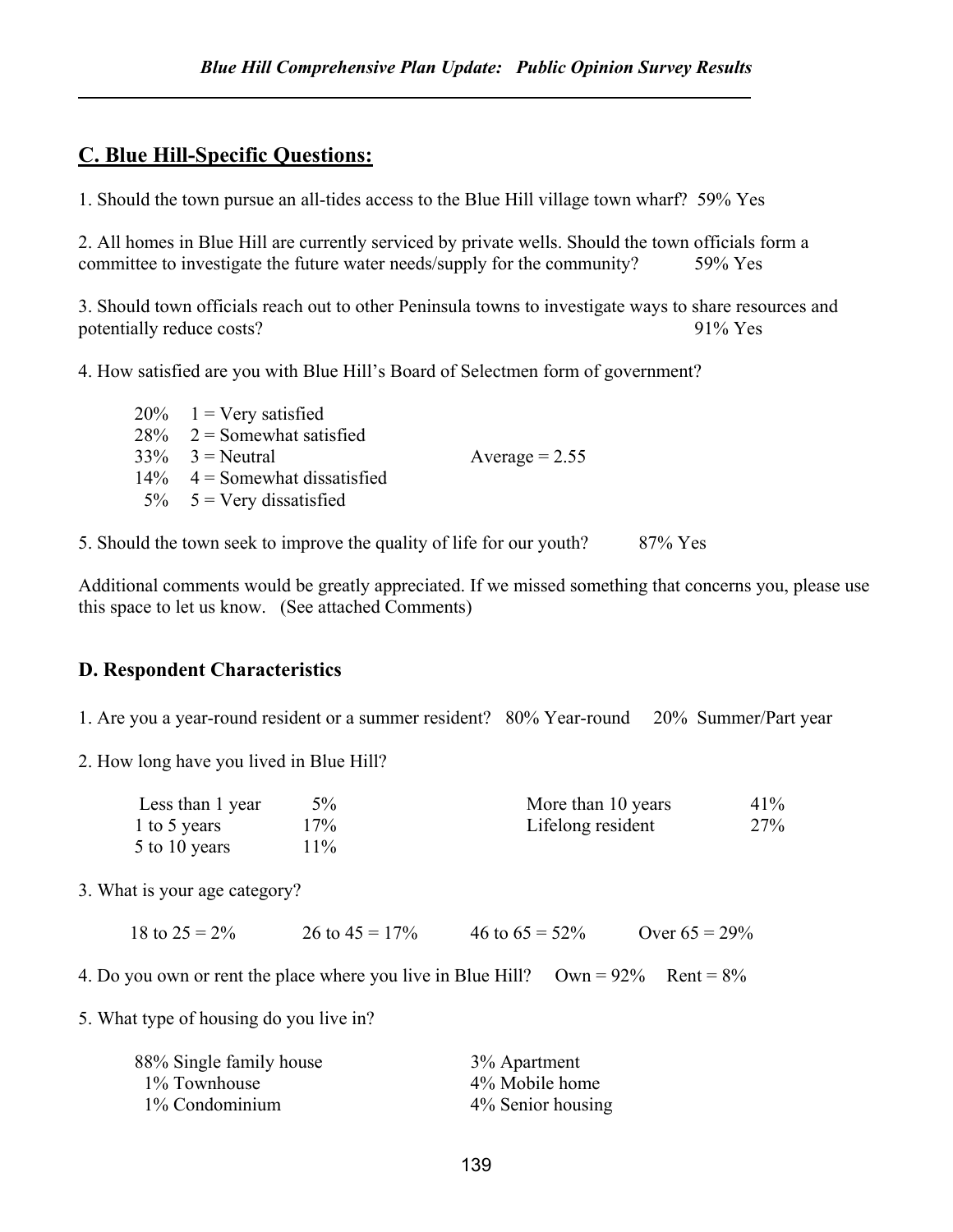6. How far do you commute to work (one way)?

13% Less than 1 mile<br>15% 11 to 25 miles<br>15% 11 to 25 miles<br>9% More than 25 r

15% 1 to 5 miles 9% More than 25 miles<br>8% 6 to 10 miles 40% Not currently in work 40% Not currently in workforce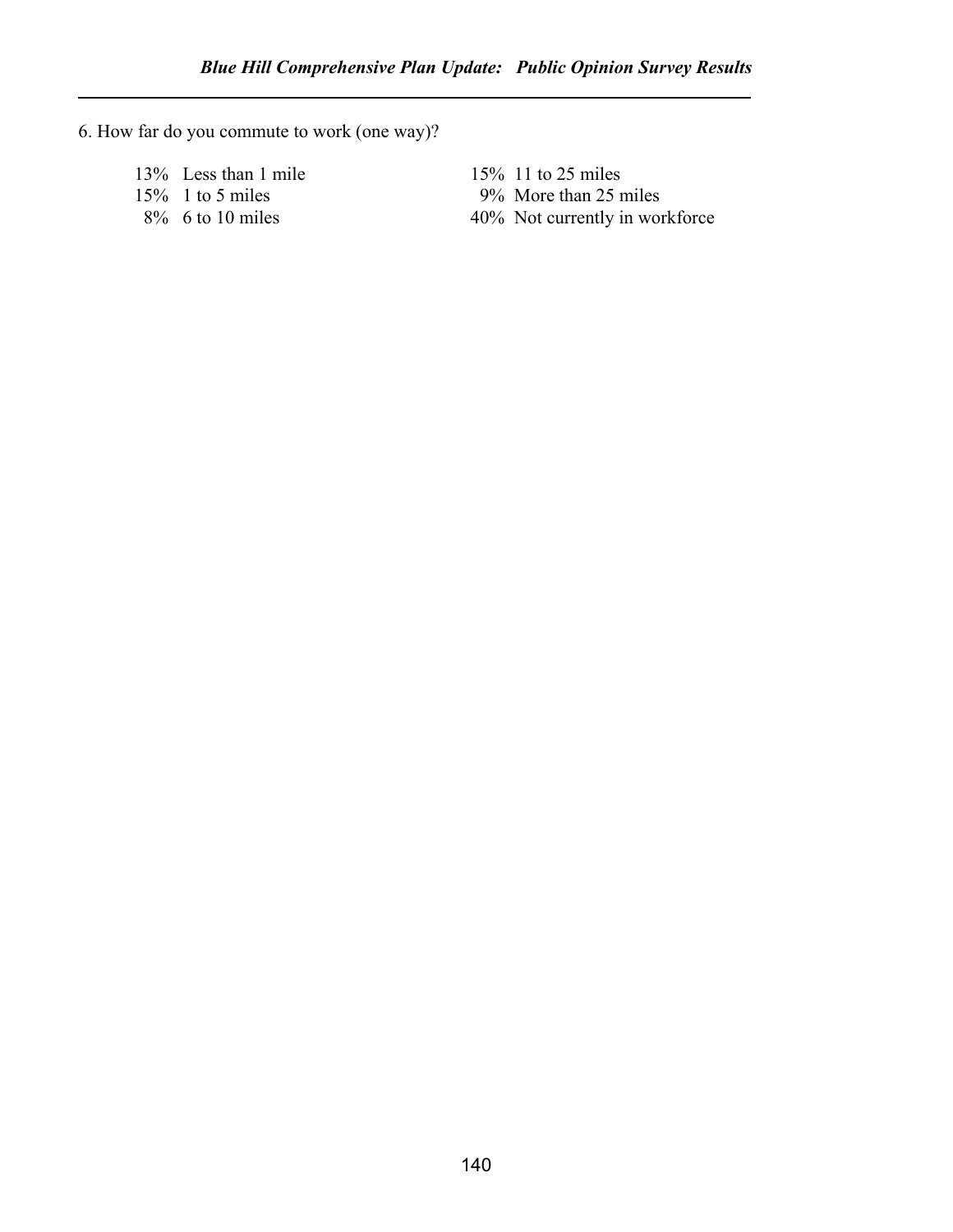## Opposing Comments:



## Other Comments:

- Control town growth  $-34$
- Environmental issues <sup>19</sup>
- Need more recreational outlets (gym, biking/hiking trails) 13
- $Speeding 12$
- Against tourists, summer people and transplants  $-12$
- Need improved/more sidewalks 11
- Taxes are too high  $-8$
- Concern about development on South St. and Mines  $Read 7$
- Truck traffic in town needs to be diverted  $-6$
- Traffic light on Tenney Hill  $6$
- Miscellaneous others <sup>9</sup>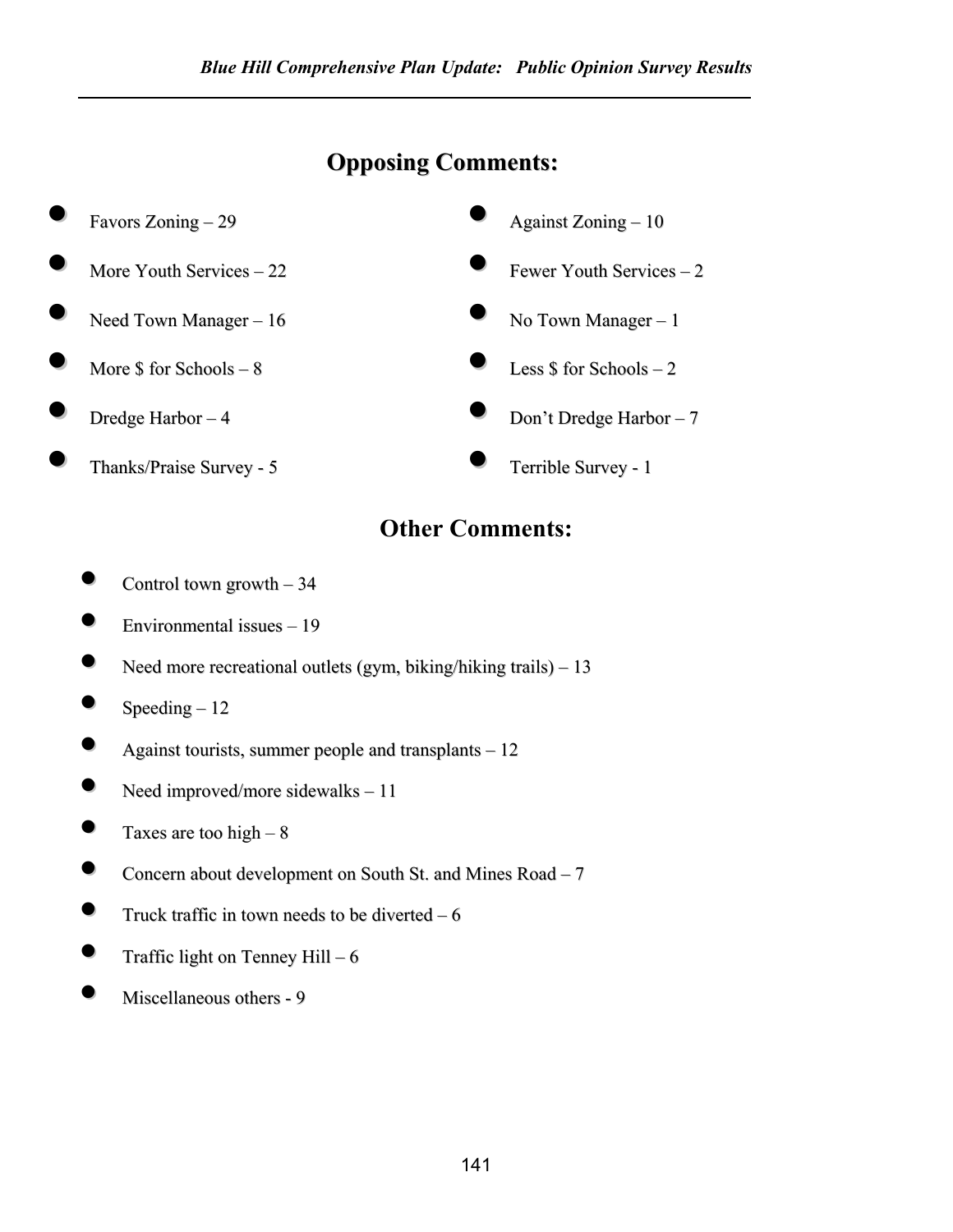# APPENDIX II:

# PUBLIC MEETING LIST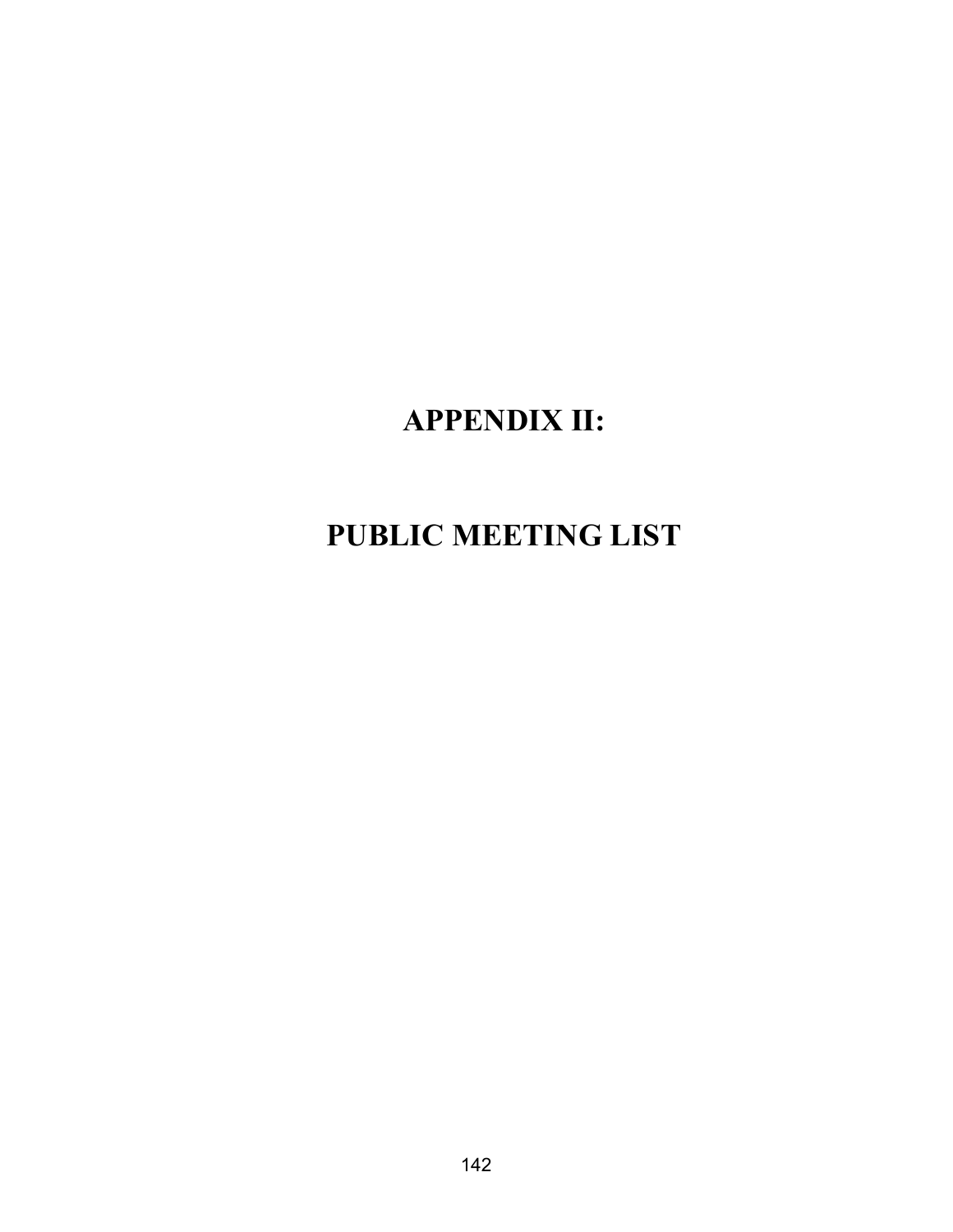## PUBLIC MEETINGS

| <b>DATE</b>        | <b>LOCATION</b> | <b>CONTENT</b>                | <b>ATTENDANCE</b> |  |
|--------------------|-----------------|-------------------------------|-------------------|--|
| August 11, 2003    | Town Hall       | <b>Public Survey Response</b> | $15 - 20$         |  |
| September 18, 2003 | Town Hall       | <b>Public Survey Response</b> | $15 - 20$         |  |
| October 23, 2003   | Town Hall       | <b>Public Survey Response</b> | $20 - 25$         |  |
| July 13, 2004      | Town Hall       | <b>Inventory and Analysis</b> | 25-30             |  |

### OUTREACH MEETINGS

| <b>DATE</b>         | <b>LOCATION</b>    | <b>GROUP</b>               | <b>ATTENDANCE</b> |
|---------------------|--------------------|----------------------------|-------------------|
| October 7, 2004     | Parker Ridge       | <b>Senior Capers</b>       | 20                |
| December 7, 2004    | Residence          | B.H. Garden Club           | 8                 |
| December 16, 2004   | B.H. Farm Inn      | Lunch Bunch                | 35                |
| January 6, 2005     | Library            | Friends of Library         | 18                |
| January 11, 2005    | Library            | <b>B.H.</b> Heritage Trust | 14                |
| January 18, 2005    | Library            | B.H. Food Coop             | 18                |
| January 25, 2005    | B.H. Mem. Hospital | Hospital Officers          | 8                 |
| February 7, 2005    | Fire House         | B.H. Harbor Comm.          | 8                 |
| April 26, 2005      | <b>EBH</b> Library | East Blue Hill             | 14                |
| May 23, 2005        | Town Hall          | <b>Planning Board</b>      | 10                |
| June 3, 2005        | Parker Ridge       | Friday Forum               | 19                |
| September 6, 2005   | Dottie Hayes       | Friends of BH Bay          | 8                 |
| November 14, 2005   | Town Hall          | Planning Board             | 10                |
| November 30, 2005   | <b>BH</b> Library  | Public                     | 45                |
| January 25, 2006    | Town Hall          | Public                     |                   |
| <b>Every Friday</b> | Selectman's Office | Selectmen                  | $4 - 12$          |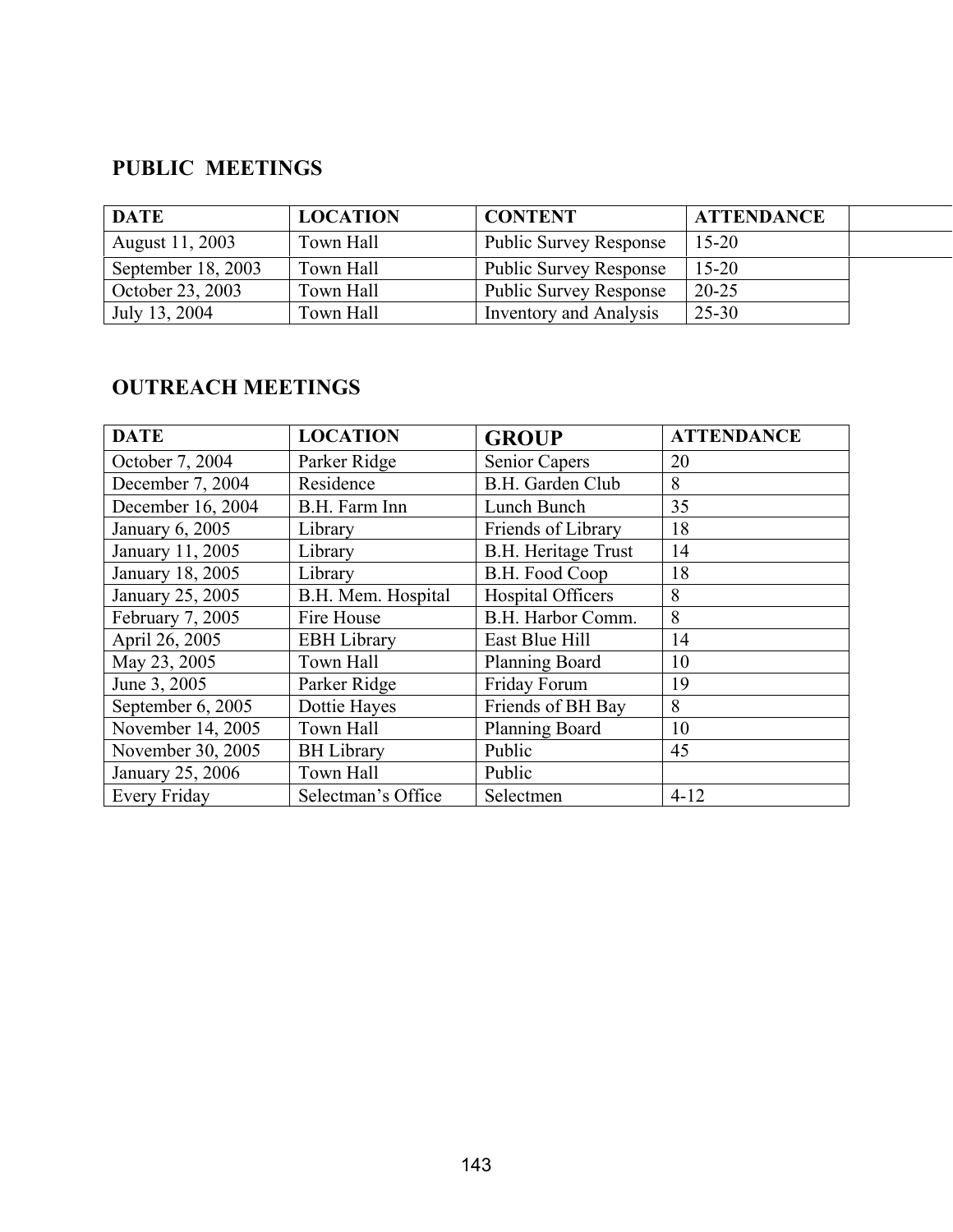## APPENDIX III:

# SUMMARY OF CURRENT LAND USE ORDINANCES